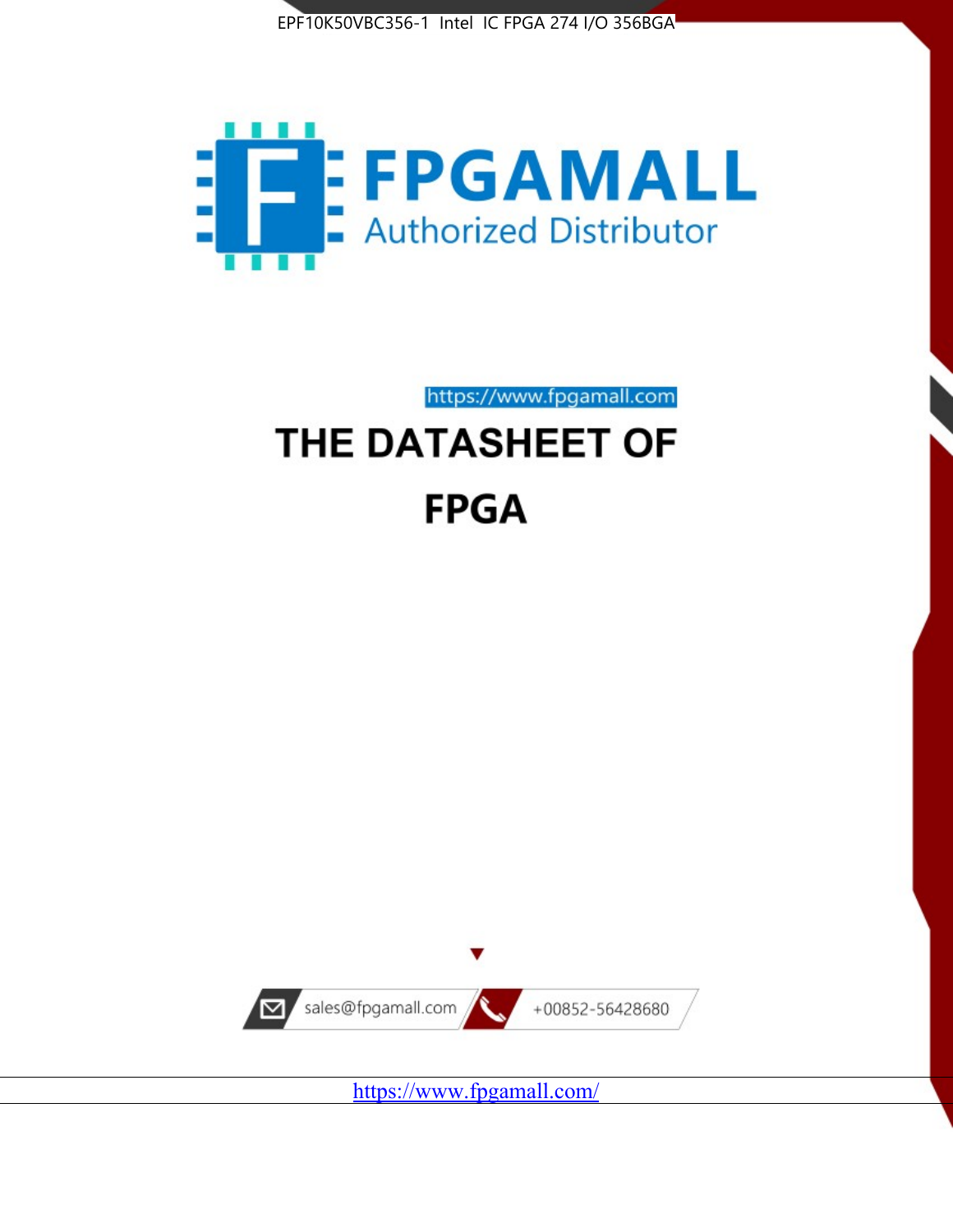#### EPF10K50VBC356-1 Intel IC FPGA 274 I/O 356BGA





## **FLEX 10K**

### **Embedded Programmable Logic Device Family**

#### **January 2003, ver. 4.2 Data Sheet**

**Features...** ■ The industry's first embedded programmable logic device (PLD) family, providing System-on-a-Programmable-Chip (SOPC) integration

- Embedded array for implementing megafunctions, such as efficient memory and specialized logic functions
- Logic array for general logic functions
- High density
	- 10,000 to 250,000 typical gates (see Tables 1 and 2)
	- Up to 40,960 RAM bits; 2,048 bits per embedded array block (EAB), all of which can be used without reducing logic capacity
- System-level features
	- $MultiVolt<sup>TM</sup> I/O interface support$
	- 5.0-V tolerant input pins in FLEX® 10KA devices
	- Low power consumption (typical specification less than 0.5 mA in standby mode for most devices)
	- FLEX 10K and FLEX 10KA devices support peripheral component interconnect Special Interest Group (PCI SIG) *PCI Local Bus Specification, Revision 2.2*
	- FLEX 10KA devices include pull-up clamping diode, selectable on a pin-by-pin basis for 3.3-V PCI compliance
	- Select FLEX 10KA devices support 5.0-V PCI buses with eight or fewer loads
	- Built-in Joint Test Action Group (JTAG) boundary-scan test (BST) circuitry compliant with IEEE Std. 1149.1-1990, available without consuming any device logic

#### *Table 1. FLEX 10K Device Features*

| <b>Feature</b>                    | <b>EPF10K10</b><br>EPF10K10A | <b>EPF10K20</b> | <b>EPF10K30</b><br><b>EPF10K30A</b> | <b>EPF10K40</b> | <b>EPF10K50</b><br><b>EPF10K50V</b> |
|-----------------------------------|------------------------------|-----------------|-------------------------------------|-----------------|-------------------------------------|
| Typical gates (logic and RAM) (1) | 10,000                       | 20,000          | 30,000                              | 40,000          | 50,000                              |
| Maximum system gates              | 31,000                       | 63,000          | 69,000                              | 93,000          | 116,000                             |
| Logic elements (LEs)              | 576                          | 1,152           | 1,728                               | 2,304           | 2,880                               |
| Logic array blocks (LABs)         | 72                           | 144             | 216                                 | 288             | 360                                 |
| Embedded array blocks (EABs)      | 3                            | 6               | 6                                   | 8               | 10                                  |
| <b>Total RAM bits</b>             | 6.144                        | 12,288          | 12,288                              | 16,384          | 20,480                              |
| Maximum user I/O pins             | 150                          | 189             | 246                                 | 189             | 310                                 |

#### **Altera Corporation 1**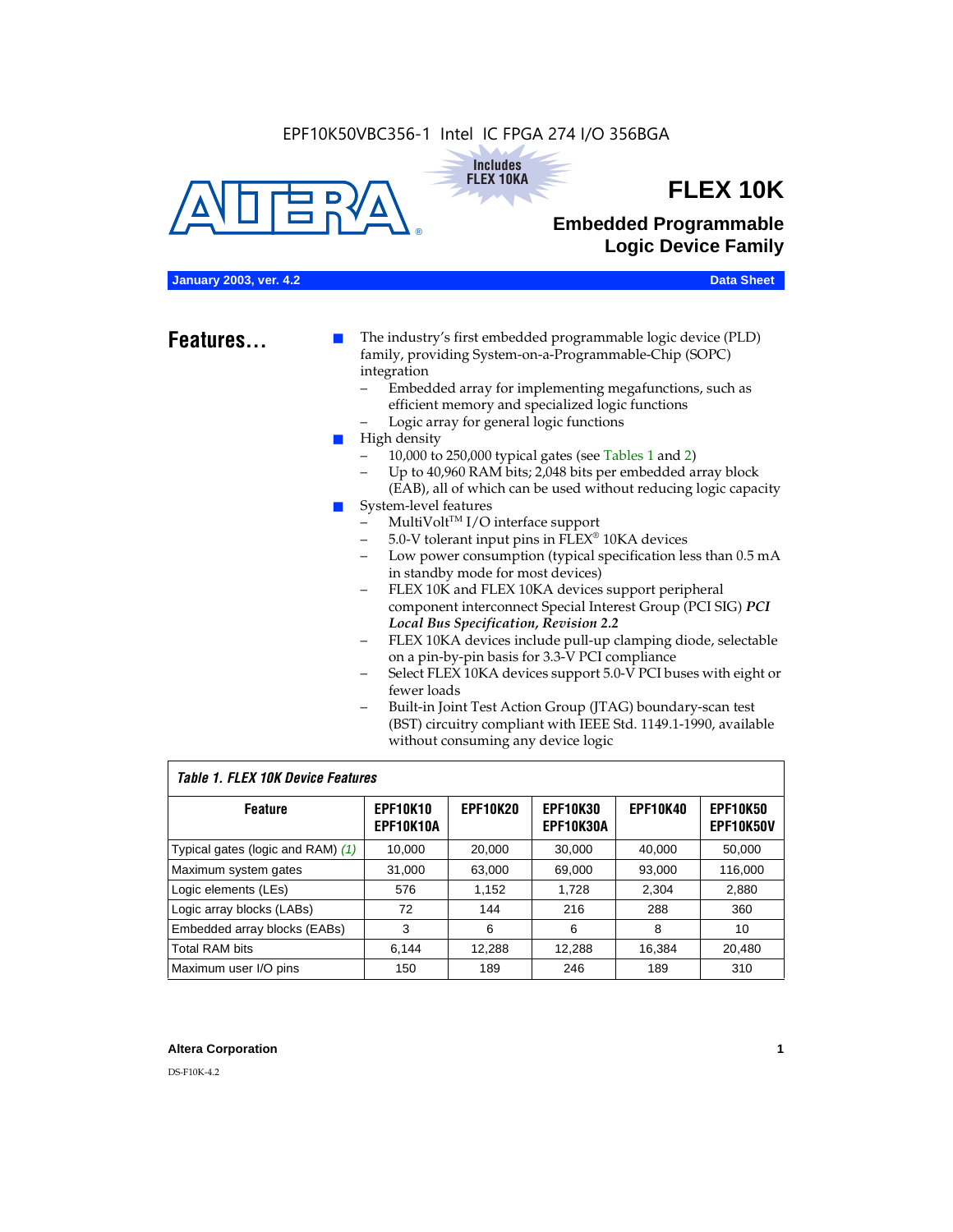| Table 2. FLEX 10K Device Features    |                 |                                |                   |                   |  |
|--------------------------------------|-----------------|--------------------------------|-------------------|-------------------|--|
| <b>Feature</b>                       | <b>EPF10K70</b> | <b>EPF10K100</b><br>EPF10K100A | <b>EPF10K130V</b> | <b>EPF10K250A</b> |  |
| Typical gates (logic and<br>RAM) (1) | 70.000          | 100.000                        | 130.000           | 250,000           |  |
| Maximum system gates                 | 118,000         | 158,000                        | 211,000           | 310,000           |  |
| <b>LEs</b>                           | 3.744           | 4,992                          | 6,656             | 12,160            |  |
| LABs                                 | 468             | 624                            | 832               | 1,520             |  |
| EABs                                 | 9               | 12                             | 16                | 20                |  |
| <b>Total RAM bits</b>                | 18,432          | 24,576                         | 32,768            | 40,960            |  |
| Maximum user I/O pins                | 358             | 406                            | 470               | 470               |  |

#### *Note to tables:*

(1) The embedded IEEE Std. 1149.1 JTAG circuitry adds up to 31,250 gates in addition to the listed typical or maximum system gates.

### **...and More Features**

- Devices are fabricated on advanced processes and operate with a 3.3-V or 5.0-V supply voltage (see Table 3
- In-circuit reconfigurability (ICR) via external configuration device, intelligent controller, or JTAG port
- $ClockLock^{TM}$  and  $ClockBoost^{TM}$  options for reduced clock delay/skew and clock multiplication
- Built-in low-skew clock distribution trees
- 100% functional testing of all devices; test vectors or scan chains are not required

| Table 3. Supply Voltages for FLEX 10K & FLEX 10KA Devices |               |  |  |  |
|-----------------------------------------------------------|---------------|--|--|--|
| 5.0-V Devices                                             | 3.3-V Devices |  |  |  |
| EPF10K10                                                  | EPF10K10A     |  |  |  |
| EPF10K20                                                  | EPF10K30A     |  |  |  |
| EPF10K30                                                  | EPF10K50V     |  |  |  |
| EPF10K40                                                  | EPF10K100A    |  |  |  |
| FPF10K50                                                  | EPF10K130V    |  |  |  |
| EPF10K70                                                  | EPF10K250A    |  |  |  |
| EPF10K100                                                 |               |  |  |  |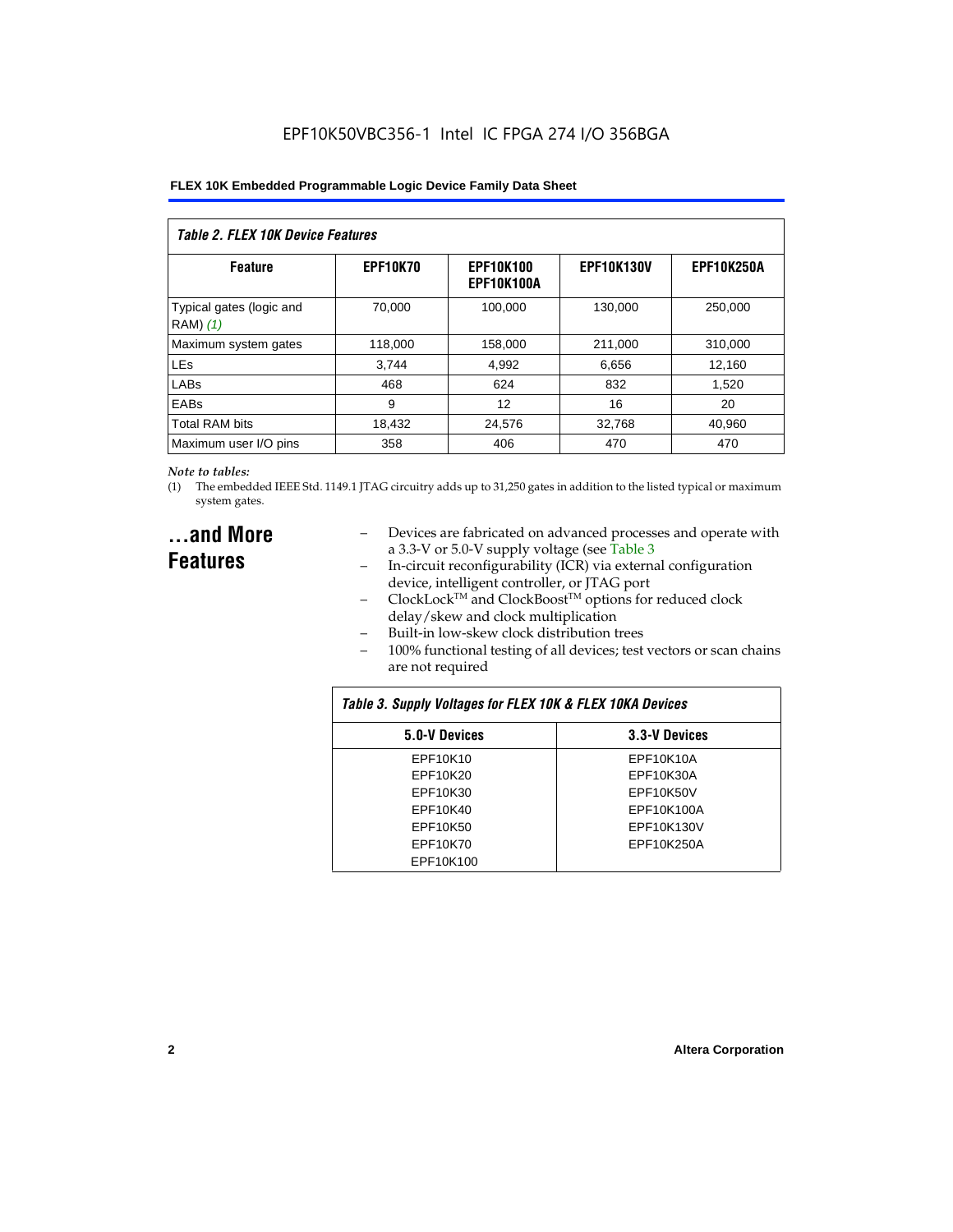- Flexible interconnect
	- FastTrack<sup>®</sup> Interconnect continuous routing structure for fast, predictable interconnect delays
	- Dedicated carry chain that implements arithmetic functions such as fast adders, counters, and comparators (automatically used by software tools and megafunctions)
	- Dedicated cascade chain that implements high-speed, high-fan-in logic functions (automatically used by software tools and megafunctions)
	- Tri-state emulation that implements internal tri-state buses
	- Up to six global clock signals and four global clear signals
- Powerful I/O pins
	- Individual tri-state output enable control for each pin
	- Open-drain option on each I/O pin
	- Programmable output slew-rate control to reduce switching noise
	- FLEX 10KA devices support hot-socketing
- Peripheral register for fast setup and clock-to-output delay
- Flexible package options
	- Available in a variety of packages with 84 to 600 pins (see Tables 4 and 5)
	- Pin-compatibility with other FLEX 10K devices in the same package
	- FineLine BGA<sup>TM</sup> packages maximize board space efficiency
- Software design support and automatic place-and-route provided by Altera development systems for Windows-based PCs and Sun SPARCstation, HP 9000 Series 700/800 workstations
- Additional design entry and simulation support provided by EDIF 2 0 0 and 3 0 0 netlist files, library of parameterized modules (LPM), DesignWare components, Verilog HDL, VHDL, and other interfaces to popular EDA tools from manufacturers such as Cadence, Exemplar Logic, Mentor Graphics, OrCAD, Synopsys, Synplicity, VeriBest, and Viewlogic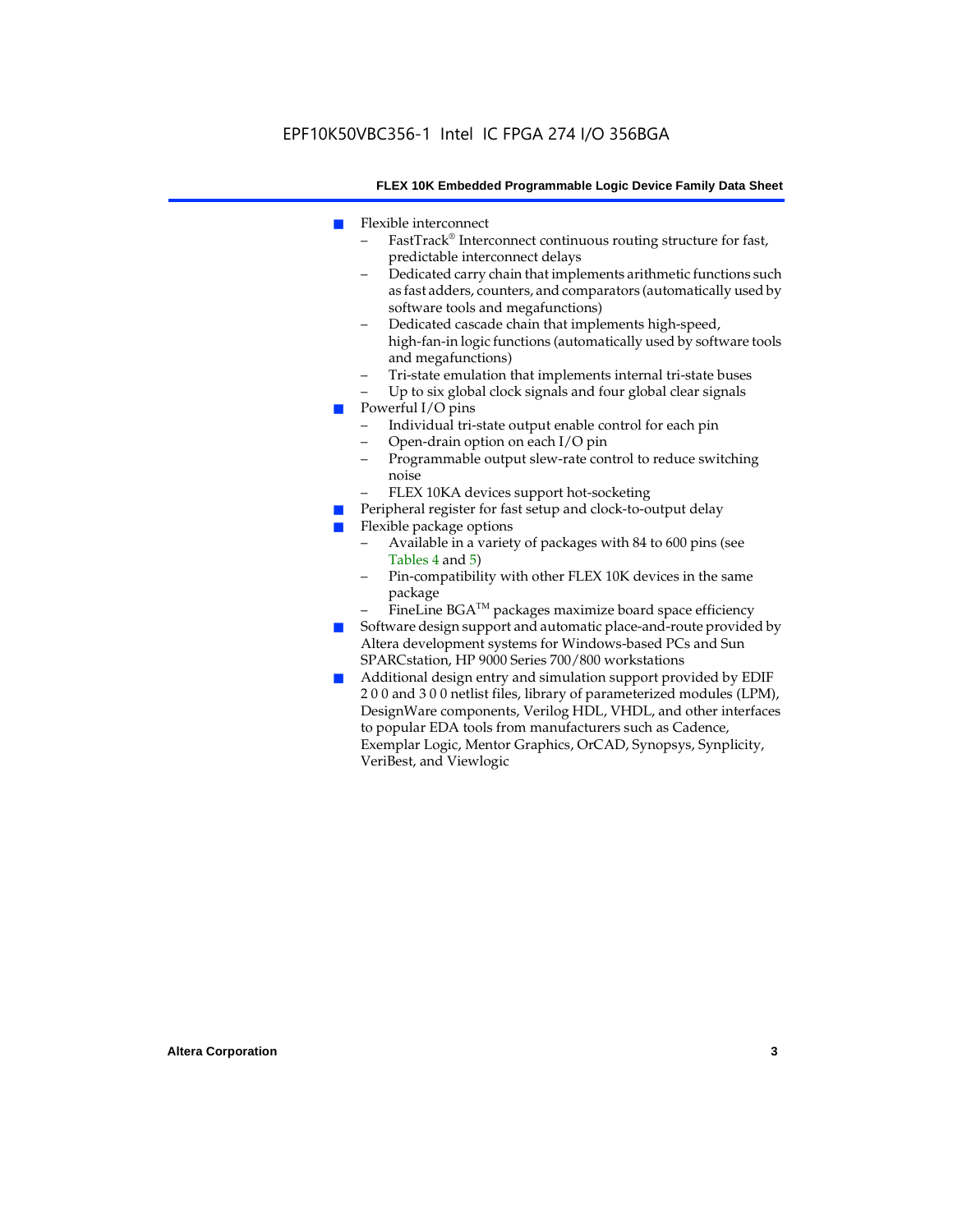| FLEX 10K Embedded Programmable Logic Device Family Data Sheet |  |
|---------------------------------------------------------------|--|
|---------------------------------------------------------------|--|

| <b>Device</b> | 84-Pin<br><b>PLCC</b> | $100-Pin$<br><b>TQFP</b> | 144-Pin TQFP | 208-Pin<br><b>PQFP</b><br><b>ROFP</b> | 240-Pin<br><b>PQFP</b><br><b>ROFP</b> |
|---------------|-----------------------|--------------------------|--------------|---------------------------------------|---------------------------------------|
| EPF10K10      | 59                    |                          | 102          | 134                                   |                                       |
| EPF10K10A     |                       | 66                       | 102          | 134                                   |                                       |
| EPF10K20      |                       |                          | 102          | 147                                   | 189                                   |
| EPF10K30      |                       |                          |              | 147                                   | 189                                   |
| EPF10K30A     |                       |                          | 102          | 147                                   | 189                                   |
| EPF10K40      |                       |                          |              | 147                                   | 189                                   |
| EPF10K50      |                       |                          |              |                                       | 189                                   |
| EPF10K50V     |                       |                          |              |                                       | 189                                   |
| EPF10K70      |                       |                          |              |                                       | 189                                   |
| EPF10K100     |                       |                          |              |                                       |                                       |
| EPF10K100A    |                       |                          |              |                                       | 189                                   |
| EPF10K130V    |                       |                          |              |                                       |                                       |
| EPF10K250A    |                       |                          |              |                                       |                                       |

| Table 5. FLEX 10K Package Options & I/O Pin Count (Continued)<br>Note $(1)$ |                |                       |                                |                       |                                |                |                |
|-----------------------------------------------------------------------------|----------------|-----------------------|--------------------------------|-----------------------|--------------------------------|----------------|----------------|
| <b>Device</b>                                                               | 503-Pin<br>PGA | 599-Pin<br><b>PGA</b> | 256-Pin<br><b>FineLine BGA</b> | 356-Pin<br><b>BGA</b> | 484-Pin<br><b>FineLine BGA</b> | 600-Pin<br>BGA | 403-Pin<br>PGA |
| EPF10K10                                                                    |                |                       |                                |                       |                                |                |                |
| EPF10K10A                                                                   |                |                       | 150                            |                       | 150 $(2)$                      |                |                |
| EPF10K20                                                                    |                |                       |                                |                       |                                |                |                |
| EPF10K30                                                                    |                |                       |                                | 246                   |                                |                |                |
| EPF10K30A                                                                   |                |                       | 191                            | 246                   | 246                            |                |                |
| EPF10K40                                                                    |                |                       |                                |                       |                                |                |                |
| EPF10K50                                                                    |                |                       |                                | 274                   |                                |                | 310            |
| EPF10K50V                                                                   |                |                       |                                | 274                   |                                |                |                |
| EPF10K70                                                                    | 358            |                       |                                |                       |                                |                |                |
| EPF10K100                                                                   | 406            |                       |                                |                       |                                |                |                |
| EPF10K100A                                                                  |                |                       |                                | 274                   | 369                            | 406            |                |
| EPF10K130V                                                                  |                | 470                   |                                |                       |                                | 470            |                |
| EPF10K250A                                                                  |                | 470                   |                                |                       |                                | 470            |                |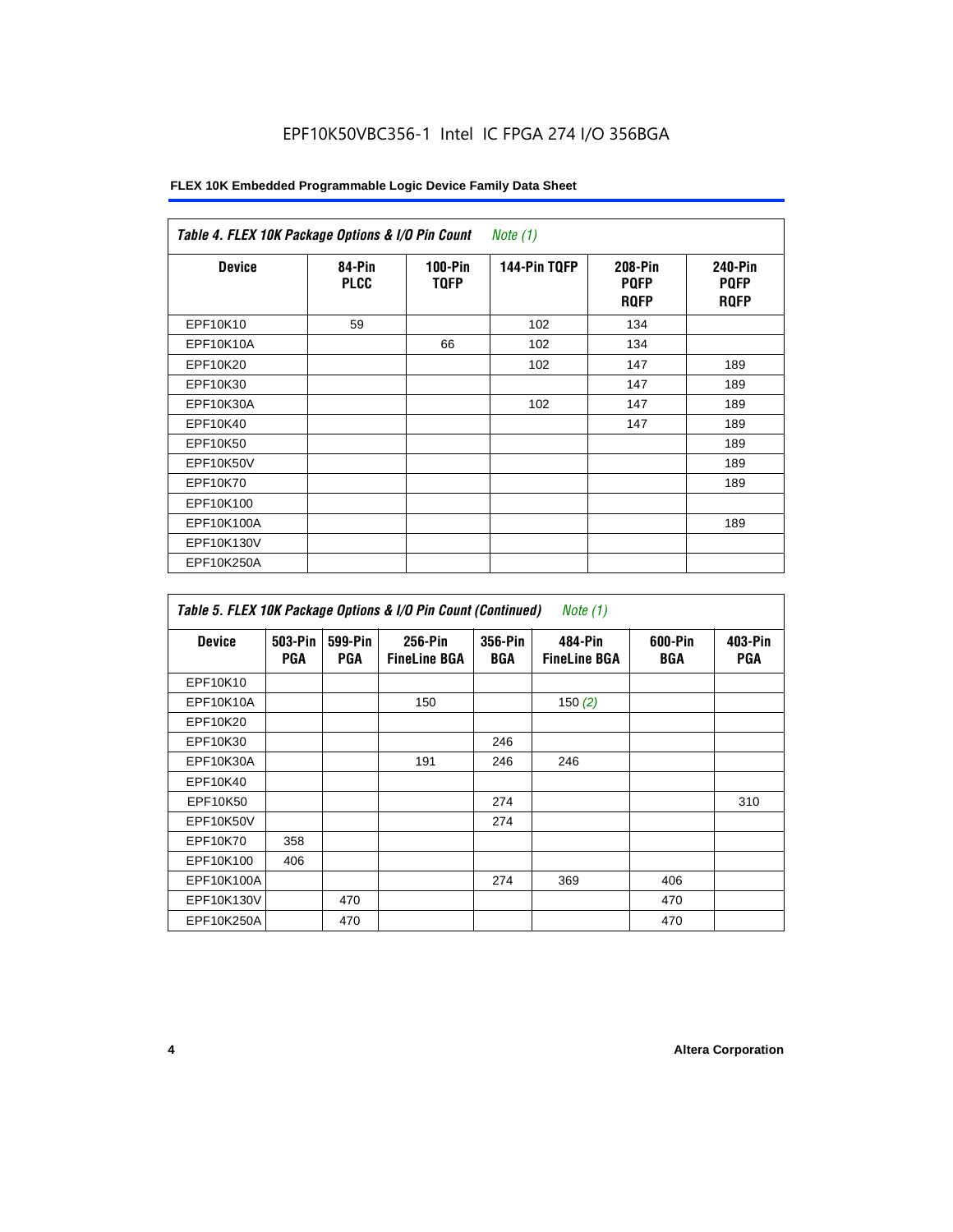### *Notes to tables:*

- FLEX 10K and FLEX 10KA device package types include plastic J-lead chip carrier (PLCC), thin quad flat pack (TQFP), plastic quad flat pack (PQFP), power quad flat pack (RQFP), ball-grid array (BGA), pin-grid array (PGA), and FineLine BGA™ packages.
- (2) This option is supported with a 256-pin FineLine BGA package. By using SameFrame pin migration, all FineLine BGA packages are pin compatible. For example, a board can be designed to support both 256-pin and 484-pin FineLine BGA packages. The Altera software automatically avoids conflicting pins when future migration is set.

### **General Description**

Altera's FLEX 10K devices are the industry's first embedded PLDs. Based on reconfigurable CMOS SRAM elements, the Flexible Logic Element MatriX (FLEX) architecture incorporates all features necessary to implement common gate array megafunctions. With up to 250,000 gates, the FLEX 10K family provides the density, speed, and features to integrate entire systems, including multiple 32-bit buses, into a single device.

FLEX 10K devices are reconfigurable, which allows 100% testing prior to shipment. As a result, the designer is not required to generate test vectors for fault coverage purposes. Additionally, the designer does not need to manage inventories of different ASIC designs; FLEX 10K devices can be configured on the board for the specific functionality required.

Table 6 shows FLEX 10K performance for some common designs. All performance values were obtained with Synopsys DesignWare or LPM functions. No special design technique was required to implement the applications; the designer simply inferred or instantiated a function in a Verilog HDL, VHDL, Altera Hardware Description Language (AHDL), or schematic design file.

| TADIE D. FLEA TUN & FLEA TUNA FEITUITUAILLE   |            |                                 |                   |                    |                   |                   |              |
|-----------------------------------------------|------------|---------------------------------|-------------------|--------------------|-------------------|-------------------|--------------|
| <b>Application</b>                            |            | <b>Resources</b><br><b>Used</b> |                   | <b>Performance</b> |                   |                   | <b>Units</b> |
|                                               | <b>LEs</b> | <b>EABs</b>                     | -1 Speed<br>Grade | -2 Speed<br>Grade  | -3 Speed<br>Grade | -4 Speed<br>Grade |              |
| 16-bit loadable<br>counter $(1)$              | 16         | $\Omega$                        | 204               | 166                | 125               | 95                | <b>MHz</b>   |
| 16-bit accumulator (1)                        | 16         | $\Omega$                        | 204               | 166                | 125               | 95                | <b>MHz</b>   |
| 16-to-1 multiplexer $(2)$                     | 10         | $\Omega$                        | 4.2               | 5.8                | 6.0               | 7.0               | ns           |
| $256 \times 8$ RAM read<br>cycle speed $(3)$  | 0          | 1                               | 172               | 145                | 108               | 84                | <b>MHz</b>   |
| 256 $\times$ 8 RAM write<br>cycle speed $(3)$ | 0          | 1                               | 106               | 89                 | 68                | 63                | <b>MHz</b>   |

*Table 6. FLEX 10K & FLEX 10KA Performance*

#### *Notes:*

(1) The speed grade of this application is limited because of clock high and low specifications.

(2) This application uses combinatorial inputs and outputs.

(3) This application uses registered inputs and outputs.

#### **Altera Corporation 5**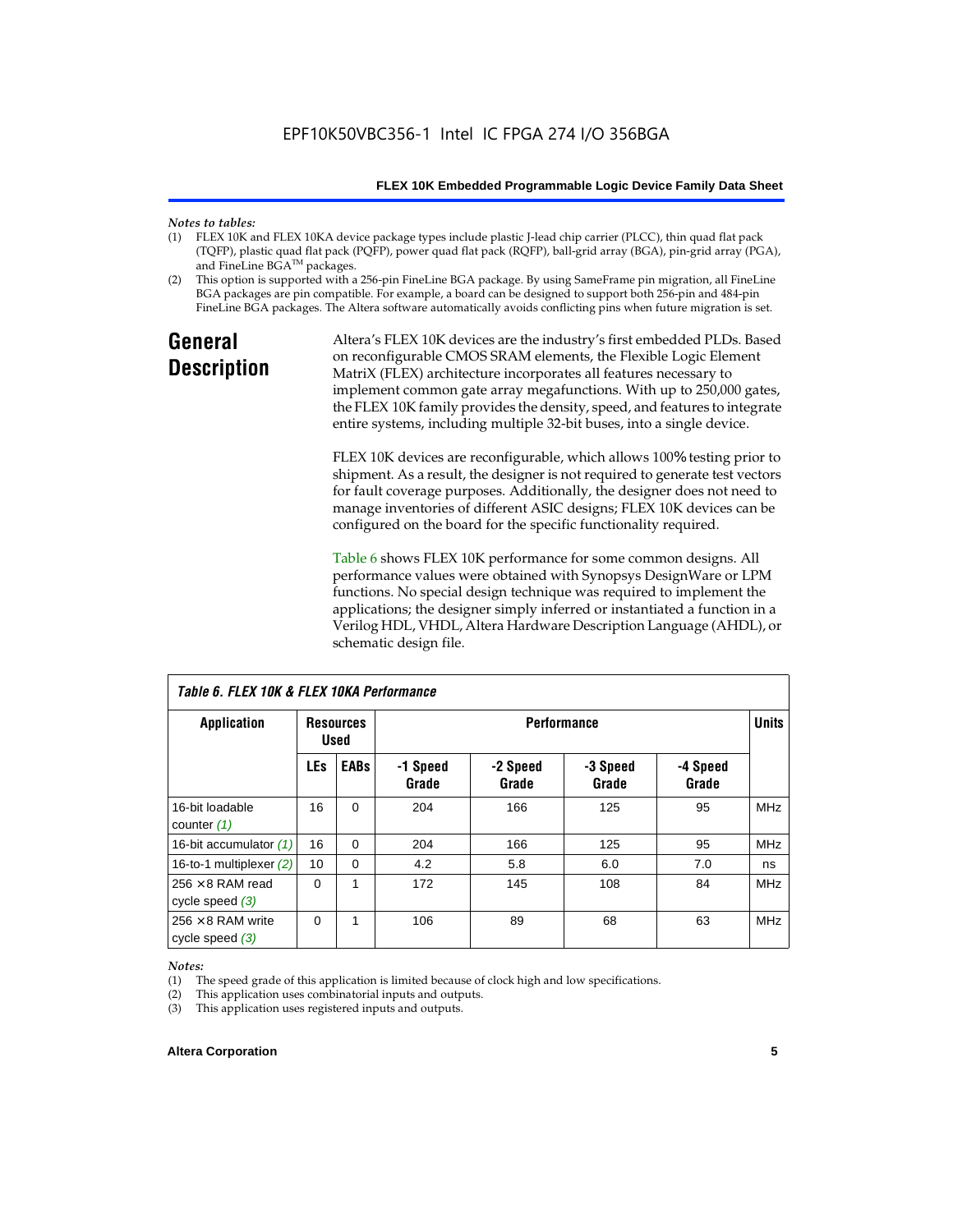The FLEX 10K architecture is similar to that of embedded gate arrays, the fastest-growing segment of the gate array market. As with standard gate arrays, embedded gate arrays implement general logic in a conventional "sea-of-gates" architecture. In addition, embedded gate arrays have dedicated die areas for implementing large, specialized functions. By embedding functions in silicon, embedded gate arrays provide reduced die area and increased speed compared to standard gate arrays. However, embedded megafunctions typically cannot be customized, limiting the designer's options. In contrast, FLEX 10K devices are programmable, providing the designer with full control over embedded megafunctions and general logic while facilitating iterative design changes during debugging.

Each FLEX 10K device contains an embedded array and a logic array. The embedded array is used to implement a variety of memory functions or complex logic functions, such as digital signal processing (DSP), microcontroller, wide-data-path manipulation, and data-transformation functions. The logic array performs the same function as the sea-of-gates in the gate array: it is used to implement general logic, such as counters, adders, state machines, and multiplexers. The combination of embedded and logic arrays provides the high performance and high density of embedded gate arrays, enabling designers to implement an entire system on a single device.

FLEX 10K devices are configured at system power-up with data stored in an Altera serial configuration device or provided by a system controller. Altera offers the EPC1, EPC2, EPC16, and EPC1441 configuration devices, which configure FLEX 10K devices via a serial data stream. Configuration data can also be downloaded from system RAM or from Altera's BitBlaster<sup>™</sup> serial download cable or ByteBlasterMV<sup>™</sup> parallel port download cable. After a FLEX 10K device has been configured, it can be reconfigured in-circuit by resetting the device and loading new data. Because reconfiguration requires less than 320 ms, real-time changes can be made during system operation.

FLEX 10K devices contain an optimized interface that permits microprocessors to configure FLEX 10K devices serially or in parallel, and synchronously or asynchronously. The interface also enables microprocessors to treat a FLEX 10K device as memory and configure the device by writing to a virtual memory location, making it very easy for the designer to reconfigure the device.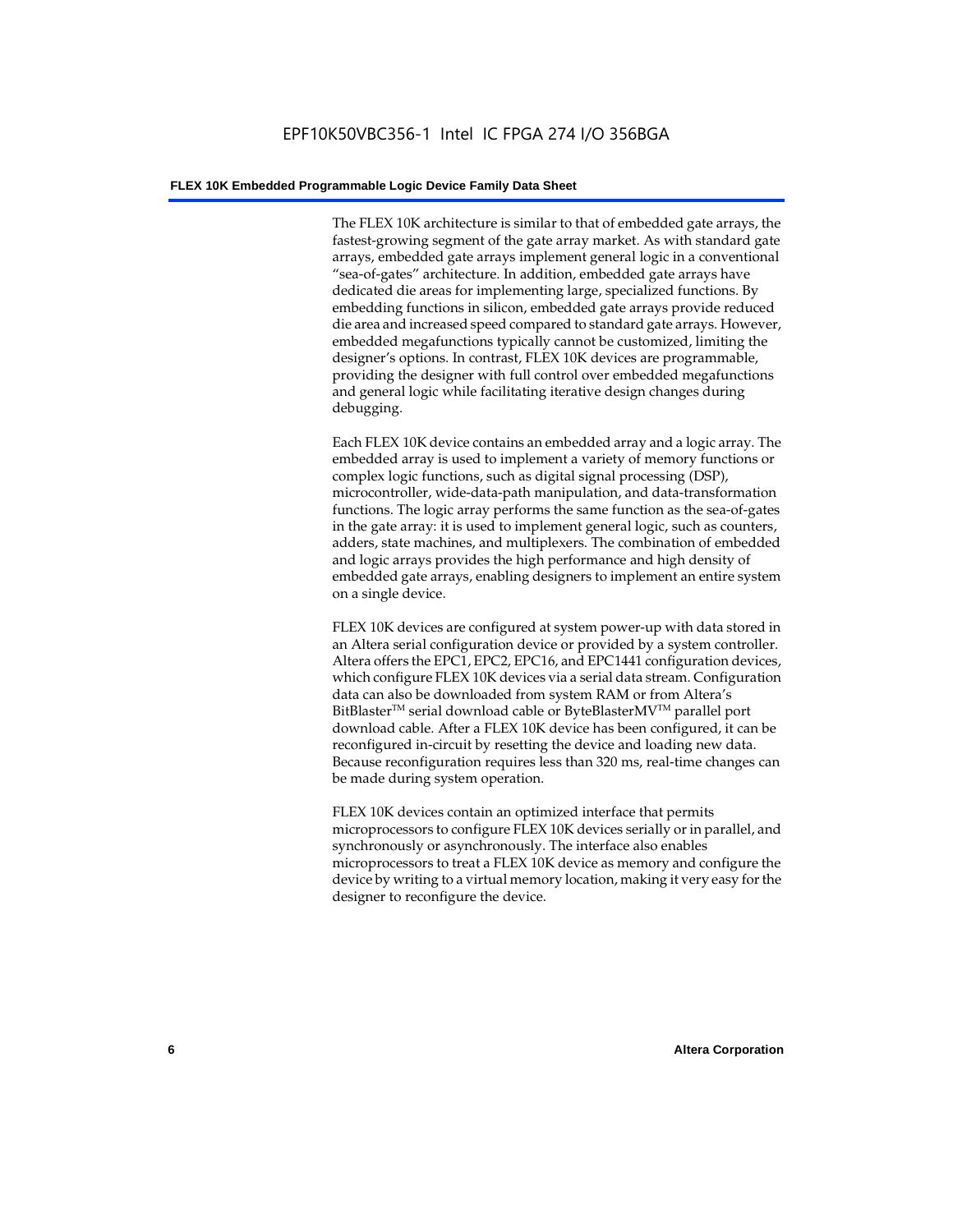For more information, see the following documents:

- *Configuration Devices for APEX & FLEX Devices Data Sheet*
- $BitBlaster$  Serial Download Cable Data Sheet
- *ByteBlasterMV Parallel Port Download Cable Data Sheet*
- *Application Note 116 (Configuring APEX 20K, FLEX 10K & FLEX 6000 Devices)*

FLEX 10K devices are supported by Altera development systems; single, integrated packages that offer schematic, text (including AHDL), and waveform design entry, compilation and logic synthesis, full simulation and worst-case timing analysis, and device configuration. The Altera software provides EDIF 2 0 0 and 3 0 0, LPM, VHDL, Verilog HDL, and other interfaces for additional design entry and simulation support from other industry-standard PC- and UNIX workstation-based EDA tools.

The Altera software works easily with common gate array EDA tools for synthesis and simulation. For example, the Altera software can generate Verilog HDL files for simulation with tools such as Cadence Verilog-XL. Additionally, the Altera software contains EDA libraries that use devicespecific features such as carry chains which are used for fast counter and arithmetic functions. For instance, the Synopsys Design Compiler library supplied with the Altera development systems include DesignWare functions that are optimized for the FLEX 10K architecture.

The Altera development systems run on Windows-based PCs and Sun SPARCstation, and HP 9000 Series 700/800 workstations.



f See the *MAX+PLUS II Programmable Logic Development System & Software Data Sheet* for more information.

### **Functional Description**

Each FLEX 10K device contains an embedded array to implement memory and specialized logic functions, and a logic array to implement general logic.

The embedded array consists of a series of EABs. When implementing memory functions, each EAB provides 2,048 bits, which can be used to create RAM, ROM, dual-port RAM, or first-in first-out (FIFO) functions. When implementing logic, each EAB can contribute 100 to 600 gates towards complex logic functions, such as multipliers, microcontrollers, state machines, and DSP functions. EABs can be used independently, or multiple EABs can be combined to implement larger functions.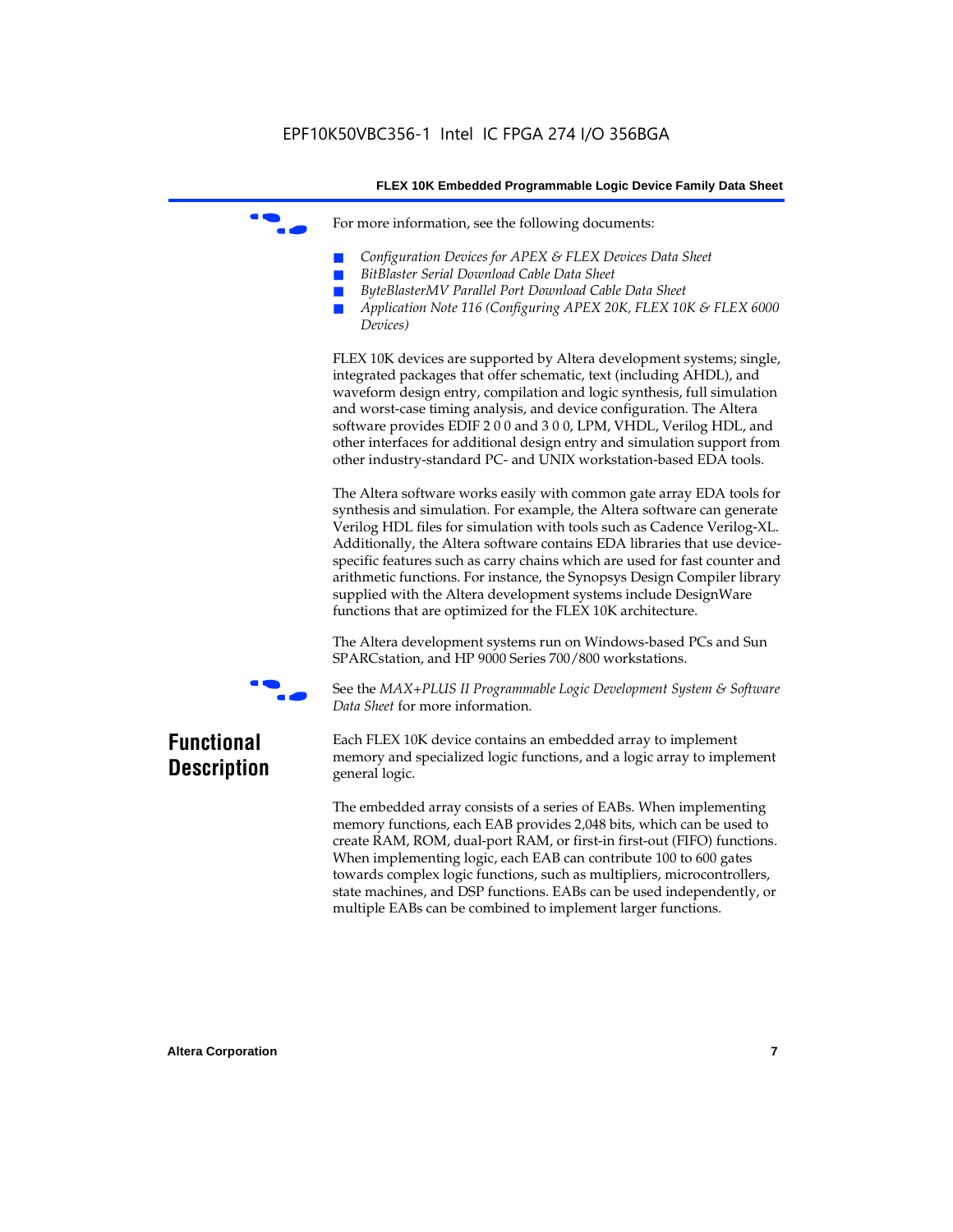The logic array consists of logic array blocks (LABs). Each LAB contains eight LEs and a local interconnect. An LE consists of a 4-input look-up table (LUT), a programmable flipflop, and dedicated signal paths for carry and cascade functions. The eight LEs can be used to create medium-sized blocks of logic—8-bit counters, address decoders, or state machines—or combined across LABs to create larger logic blocks. Each LAB represents about 96 usable gates of logic.

Signal interconnections within FLEX 10K devices and to and from device pins are provided by the FastTrack Interconnect, a series of fast, continuous row and column channels that run the entire length and width of the device.

Each I/O pin is fed by an I/O element (IOE) located at the end of each row and column of the FastTrack Interconnect. Each IOE contains a bidirectional I/O buffer and a flipflop that can be used as either an output or input register to feed input, output, or bidirectional signals. When used with a dedicated clock pin, these registers provide exceptional performance. As inputs, they provide setup times as low as 1.6 ns and hold times of 0 ns; as outputs, these registers provide clock-to-output times as low as 5.3 ns. IOEs provide a variety of features, such as JTAG BST support, slew-rate control, tri-state buffers, and open-drain outputs.

Figure 1 shows a block diagram of the FLEX 10K architecture. Each group of LEs is combined into an LAB; LABs are arranged into rows and columns. Each row also contains a single EAB. The LABs and EABs are interconnected by the FastTrack Interconnect. IOEs are located at the end of each row and column of the FastTrack Interconnect.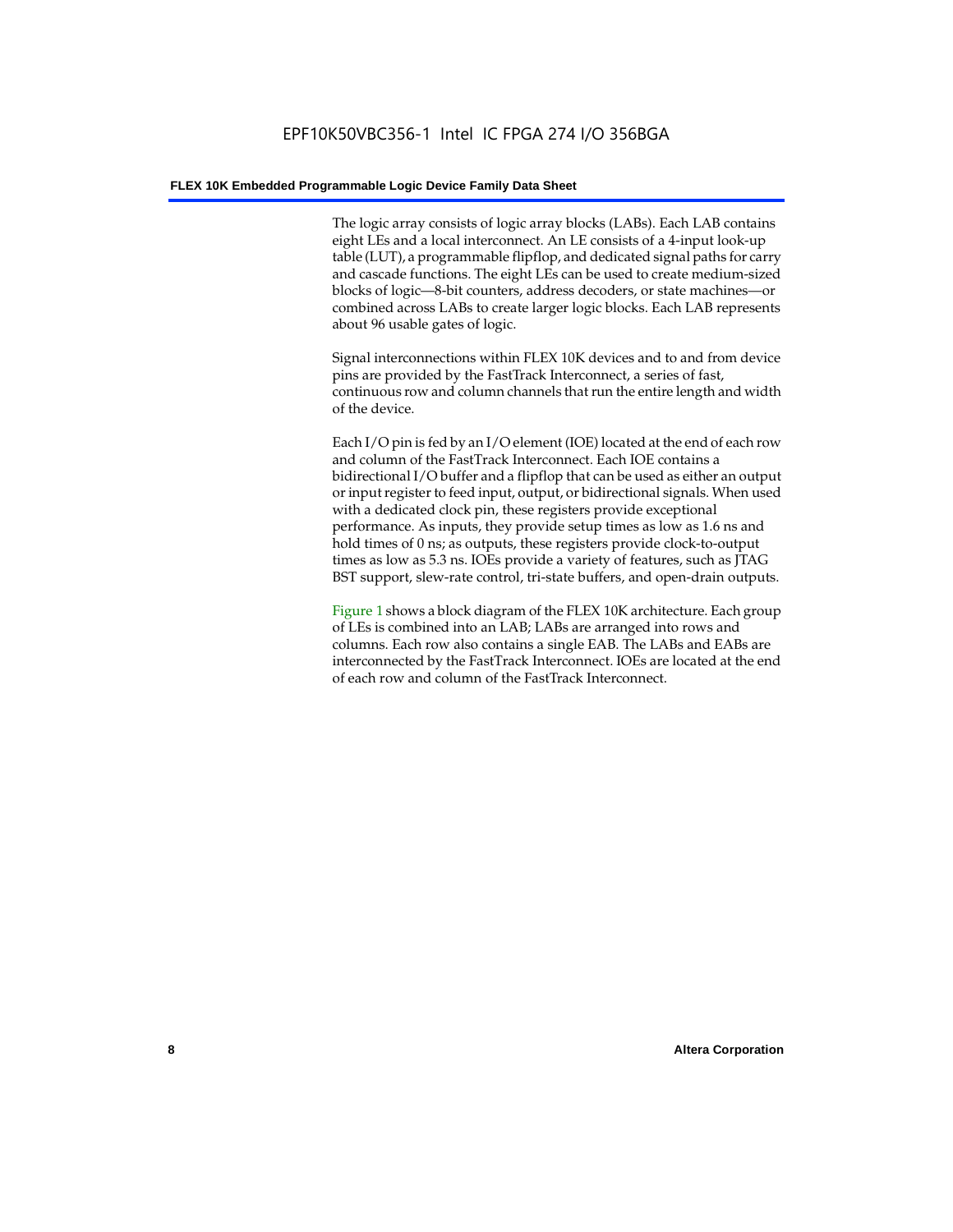

*Figure 1. FLEX 10K Device Block Diagram*

FLEX 10K devices provide six dedicated inputs that drive the flipflops' control inputs to ensure the efficient distribution of high-speed, low-skew (less than 1.5 ns) control signals. These signals use dedicated routing channels that provide shorter delays and lower skews than the FastTrack Interconnect. Four of the dedicated inputs drive four global signals. These four global signals can also be driven by internal logic, providing an ideal solution for a clock divider or an internally generated asynchronous clear signal that clears many registers in the device.

#### **Embedded Array Block**

The EAB is a flexible block of RAM with registers on the input and output ports, and is used to implement common gate array megafunctions. The EAB is also suitable for functions such as multipliers, vector scalars, and error correction circuits, because it is large and flexible. These functions can be combined in applications such as digital filters and microcontrollers.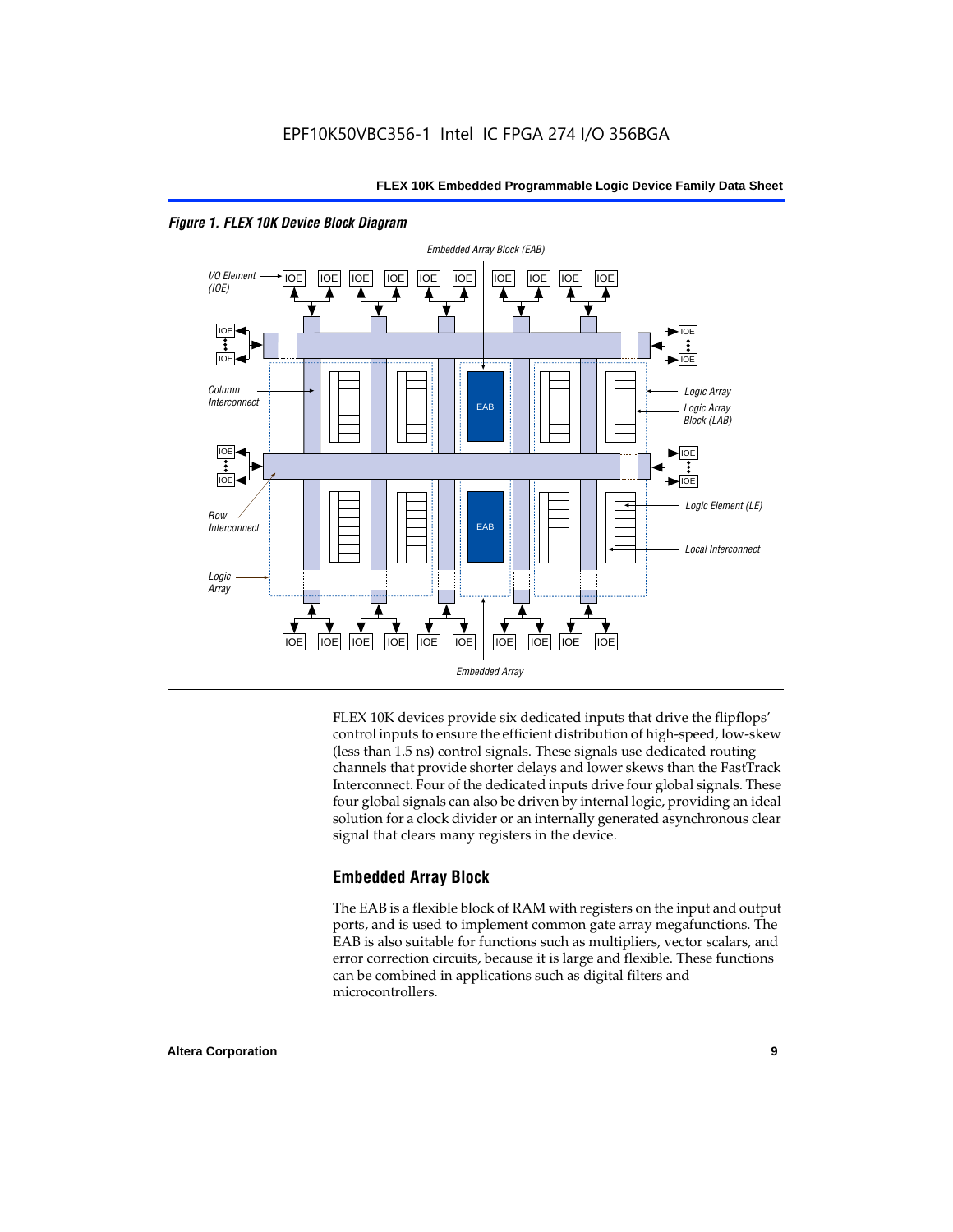Logic functions are implemented by programming the EAB with a readonly pattern during configuration, creating a large LUT. With LUTs, combinatorial functions are implemented by looking up the results, rather than by computing them. This implementation of combinatorial functions can be faster than using algorithms implemented in general logic, a performance advantage that is further enhanced by the fast access times of EABs. The large capacity of EABs enables designers to implement complex functions in one logic level without the routing delays associated with linked LEs or field-programmable gate array (FPGA) RAM blocks. For example, a single EAB can implement a  $4 \times 4$  multiplier with eight inputs and eight outputs. Parameterized functions such as LPM functions can automatically take advantage of the EAB.

The EAB provides advantages over FPGAs, which implement on-board RAM as arrays of small, distributed RAM blocks. These FPGA RAM blocks contain delays that are less predictable as the size of the RAM increases. In addition, FPGA RAM blocks are prone to routing problems because small blocks of RAM must be connected together to make larger blocks. In contrast, EABs can be used to implement large, dedicated blocks of RAM that eliminate these timing and routing concerns.

EABs can be used to implement synchronous RAM, which is easier to use than asynchronous RAM. A circuit using asynchronous RAM must generate the RAM write enable (WE) signal, while ensuring that its data and address signals meet setup and hold time specifications relative to the WE signal. In contrast, the EAB's synchronous RAM generates its own WE signal and is self-timed with respect to the global clock. A circuit using the EAB's self-timed RAM need only meet the setup and hold time specifications of the global clock.

When used as RAM, each EAB can be configured in any of the following sizes:  $256 \times 8$ ,  $512 \times 4$ ,  $1,024 \times 2$ , or  $2,048 \times 1$ . See Figure 2.



**10 Altera Corporation**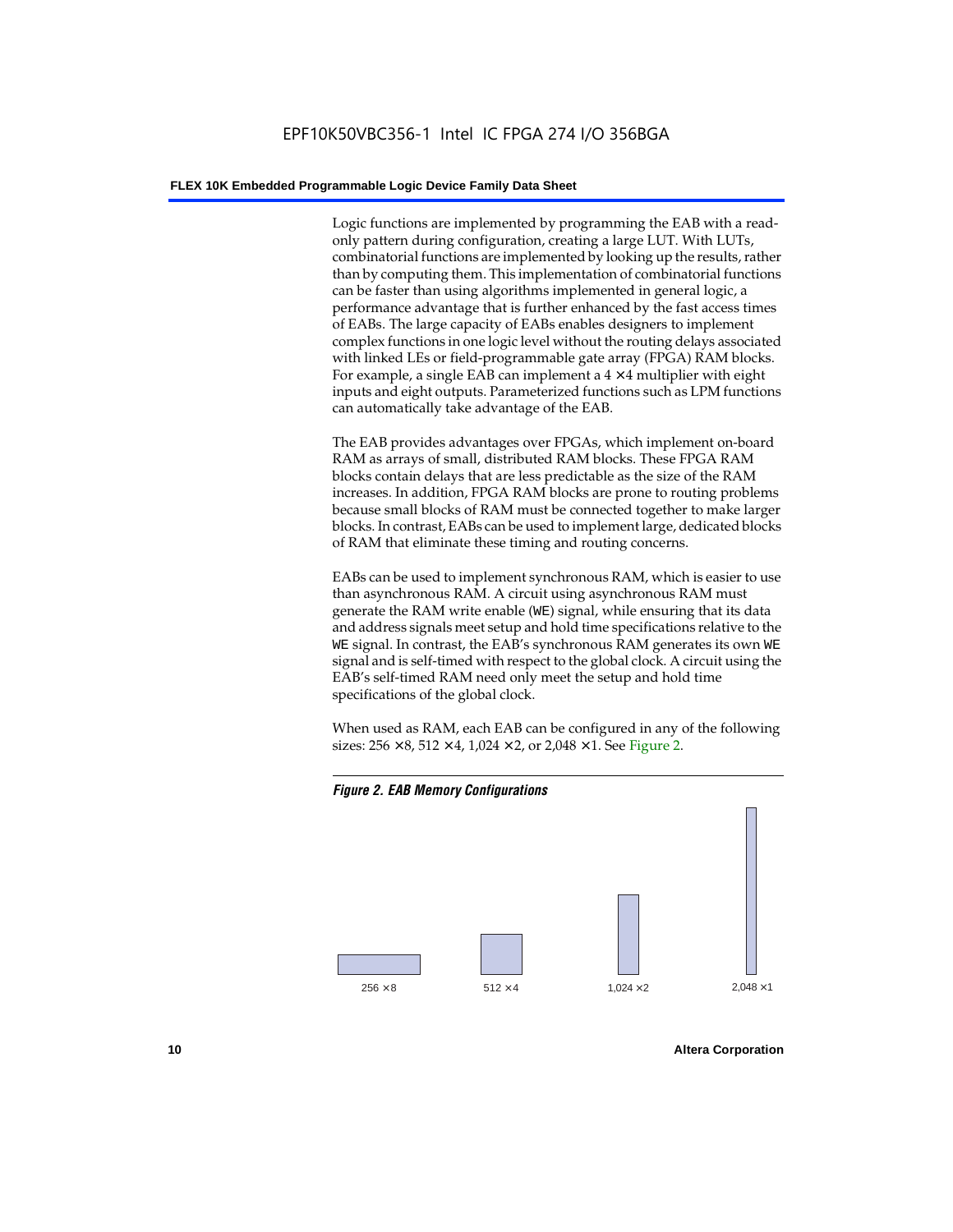Larger blocks of RAM are created by combining multiple EABs. For example, two  $256 \times 8$  RAM blocks can be combined to form a  $256 \times 16$  RAM block; two 512  $\times$  4 blocks of RAM can be combined to form a  $512 \times 8$  RAM block. See Figure 3.



If necessary, all EABs in a device can be cascaded to form a single RAM block. EABs can be cascaded to form RAM blocks of up to 2,048 words without impacting timing. Altera's software automatically combines EABs to meet a designer's RAM specifications.

EABs provide flexible options for driving and controlling clock signals. Different clocks can be used for the EAB inputs and outputs. Registers can be independently inserted on the data input, EAB output, or the address and WE inputs. The global signals and the EAB local interconnect can drive the WE signal. The global signals, dedicated clock pins, and EAB local interconnect can drive the EAB clock signals. Because the LEs drive the EAB local interconnect, the LEs can control the WE signal or the EAB clock signals.

Each EAB is fed by a row interconnect and can drive out to row and column interconnects. Each EAB output can drive up to two row channels and up to two column channels; the unused row channel can be driven by other LEs. This feature increases the routing resources available for EAB outputs. See Figure 4.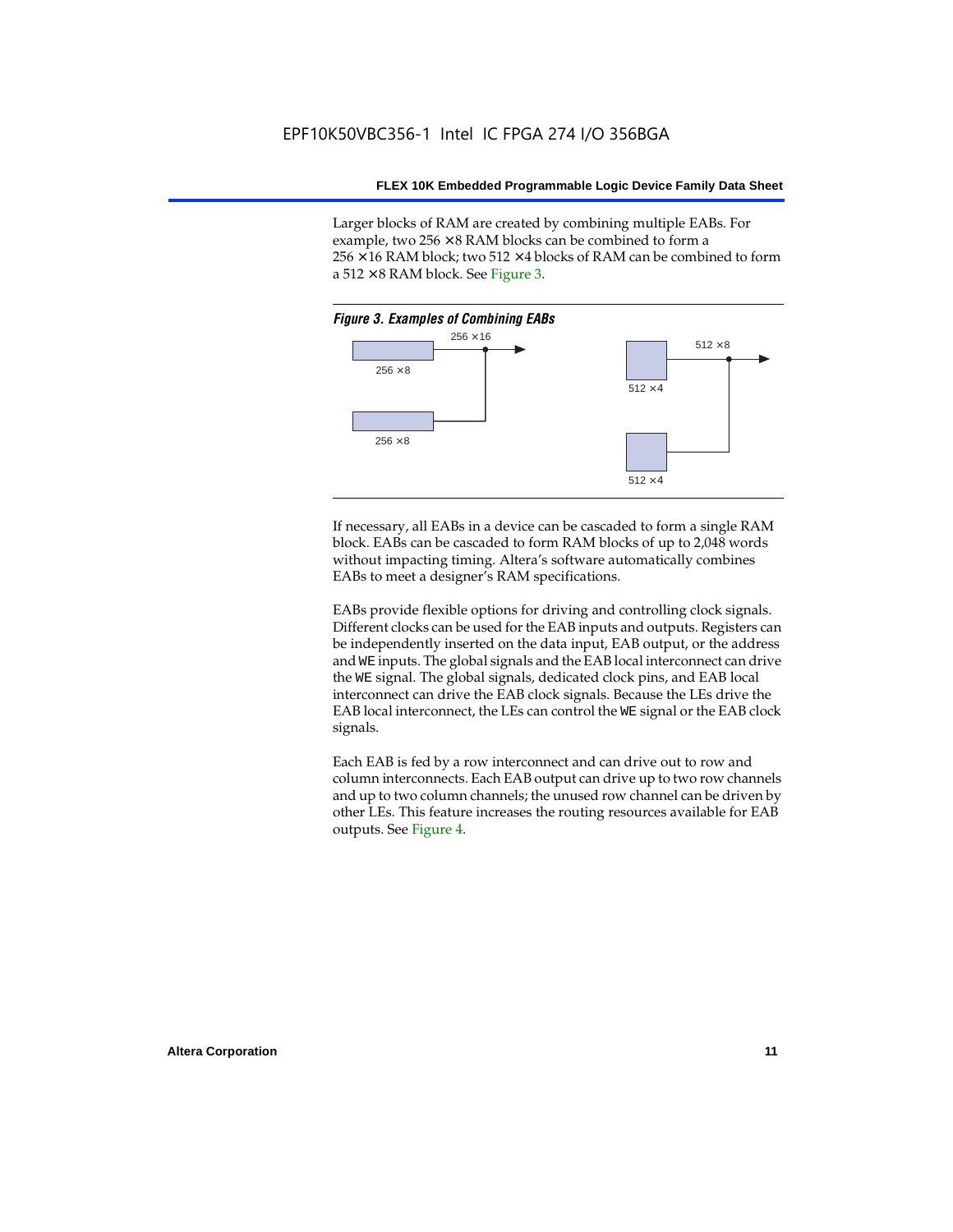

EAB Local Interconnect (1)

*Note:*<br>(1) **H** 

(1) EPF10K10, EPF10K10A, EPF10K20, EPF10K30, EPF10K30A, EPF10K40, EPF10K50, and EPF10K50V devices have 22 EAB local interconnect channels; EPF10K70, EPF10K100, EPF10K100A, EPF10K130V, and EPF10K250A devices have 26.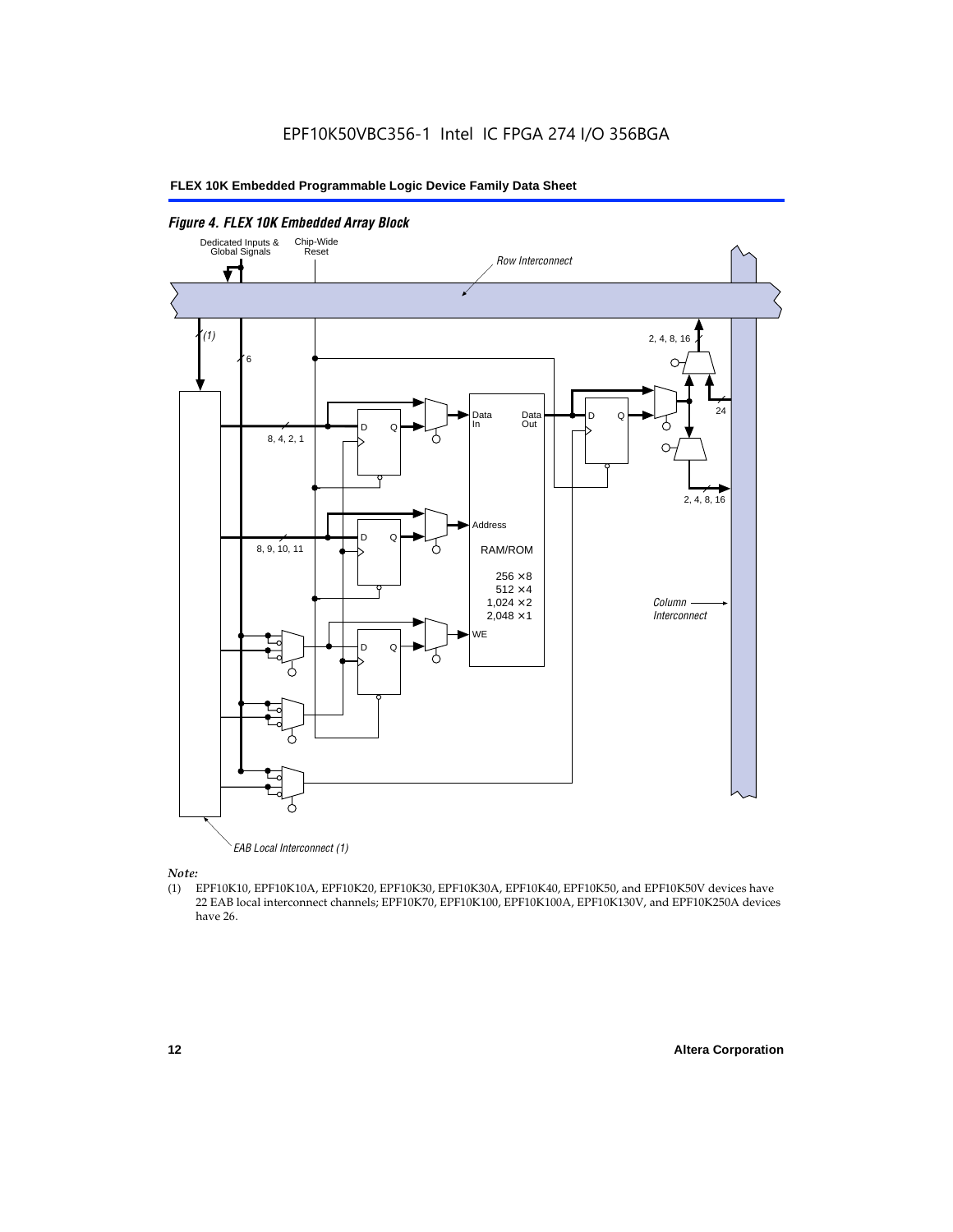#### **Logic Array Block**

Each LAB consists of eight LEs, their associated carry and cascade chains, LAB control signals, and the LAB local interconnect. The LAB provides the coarse-grained structure to the FLEX 10K architecture, facilitating efficient routing with optimum device utilization and high performance. See Figure 5.



#### *Notes:*

- (1) EPF10K10, EPF10K10A, EPF10K20, EPF10K30, EPF10K30A, EPF10K40, EPF10K50, and EPF10K50V devices have 22 inputs to the LAB local interconnect channel from the row; EPF10K70, EPF10K100, EPF10K100A, EPF10K130V, and EPF10K250A devices have 26.
- (2) EPF10K10, EPF10K10A, EPF10K20, EPF10K30, EPF10K30A, EPF10K40, EPF10K50, and EPF10K50V devices have 30 LAB local interconnect channels; EPF10K70, EPF10K100, EPF10K100A, EPF10K130V, and EPF10K250A devices have 34 LABs.

#### **Altera Corporation 13 13**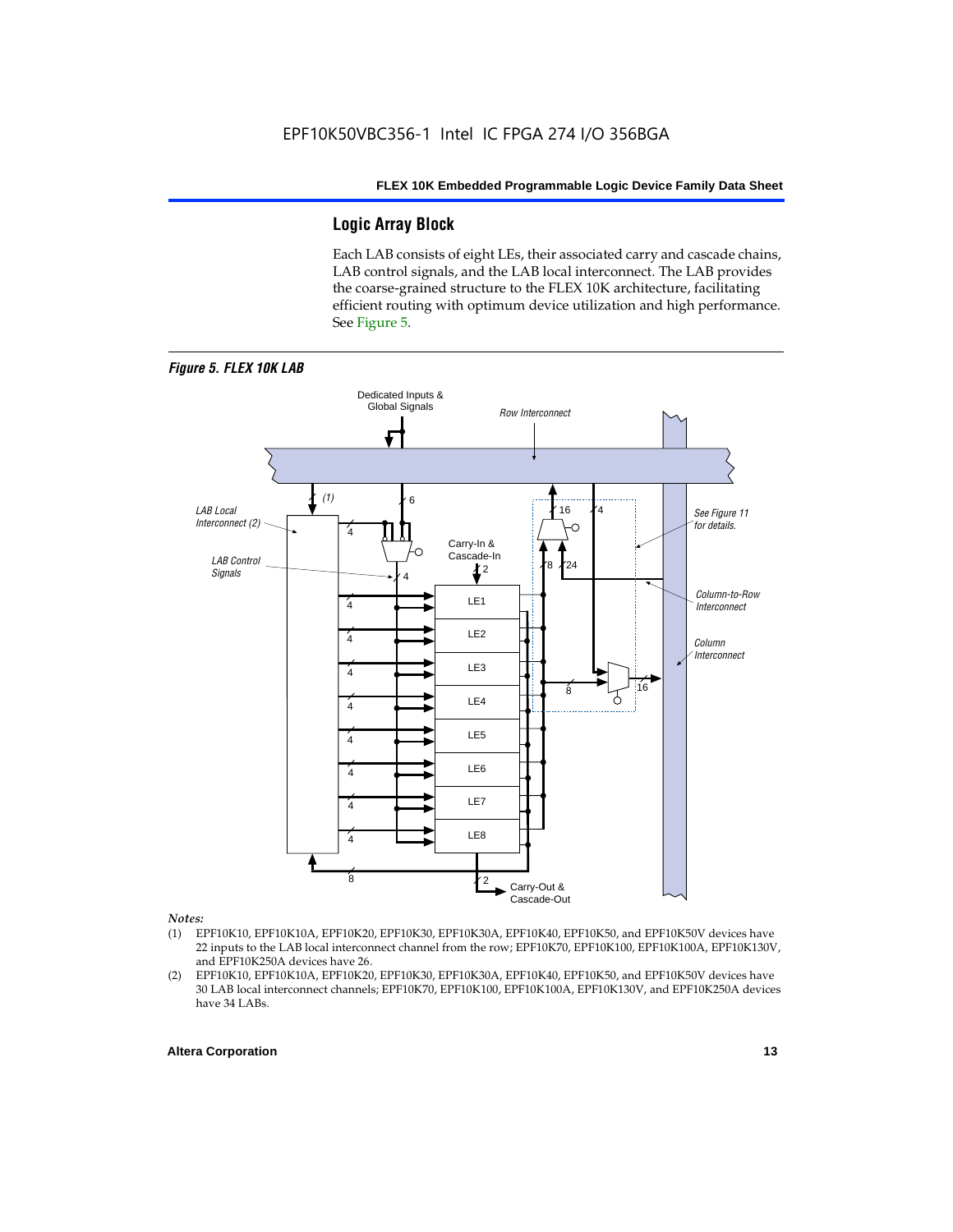Each LAB provides four control signals with programmable inversion that can be used in all eight LEs. Two of these signals can be used as clocks; the other two can be used for clear/preset control. The LAB clocks can be driven by the dedicated clock input pins, global signals, I/O signals, or internal signals via the LAB local interconnect. The LAB preset and clear control signals can be driven by the global signals, I/O signals, or internal signals via the LAB local interconnect. The global control signals are typically used for global clock, clear, or preset signals because they provide asynchronous control with very low skew across the device. If logic is required on a control signal, it can be generated in one or more LEs in any LAB and driven into the local interconnect of the target LAB. In addition, the global control signals can be generated from LE outputs.

#### **Logic Element**

The LE, the smallest unit of logic in the FLEX 10K architecture, has a compact size that provides efficient logic utilization. Each LE contains a four-input LUT, which is a function generator that can quickly compute any function of four variables. In addition, each LE contains a programmable flipflop with a synchronous enable, a carry chain, and a cascade chain. Each LE drives both the local and the FastTrack Interconnect. See Figure 6.



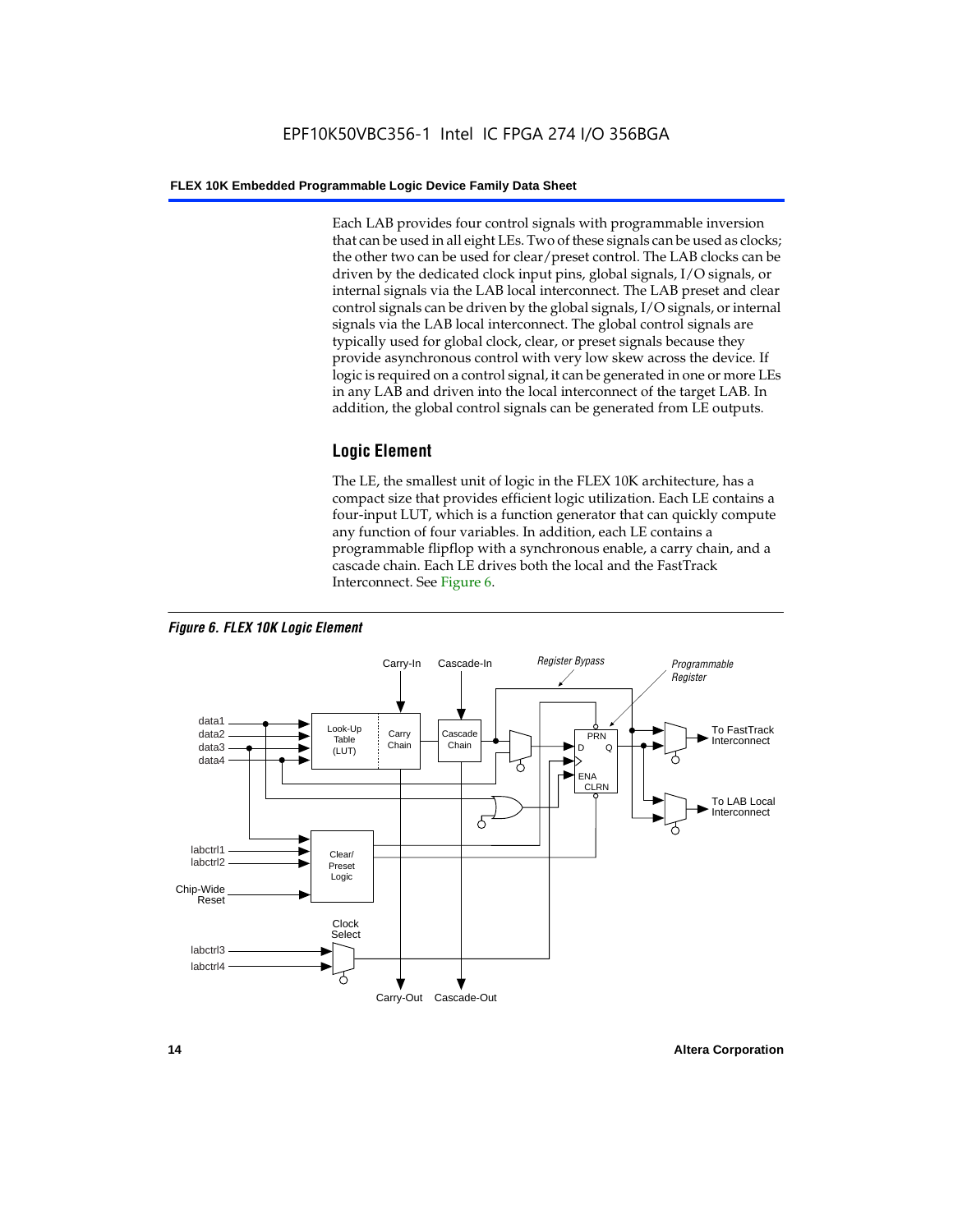The programmable flipflop in the LE can be configured for D, T, JK, or SR operation. The clock, clear, and preset control signals on the flipflop can be driven by global signals, general-purpose I/O pins, or any internal logic. For combinatorial functions, the flipflop is bypassed and the output of the LUT drives the output of the LE.

The LE has two outputs that drive the interconnect; one drives the local interconnect and the other drives either the row or column FastTrack Interconnect. The two outputs can be controlled independently. For example, the LUT can drive one output while the register drives the other output. This feature, called register packing, can improve LE utilization because the register and the LUT can be used for unrelated functions.

The FLEX 10K architecture provides two types of dedicated high-speed data paths that connect adjacent LEs without using local interconnect paths: carry chains and cascade chains. The carry chain supports highspeed counters and adders; the cascade chain implements wide-input functions with minimum delay. Carry and cascade chains connect all LEs in an LAB and all LABs in the same row. Intensive use of carry and cascade chains can reduce routing flexibility. Therefore, the use of these chains should be limited to speed-critical portions of a design.

#### *Carry Chain*

The carry chain provides a very fast (as low as 0.2 ns) carry-forward function between LEs. The carry-in signal from a lower-order bit drives forward into the higher-order bit via the carry chain, and feeds into both the LUT and the next portion of the carry chain. This feature allows the FLEX 10K architecture to implement high-speed counters, adders, and comparators of arbitrary width efficiently. Carry chain logic can be created automatically by the Compiler during design processing, or manually by the designer during design entry. Parameterized functions such as LPM and DesignWare functions automatically take advantage of carry chains.

Carry chains longer than eight LEs are automatically implemented by linking LABs together. For enhanced fitting, a long carry chain skips alternate LABs in a row. A carry chain longer than one LAB skips either from even-numbered LAB to even-numbered LAB, or from oddnumbered LAB to odd-numbered LAB. For example, the last LE of the first LAB in a row carries to the first LE of the third LAB in the row. The carry chain does not cross the EAB at the middle of the row. For instance, in the EPF10K50 device, the carry chain stops at the eighteenth LAB and a new one begins at the nineteenth LAB.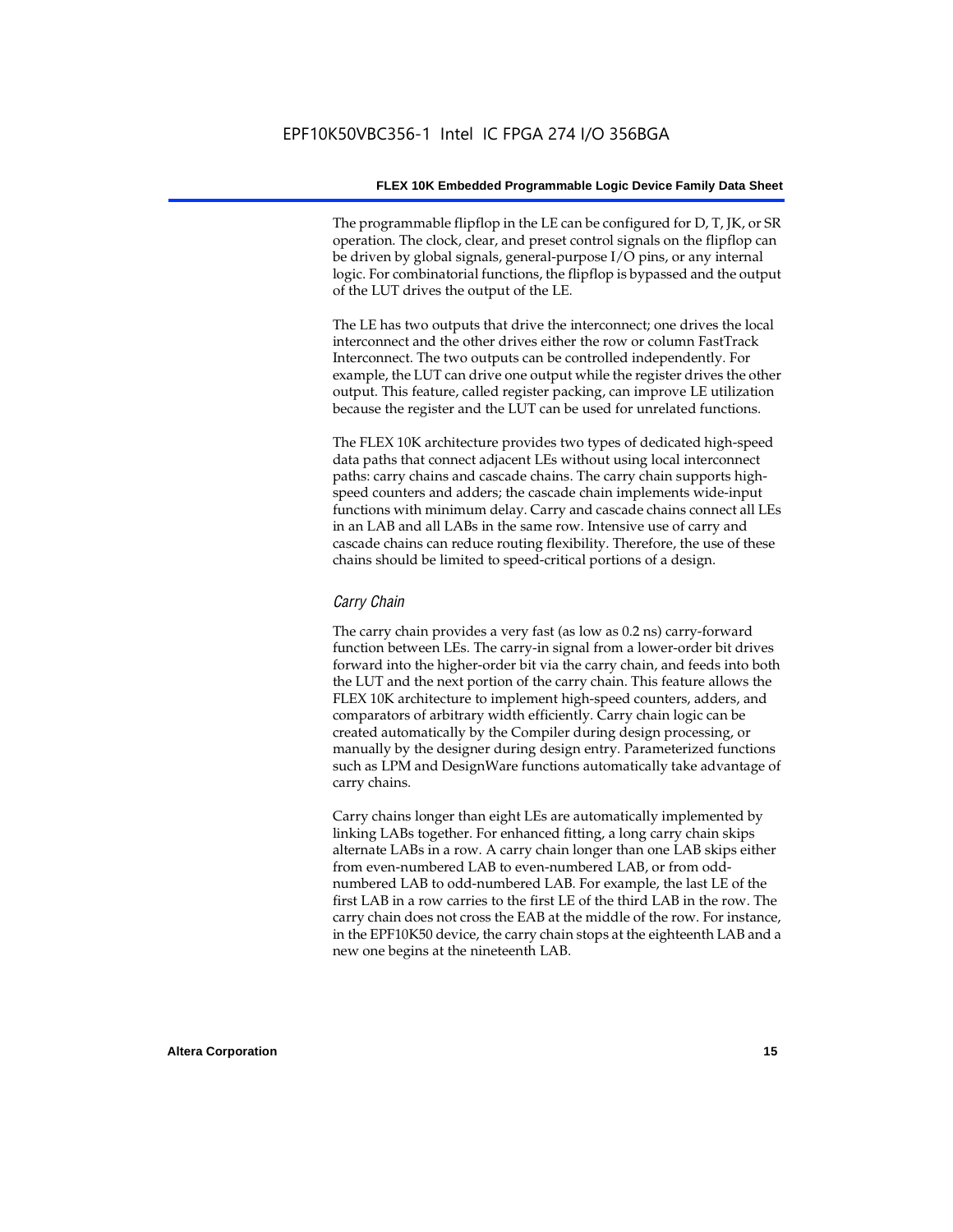Figure 7 shows how an *n*-bit full adder can be implemented in  $n + 1$  LEs with the carry chain. One portion of the LUT generates the sum of two bits using the input signals and the carry-in signal; the sum is routed to the output of the LE. The register can either be bypassed for simple adders or be used for an accumulator function. The carry chain logic generates the carry-out signal, which is routed directly to the carry-in signal of the nexthigher-order bit. The final carry-out signal is routed to an LE, where it can be used as a general-purpose signal.



*Figure 7. Carry Chain Operation (n-bit Full Adder)*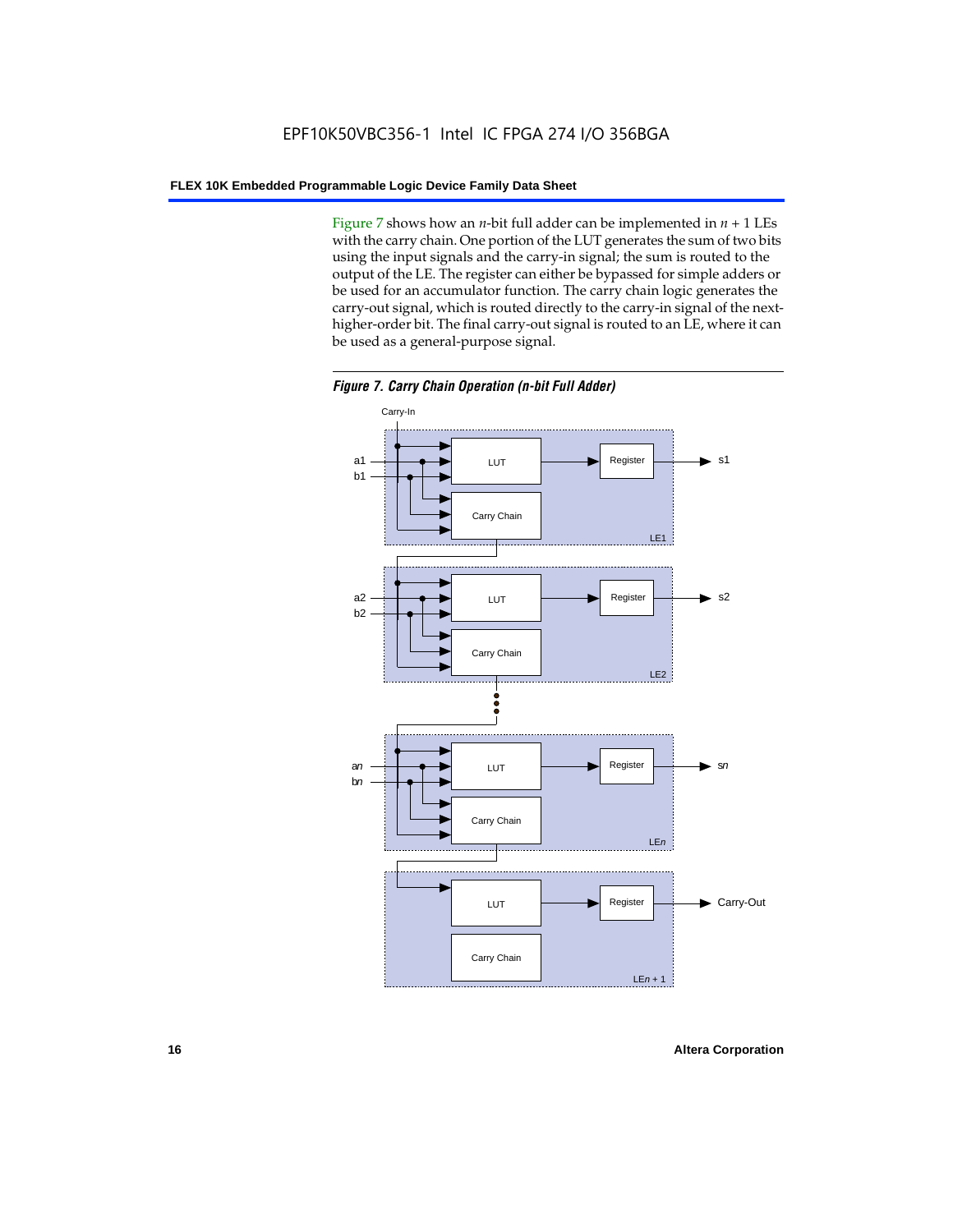#### *Cascade Chain*

With the cascade chain, the FLEX 10K architecture can implement functions that have a very wide fan-in. Adjacent LUTs can be used to compute portions of the function in parallel; the cascade chain serially connects the intermediate values. The cascade chain can use a logical AND or logical OR (via De Morgan's inversion) to connect the outputs of adjacent LEs. Each additional LE provides four more inputs to the effective width of a function, with a delay as low as 0.7 ns per LE. Cascade chain logic can be created automatically by the Compiler during design processing, or manually by the designer during design entry.

Cascade chains longer than eight bits are implemented automatically by linking several LABs together. For easier routing, a long cascade chain skips every other LAB in a row. A cascade chain longer than one LAB skips either from even-numbered LAB to even-numbered LAB, or from odd-numbered LAB to odd-numbered LAB (e.g., the last LE of the first LAB in a row cascades to the first LE of the third LAB). The cascade chain does not cross the center of the row (e.g., in the EPF10K50 device, the cascade chain stops at the eighteenth LAB and a new one begins at the nineteenth LAB). This break is due to the EAB's placement in the middle of the row.

Figure 8 shows how the cascade function can connect adjacent LEs to form functions with a wide fan-in. These examples show functions of 4*n* variables implemented with *n* LEs. The LE delay is as low as 1.6 ns; the cascade chain delay is as low as 0.7 ns. With the cascade chain, 3.7 ns is needed to decode a 16-bit address.



#### *Figure 8. Cascade Chain Operation*

**Altera Corporation 17 17**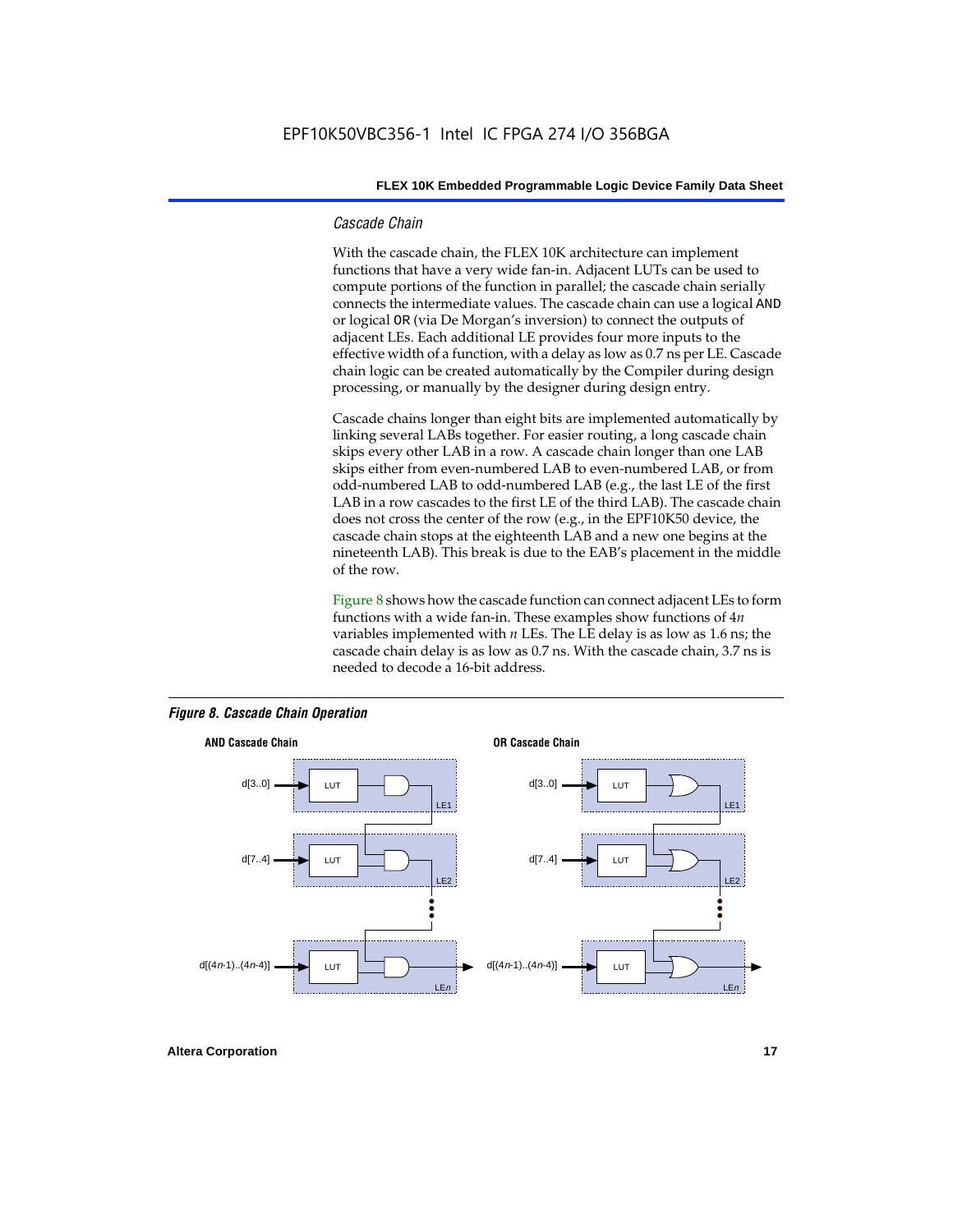#### *LE Operating Modes*

The FLEX 10K LE can operate in the following four modes:

- Normal mode
- Arithmetic mode
- Up/down counter mode
- Clearable counter mode

Each of these modes uses LE resources differently. In each mode, seven available inputs to the LE—the four data inputs from the LAB local interconnect, the feedback from the programmable register, and the carry-in and cascade-in from the previous LE—are directed to different destinations to implement the desired logic function. Three inputs to the LE provide clock, clear, and preset control for the register. The Altera software, in conjunction with parameterized functions such as LPM and DesignWare functions, automatically chooses the appropriate mode for common functions such as counters, adders, and multipliers. If required, the designer can also create special-purpose functions which use a specific LE operating mode for optimal performance.

The architecture provides a synchronous clock enable to the register in all four modes. The Altera software can set DATA1 to enable the register synchronously, providing easy implementation of fully synchronous designs.

Figure 9 shows the LE operating modes.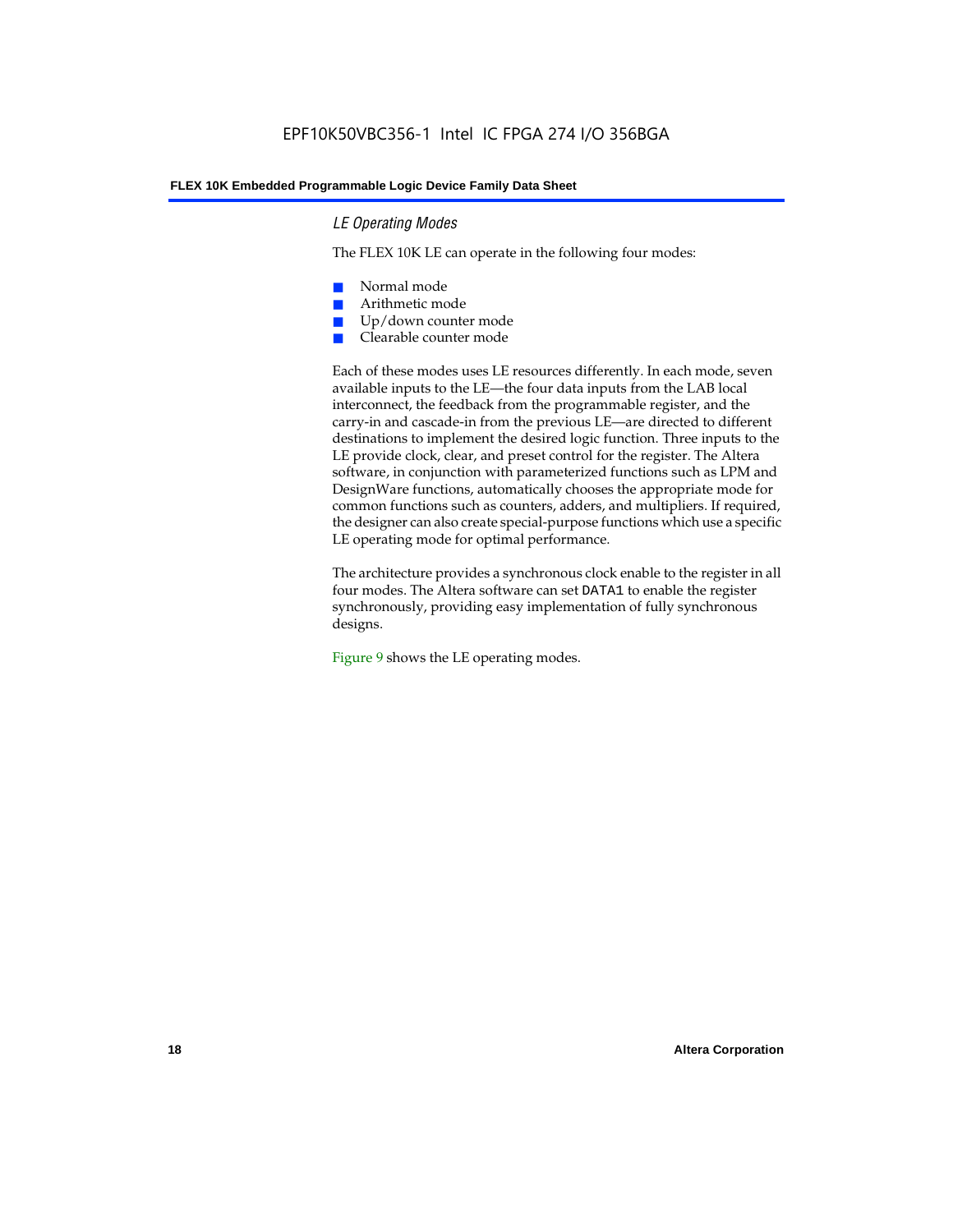#### *Figure 9. FLEX 10K LE Operating Modes*



#### **Arithmetic Mode**



#### **Up/Down Counter Mode**



#### **Clearable Counter Mode**



#### *Note:*

(1) Packed registers cannot be used with the cascade chain.

#### **Altera Corporation 19**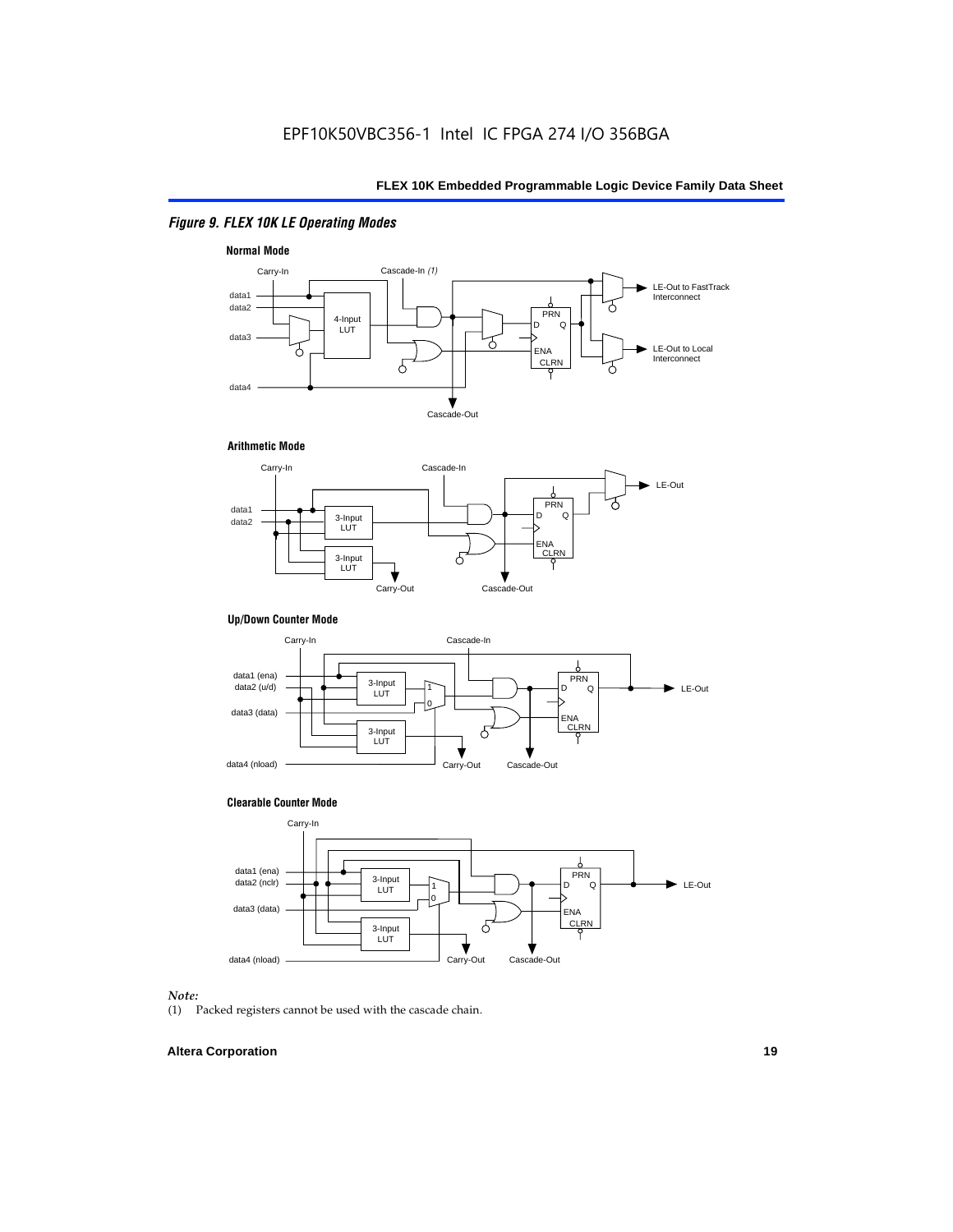#### **Normal Mode**

The normal mode is suitable for general logic applications and wide decoding functions that can take advantage of a cascade chain. In normal mode, four data inputs from the LAB local interconnect and the carry-in are inputs to a four-input LUT. The Compiler automatically selects the carry-in or the DATA3 signal as one of the inputs to the LUT. The LUT output can be combined with the cascade-in signal to form a cascade chain through the cascade-out signal. Either the register or the LUT can be used to drive both the local interconnect and the FastTrack Interconnect at the same time.

The LUT and the register in the LE can be used independently; this feature is known as register packing. To support register packing, the LE has two outputs; one drives the local interconnect and the other drives the FastTrack Interconnect. The DATA4 signal can drive the register directly, allowing the LUT to compute a function that is independent of the registered signal; a three-input function can be computed in the LUT, and a fourth independent signal can be registered. Alternatively, a four-input function can be generated, and one of the inputs to this function can be used to drive the register. The register in a packed LE can still use the clock enable, clear, and preset signals in the LE. In a packed LE, the register can drive the FastTrack Interconnect while the LUT drives the local interconnect, or vice versa.

#### **Arithmetic Mode**

The arithmetic mode offers 2 three-input LUTs that are ideal for implementing adders, accumulators, and comparators. One LUT computes a three-input function, and the other generates a carry output. As shown in Figure 9 on page 19, the first LUT uses the carry-in signal and two data inputs from the LAB local interconnect to generate a combinatorial or registered output. For example, in an adder, this output is the sum of three signals: a, b, and carry-in. The second LUT uses the same three signals to generate a carry-out signal, thereby creating a carry chain. The arithmetic mode also supports simultaneous use of the cascade chain.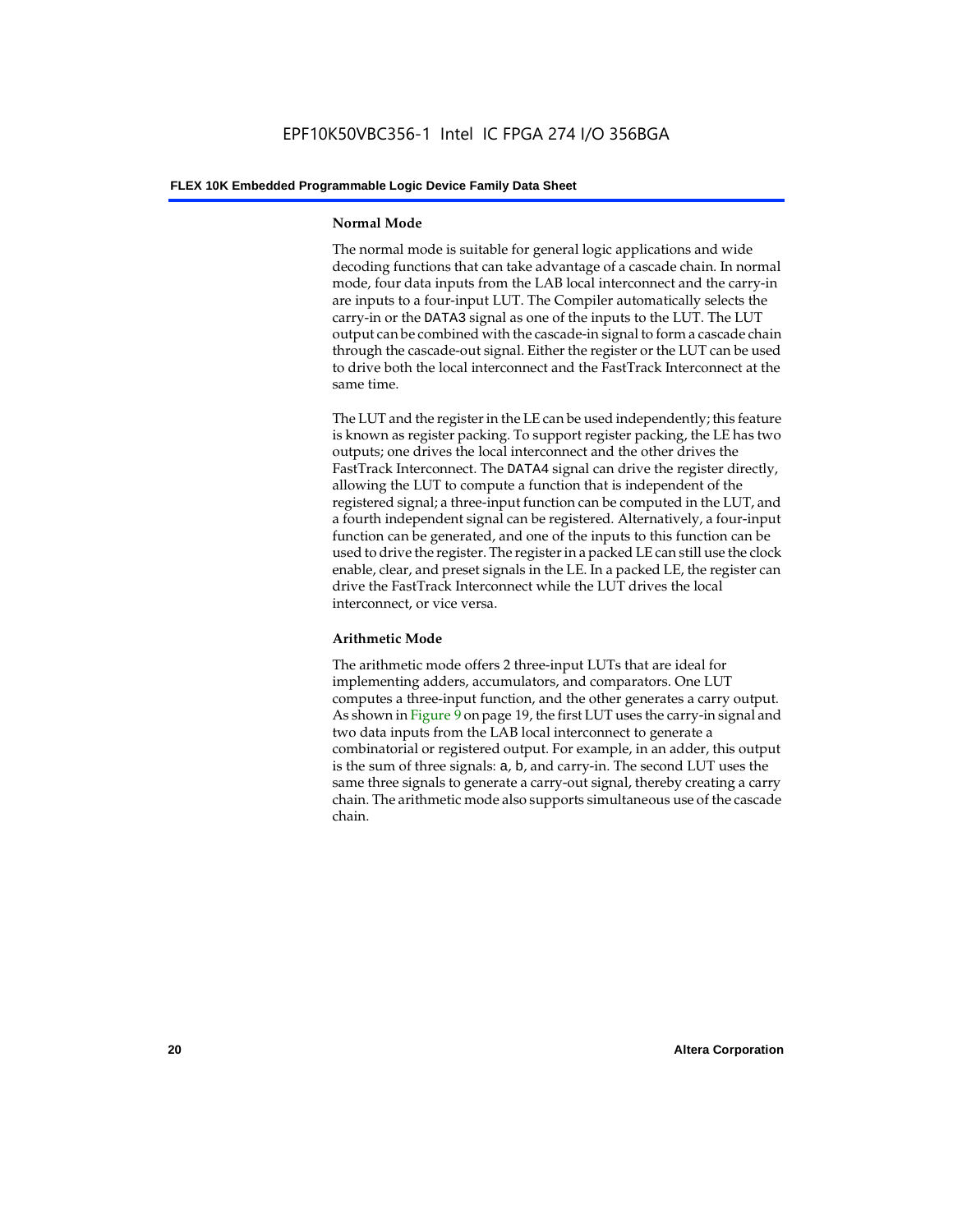#### **Up/Down Counter Mode**

The up/down counter mode offers counter enable, clock enable, synchronous up/down control, and data loading options. These control signals are generated by the data inputs from the LAB local interconnect, the carry-in signal, and output feedback from the programmable register. The Up/down counter mode uses 2 three-input LUTs: one generates the counter data, and the other generates the fast carry bit. A 2-to-1 multiplexer provides synchronous loading. Data can also be loaded asynchronously with the clear and preset register control signals, without using the LUT resources.

#### **Clearable Counter Mode**

The clearable counter mode is similar to the up/down counter mode, but supports a synchronous clear instead of the up/down control. The clear function is substituted for the cascade-in signal in the up/down counter mode. Clearable counter mode uses 2 three-input LUTs: one generates the counter data, and the other generates the fast carry bit. Synchronous loading is provided by a 2-to-1 multiplexer. The output of this multiplexer is ANDed with a synchronous clear signal.

#### *Internal Tri-State Emulation*

Internal tri-state emulation provides internal tri-stating without the limitations of a physical tri-state bus. In a physical tri-state bus, the tri-state buffers' output enable (OE) signals select which signal drives the bus. However, if multiple OE signals are active, contending signals can be driven onto the bus. Conversely, if no OE signals are active, the bus will float. Internal tri-state emulation resolves contending tri-state buffers to a low value and floating buses to a high value, thereby eliminating these problems. The Altera software automatically implements tri-state bus functionality with a multiplexer.

#### *Clear & Preset Logic Control*

Logic for the programmable register's clear and preset functions is controlled by the DATA3, LABCTRL1, and LABCTRL2 inputs to the LE. The clear and preset control structure of the LE asynchronously loads signals into a register. Either LABCTRL1 or LABCTRL2 can control the asynchronous clear. Alternatively, the register can be set up so that LABCTRL1 implements an asynchronous load. The data to be loaded is driven to DATA3; when LABCTRL1 is asserted, DATA3 is loaded into the register.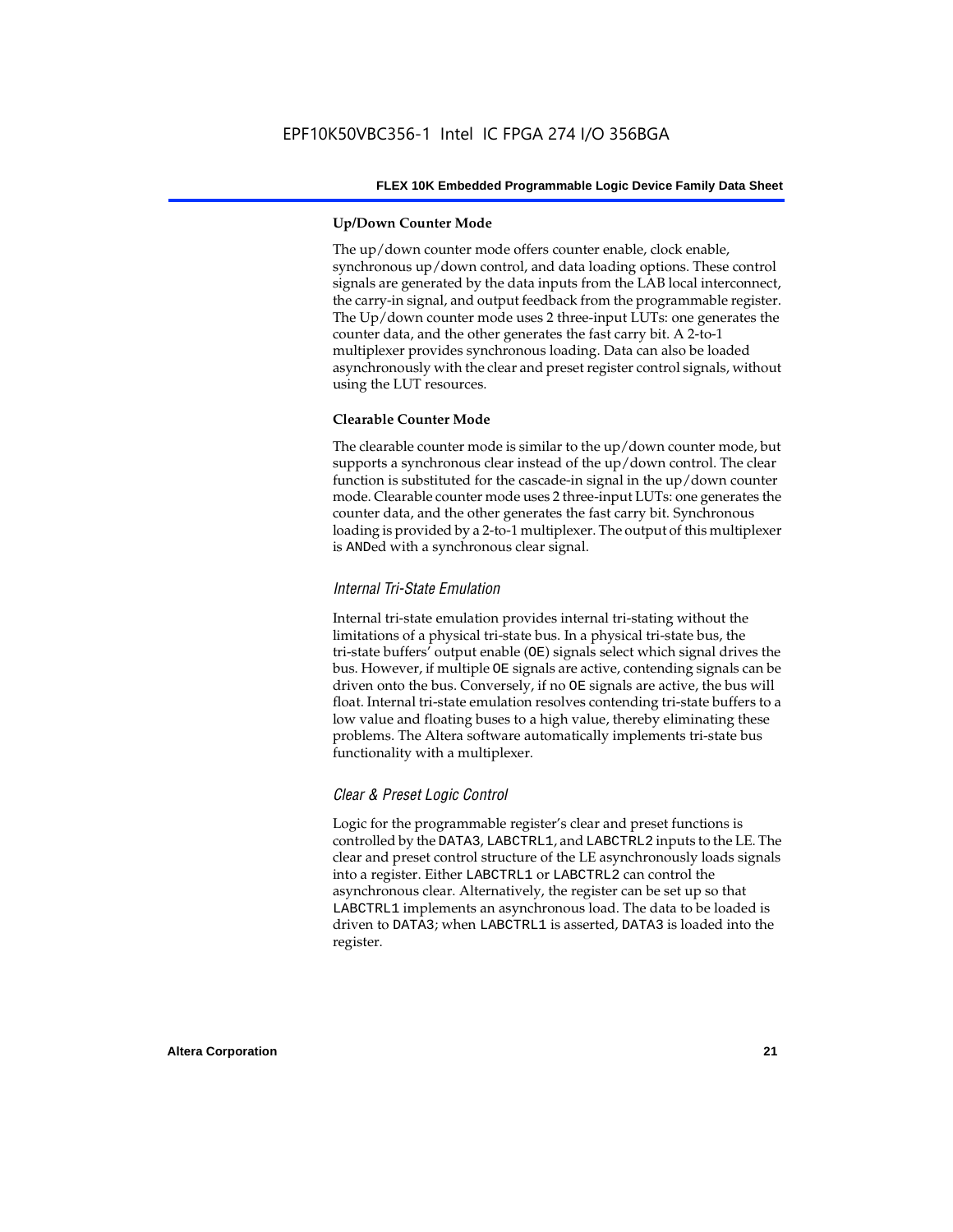During compilation, the Compiler automatically selects the best control signal implementation. Because the clear and preset functions are activelow, the Compiler automatically assigns a logic high to an unused clear or preset.

The clear and preset logic is implemented in one of the following six modes chosen during design entry:

- Asynchronous clear
- Asynchronous preset
- Asynchronous clear and preset
- Asynchronous load with clear
- Asynchronous load with preset
- Asynchronous load without clear or preset

In addition to the six clear and preset modes, FLEX 10K devices provide a chip-wide reset pin that can reset all registers in the device. Use of this feature is set during design entry. In any of the clear and preset modes, the chip-wide reset overrides all other signals. Registers with asynchronous presets may be preset when the chip-wide reset is asserted. Inversion can be used to implement the asynchronous preset. Figure 10 shows examples of how to enter a section of a design for the desired functionality.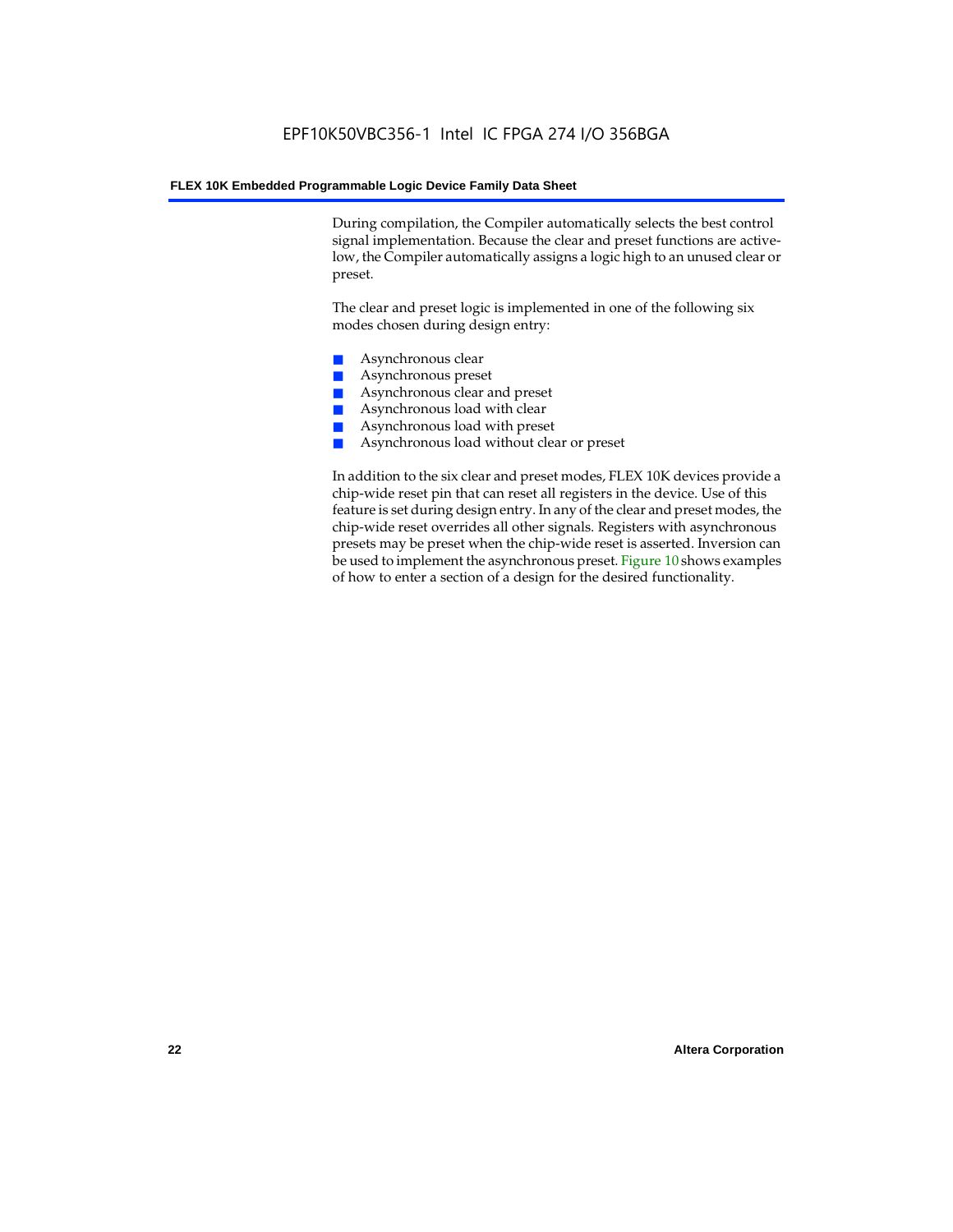### *Figure 10. LE Clear & Preset Modes*



#### **Asynchronous Clear**

The flipflop can be cleared by either LABCTRL1 or LABCTRL2. In this mode, the preset signal is tied to  $V_{CC}$  to deactivate it.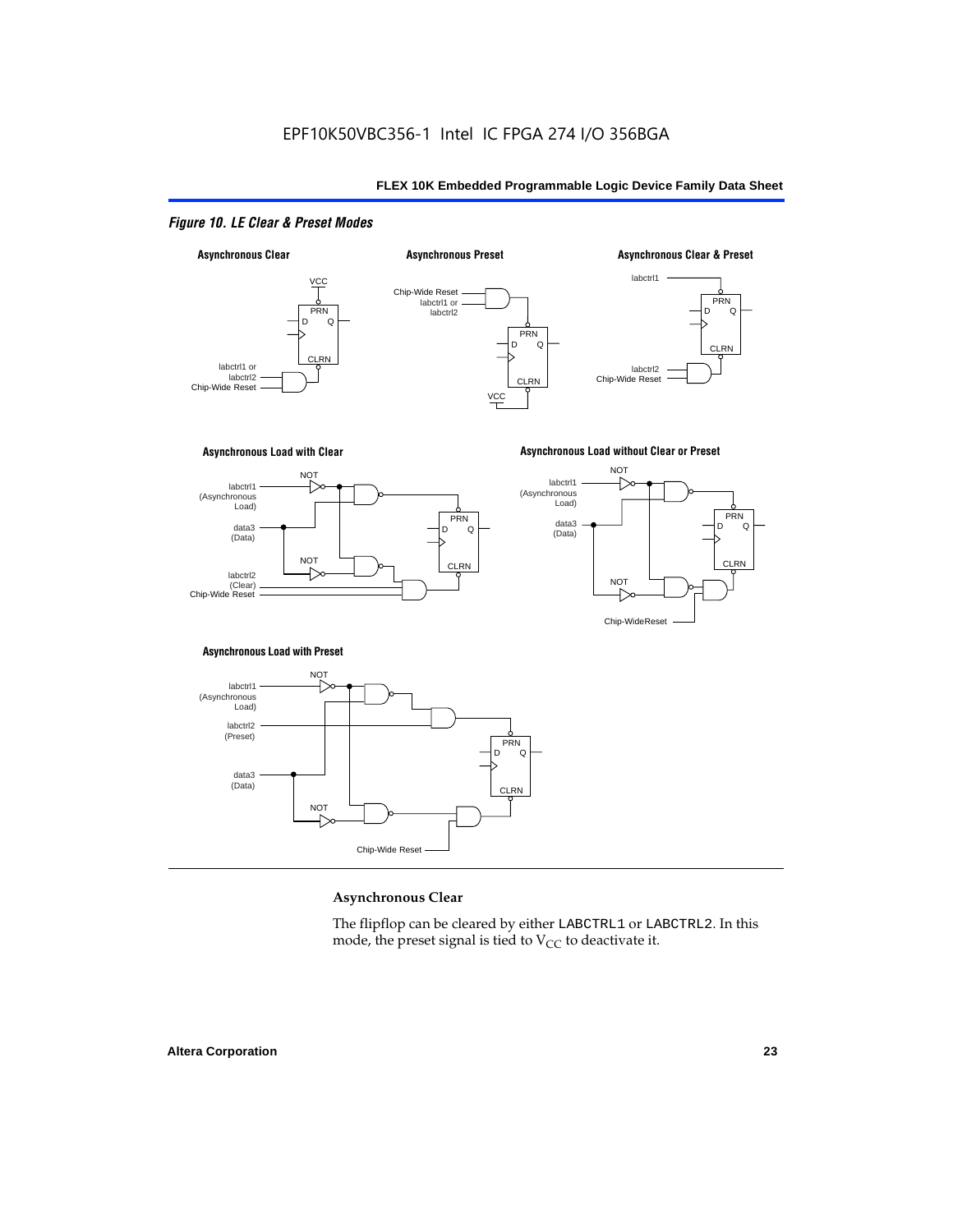#### **Asynchronous Preset**

An asynchronous preset is implemented as either an asynchronous load, or with an asynchronous clear. If DATA3 is tied to  $V_{CC}$ , asserting LABCTRL1 asynchronously loads a one into the register. Alternatively, the Altera software can provide preset control by using the clear and inverting the input and output of the register. Inversion control is available for the inputs to both LEs and IOEs. Therefore, if a register is preset by only one of the two LABCTRL signals, the DATA3 input is not needed and can be used for one of the LE operating modes.

#### **Asynchronous Preset & Clear**

When implementing asynchronous clear and preset, LABCTRL1 controls the preset and LABCTRL2 controls the clear. DATA3 is tied to  $V_{CC}$ , therefore, asserting LABCTRL1 asynchronously loads a one into the register, effectively presetting the register. Asserting LABCTRL2 clears the register.

#### **Asynchronous Load with Clear**

When implementing an asynchronous load in conjunction with the clear, LABCTRL1 implements the asynchronous load of DATA3 by controlling the register preset and clear. LABCTRL2 implements the clear by controlling the register clear; LABCTRL2 does not have to feed the preset circuits.

#### **Asynchronous Load with Preset**

When implementing an asynchronous load in conjunction with preset, the Altera software provides preset control by using the clear and inverting the input and output of the register. Asserting LABCTRL2 presets the register, while asserting LABCTRL1 loads the register. The Altera software inverts the signal that drives DATA3 to account for the inversion of the register's output.

#### **Asynchronous Load without Preset or Clear**

When implementing an asynchronous load without preset or clear, LABCTRL1 implements the asynchronous load of DATA3 by controlling the register preset and clear.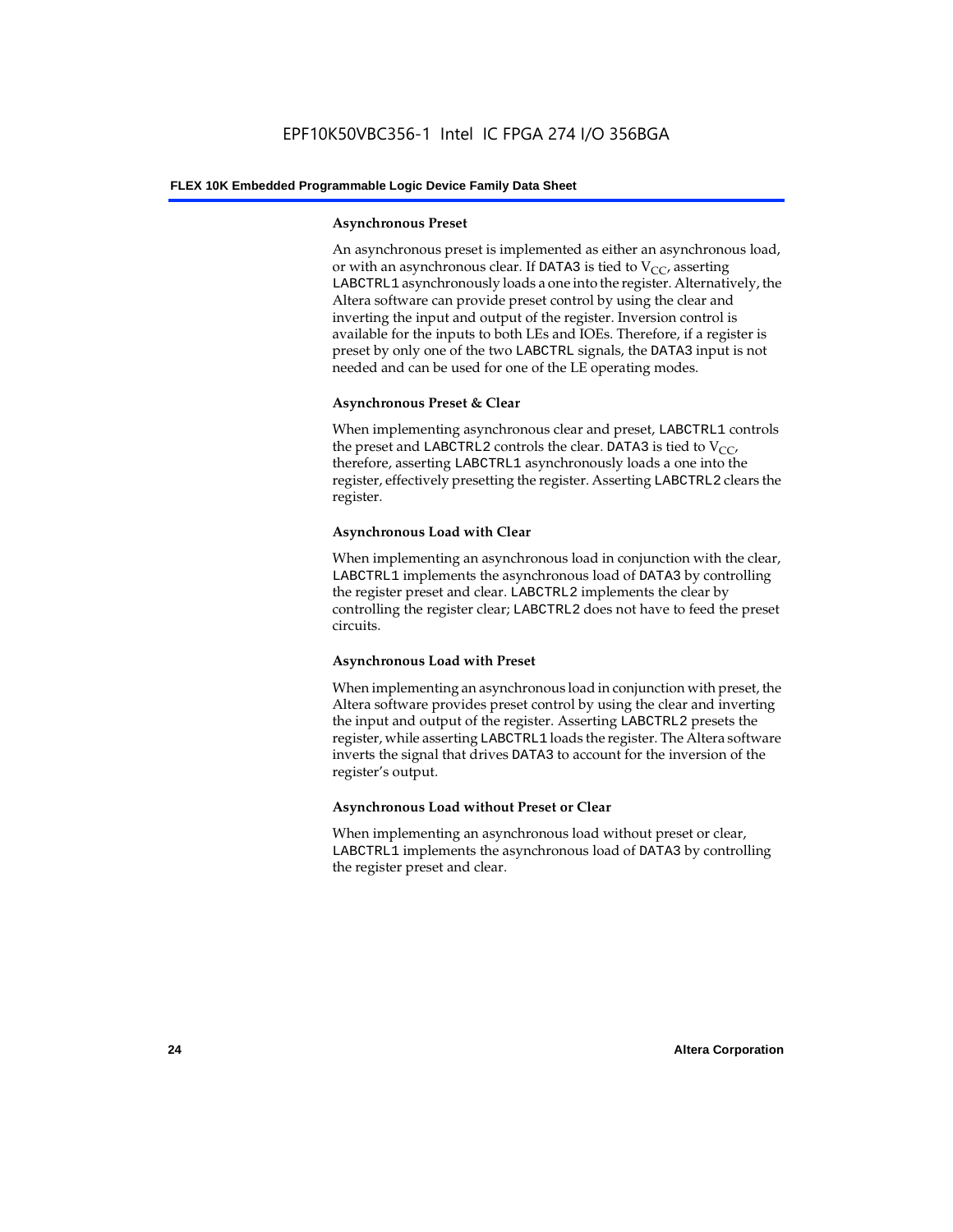#### **FastTrack Interconnect**

In the FLEX 10K architecture, connections between LEs and device I/O pins are provided by the FastTrack Interconnect, which is a series of continuous horizontal and vertical routing channels that traverse the device. This global routing structure provides predictable performance, even in complex designs. In contrast, the segmented routing in FPGAs requires switch matrices to connect a variable number of routing paths, increasing the delays between logic resources and reducing performance.

The FastTrack Interconnect consists of row and column interconnect channels that span the entire device. Each row of LABs is served by a dedicated row interconnect. The row interconnect can drive I/O pins and feed other LABs in the device. The column interconnect routes signals between rows and can drive I/O pins.

A row channel can be driven by an LE or by one of three column channels. These four signals feed dual 4-to-1 multiplexers that connect to two specific row channels. These multiplexers, which are connected to each LE, allow column channels to drive row channels even when all eight LEs in an LAB drive the row interconnect.

Each column of LABs is served by a dedicated column interconnect. The column interconnect can then drive I/O pins or another row's interconnect to route the signals to other LABs in the device. A signal from the column interconnect, which can be either the output of an LE or an input from an I/O pin, must be routed to the row interconnect before it can enter an LAB or EAB. Each row channel that is driven by an IOE or EAB can drive one specific column channel.

Access to row and column channels can be switched between LEs in adjacent pairs of LABs. For example, an LE in one LAB can drive the row and column channels normally driven by a particular LE in the adjacent LAB in the same row, and vice versa. This routing flexibility enables routing resources to be used more efficiently. See Figure 11.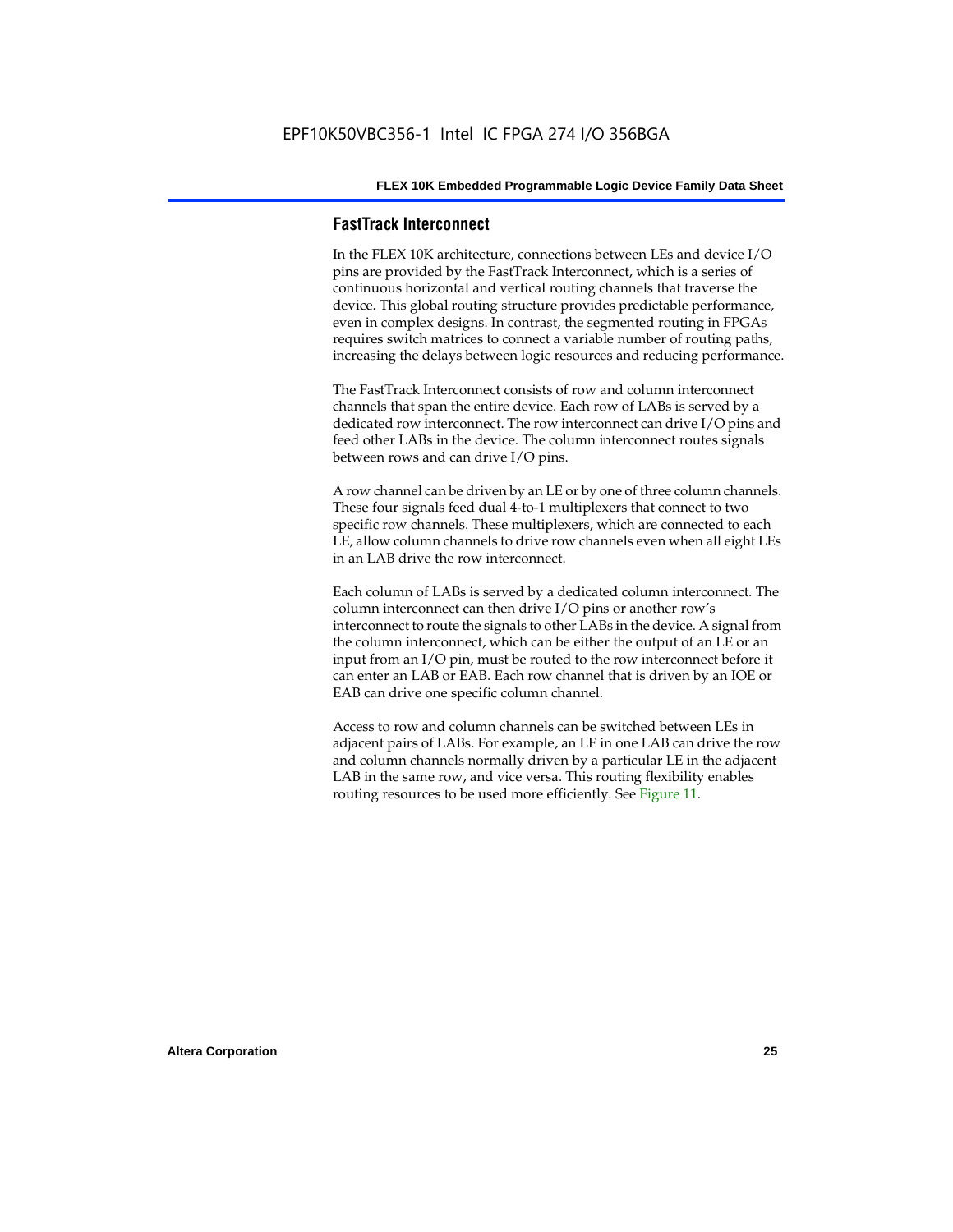#### *Figure 11. LAB Connections to Row & Column Interconnect*

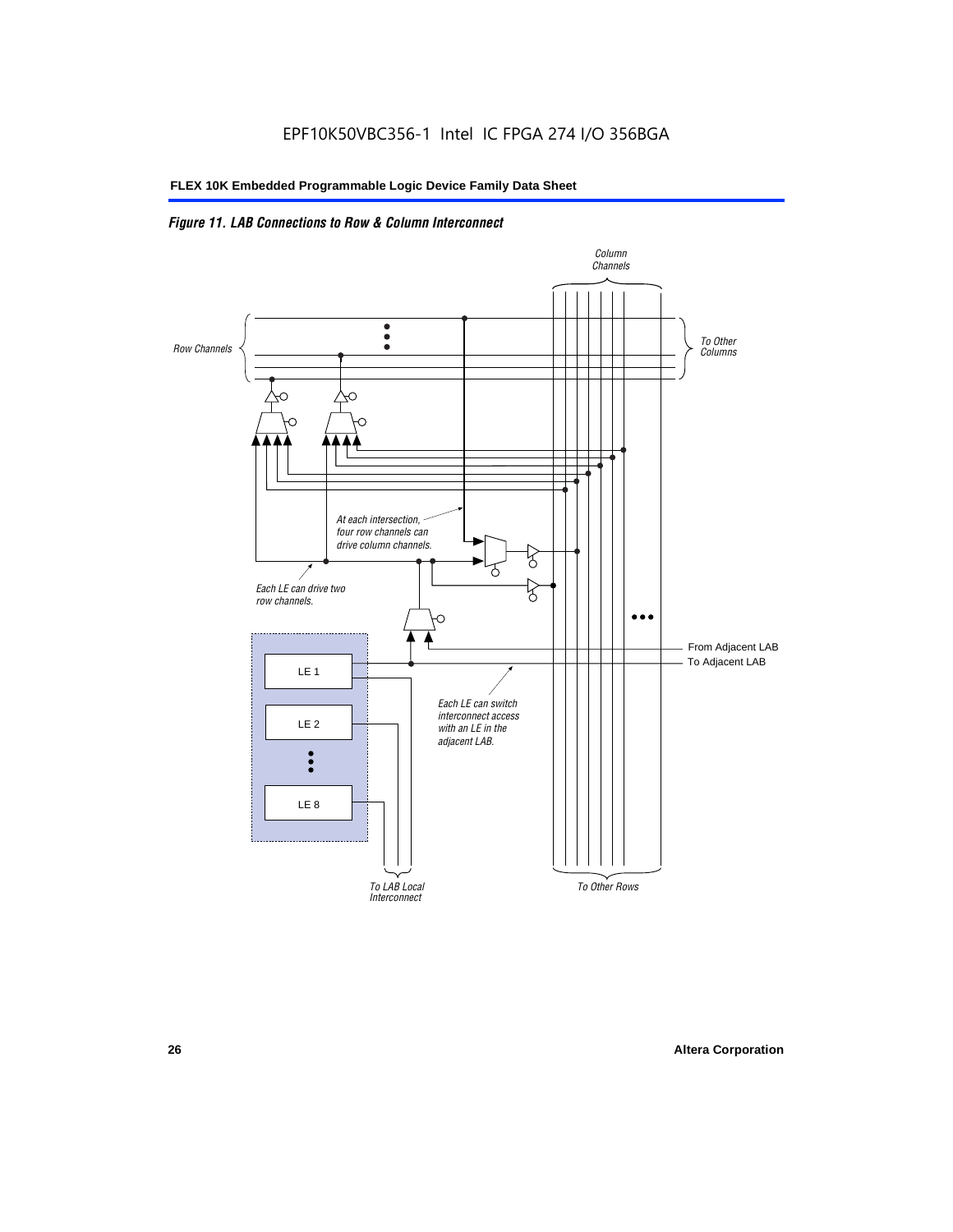For improved routing, the row interconnect is comprised of a combination of full-length and half-length channels. The full-length channels connect to all LABs in a row; the half-length channels connect to the LABs in half of the row. The EAB can be driven by the half-length channels in the left half of the row and by the full-length channels. The EAB drives out to the full-length channels. In addition to providing a predictable, row-wide interconnect, this architecture provides increased routing resources. Two neighboring LABs can be connected using a half-row channel, thereby saving the other half of the channel for the other half of the row.

Table 7 summarizes the FastTrack Interconnect resources available in each FLEX 10K device.

| Tadie 7. Flex Tur Fastitack Mieicumieci Resuulces |      |                            |                |                               |  |
|---------------------------------------------------|------|----------------------------|----------------|-------------------------------|--|
| <b>Device</b>                                     | Rows | <b>Channels per</b><br>Row | <b>Columns</b> | <b>Channels per</b><br>Column |  |
| EPF10K10                                          | 3    | 144                        | 24             | 24                            |  |
| EPF10K10A                                         |      |                            |                |                               |  |
| EPF10K20                                          | 6    | 144                        | 24             | 24                            |  |
| EPF10K30                                          | 6    | 216                        | 36             | 24                            |  |
| EPF10K30A                                         |      |                            |                |                               |  |
| EPF10K40                                          | 8    | 216                        | 36             | 24                            |  |
| EPF10K50                                          | 10   | 216                        | 36             | 24                            |  |
| EPF10K50V                                         |      |                            |                |                               |  |
| EPF10K70                                          | 9    | 312                        | 52             | 24                            |  |
| EPF10K100                                         | 12   | 312                        | 52             | 24                            |  |
| EPF10K100A                                        |      |                            |                |                               |  |
| EPF10K130V                                        | 16   | 312                        | 52             | 32                            |  |
| EPF10K250A                                        | 20   | 456                        | 76             | 40                            |  |

*Table 7. FLEX 10K FastTrack Interconnect Resources*

In addition to general-purpose I/O pins, FLEX 10K devices have six dedicated input pins that provide low-skew signal distribution across the device. These six inputs can be used for global clock, clear, preset, and peripheral output enable and clock enable control signals. These signals are available as control signals for all LABs and IOEs in the device.

The dedicated inputs can also be used as general-purpose data inputs because they can feed the local interconnect of each LAB in the device. However, the use of dedicated inputs as data inputs can introduce additional delay into the control signal network.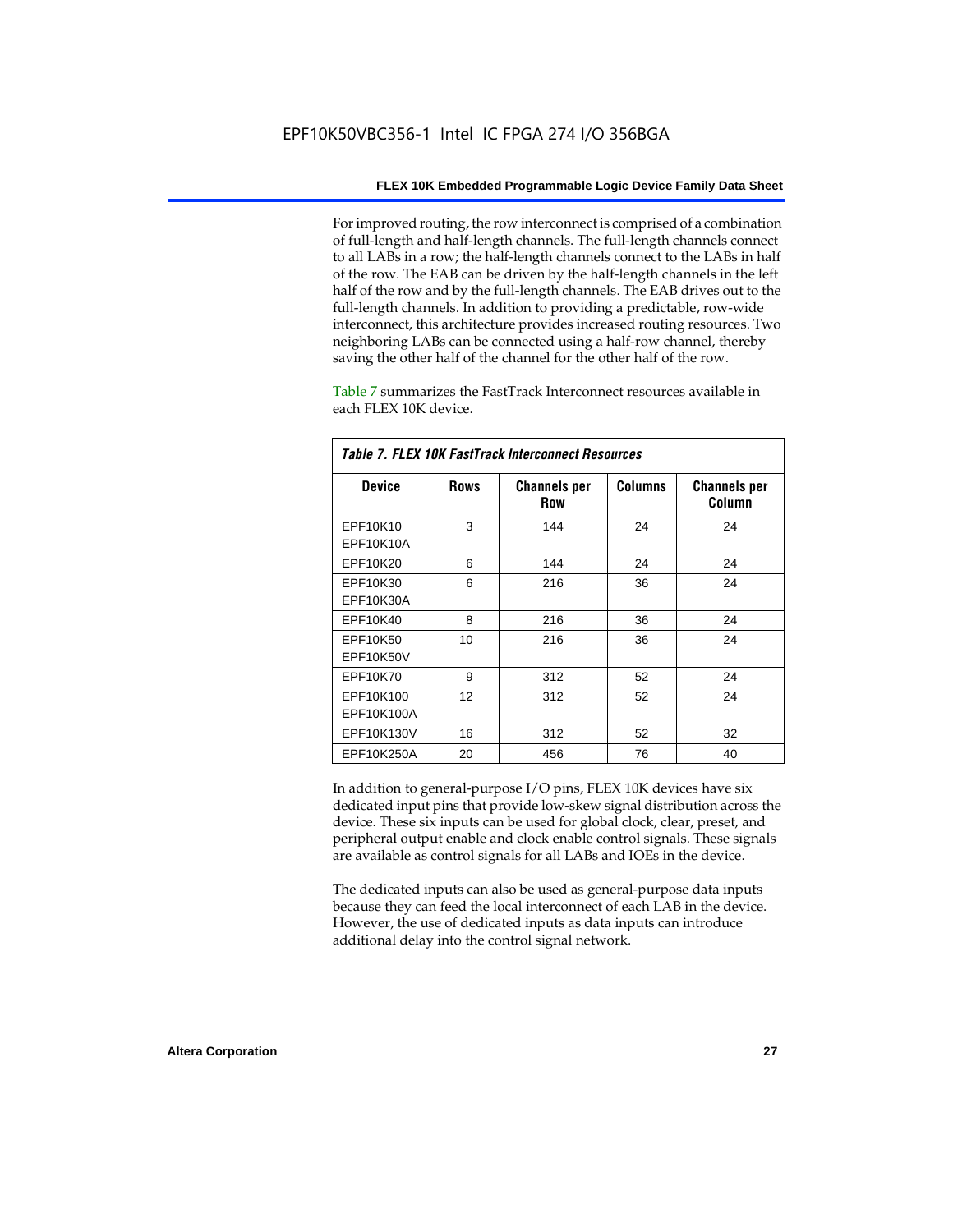Figure 12 shows the interconnection of adjacent LABs and EABs with row, column, and local interconnects, as well as the associated cascade and carry chains. Each LAB is labeled according to its location: a letter represents the row and a number represents the column. For example, LAB B3 is in row B, column 3.



*Figure 12. Interconnect Resources*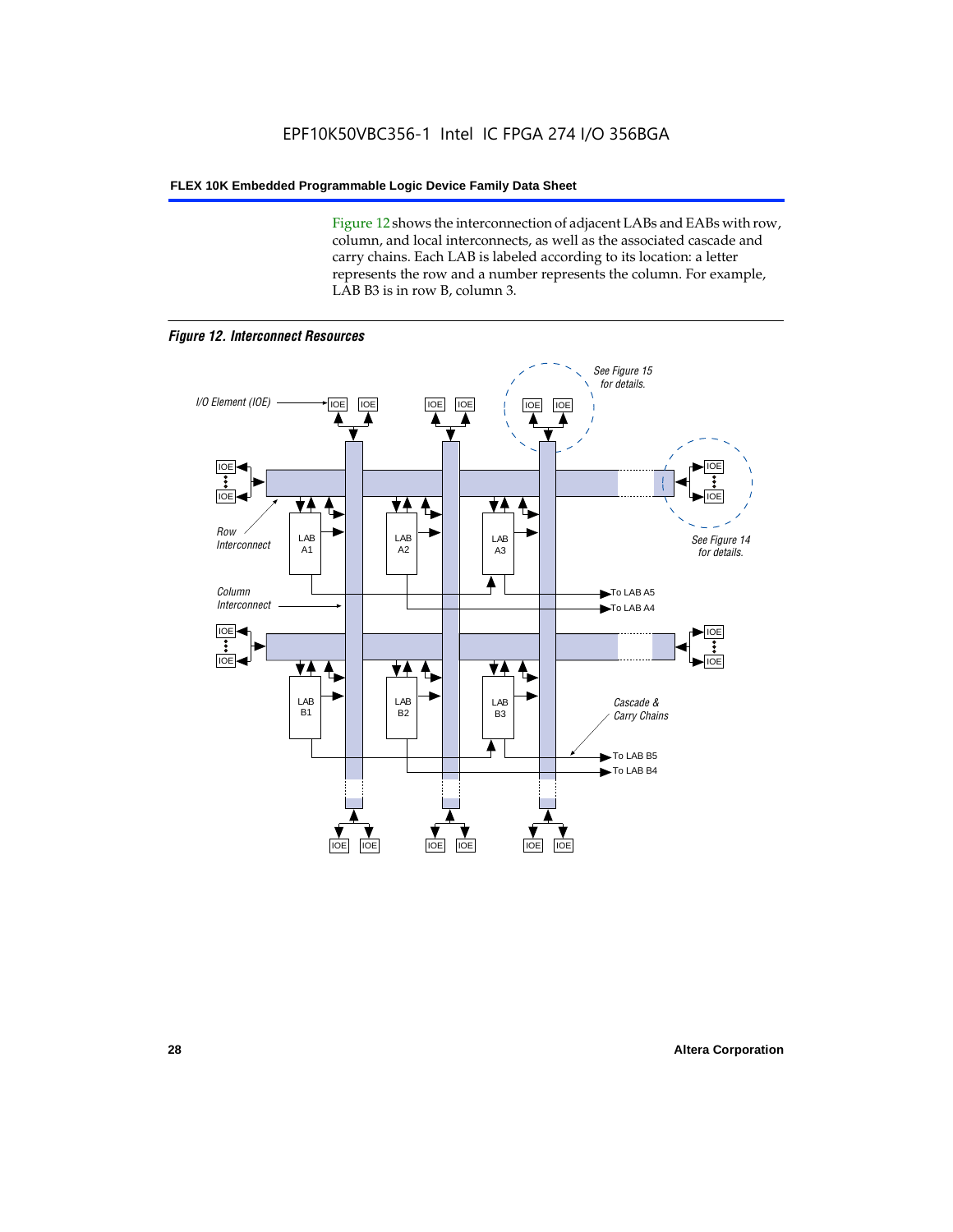#### **I/O Element**

An I/O element (IOE) contains a bidirectional I/O buffer and a register that can be used either as an input register for external data that requires a fast setup time, or as an output register for data that requires fast clockto-output performance. In some cases, using an LE register for an input register will result in a faster setup time than using an IOE register. IOEs can be used as input, output, or bidirectional pins. For bidirectional registered I/O implementation, the output register should be in the IOE and, the data input and output enable register should be LE registers placed adjacent to the bidirectional pin. The Compiler uses the programmable inversion option to invert signals from the row and column interconnect automatically where appropriate. Figure 13 shows the bidirectional I/O registers.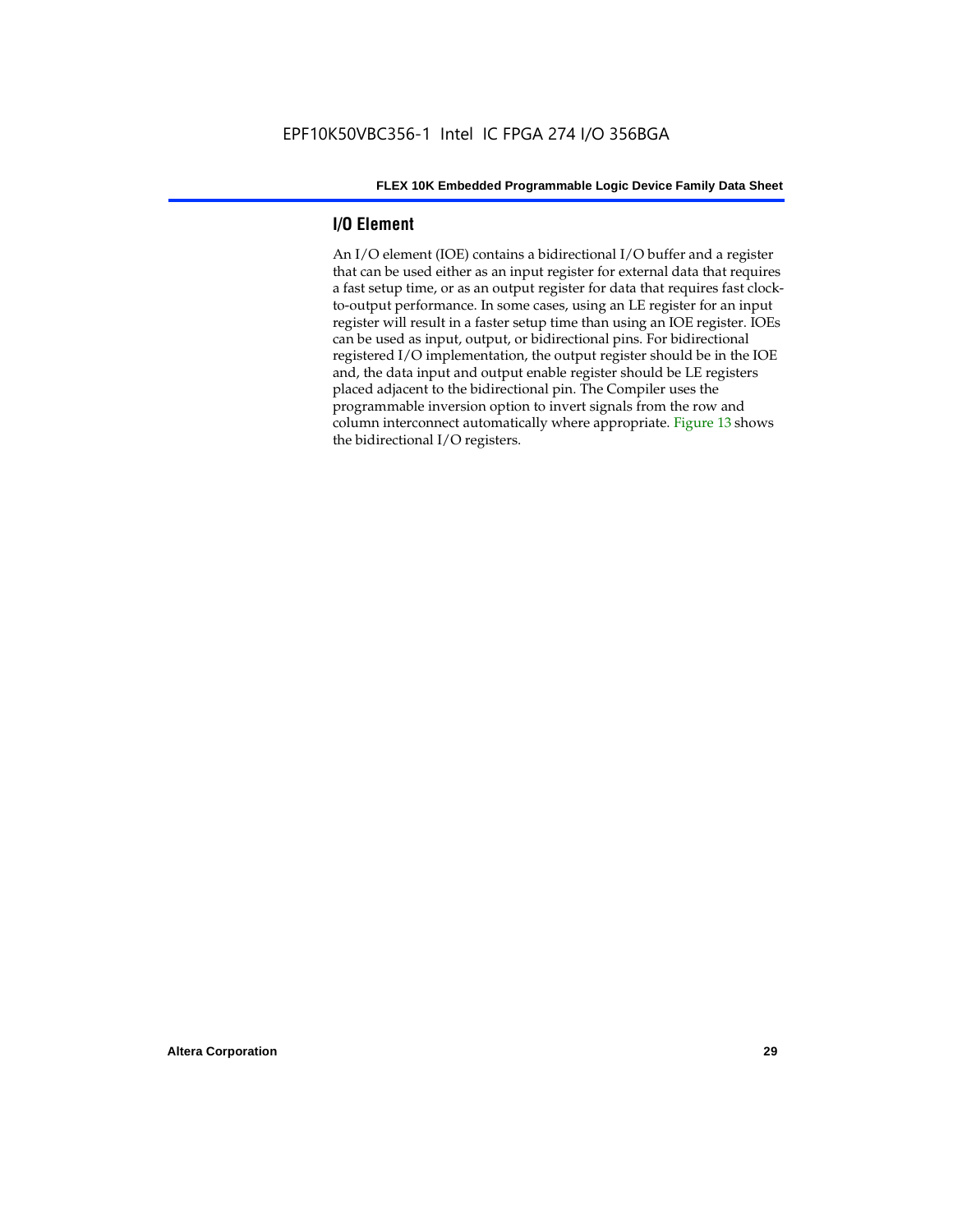#### *Figure 13. Bidirectional I/O Registers*

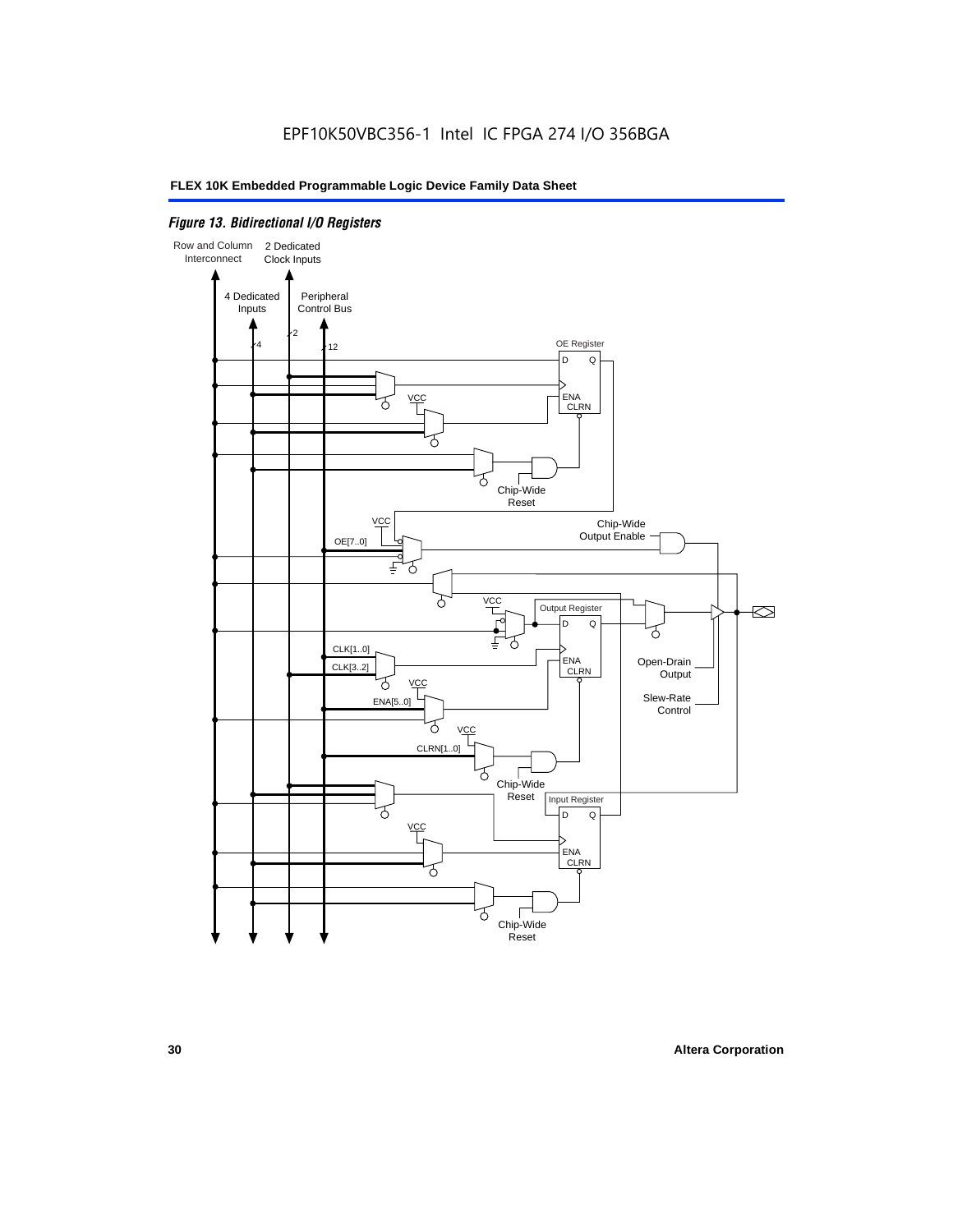Each IOE selects the clock, clear, clock enable, and output enable controls from a network of I/O control signals called the peripheral control bus. The peripheral control bus uses high-speed drivers to minimize signal skew across devices; it provides up to 12 peripheral control signals that can be allocated as follows:

- Up to eight output enable signals
- Up to six clock enable signals
- Up to two clock signals
- Up to two clear signals

If more than six clock enable or eight output enable signals are required, each IOE on the device can be controlled by clock enable and output enable signals driven by specific LEs. In addition to the two clock signals available on the peripheral control bus, each IOE can use one of two dedicated clock pins. Each peripheral control signal can be driven by any of the dedicated input pins or the first LE of each LAB in a particular row. In addition, an LE in a different row can drive a column interconnect, which causes a row interconnect to drive the peripheral control signal. The chip-wide reset signal will reset all IOE registers, overriding any other control signals.

Tables 8 and 9 list the sources for each peripheral control signal, and the rows that can drive global signals. These tables also show how the output enable, clock enable, clock, and clear signals share 12 peripheral control signals.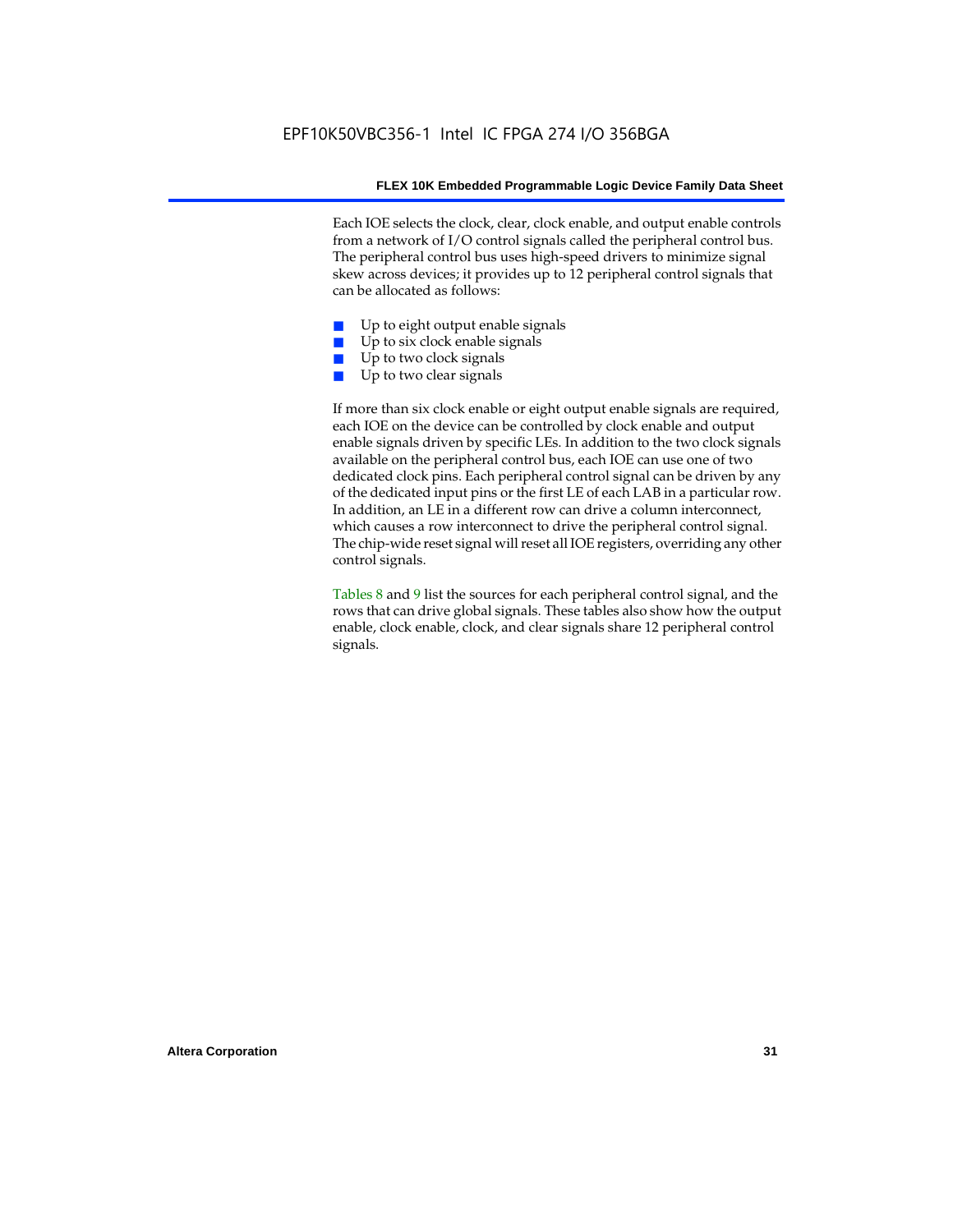| Table 8. EPF10K10, EPF10K20, EPF10K30, EPF10K40 & EPF10K50 Peripheral Bus Sources |                              |                 |                              |                 |                              |  |
|-----------------------------------------------------------------------------------|------------------------------|-----------------|------------------------------|-----------------|------------------------------|--|
| <b>Peripheral</b><br><b>Control Signal</b>                                        | <b>EPF10K10</b><br>EPF10K10A | <b>EPF10K20</b> | <b>EPF10K30</b><br>EPF10K30A | <b>EPF10K40</b> | <b>EPF10K50</b><br>EPF10K50V |  |
| OE0                                                                               | Row A                        | Row A           | Row A                        | Row A           | Row A                        |  |
| OE1                                                                               | Row A                        | Row B           | Row B                        | Row C           | Row B                        |  |
| OE <sub>2</sub>                                                                   | Row B                        | Row C           | Row C                        | Row D           | Row D                        |  |
| OE3                                                                               | Row B                        | Row D           | Row D                        | Row E           | Row F                        |  |
| OE4                                                                               | Row C                        | Row E           | Row E                        | Row F           | Row H                        |  |
| OE5                                                                               | Row C                        | Row F           | Row F                        | Row G           | Row J                        |  |
| CLKENA0/CLK0/GLOBAL0                                                              | Row A                        | Row A           | Row A                        | Row B           | Row A                        |  |
| CLKENA1/OE6/GLOBAL1                                                               | Row A                        | Row B           | Row B                        | Row C           | Row C                        |  |
| CLKENA2/CLR0                                                                      | Row B                        | Row C           | Row C                        | Row D           | Row E                        |  |
| CLKENA3/OE7/GLOBAL2                                                               | Row B                        | Row D           | Row D                        | Row E           | Row G                        |  |
| CLKENA4/CLR1                                                                      | Row C                        | Row E           | Row E                        | Row F           | Row I                        |  |
| CLKENA5/CLK1/GLOBAL3                                                              | Row C                        | Row F           | Row F                        | Row H           | Row J                        |  |

#### *Table 9. EPF10K70, EPF10K100, EPF10K130V & EPF10K250A Peripheral Bus Sources*

| Peripheral<br><b>Control Signal</b> | <b>EPF10K70</b> | <b>EPF10K100</b><br><b>EPF10K100A</b> | <b>EPF10K130V</b> | <b>EPF10K250A</b> |
|-------------------------------------|-----------------|---------------------------------------|-------------------|-------------------|
| OE0                                 | Row A           | Row A                                 | Row C             | Row E             |
| OE1                                 | Row B           | Row C                                 | Row E             | Row G             |
| OE <sub>2</sub>                     | Row D           | Row E                                 | Row G             | Row I             |
| OE3                                 | Row I           | Row L                                 | Row N             | Row P             |
| OE4                                 | Row G           | Row I                                 | Row K             | Row M             |
| OE5                                 | Row H           | Row K                                 | Row M             | Row O             |
| CLKENA0/CLK0/GLOBAL0                | Row E           | Row F                                 | Row H             | Row J             |
| CLKENA1/OE6/GLOBAL1                 | Row C           | Row D                                 | Row F             | Row H             |
| CLKENA2/CLR0                        | Row B           | Row B                                 | Row D             | Row F             |
| CLKENA3/OE7/GLOBAL2                 | Row F           | Row H                                 | Row J             | Row L             |
| CLKENA4/CLR1                        | Row H           | Row J                                 | Row L             | Row N             |
| CLKENA5/CLK1/GLOBAL3                | Row E           | Row G                                 | Row I             | Row K             |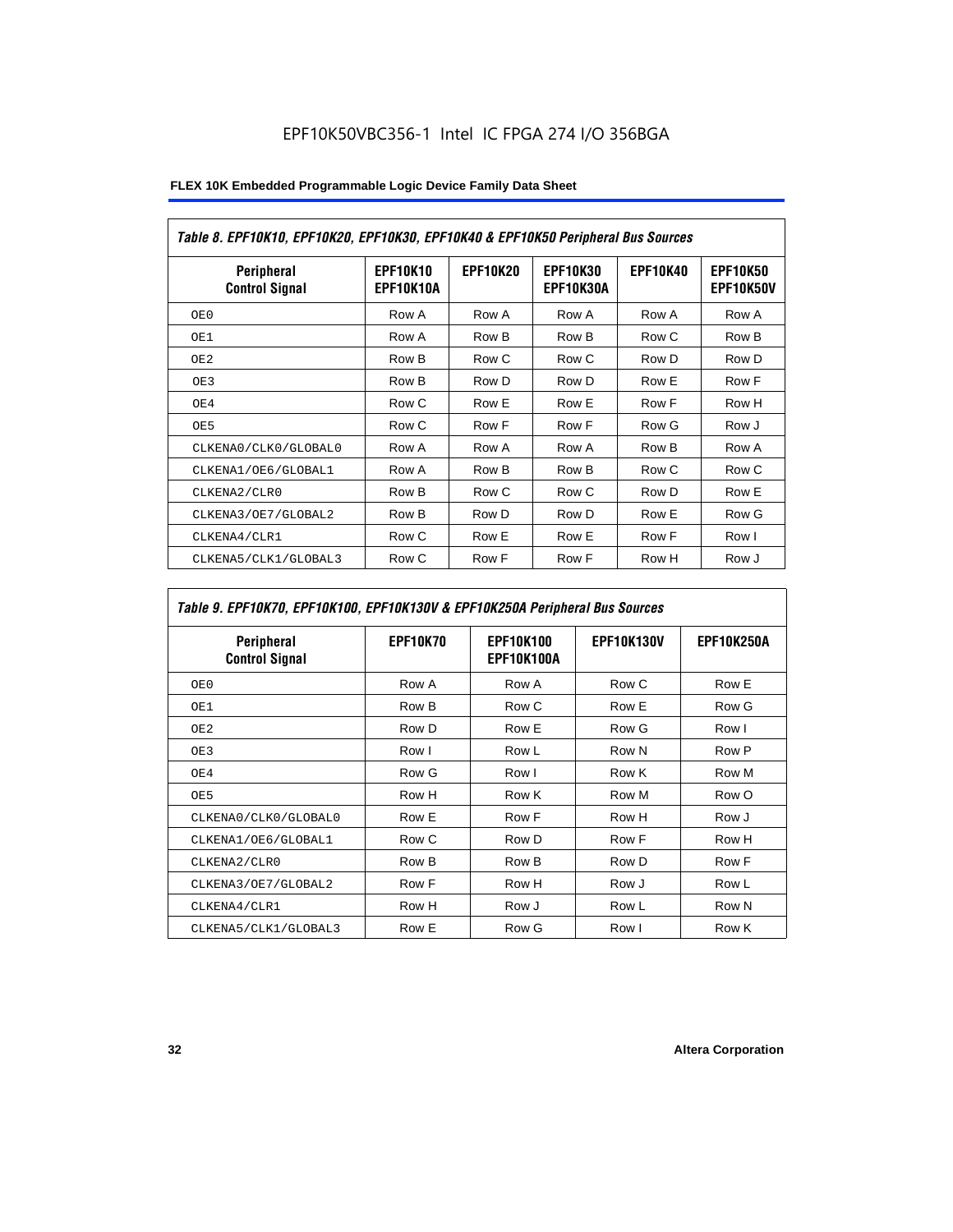Signals on the peripheral control bus can also drive the four global signals, referred to as GLOBAL0 through GLOBAL3 in Tables 8 and 9. The internally generated signal can drive the global signal, providing the same low-skew, low-delay characteristics for an internally generated signal as for a signal driven by an input. This feature is ideal for internally generated clear or clock signals with high fan-out. When a global signal is driven by internal logic, the dedicated input pin that drives that global signal cannot be used. The dedicated input pin should be driven to a known logic state (such as ground) and not be allowed to float.

When the chip-wide output enable pin is held low, it will tri-state all pins on the device. This option can be set in the Global Project Device Options menu. Additionally, the registers in the IOE can be reset by holding the chip-wide reset pin low.

#### *Row-to-IOE Connections*

When an IOE is used as an input signal, it can drive two separate row channels. The signal is accessible by all LEs within that row. When an IOE is used as an output, the signal is driven by a multiplexer that selects a signal from the row channels. Up to eight IOEs connect to each side of each row channel. See Figure 14.

#### *Figure 14. FLEX 10K Row-to-IOE Connections*

*The values for m and n are provided in Table 10.*

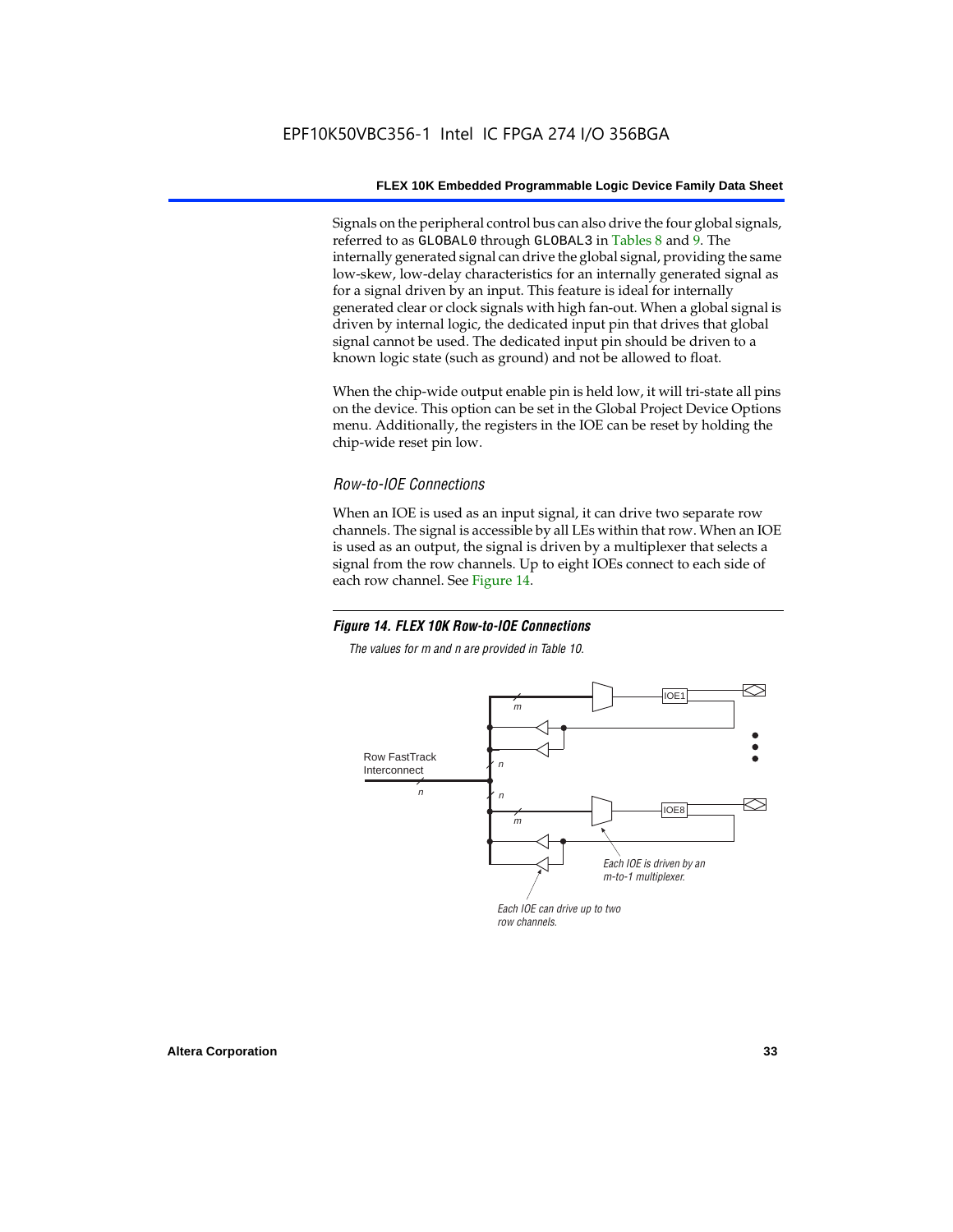| Table 10. FLEX 10K Row-to-IOE Interconnect Resources |                      |                          |  |  |  |
|------------------------------------------------------|----------------------|--------------------------|--|--|--|
| <b>Device</b>                                        | Channels per Row (n) | Row Channels per Pin (m) |  |  |  |
| EPF10K10<br>EPF10K10A                                | 144                  | 18                       |  |  |  |
| EPF10K20                                             | 144                  | 18                       |  |  |  |
| EPF10K30<br>EPF10K30A                                | 216                  | 27                       |  |  |  |
| EPF10K40                                             | 216                  | 27                       |  |  |  |
| EPF10K50<br>EPF10K50V                                | 216                  | 27                       |  |  |  |
| EPF10K70                                             | 312                  | 39                       |  |  |  |
| EPF10K100<br>EPF10K100A                              | 312                  | 39                       |  |  |  |
| EPF10K130V                                           | 312                  | 39                       |  |  |  |
| EPF10K250A                                           | 456                  | 57                       |  |  |  |

Table 10 lists the FLEX 10K row-to-IOE interconnect resources.

#### *Column-to-IOE Connections*

When an IOE is used as an input, it can drive up to two separate column channels. When an IOE is used as an output, the signal is driven by a multiplexer that selects a signal from the column channels. Two IOEs connect to each side of the column channels. Each IOE can be driven by column channels via a multiplexer. The set of column channels that each IOE can access is different for each IOE. See Figure 15.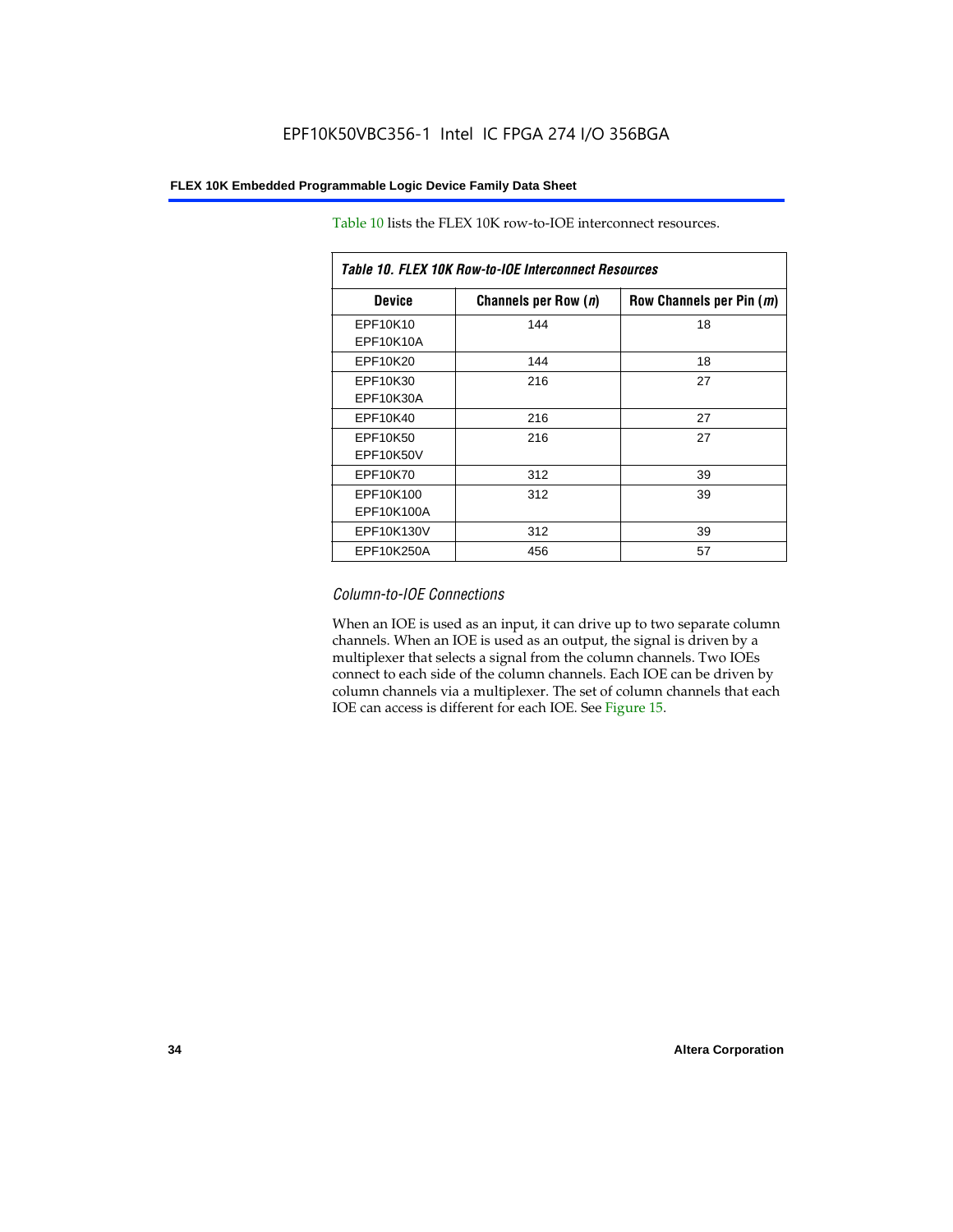#### *Figure 15. FLEX 10K Column-to-IOE Connections*

*The values for m and n are provided in Table 11.*



#### Table 11 lists the FLEX 10K column-to-IOE interconnect resources.

| Table 11, FLEX 10K Column-to-IOE Interconnect Resources |                         |                            |  |  |  |
|---------------------------------------------------------|-------------------------|----------------------------|--|--|--|
| <b>Device</b>                                           | Channels per Column (n) | Column Channel per Pin (m) |  |  |  |
| EPF10K10                                                | 24                      | 16                         |  |  |  |
| EPF10K10A                                               |                         |                            |  |  |  |
| EPF10K20                                                | 24                      | 16                         |  |  |  |
| EPF10K30                                                | 24                      | 16                         |  |  |  |
| EPF10K30A                                               |                         |                            |  |  |  |
| EPF10K40                                                | 24                      | 16                         |  |  |  |
| EPF10K50                                                | 24                      | 16                         |  |  |  |
| EPF10K50V                                               |                         |                            |  |  |  |
| EPF10K70                                                | 24                      | 16                         |  |  |  |
| EPF10K100                                               | 24                      | 16                         |  |  |  |
| EPF10K100A                                              |                         |                            |  |  |  |
| EPF10K130V                                              | 32                      | 24                         |  |  |  |
| EPF10K250A                                              | 40                      | 32                         |  |  |  |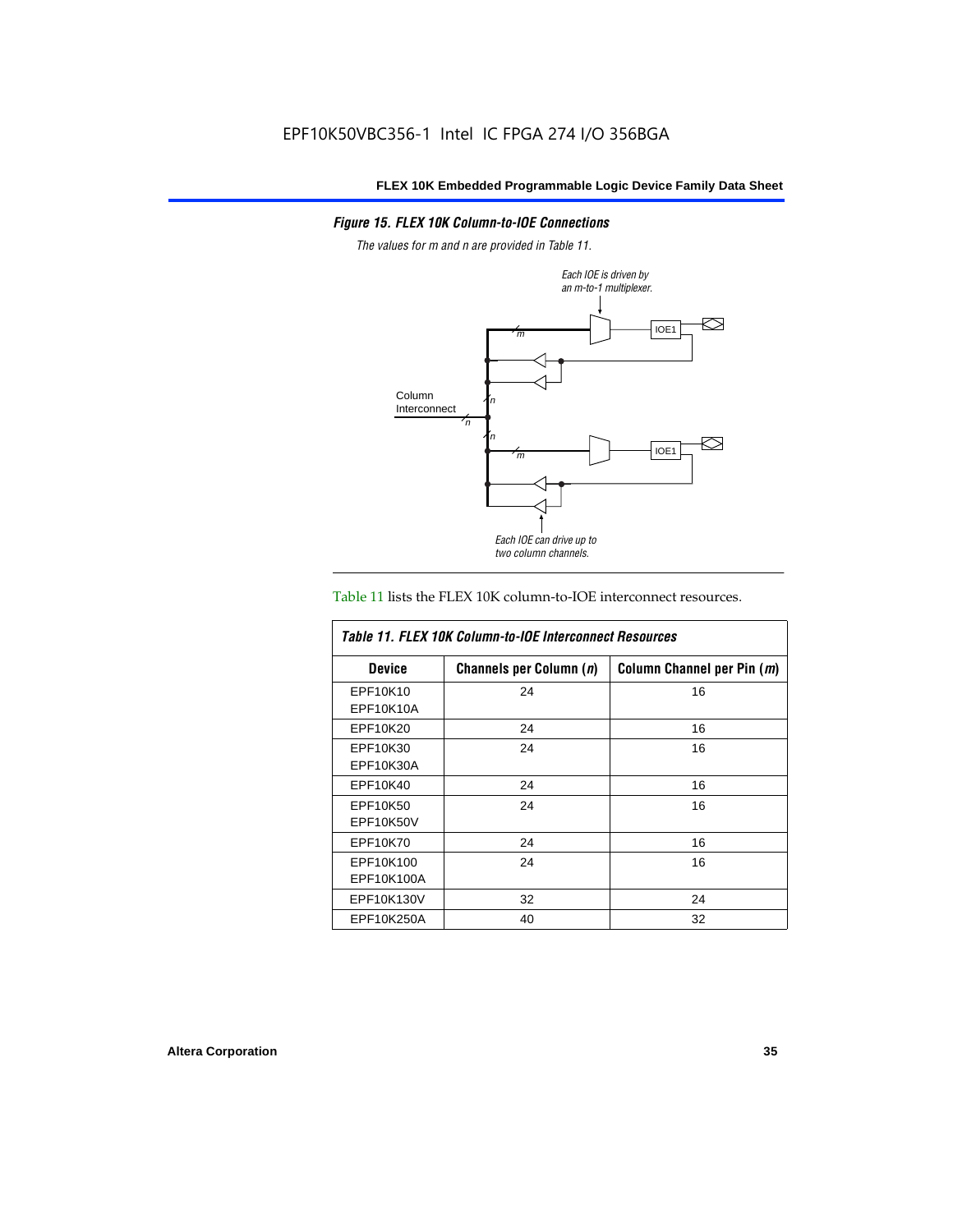# **SameFrame Pin-Outs**

FLEX 10KE devices support the SameFrame pin-out feature for FineLine BGA packages. The SameFrame pin-out feature is the arrangement of balls on FineLine BGA packages such that the lower-ballcount packages form a subset of the higher-ball-count packages. SameFrame pin-outs provide the flexibility to migrate not only from device to device within the same package, but also from one package to another. A given printed circuit board (PCB) layout can support multiple device density/package combinations. For example, a single board layout can support a range of devices from an EPF10K10A device in a 256-pin FineLine BGA package to an EPF10K100A device in a 484-pin FineLine BGA package.

The Altera software provides support to design PCBs with SameFrame pin-out devices. Devices can be defined for present and future use. The Altera software generates pin-outs describing how to lay out a board to take advantage of this migration (see Figure 16).







256-Pin FineLine BGA Package (Reduced I/O Count or Logic Requirements) 484-Pin FineLine BGA Package (Increased I/O Count or Logic Requirements)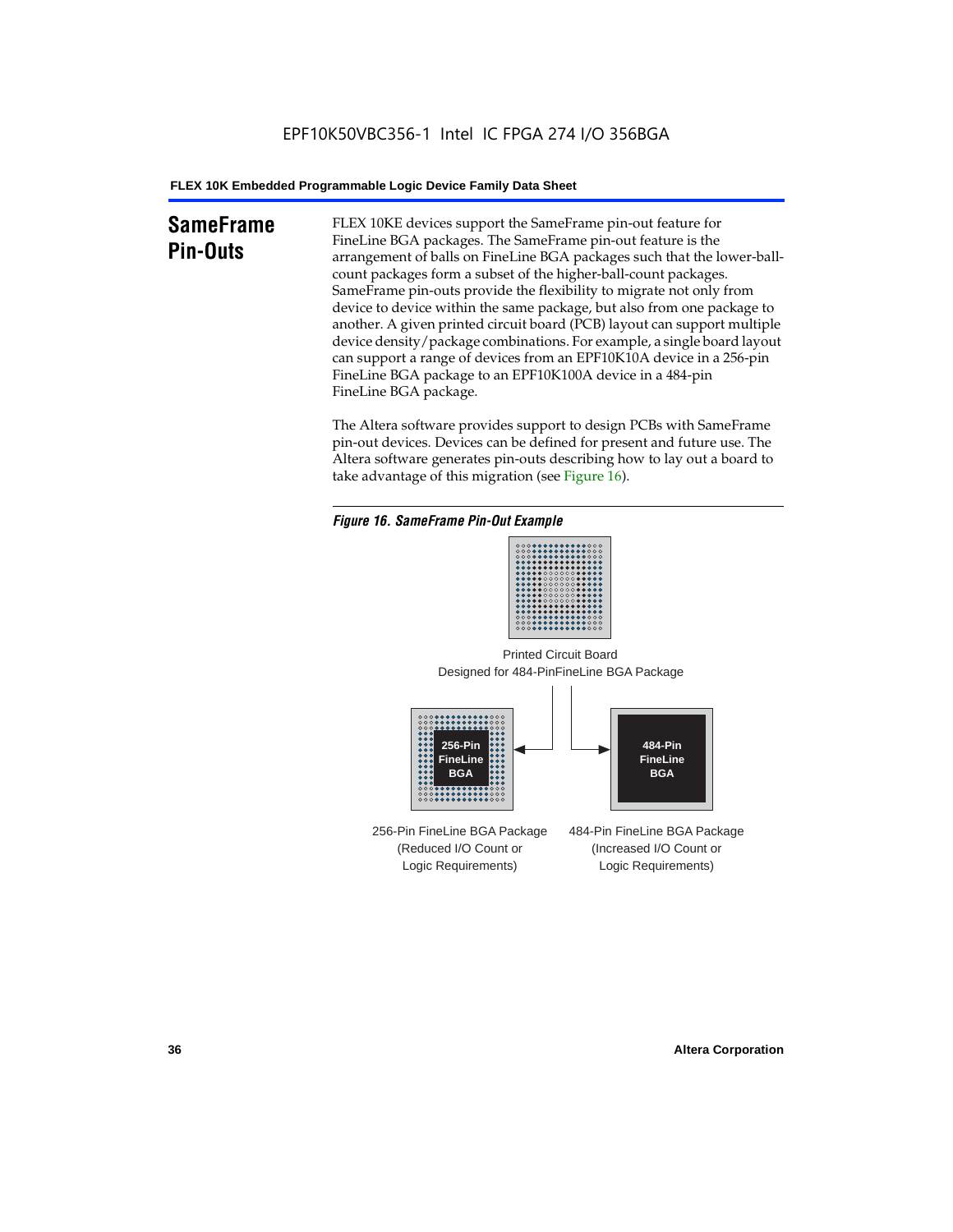| <b>ClockLock &amp;</b><br><b>ClockBoost</b><br><b>Features</b> | To support high-speed designs, selected FLEX 10K devices offer optional<br>ClockLock and ClockBoost circuitry containing a phase-locked loop (PLL)<br>that is used to increase design speed and reduce resource usage. The<br>ClockLock circuitry uses a synchronizing PLL that reduces the clock delay<br>and skew within a device. This reduction minimizes clock-to-output and<br>setup times while maintaining zero hold times. The ClockBoost circuitry,<br>which provides a clock multiplier, allows the designer to enhance device<br>area efficiency by sharing resources within the device. The ClockBoost<br>feature allows the designer to distribute a low-speed clock and multiply<br>that clock on-device. Combined, the ClockLock and ClockBoost features<br>provide significant improvements in system performance and<br>bandwidth.                |
|----------------------------------------------------------------|---------------------------------------------------------------------------------------------------------------------------------------------------------------------------------------------------------------------------------------------------------------------------------------------------------------------------------------------------------------------------------------------------------------------------------------------------------------------------------------------------------------------------------------------------------------------------------------------------------------------------------------------------------------------------------------------------------------------------------------------------------------------------------------------------------------------------------------------------------------------|
|                                                                | The ClockLock and ClockBoost features in FLEX 10K devices are enabled<br>through the Altera software. External devices are not required to use these<br>features. The output of the ClockLock and ClockBoost circuits is not<br>available at any of the device pins.                                                                                                                                                                                                                                                                                                                                                                                                                                                                                                                                                                                                |
|                                                                | The ClockLock and ClockBoost circuitry locks onto the rising edge of the<br>incoming clock. The circuit output can only drive the clock inputs of<br>registers; the generated clock cannot be gated or inverted.                                                                                                                                                                                                                                                                                                                                                                                                                                                                                                                                                                                                                                                    |
|                                                                | The dedicated clock pin (GCLK1) supplies the clock to the ClockLock and<br>ClockBoost circuitry. When the dedicated clock pin is driving the<br>ClockLock or ClockBoost circuitry, it cannot drive elsewhere in the device.                                                                                                                                                                                                                                                                                                                                                                                                                                                                                                                                                                                                                                         |
|                                                                | In designs that require both a multiplied and non-multiplied clock, the<br>clock trace on the board can be connected to GCLK1. With the Altera<br>software, GCLK1 can feed both the ClockLock and ClockBoost circuitry in<br>the FLEX 10K device. However, when both circuits are used, the other<br>clock pin (GCLK0) cannot be used. Figure 17 shows a block diagram of<br>how to enable both the ClockLock and ClockBoost circuits in the Altera<br>software. The example shown is a schematic, but a similar approach<br>applies for designs created in AHDL, VHDL, and Verilog HDL. When the<br>ClockLock and ClockBoost circuits are used simultaneously, the input<br>frequency parameter must be the same for both circuits. In Figure 17, the<br>input frequency must meet the requirements specified when the<br>ClockBoost multiplication factor is two. |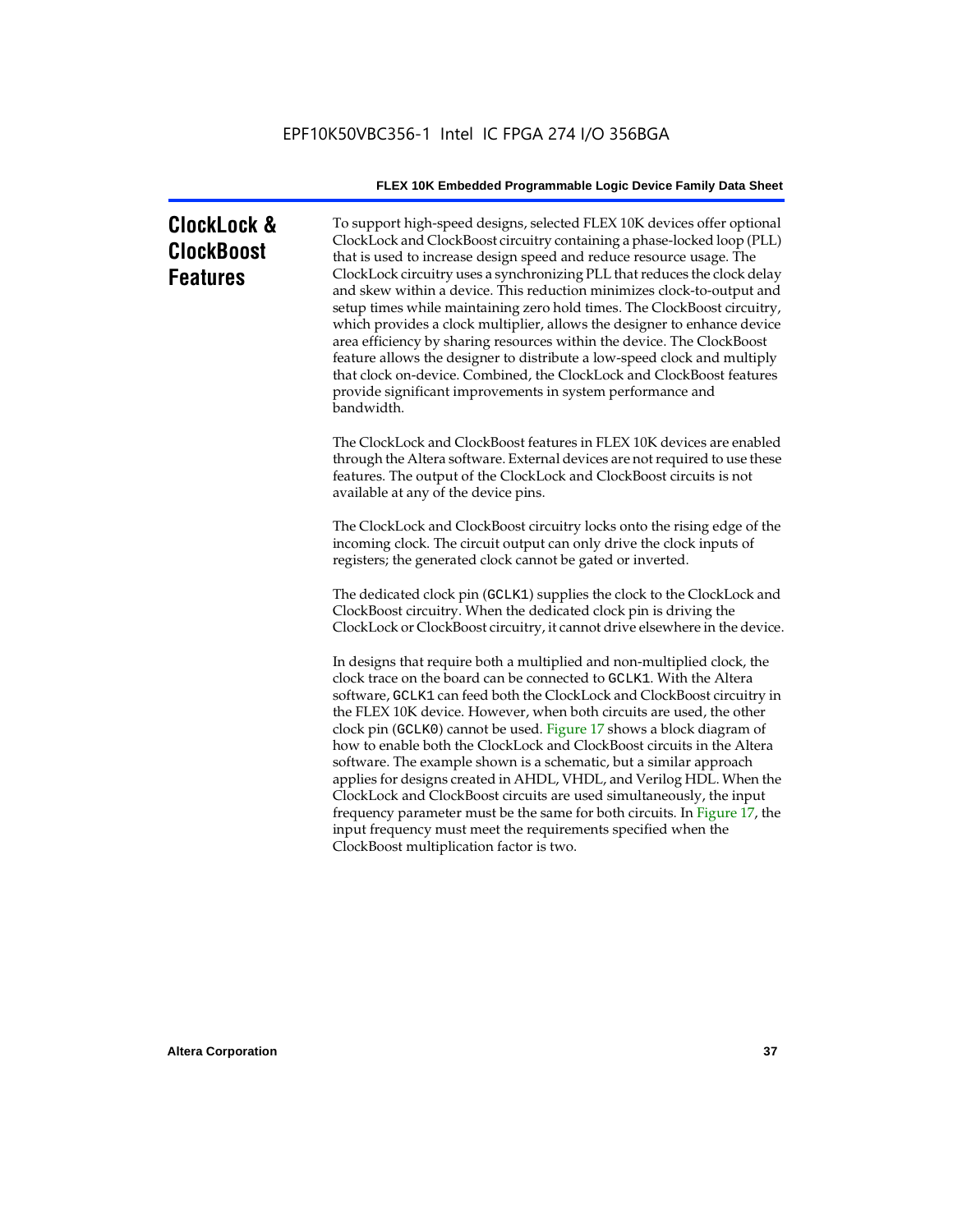

*Figure 17. Enabling ClockLock & ClockBoost in the Same Design*

To use both the ClockLock and ClockBoost circuits in the same design, designers must use Revision C EPF10K100GC503-3DX devices and MAX+PLUS II software versions 7.2 or higher. The die revision is indicated by the third digit of the nine-digit code on the top side of the device.

# **Output Configuration**

This section discusses the peripheral component interconnect (PCI) pull-up clamping diode option, slew-rate control, open-drain output option, MultiVolt I/O interface, and power sequencing for FLEX 10K devices. The PCI pull-up clamping diode, slew-rate control, and open-drain output options are controlled pin-by-pin via Altera logic options. The MultiVolt I/O interface is controlled by connecting  $V_{\text{CCIO}}$  to a different voltage than  $V_{\text{CCINT}}$ . Its effect can be simulated in the Altera software via the **Global Project Device Options** dialog box (Assign menu).

# **PCI Clamping Diodes**

The EPF10K10A and EPF10K30A devices have a pull-up clamping diode on every I/O, dedicated input, and dedicated clock pin. PCI clamping diodes clamp the transient overshoot caused by reflected waves to the  $V_{\text{CCIO}}$  value and are required for 3.3-V PCI compliance. Clamping diodes can also be used to limit overshoot in other systems.

Clamping diodes are controlled on a pin-by-pin basis via a logic option in the Altera software. When  $V_{\text{CCIO}}$  is 3.3 V, a pin that has the clamping diode turned on can be driven by a 2.5-V or 3.3-V signal, but not a 5.0-V signal. When  $V_{\text{CCIO}}$  is 2.5 V, a pin that has the clamping diode turned on can be driven by a 2.5-V signal, but not a 3.3-V or 5.0-V signal. However, a clamping diode can be turned on for a subset of pins, which allows devices to bridge between a 3.3-V PCI bus and a 5.0-V device.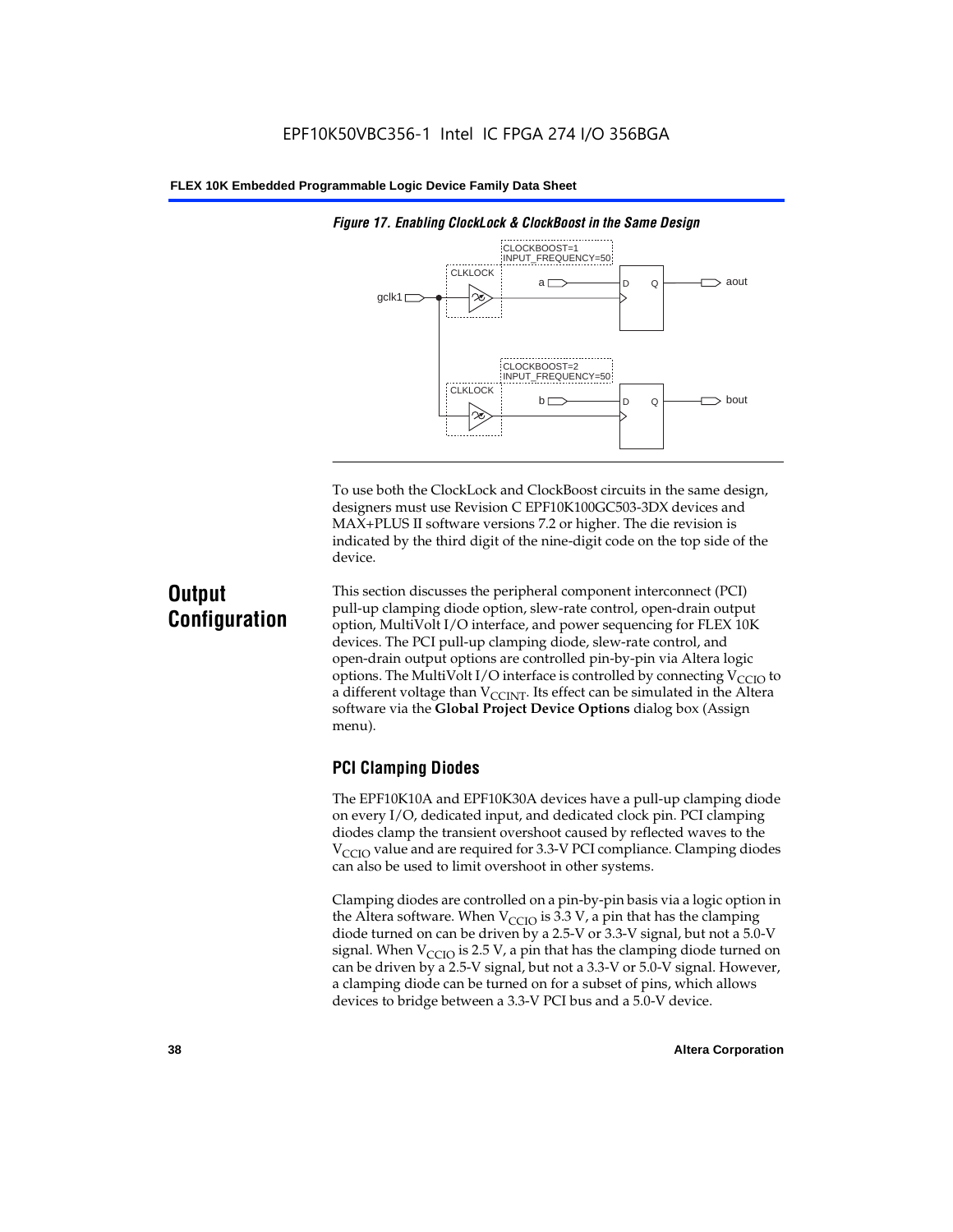## **Slew-Rate Control**

The output buffer in each IOE has an adjustable output slew rate that can be configured for low-noise or high-speed performance. A slower slew rate reduces system noise and adds a maximum delay of approximately 2.9 ns. The fast slew rate should be used for speed-critical outputs in systems that are adequately protected against noise. Designers can specify the slew rate on a pin-by-pin basis during design entry or assign a default slew rate to all pins on a device-wide basis. The slow slew rate setting affects only the falling edge of the output.

# **Open-Drain Output Option**

FLEX 10K devices provide an optional open-drain (electrically equivalent to an open-collector) output for each I/O pin. This open-drain output enables the device to provide system-level control signals (e.g., interrupt and write enable signals) that can be asserted by any of several devices. It can also provide an additional wired-OR plane. Additionally, the Altera software can convert tri-state buffers with grounded data inputs to opendrain pins automatically.

Open-drain output pins on FLEX 10K devices (with a pull-up resistor to the 5.0-V supply) can drive 5.0-V CMOS input pins that require a  $V<sub>IH</sub>$  of 3.5 V. When the open-drain pin is active, it will drive low. When the pin is inactive, the trace will be pulled up to 5.0 V by the resistor. The open-drain pin will only drive low or tri-state; it will never drive high. The rise time is dependent on the value of the pull-up resistor and load impedance. The  $I_{\text{OL}}$  current specification should be considered when selecting a pull-up resistor.

Output pins on 5.0-V FLEX 10K devices with  $V_{\text{CCIO}} = 3.3$  V or 5.0 V (with a pull-up resistor to the 5.0-V supply) can also drive 5.0-V CMOS input pins. In this case, the pull-up transistor will turn off when the pin voltage exceeds 3.3 V. Therefore, the pin does not have to be open-drain.

# **MultiVolt I/O Interface**

The FLEX 10K device architecture supports the MultiVolt I/O interface feature, which allows FLEX 10K devices to interface with systems of differing supply voltages. These devices have one set of  $V_{CC}$  pins for internal operation and input buffers (VCCINT) and another set for I/O output drivers (VCCIO).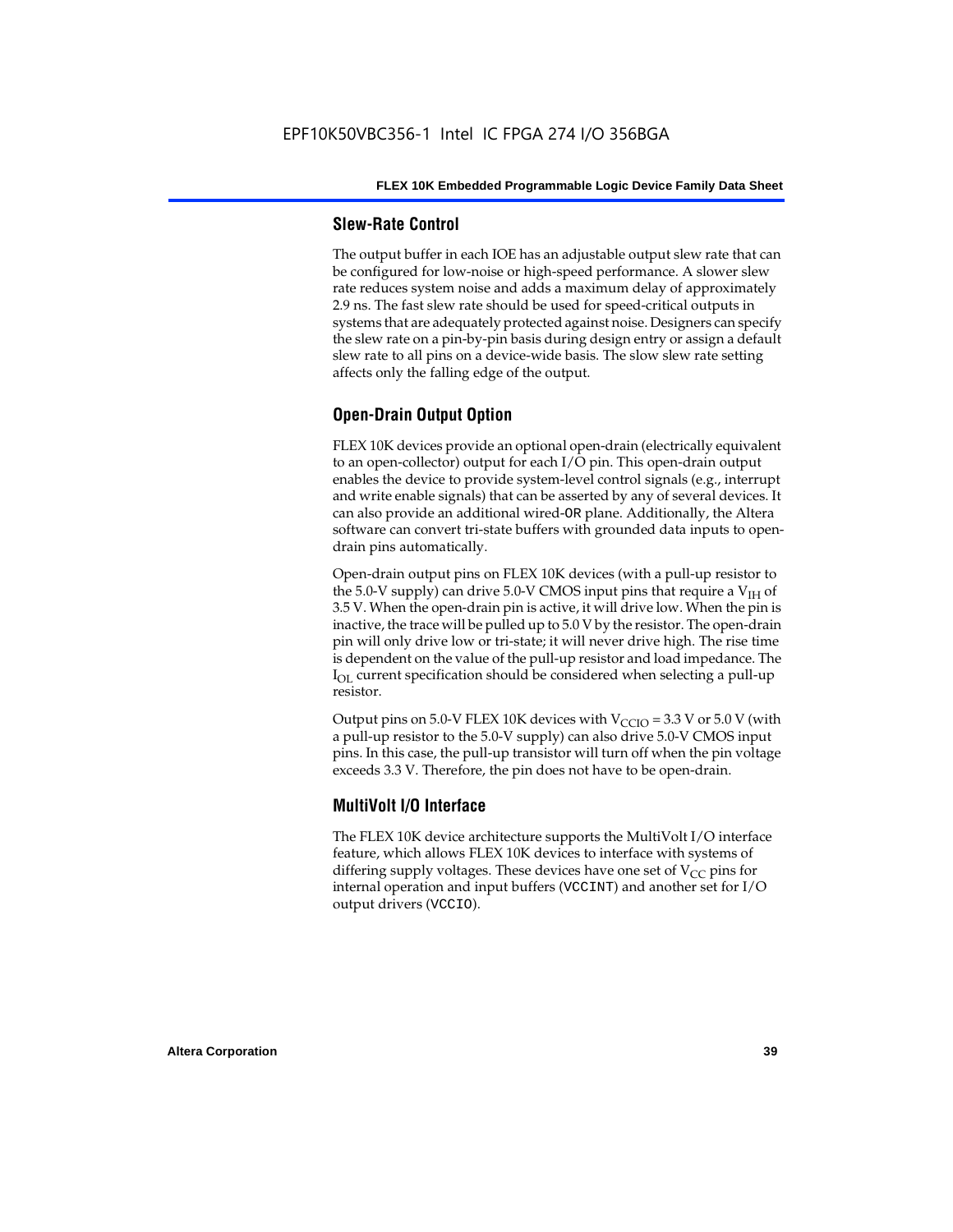Table 12 describes the FLEX 10K device supply voltages and MultiVolt I/O support levels.

| <b>Devices</b> | Supply Voltage (V)       |                   | <b>MultiVolt I/O Support Levels (V)</b> |                |
|----------------|--------------------------|-------------------|-----------------------------------------|----------------|
|                | <b>V<sub>CCINT</sub></b> | V <sub>CCIO</sub> | Input                                   | <b>Output</b>  |
| FLEX 10K (1)   | 5.0                      | 5.0               | 3.3 or 5.0                              | 5.0            |
|                | 5.0                      | 3.3               | 3.3 or 5.0                              | 3.3 or 5.0     |
| EPF10K50V (1)  | 3.3                      | 3.3               | $3.3$ or $5.0$                          | $3.3$ or $5.0$ |
| EPF10K130V     | 3.3                      | 3.3               | 3.3 or 5.0                              | 3.3 or 5.0     |
| FLEX 10KA (1)  | 3.3                      | 3.3               | 2.5, 3.3, or 5.0                        | 3.3 or 5.0     |
|                | 3.3                      | 2.5               | 2.5, 3.3, or 5.0                        | 2.5            |

*Note*

(1) 240-pin QFP packages do not support the MultiVolt I/O features, so they do not have separate V<sub>CCIO</sub> pins.

# **Power Sequencing & Hot-Socketing**

Because FLEX 10K devices can be used in a multi-voltage environment, they have been designed specifically to tolerate any possible power-up sequence. The  $V_{\text{CCIO}}$  and  $V_{\text{CCINT}}$  power supplies can be powered in any order.

Signals can be driven into FLEX 10KA devices before and during power up without damaging the device. Additionally, FLEX 10KA devices do not drive out during power up. Once operating conditions are reached, FLEX 10KA devices operate as specified by the user.

# **IEEE Std. 1149.1 (JTAG) Boundary-Scan Support**

All FLEX 10K devices provide JTAG BST circuitry that complies with the IEEE Std. 1149.1-1990 specification. All FLEX 10K devices can also be configured using the JTAG pins through the BitBlaster serial download cable, or ByteBlasterMV parallel port download cable, or via hardware that uses the Jam<sup>TM</sup> programming and test language. JTAG BST can be performed before or after configuration, but not during configuration. FLEX 10K devices support the JTAG instructions shown in Table 13.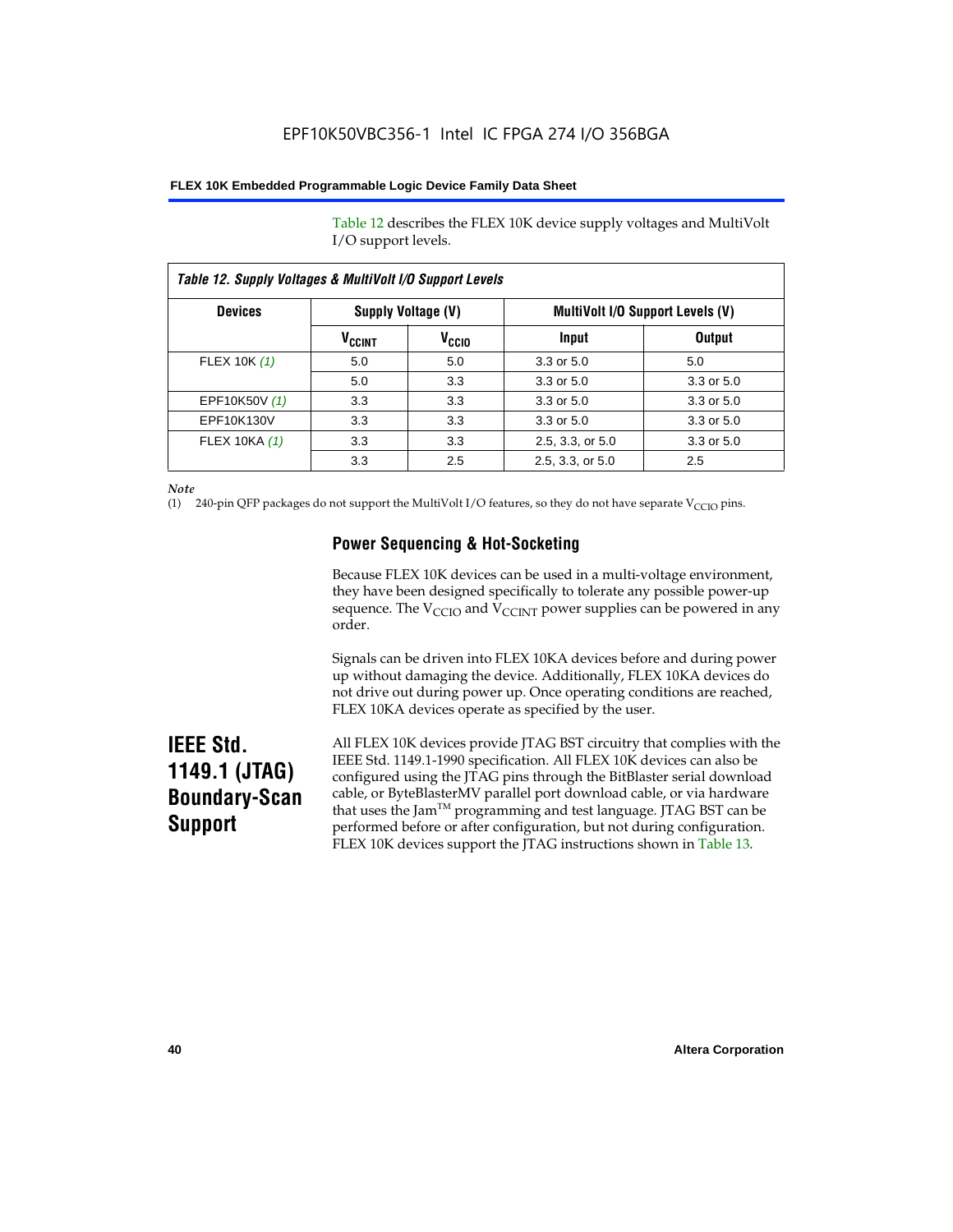|                         | <b>Table 13. FLEX 10K JTAG Instructions</b>                                                                                                                                                                                                 |  |  |  |  |
|-------------------------|---------------------------------------------------------------------------------------------------------------------------------------------------------------------------------------------------------------------------------------------|--|--|--|--|
| <b>JTAG Instruction</b> | <b>Description</b>                                                                                                                                                                                                                          |  |  |  |  |
| SAMPLE/PRELOAD          | Allows a snapshot of signals at the device pins to be captured and examined during<br>normal device operation, and permits an initial data pattern output at the device pins.                                                               |  |  |  |  |
| <b>EXTEST</b>           | Allows the external circuitry and board-level interconnections to be tested by forcing a<br>test pattern at the output pins and capturing test results at the input pins.                                                                   |  |  |  |  |
| <b>BYPASS</b>           | Places the 1-bit bypass register between the TDI and TDO pins, which allows the BST<br>data to pass synchronously through a selected device to adjacent devices during normal<br>device operation.                                          |  |  |  |  |
| <b>USERCODE</b>         | Selects the user electronic signature (USERCODE) register and places it between the<br>TDI and TDO pins, allowing the USERCODE to be serially shifted out of TDO.                                                                           |  |  |  |  |
| <b>IDCODE</b>           | Selects the IDCODE register and places it between TDI and TDO, allowing the IDCODE<br>to be serially shifted out of TDO.                                                                                                                    |  |  |  |  |
| <b>ICR Instructions</b> | These instructions are used when configuring a FLEX 10K device via JTAG ports with a<br>BitBlaster, or ByteBlasterMV or MasterBlaster download cable, or using a Jam File<br>(.jam) or Jam Byte-Code File (.jbc) via an embedded processor. |  |  |  |  |

The instruction register length of FLEX 10K devices is 10 bits. The USERCODE register length in FLEX 10K devices is 32 bits; 7 bits are determined by the user, and 25 bits are predetermined. Tables 14 and 15 show the boundary-scan register length and device IDCODE information for FLEX 10K devices.

| Table 14. FLEX 10K Boundary-Scan Register Length |                                                |  |  |  |
|--------------------------------------------------|------------------------------------------------|--|--|--|
| <b>Device</b>                                    | <b>Boundary-Scan</b><br><b>Register Length</b> |  |  |  |
| EPF10K10, EPF10K10A                              | 480                                            |  |  |  |
| EPF10K20                                         | 624                                            |  |  |  |
| EPF10K30, EPF10K30A                              | 768                                            |  |  |  |
| EPF10K40                                         | 864                                            |  |  |  |
| EPF10K50, EPF10K50V                              | 960                                            |  |  |  |
| EPF10K70                                         | 1,104                                          |  |  |  |
| EPF10K100, EPF10K100A                            | 1,248                                          |  |  |  |
| EPF10K130V                                       | 1,440                                          |  |  |  |
| EPF10K250A                                       | 1,440                                          |  |  |  |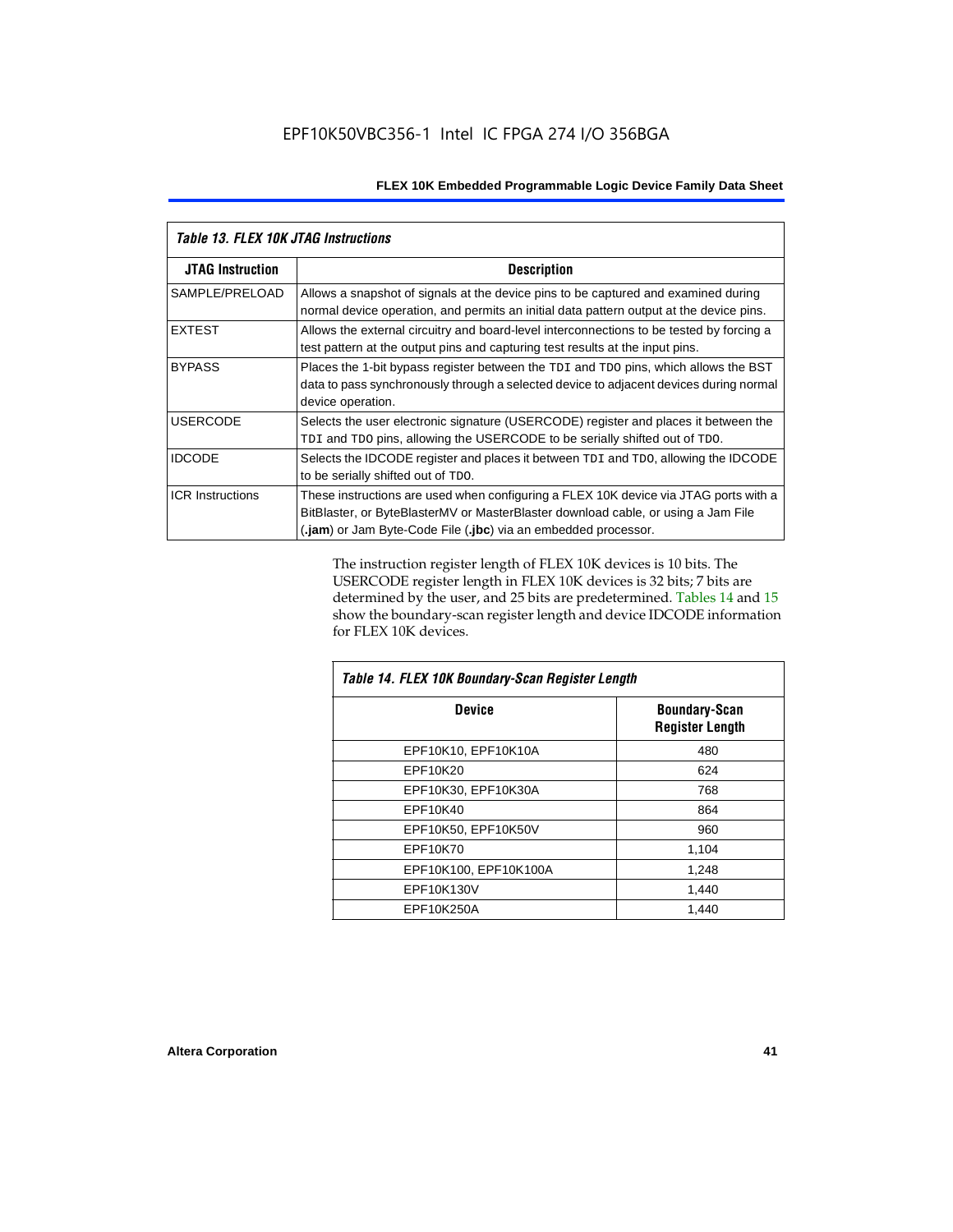| Table 15. 32-Bit FLEX 10K Device IDCODE<br>Note (1) |                            |                                           |                                                       |                  |  |  |  |
|-----------------------------------------------------|----------------------------|-------------------------------------------|-------------------------------------------------------|------------------|--|--|--|
| <b>Device</b>                                       | <b>IDCODE (32 Bits)</b>    |                                           |                                                       |                  |  |  |  |
|                                                     | <b>Version</b><br>(4 Bits) | <b>Part Number</b><br>$(16 \text{ Bits})$ | <b>Manufacturer's Identity</b><br>$(11 \text{ Bits})$ | 1 (1 Bit)<br>(2) |  |  |  |
| EPF10K10, EPF10K10A                                 | 0000                       | 0000<br>0001 0000<br>0001                 | 00001101110                                           | $\mathbf{1}$     |  |  |  |
| EPF10K20                                            | 0000                       | 0000 0010 0000<br>0001                    | 00001101110                                           | $\mathbf{1}$     |  |  |  |
| EPF10K30, EPF10K30A                                 | 0000                       | 0001 0000 0011 0000                       | 00001101110                                           | $\mathbf{1}$     |  |  |  |
| EPF10K40                                            | 0000                       | 0000<br>0100<br>0001<br>0000              | 00001101110                                           | $\mathbf{1}$     |  |  |  |
| EPF10K50, EPF10K50V                                 | 0000                       | 0001 0000 0101 0000                       | 00001101110                                           | $\mathbf{1}$     |  |  |  |
| EPF10K70                                            | 0000                       | 0000<br>0111 0000<br>0001                 | 00001101110                                           | $\mathbf{1}$     |  |  |  |
| EPF10K100, EPF10K100A                               | 0000                       | 0001 0000 0000<br>0000                    | 00001101110                                           | 1                |  |  |  |
| EPF10K130V                                          | 0000                       | 0001 0011 0000<br>0000                    | 00001101110                                           | $\mathbf{1}$     |  |  |  |
| EPF10K250A                                          | 0000                       | 0000 0010 0101 0000                       | 00001101110                                           | 1                |  |  |  |

#### *Notes:*

(1) The most significant bit (MSB) is on the left.

(2) The least significant bit (LSB) for all JTAG IDCODEs is 1.

FLEX 10K devices include weak pull-ups on JTAG pins.



**for more information, see the following documents:** 

- *Application Note 39 (IEEE 1149.1 (JTAG) Boundary-Scan Testing in Altera Devices)*
- *BitBlaster Serial Download Cable Data Sheet*
- *ByteBlasterMV Parallel Port Download Cable Data Sheet*
- *Jam Programming & Test Language Specification*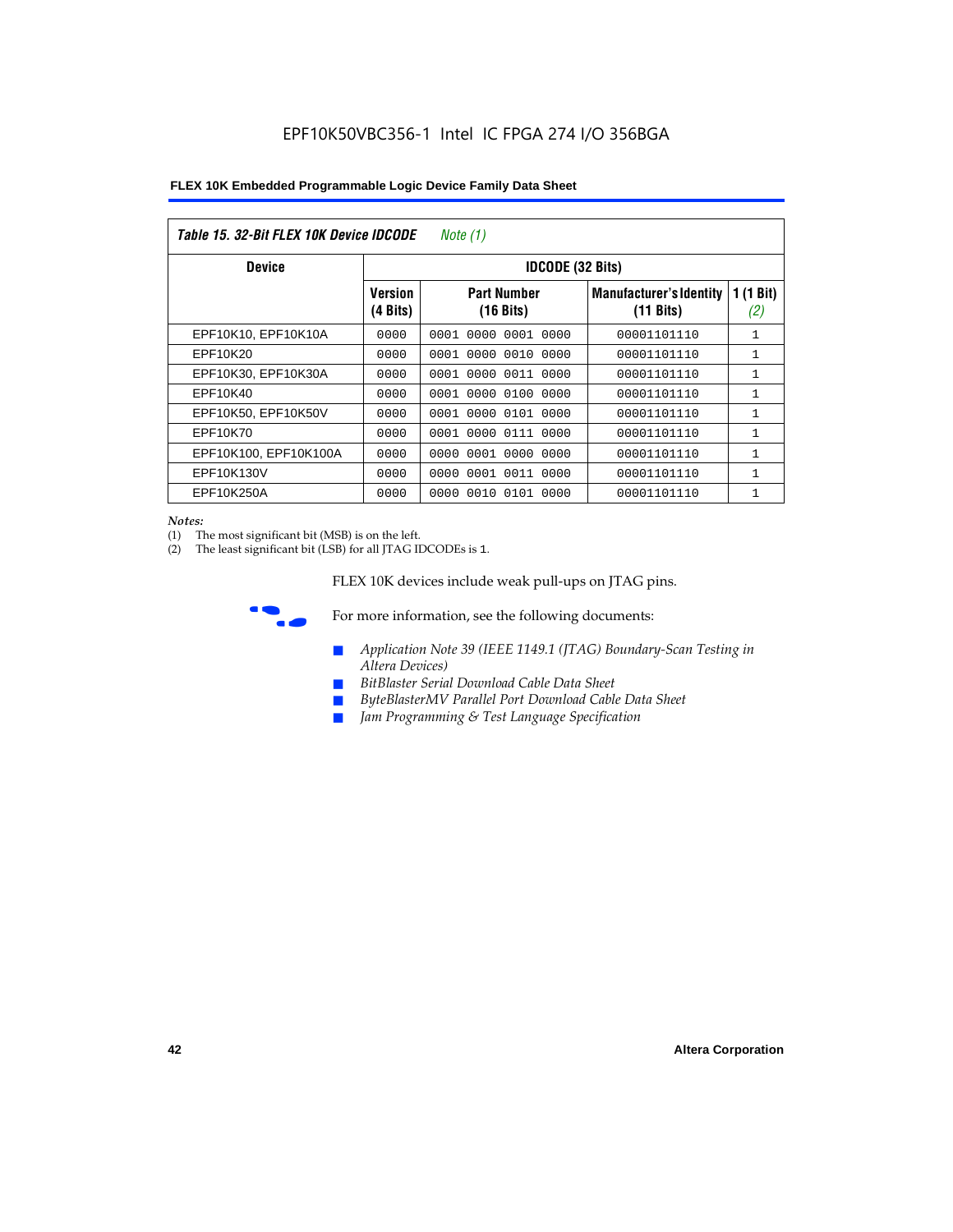Figure 18 shows the timing requirements for the JTAG signals.

*Figure 18. JTAG Waveforms*



Table 16 shows the timing parameters and values for FLEX 10K devices.

| Table 16. JTAG Timing Parameters & Values |                                                |     |            |      |  |  |
|-------------------------------------------|------------------------------------------------|-----|------------|------|--|--|
| <b>Symbol</b>                             | Parameter                                      | Min | <b>Max</b> | Unit |  |  |
| $t_{\rm JCP}$                             | <b>TCK clock period</b>                        | 100 |            | ns   |  |  |
| t <sub>JCH</sub>                          | TCK clock high time                            | 50  |            | ns   |  |  |
| $t_{JCL}$                                 | TCK clock low time                             | 50  |            | ns   |  |  |
| tjpsu                                     | JTAG port setup time                           | 20  |            | ns   |  |  |
| t <sub>JPH</sub>                          | JTAG port hold time                            | 45  |            | ns   |  |  |
| <sup>t</sup> JPCO                         | JTAG port clock to output                      |     | 25         | ns   |  |  |
| t <sub>JPZX</sub>                         | JTAG port high impedance to valid output       |     | 25         | ns   |  |  |
| t <sub>JPXZ</sub>                         | JTAG port valid output to high impedance       |     | 25         | ns   |  |  |
| tjssu                                     | Capture register setup time                    | 20  |            | ns   |  |  |
| $t_{\mathsf{JSH}}$                        | Capture register hold time                     | 45  |            | ns   |  |  |
| t <sub>JSCO</sub>                         | Update register clock to output                |     | 35         | ns   |  |  |
| t <sub>JSZX</sub>                         | Update register high-impedance to valid output |     | 35         | ns   |  |  |
| t <sub>JSXZ</sub>                         | Update register valid output to high impedance |     | 35         | ns   |  |  |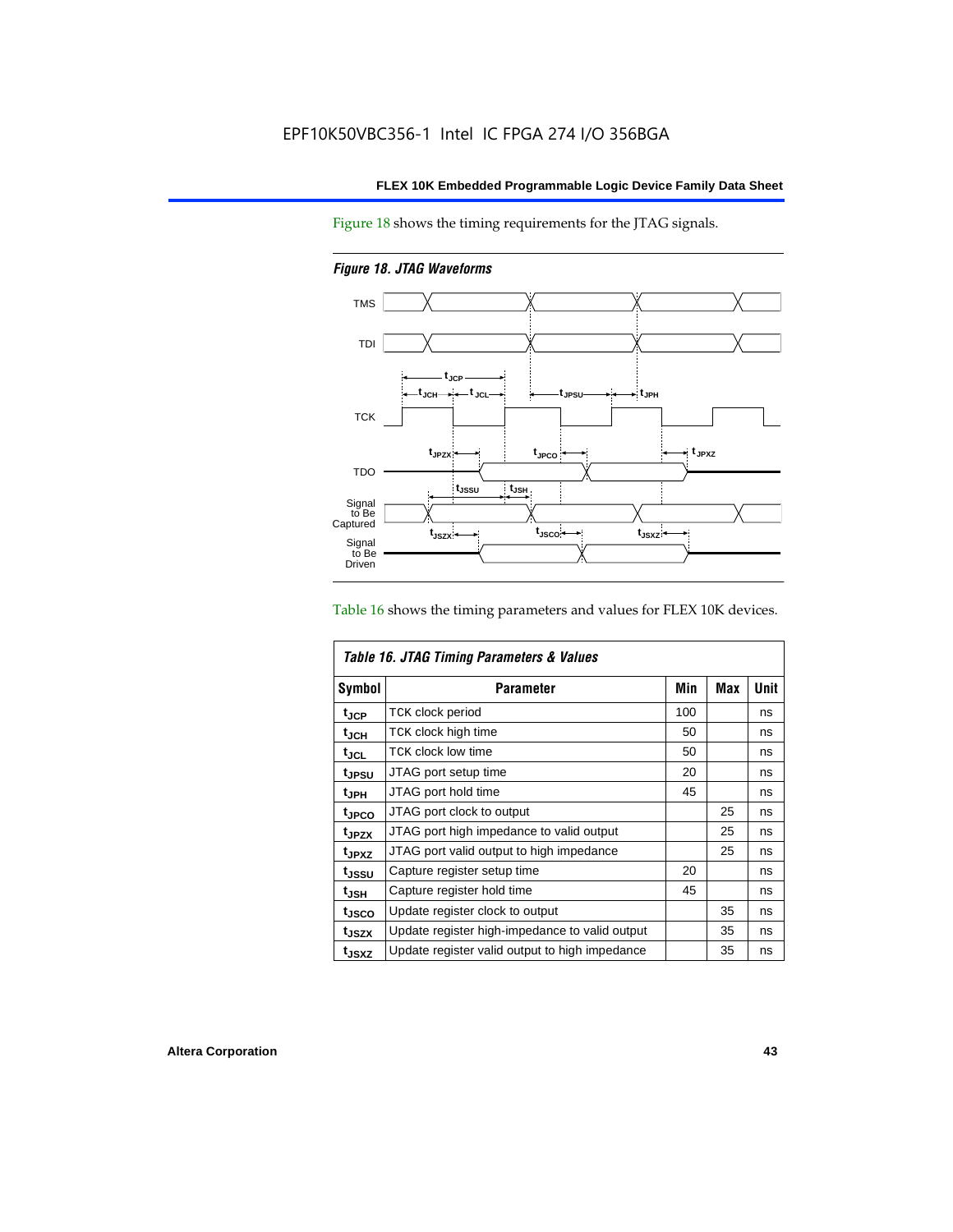**Generic Testing** Each FLEX 10K device is functionally tested. Complete testing of each configurable SRAM bit and all logic functionality ensures 100% yield. AC test measurements for FLEX 10K devices are made under conditions equivalent to those shown in Figure 19. Multiple test patterns can be used to configure devices during all stages of the production flow.

#### *Figure 19. FLEX 10K AC Test Conditions*

*Power supply transients can affect AC measurements. Simultaneous transitions of*  $V<sub>CC</sub>$ *multiple outputs should be avoided for* 464 Ω *accurate measurement. Threshold tests must* (703 Ω) ξ *not be performed under AC conditions.*  $[521 \Omega]$ *Large-amplitude, fast-ground-current* To Test Device *transients normally occur as the device* Output System *outputs discharge the load capacitances. When these transients flow through the parasitic inductance between the device* 250 Ω *ground pin and the test system ground,*  $(8.06 \text{ k}\Omega)$ C1 (includes *significant reductions in observable noise* [481 $\Omega$ ] JIG capacitance) *immunity can result. Numbers without*  Device input *parentheses are for 5.0-V devices or outputs.*  rise and fall *Numbers in parentheses are for 3.3-V devices*  times  $<$  3 ns ŧ *or outputs. Numbers in brackets are for 2.5-V devices or outputs.*

# **Operating Conditions**

Tables 17 through 21 provide information on absolute maximum ratings, recommended operating conditions, DC operating conditions, and capacitance for 5.0-V FLEX 10K devices.

| Table 17. FLEX 10K 5.0-V Device Absolute Maximum Ratings<br>Note (1) |                            |                              |        |     |              |  |
|----------------------------------------------------------------------|----------------------------|------------------------------|--------|-----|--------------|--|
| Symbol                                                               | <b>Parameter</b>           | <b>Conditions</b>            | Min    | Max | <b>Unit</b>  |  |
| $V_{\rm CC}$                                                         | Supply voltage             | With respect to ground $(2)$ | $-2.0$ | 7.0 | V            |  |
| $V_{I}$                                                              | DC input voltage           |                              | $-2.0$ | 7.0 | V            |  |
| $I_{\text{OUT}}$                                                     | DC output current, per pin |                              | $-25$  | 25  | mA           |  |
| $\mathsf{T}_{\textsf{STG}}$                                          | Storage temperature        | No bias                      | $-65$  | 150 | ° C          |  |
| $\mathsf{T}_{\mathsf{AMB}}$                                          | Ambient temperature        | Under bias                   | $-65$  | 135 | $^{\circ}$ C |  |
| $T_{\rm J}$                                                          | Junction temperature       | Ceramic packages, under bias |        | 150 | ° C          |  |
|                                                                      |                            | PQFP, TQFP, RQFP, and BGA    |        | 135 | $^{\circ}$ C |  |
|                                                                      |                            | packages, under bias         |        |     |              |  |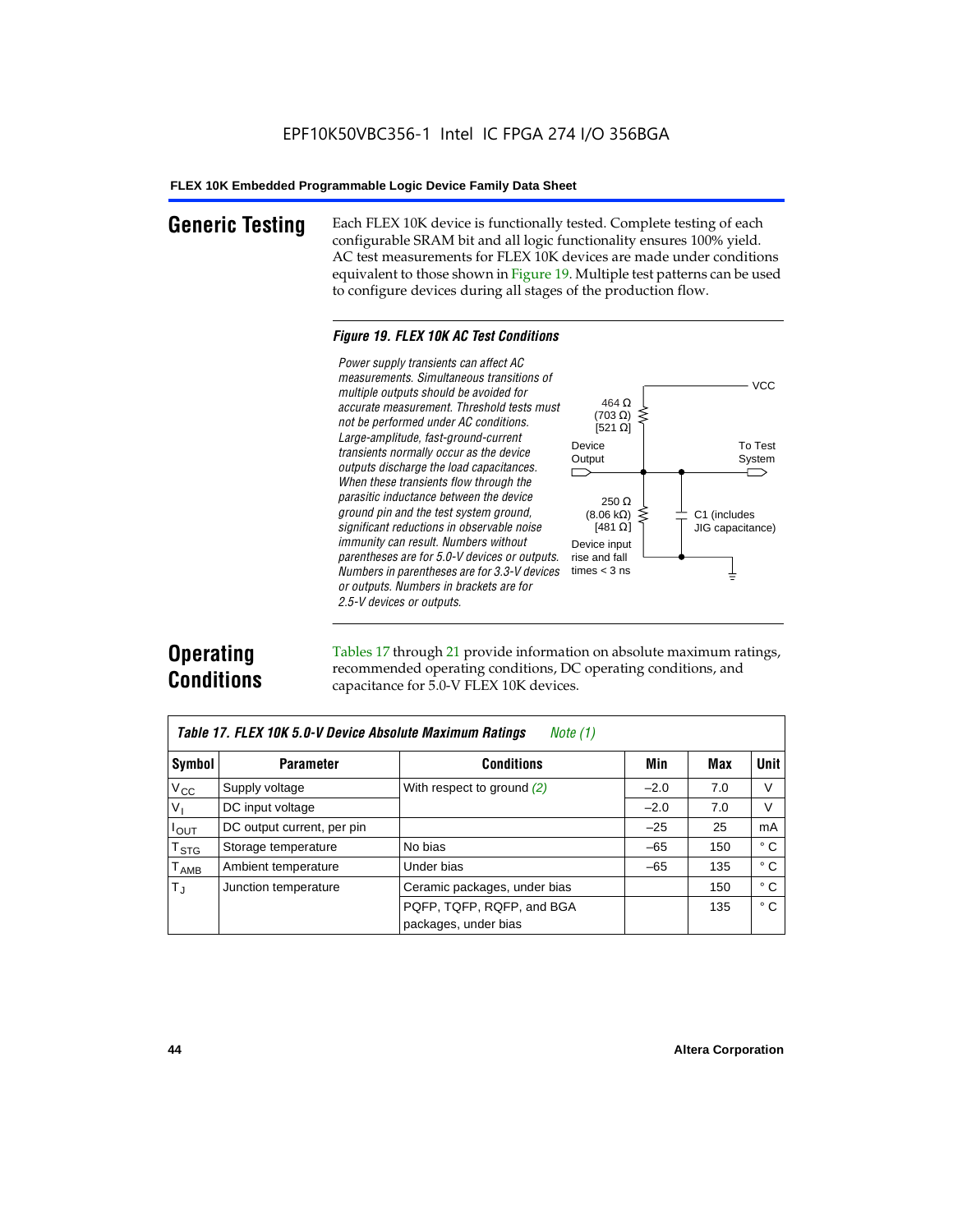|                    | <b>Table 18. FLEX 10K 5.0-V Device Recommended Operating Conditions</b> |                    |             |                       |              |  |  |
|--------------------|-------------------------------------------------------------------------|--------------------|-------------|-----------------------|--------------|--|--|
| Symbol             | <b>Parameter</b>                                                        | <b>Conditions</b>  | Min         | Max                   | <b>Unit</b>  |  |  |
| V <sub>CCINT</sub> | Supply voltage for internal logic<br>and input buffers                  | (3), (4)           | 4.75 (4.50) | 5.25(5.50)            | $\vee$       |  |  |
| V <sub>CCIO</sub>  | Supply voltage for output<br>buffers, 5.0-V operation                   | (3), (4)           | 4.75 (4.50) | 5.25(5.50)            | $\vee$       |  |  |
|                    | Supply voltage for output<br>buffers, 3.3-V operation                   | (3), (4)           | 3.00(3.00)  | 3.60(3.60)            | $\vee$       |  |  |
| $V_{I}$            | Input voltage                                                           |                    | $-0.5$      | $V_{\rm CCINT}$ + 0.5 | $\vee$       |  |  |
| $V_{\rm O}$        | Output voltage                                                          |                    | 0           | V <sub>CCIO</sub>     | $\vee$       |  |  |
| $T_A$              | Ambient temperature                                                     | For commercial use | $\Omega$    | 70                    | $^{\circ}$ C |  |  |
|                    |                                                                         | For industrial use | $-40$       | 85                    | $^{\circ}$ C |  |  |
| $T_{\rm J}$        | Operating temperature                                                   | For commercial use | $\Omega$    | 85                    | °C           |  |  |
|                    |                                                                         | For industrial use | $-40$       | 100                   | $^{\circ}$ C |  |  |
| $t_{R}$            | Input rise time                                                         |                    |             | 40                    | ns           |  |  |
| $t_F$              | Input fall time                                                         |                    |             | 40                    | ns           |  |  |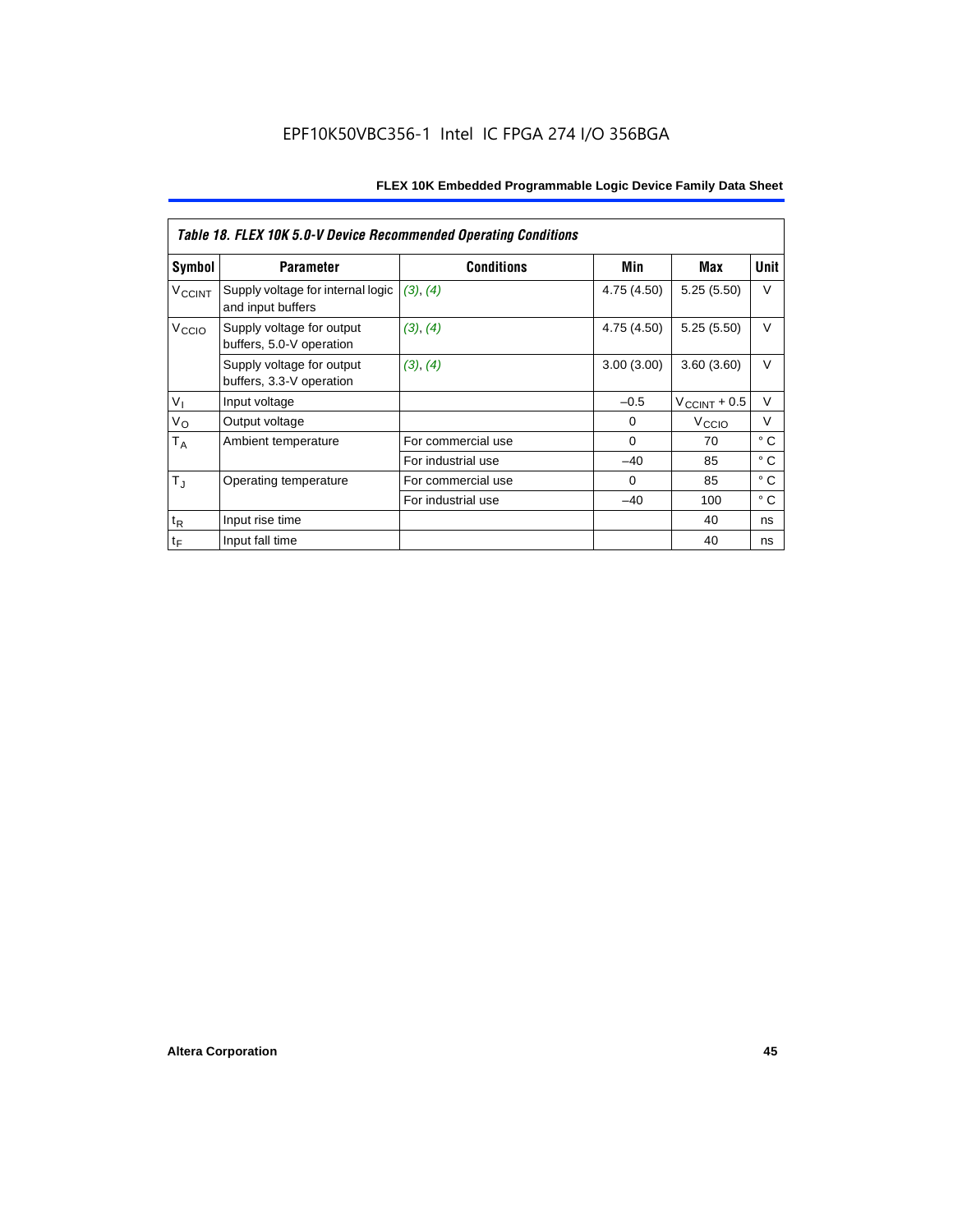# EPF10K50VBC356-1 Intel IC FPGA 274 I/O 356BGA

|                 | Table 19. FLEX 10K 5.0-V Device DC Operating Conditions<br><i>Notes</i> $(5)$ , $(6)$ |                                                                 |                         |            |                          |             |  |
|-----------------|---------------------------------------------------------------------------------------|-----------------------------------------------------------------|-------------------------|------------|--------------------------|-------------|--|
| Symbol          | <b>Parameter</b>                                                                      | <b>Conditions</b>                                               | Min                     | <b>Typ</b> | Max                      | <b>Unit</b> |  |
| $V_{\text{IH}}$ | High-level input<br>voltage                                                           |                                                                 | 2.0                     |            | $V_{\text{CCINT}} + 0.5$ | V           |  |
| $V_{IL}$        | Low-level input voltage                                                               |                                                                 | $-0.5$                  |            | 0.8                      | V           |  |
| V <sub>OH</sub> | 5.0-V high-level TTL<br>output voltage                                                | $I_{OH} = -4$ mA DC, $V_{CCIO} = 4.75$ V<br>(7)                 | 2.4                     |            |                          | V           |  |
|                 | 3.3-V high-level TTL<br>output voltage                                                | $I_{OH} = -4$ mA DC, $V_{CGIO} = 3.00$ V<br>(7)                 | 2.4                     |            |                          | $\vee$      |  |
|                 | 3.3-V high-level CMOS<br>output voltage                                               | I <sub>OH</sub> = -0.1 mA DC, V <sub>CCIO</sub> = 3.00 V<br>(7) | $V_{\text{CCIO}} - 0.2$ |            |                          | $\vee$      |  |
| V <sub>OL</sub> | 5.0-V low-level TTL<br>output voltage                                                 | $I_{\text{OI}}$ = 12 mA DC, $V_{\text{CCIO}}$ = 4.75 V<br>(8)   |                         |            | 0.45                     | $\vee$      |  |
|                 | 3.3-V low-level TTL<br>output voltage                                                 | $I_{OL}$ = 12 mA DC, $V_{CCIO}$ = 3.00 V<br>(8)                 |                         |            | 0.45                     | $\vee$      |  |
|                 | 3.3-V low-level CMOS<br>output voltage                                                | $I_{OL}$ = 0.1 mA DC, $V_{CClO}$ = 3.00 V<br>(8)                |                         |            | 0.2                      | $\vee$      |  |
| $I_{\rm L}$     | Input pin leakage<br>current                                                          | $V_1 = V_{CC}$ or ground<br>(9)                                 | $-10$                   |            | 10                       | μA          |  |
| $I_{OZ}$        | Tri-stated I/O pin<br>leakage current                                                 | $V_O = V_{CC}$ or ground<br>(9)                                 | $-40$                   |            | 40                       | μA          |  |
| $I_{CC0}$       | $V_{CC}$ supply current<br>(standby)                                                  | $V_1$ = ground, no load                                         |                         | 0.5        | 10                       | mA          |  |

| Table 20. 5.0-V Device Capacitance of EPF10K10, EPF10K20 & EPF10K30 Devices | Note (10) |  |
|-----------------------------------------------------------------------------|-----------|--|
|-----------------------------------------------------------------------------|-----------|--|

| Symbol             | <b>Parameter</b>                                                        | <b>Conditions</b>              | Min | Max | Unit |
|--------------------|-------------------------------------------------------------------------|--------------------------------|-----|-----|------|
| $C_{IN}$           | Input capacitance                                                       | $V_{IN} = 0 V$ , f = 1.0 MHz   |     |     | рF   |
| $C_{\text{INCLK}}$ | Input capacitance on dedicated $V_{IN} = 0$ V, f = 1.0 MHz<br>clock pin |                                |     | 12  | рF   |
| $C_{OUT}$          | Output capacitance                                                      | $V_{OIII} = 0 V$ , f = 1.0 MHz |     |     | рF   |

| Table 21. 5.0-V Device Capacitance of EPF10K40, EPF10K50, EPF10K70 & EPF10K100 Devices<br><i>Note</i> (10) |                                                                           |                               |     |     |             |  |
|------------------------------------------------------------------------------------------------------------|---------------------------------------------------------------------------|-------------------------------|-----|-----|-------------|--|
| Symbol                                                                                                     | <b>Parameter</b>                                                          | <b>Conditions</b>             | Min | Max | <b>Unit</b> |  |
| $C_{IN}$                                                                                                   | Input capacitance                                                         | $V_{IN} = 0 V$ , f = 1.0 MHz  |     | 10  | рF          |  |
| CINCLK                                                                                                     | Input capacitance on dedicated $ V_{IN} = 0 V$ , f = 1.0 MHz<br>clock pin |                               |     | 15  | pF          |  |
| $C_{OUT}$                                                                                                  | Output capacitance                                                        | $V_{OIII}$ = 0 V, f = 1.0 MHz |     | 10  | рF          |  |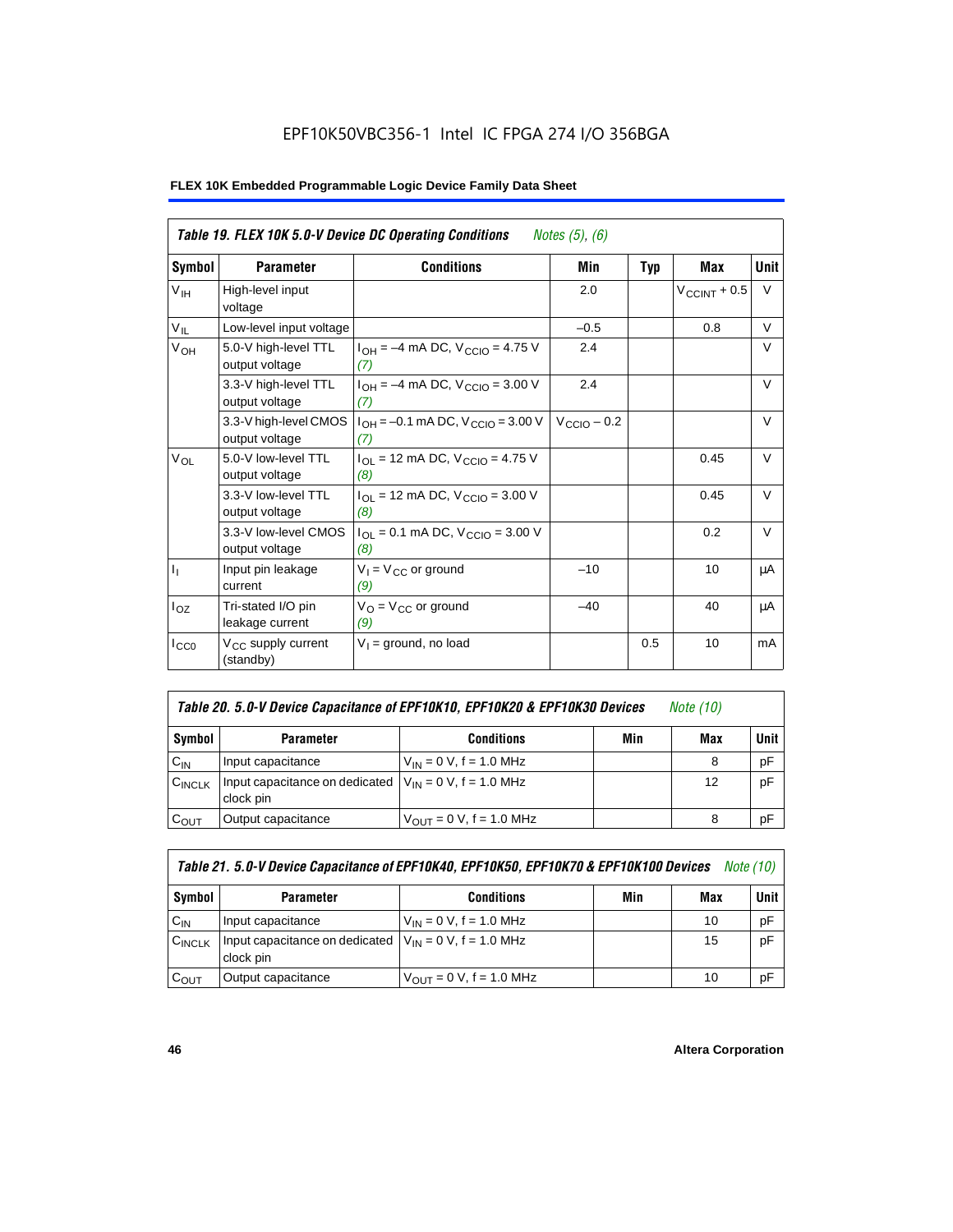#### *Notes to tables:*

- (1) See the *Operating Requirements for Altera Devices Data Sheet*.
- Minimum DC input voltage is  $-0.5$  V. During transitions, the inputs may undershoot to  $-2.0$  V for input currents less than 100 mA and periods shorter than 20 ns.
- (3) Numbers in parentheses are for industrial-temperature-range devices.<br>(4) Maximum  $V_{CC}$  rise time is 100 ms.  $V_{CC}$  must rise monotonically.
- (4) Maximum  $\hat{V_{CC}}$  rise time is 100 ms.  $V_{CC}$  must rise monotonically.<br>(5) Typical values are for T<sub>A</sub> = 25° C and V<sub>CC</sub> = 5.0 V.
- (5) Typical values are for  $T_A = 25^\circ$  C and  $V_{CC} = 5.0$  V.<br>(6) These values are specified under the Recommende
- (6) These values are specified under the Recommended Operation Condition shown in Table 18 on page 45.<br>(7) The  $I_{OH}$  parameter refers to high-level TTL or CMOS output current.
- (7) The  $I_{OH}$  parameter refers to high-level TTL or CMOS output current.<br>(8) The  $I_{OL}$  parameter refers to low-level TTL or CMOS output current. T
- The I<sub>OL</sub> parameter refers to low-level TTL or CMOS output current. This parameter applies to open-drain pins as well as output pins.
- (9) This value is specified for normal device operation. The value may vary during power-up.
- (10) Capacitance is sample-tested only.

Figure 20 shows the typical output drive characteristics of FLEX 10K devices with 5.0-V and 3.3-V  $V_{CCIO}$ . The output driver is compliant with the 5.0-V *PCI Local Bus Specification, Revision 2.2* (for 5.0-V  $V_{\text{CCIO}}$ ).

*Figure 20. Output Drive Characteristics of FLEX 10K Devices*

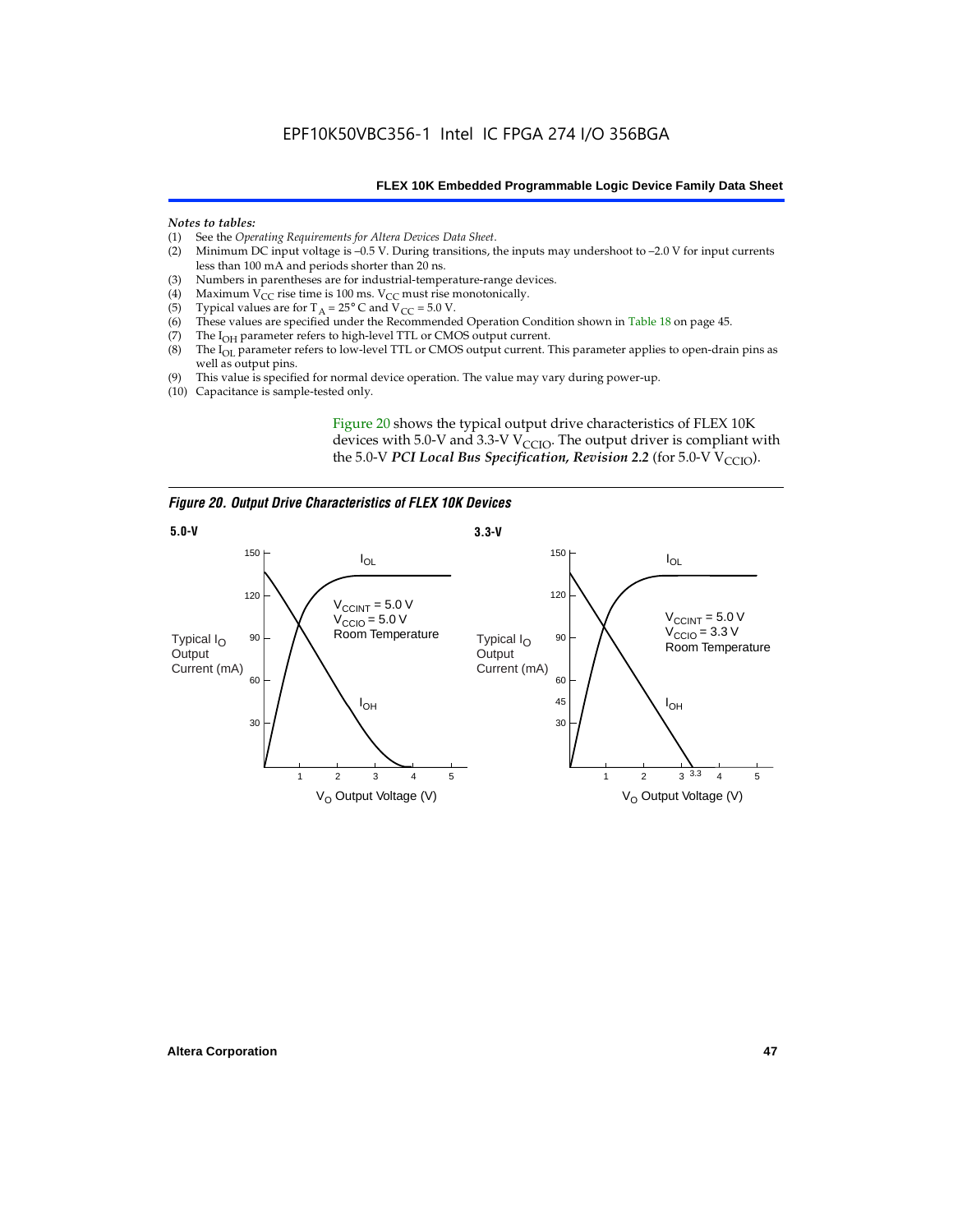Tables 22 through 25 provide information on absolute maximum ratings, recommended operating conditions, DC operating conditions, and capacitance for EPF10K50V and EPF10K130V devices.

| Table 22. EPF10K50V & EPF10K130V Device Absolute Maximum Ratings |                            |                                      |        |      |             |
|------------------------------------------------------------------|----------------------------|--------------------------------------|--------|------|-------------|
| Symbol                                                           | <b>Parameter</b>           | <b>Conditions</b>                    | Min    | Max  | <b>Unit</b> |
| $V_{\rm CC}$                                                     | Supply voltage             | With respect to ground $(2)$         | $-0.5$ | 4.6  | V           |
| $V_{I}$                                                          | DC input voltage           |                                      | $-2.0$ | 5.75 | V           |
| $I_{\text{OUT}}$                                                 | DC output current, per pin |                                      | $-25$  | 25   | mA          |
| $\mathsf{T}_{\text{STG}}$                                        | Storage temperature        | No bias                              | $-65$  | 150  | ° C         |
| $T_{\sf AMB}$                                                    | Ambient temperature        | Under bias                           | $-65$  | 135  | ° C         |
| $T_{\rm J}$                                                      | Junction temperature       | Ceramic packages, under bias         |        | 150  | ° C         |
|                                                                  |                            | RQFP and BGA packages, under<br>bias |        | 135  | ° C         |

|                          | Table 23. EPF10K50V & EPF10K130V Device Recommended Operating Conditions |                    |            |                   |              |  |  |
|--------------------------|--------------------------------------------------------------------------|--------------------|------------|-------------------|--------------|--|--|
| Symbol                   | <b>Parameter</b>                                                         | <b>Conditions</b>  | Min        | Max               | <b>Unit</b>  |  |  |
| <b>V<sub>CCINT</sub></b> | Supply voltage for internal logic<br>and input buffers                   | (3), (4)           | 3.00(3.00) | 3.60(3.60)        | V            |  |  |
| V <sub>CCIO</sub>        | Supply voltage for output<br>buffers                                     | (3), (4)           | 3.00(3.00) | 3.60(3.60)        | $\vee$       |  |  |
| $V_{1}$                  | Input voltage                                                            | (5)                | $-0.5$     | 5.75              | $\vee$       |  |  |
| $V_{\rm O}$              | Output voltage                                                           |                    | $\Omega$   | V <sub>CCIO</sub> | $\vee$       |  |  |
| $T_A$                    | Ambient temperature                                                      | For commercial use | $\Omega$   | 70                | $^{\circ}$ C |  |  |
|                          |                                                                          | For industrial use | $-40$      | 85                | ° C          |  |  |
| $T_{J}$                  | Operating temperature                                                    | For commercial use | $\Omega$   | 85                | ° C          |  |  |
|                          |                                                                          | For industrial use | $-40$      | 100               | ° C          |  |  |
| $t_{R}$                  | Input rise time                                                          |                    |            | 40                | ns           |  |  |
| $t_F$                    | Input fall time                                                          |                    |            | 40                | ns           |  |  |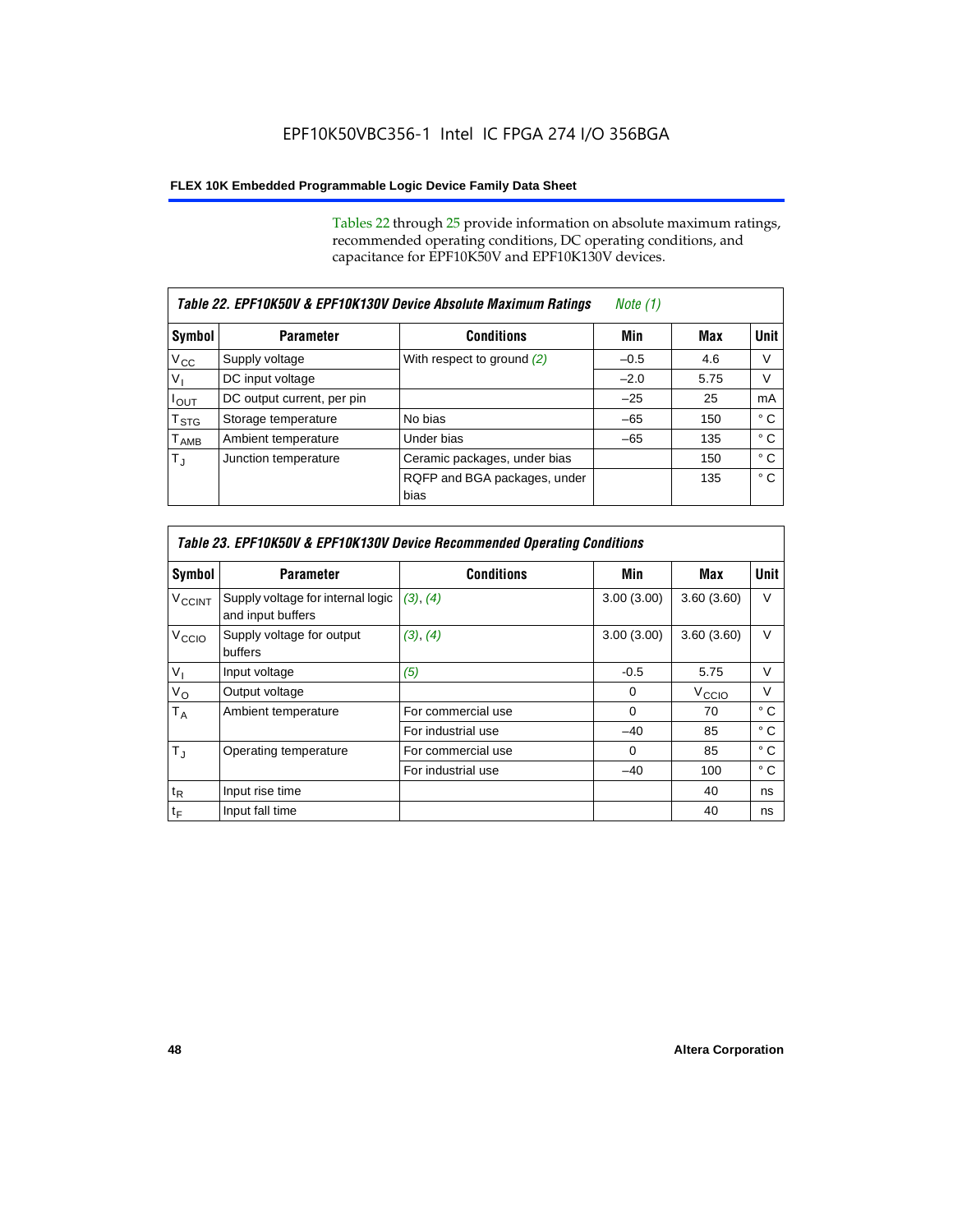| Table 24. EPF10K50V & EPF10K130V Device DC Operating Conditions<br><i>Notes</i> $(6)$ , $(7)$ |                                          |                                          |                         |            |      |      |
|-----------------------------------------------------------------------------------------------|------------------------------------------|------------------------------------------|-------------------------|------------|------|------|
| <b>Symbol</b>                                                                                 | <b>Parameter</b>                         | <b>Conditions</b>                        | Min                     | <b>Typ</b> | Max  | Unit |
| $\mathsf{V}_{\mathsf{IH}}$                                                                    | High-level input voltage                 |                                          | 2.0                     |            | 5.75 | V    |
| $V_{IL}$                                                                                      | Low-level input voltage                  |                                          | $-0.5$                  |            | 0.8  | V    |
| V <sub>OH</sub>                                                                               | 3.3-V high-level TTL output<br>voltage   | $I_{OH} = -8$ mA DC (8)                  | 2.4                     |            |      | V    |
|                                                                                               | 3.3-V high-level CMOS output<br>voltage  | $I_{OH} = -0.1$ mA DC (8)                | $V_{\text{CCIO}} - 0.2$ |            |      | V    |
| $V_{OL}$                                                                                      | 3.3-V low-level TTL output<br>voltage    | $I_{OL} = 8$ mA DC (9)                   |                         |            | 0.45 | V    |
|                                                                                               | 3.3-V low-level CMOS output<br>voltage   | $I_{\text{OI}} = 0.1 \text{ mA DC } (9)$ |                         |            | 0.2  | V    |
| H,                                                                                            | Input pin leakage current                | $V_1 = 5.3$ V to -0.3 V (10)             | $-10$                   |            | 10   | μA   |
| $I_{OZ}$                                                                                      | Tri-stated I/O pin leakage<br>current    | $V_O = 5.3$ V to -0.3 V (10)             | $-10$                   |            | 10   | μA   |
| $I_{CC0}$                                                                                     | $V_{\text{CC}}$ supply current (standby) | $V_1$ = ground, no load                  |                         | 0.3        | 10   | mA   |
|                                                                                               |                                          | $V_1$ = ground, no load (11)             |                         | 10         |      | mA   |

| Table 25. EPF10K50V & EPF10K130V Device Capacitance<br>(12) |                                                                           |                               |     |     |             |  |
|-------------------------------------------------------------|---------------------------------------------------------------------------|-------------------------------|-----|-----|-------------|--|
| Symbol                                                      | <b>Parameter</b>                                                          | <b>Conditions</b>             | Min | Max | <b>Unit</b> |  |
| $C_{IN}$                                                    | Input capacitance                                                         | $V_{IN} = 0$ V, f = 1.0 MHz   |     | 10  | pF          |  |
| C <sub>INCLK</sub>                                          | Input capacitance on dedicated $ V_{IN} = 0 V$ , f = 1.0 MHz<br>clock pin |                               |     | 15  | pF          |  |
| $C_{OUT}$                                                   | Output capacitance                                                        | $V_{OUT} = 0 V$ , f = 1.0 MHz |     | 10  | pF          |  |

#### *Notes to tables:*

- (1) See the *Operating Requirements for Altera Devices Data Sheet*.
- Minimum DC input voltage is –0.5 V. During transitions, the inputs may undershoot to –2.0 V or overshoot to 5.75 V for input currents less than 100 mA and periods shorter than 20 ns.
- (3) Numbers in parentheses are for industrial-temperature-range devices.<br>(4) Maximum  $V_{CC}$  rise time is 100 ms.  $V_{CC}$  must rise monotonically.
- (4) Maximum  $V_{CC}$  rise time is 100 ms.  $V_{CC}$  must rise monotonically.<br>(5) EPF10K50V and EPF10K130V device inputs may be driven before
- (5) EPF10K50V and EPF10K130V device inputs may be driven before V<sub>CCINT</sub> and V<sub>CCIO</sub> are powered.<br>(6) Typical values are for T<sub>A</sub> = 25° C and V<sub>CC</sub> = 3.3 V.
- Typical values are for  $T_A = 25^\circ$  C and  $V_{CC} = 3.3$  V.
- (7) These values are specified under the EPF10K50V and EPF10K130V device Recommended Operating Conditions in Table 23 on page 48.
- (8) The  $I<sub>OH</sub>$  parameter refers to high-level TTL or CMOS output current.
- (9) The  $I_{OL}$  parameter refers to low-level TTL or CMOS output current. This parameter applies to open-drain pins as well as output pins.
- (10) This value is specified for normal device operation. The value may vary during power-up.
- (11) This parameter applies to -1 speed grade EPF10K50V devices, -2 speed grade EPF10K50V industrial temperature devices, and -2 speed grade EPF10K130V devices.
- (12) Capacitance is sample-tested only.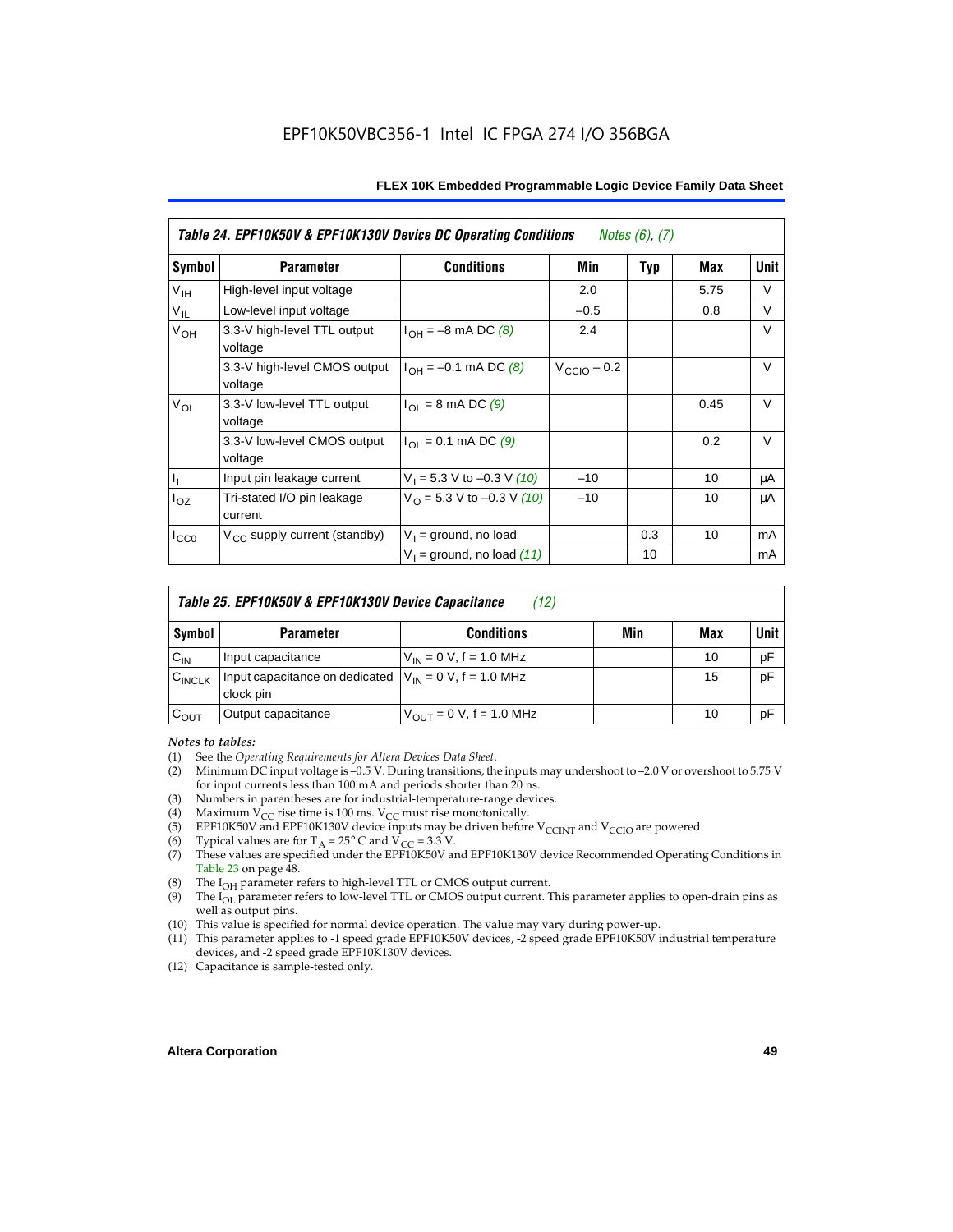Figure 21 shows the typical output drive characteristics of EPF10K50V and EPF10K130V devices.

#### *Figure 21. Output Drive Characteristics of EPF10K50V & EPF10K130V Devices*



Tables 26 through 31 provide information on absolute maximum ratings, recommended operating conditions, DC operating conditions, and capacitance for 3.3-V FLEX 10K devices.

|                  | Table 26. FLEX 10KA 3.3-V Device Absolute Maximum Ratings<br>Note (1) |                              |        |      |              |  |  |
|------------------|-----------------------------------------------------------------------|------------------------------|--------|------|--------------|--|--|
| Symbol           | <b>Parameter</b>                                                      | <b>Conditions</b>            | Min    | Max  | Unit         |  |  |
| $V_{\rm CC}$     | Supply voltage                                                        | With respect to ground $(2)$ | $-0.5$ | 4.6  | V            |  |  |
| $V_{I}$          | DC input voltage                                                      |                              | $-2.0$ | 5.75 | V            |  |  |
| $I_{OUT}$        | DC output current, per pin                                            |                              | $-25$  | 25   | mA           |  |  |
| $T_{\text{STG}}$ | Storage temperature                                                   | No bias                      | $-65$  | 150  | $^{\circ}$ C |  |  |
| $T_{\sf AMB}$    | Ambient temperature                                                   | Under bias                   | $-65$  | 135  | ° C          |  |  |
| $T_{\rm J}$      | Junction temperature                                                  | Ceramic packages, under bias |        | 150  | ° C          |  |  |
|                  |                                                                       | PQFP, TQFP, RQFP, and BGA    |        | 135  | $^{\circ}$ C |  |  |
|                  |                                                                       | packages, under bias         |        |      |              |  |  |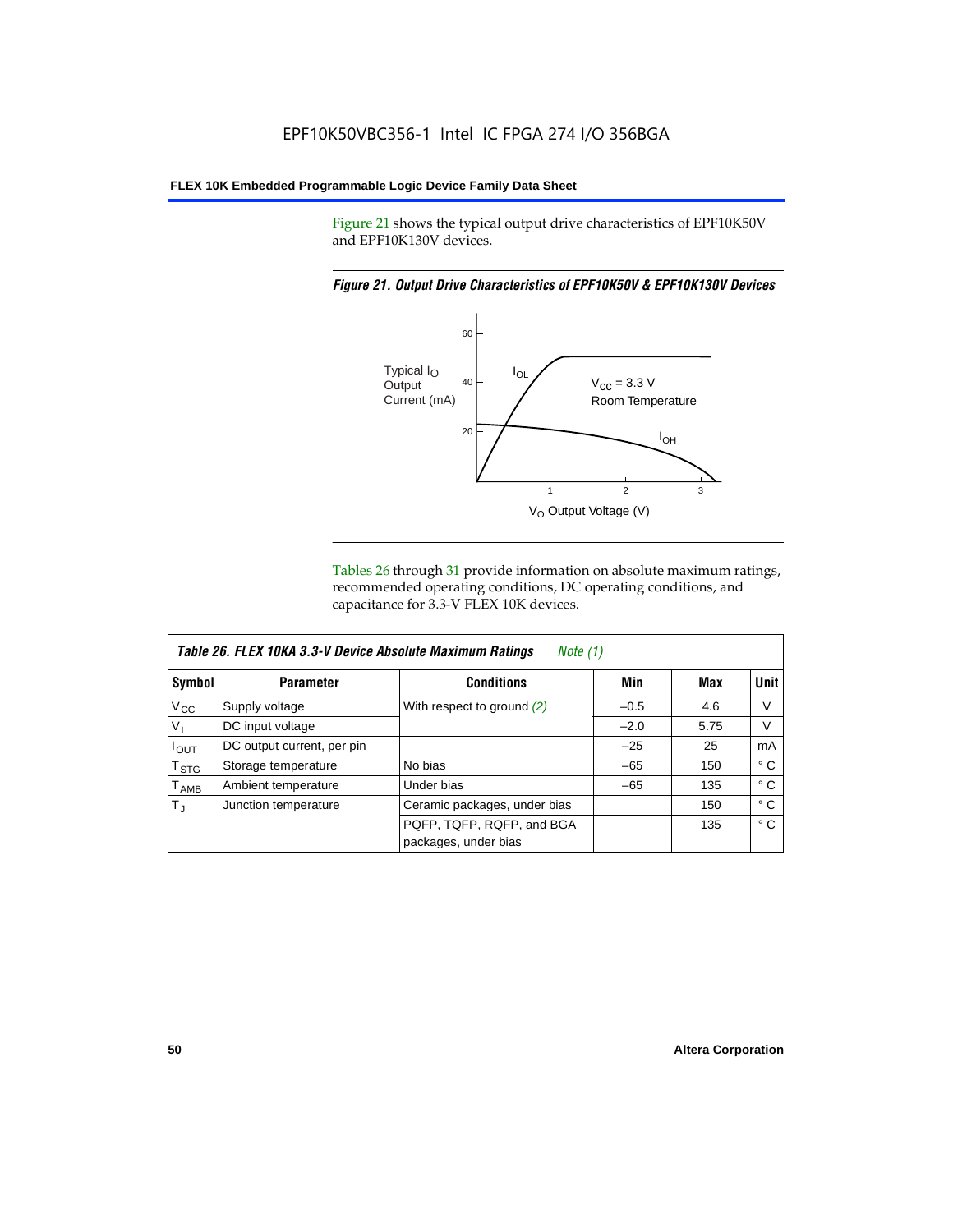| Table 27. FLEX 10KA 3.3-V Device Recommended Operating Conditions |                                                        |                    |            |                   |             |  |  |
|-------------------------------------------------------------------|--------------------------------------------------------|--------------------|------------|-------------------|-------------|--|--|
| Symbol                                                            | <b>Parameter</b>                                       | <b>Conditions</b>  | Min        | Max               | <b>Unit</b> |  |  |
| <b>V<sub>CCINT</sub></b>                                          | Supply voltage for internal logic<br>and input buffers | (3), (4)           | 3.00(3.00) | 3.60(3.60)        | $\vee$      |  |  |
| V <sub>CCIO</sub>                                                 | Supply voltage for output<br>buffers, 3.3-V operation  | (3), (4)           | 3.00(3.00) | 3.60(3.60)        | $\vee$      |  |  |
|                                                                   | Supply voltage for output<br>buffers, 2.5-V operation  | (3), (4)           | 2.30(2.30) | 2.70(2.70)        | $\vee$      |  |  |
| V <sub>1</sub>                                                    | Input voltage                                          | (5)                | $-0.5$     | 5.75              | $\vee$      |  |  |
| $V_{\rm O}$                                                       | Output voltage                                         |                    | 0          | V <sub>CCIO</sub> | $\vee$      |  |  |
| $T_A$                                                             | Ambient temperature                                    | For commercial use | $\Omega$   | 70                | °C          |  |  |
|                                                                   |                                                        | For industrial use | $-40$      | 85                | °C          |  |  |
| $T_{\rm J}$                                                       | Operating temperature                                  | For commercial use | $\Omega$   | 85                | °C          |  |  |
|                                                                   |                                                        | For industrial use | $-40$      | 100               | °C          |  |  |
| $t_{R}$                                                           | Input rise time                                        |                    |            | 40                | ns          |  |  |
| $t_F$                                                             | Input fall time                                        |                    |            | 40                | ns          |  |  |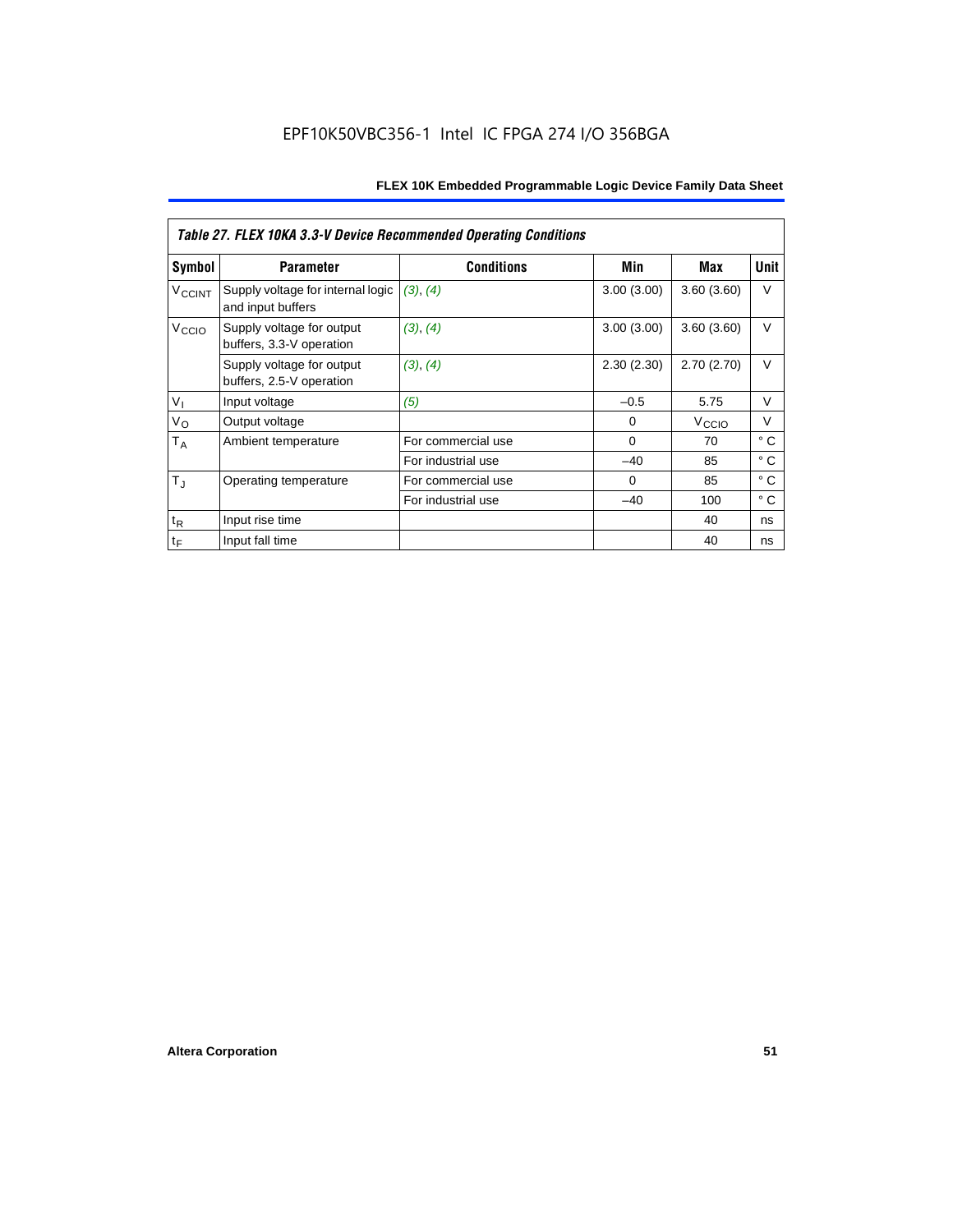# EPF10K50VBC356-1 Intel IC FPGA 274 I/O 356BGA

|                           | Table 28. FLEX 10KA 3.3-V Device DC Operating Conditions<br><i>Notes</i> $(6)$ , $(7)$ |                                                                   |                                                             |            |                              |        |  |
|---------------------------|----------------------------------------------------------------------------------------|-------------------------------------------------------------------|-------------------------------------------------------------|------------|------------------------------|--------|--|
| Symbol                    | <b>Parameter</b>                                                                       | <b>Conditions</b>                                                 | Min                                                         | <b>Typ</b> | Max                          | Unit   |  |
| $V_{\text{IH}}$           | High-level input voltage                                                               |                                                                   | $1.7$ or<br>$0.5 \times V_{CCINT}$<br>whichever is<br>lower |            | 5.75                         | V      |  |
| $V_{IL}$                  | Low-level input voltage                                                                |                                                                   | $-0.5$                                                      |            | $0.3 \times V_{CCINT}$       | V      |  |
| V <sub>OH</sub>           | 3.3-V high-level TTL output<br>voltage                                                 | $I_{OH} = -11$ mA DC,<br>$V_{\text{CCIO}} = 3.00 V (8)$           | 2.4                                                         |            |                              | V      |  |
|                           | 3.3-V high-level CMOS output<br>voltage                                                | $I_{OH} = -0.1$ mA DC,<br>$V_{\text{CCIO}} = 3.00 \text{ V } (8)$ | $V_{\text{CCIO}} - 0.2$                                     |            |                              | V      |  |
|                           | 3.3-V high-level PCI output<br>voltage                                                 | $I_{OH} = -0.5$ mA DC,<br>$V_{\text{CCIO}} = 3.00$ to 3.60 V (8)  | $0.9 \times V_{\text{CCIO}}$                                |            |                              | V      |  |
|                           | 2.5-V high-level output voltage                                                        | $I_{OH} = -0.1$ mA DC,<br>$V_{\text{CCIO}} = 2.30 \text{ V } (8)$ | 2.1                                                         |            |                              | V      |  |
|                           |                                                                                        | $I_{OH} = -1$ mA DC,<br>$V_{\text{CCIO}} = 2.30 \text{ V } (8)$   | 2.0                                                         |            |                              | $\vee$ |  |
|                           |                                                                                        | $I_{OH} = -2$ mA DC,<br>$V_{\text{CCIO}} = 2.30 V (8)$            | 1.7                                                         |            |                              | V      |  |
| V <sub>OL</sub>           | 3.3-V low-level TTL output<br>voltage                                                  | $I_{OL}$ = 9 mA DC,<br>$V_{\text{CCIO}} = 3.00 V (9)$             |                                                             |            | 0.45                         | V      |  |
|                           | 3.3-V low-level CMOS output<br>voltage                                                 | $I_{OL} = 0.1$ mA DC,<br>$V_{\text{CCIO}} = 3.00 \text{ V} (9)$   |                                                             |            | 0.2                          | $\vee$ |  |
|                           | 3.3-V low-level PCI output<br>voltage                                                  | $I_{OL}$ = 1.5 mA DC,<br>$V_{\text{CCIO}} = 3.00$ to 3.60 V (9)   |                                                             |            | $0.1 \times V_{\text{CCIO}}$ | $\vee$ |  |
|                           | 2.5-V low-level output voltage                                                         | $I_{OL} = 0.1$ mA DC,<br>$V_{\text{CCIO}} = 2.30 V (9)$           |                                                             |            | 0.2                          | V      |  |
|                           |                                                                                        | $I_{OL}$ = 1 mA DC,<br>$V_{\text{CCIO}} = 2.30 V (9)$             |                                                             |            | 0.4                          | V      |  |
|                           |                                                                                        | $I_{OL}$ = 2 mA DC,<br>$V_{\text{CCIO}} = 2.30 V(9)$              |                                                             |            | 0.7                          | V      |  |
| $\mathbf{I}_{\mathbf{I}}$ | Input pin leakage current                                                              | $V_1 = 5.3$ V to $-0.3$ V (10)                                    | $-10$                                                       |            | 10                           | μA     |  |
| $I_{OZ}$                  | Tri-stated I/O pin leakage<br>current                                                  | $V_O = 5.3 V to -0.3 V (10)$                                      | $-10$                                                       |            | 10                           | μA     |  |
| $I_{CC0}$                 | V <sub>CC</sub> supply current (standby)                                               | $V_1$ = ground, no load                                           |                                                             | 0.3        | 10                           | mA     |  |
|                           |                                                                                        | $V_1$ = ground, no load (11)                                      |                                                             | 10         |                              | mA     |  |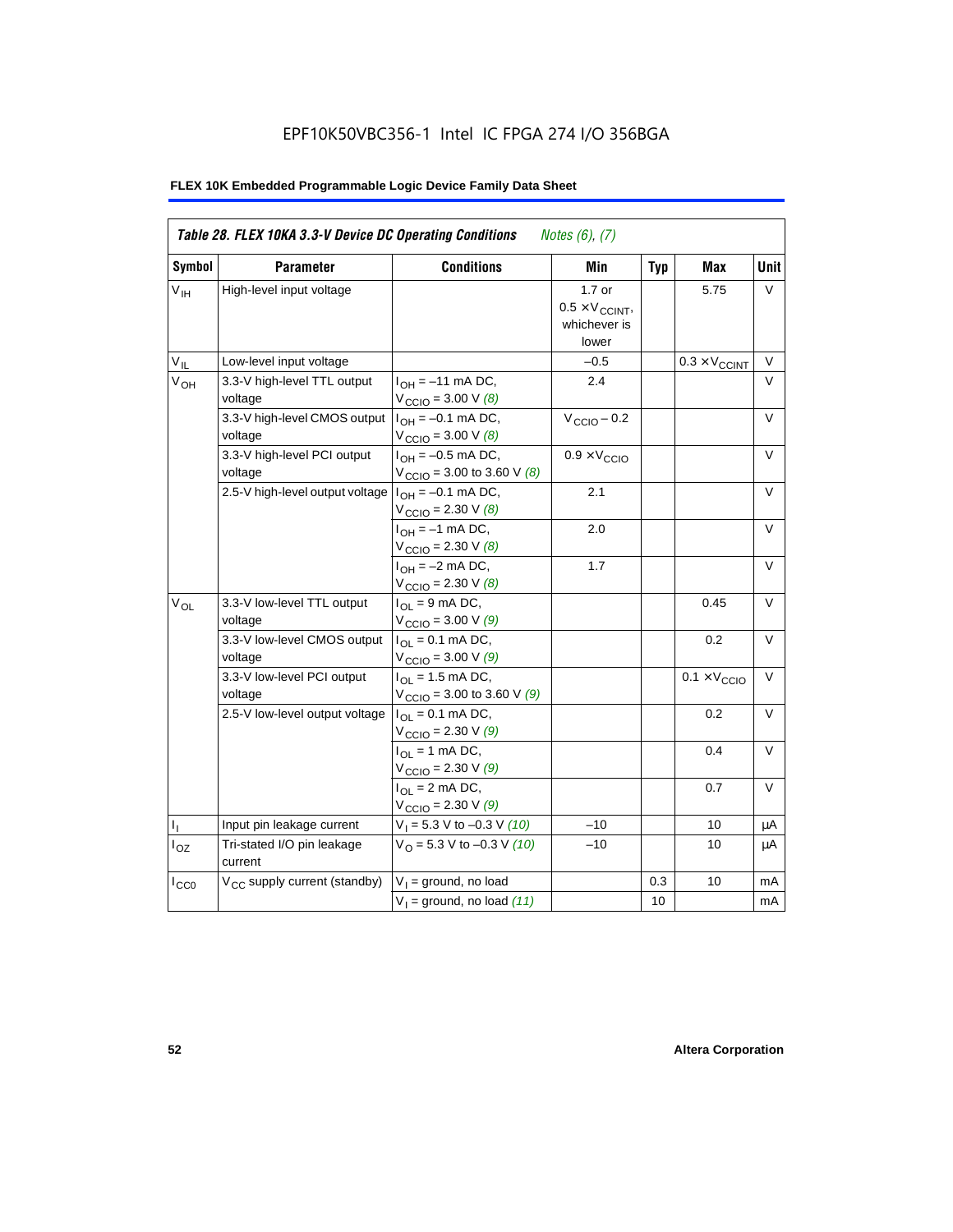| Table 29. 3.3-V Device Capacitance of EPF10K10A & EPF10K30A Devices |                                                                           |                               | <i>Note</i> (12) |     |        |
|---------------------------------------------------------------------|---------------------------------------------------------------------------|-------------------------------|------------------|-----|--------|
| Symbol                                                              | <b>Parameter</b>                                                          | <b>Conditions</b>             | Min              | Max | Unit I |
| $C_{IN}$                                                            | Input capacitance                                                         | $V_{IN} = 0 V$ , f = 1.0 MHz  |                  | 8   | pF     |
| $C_{\text{INCLK}}$                                                  | Input capacitance on dedicated $ V_{IN} = 0 V$ , f = 1.0 MHz<br>clock pin |                               |                  | 12  | pF     |
| $C_{OUT}$                                                           | Output capacitance                                                        | $V_{OUT} = 0 V$ , f = 1.0 MHz |                  | 8   | pF     |

#### *Table 30. 3.3-V Device Capacitance of EPF10K100A Devices Note (12)*

| Symbol    | <b>Parameter</b>                                                          | <b>Conditions</b>                   | Min | Max | <b>Unit</b> |
|-----------|---------------------------------------------------------------------------|-------------------------------------|-----|-----|-------------|
| $C_{IN}$  | Input capacitance                                                         | $V_{IN} = 0 V$ , f = 1.0 MHz        |     | 10  | pF          |
| CINCLK    | Input capacitance on dedicated $ V_{1N}  = 0$ V, f = 1.0 MHz<br>clock pin |                                     |     | 15  | pF          |
| $C_{OUT}$ | Output capacitance                                                        | $V_{\text{OUT}} = 0$ V, f = 1.0 MHz |     | 10  | pF          |

#### *Table 31. 3.3-V Device Capacitance of EPF10K250A Devices Note (12)*

| Symbol             | <b>Parameter</b>                                                          | <b>Conditions</b>                                           | Min | Max | <b>Unit</b> |
|--------------------|---------------------------------------------------------------------------|-------------------------------------------------------------|-----|-----|-------------|
| $C_{IN}$           | Input capacitance                                                         | $V_{IN} = 0 V$ , f = 1.0 MHz                                |     | 10  | pF          |
| $C_{\text{INCLK}}$ | Input capacitance on dedicated $ V_{IN} = 0 V$ , f = 1.0 MHz<br>clock pin |                                                             |     | 15  | pF          |
| $C_{\text{OUT}}$   | Output capacitance                                                        | $V_{\text{OUT}} = 0 \text{ V}, \text{ f} = 1.0 \text{ MHz}$ |     | 10  | pF          |

#### *Notes to tables:*

- (1) See the *Operating Requirements for Altera Devices Data Sheet*.
- (2) Minimum DC voltage input is –0.5 V. During transitions, the inputs may undershoot to –2.0 V or overshoot to 5.75 V for input currents less than 100 mA and periods shorter than 20 ns.
- (3) Numbers in parentheses are for industrial-temperature-range devices.
- (4) Maximum  $V_{CC}$  rise time is 100 ms, and  $V_{CC}$  must rise monotonically.<br>(5) FLEX 10KA device inputs may be driven before  $V_{CCIMT}$  and  $V_{CCIO}$  are
- (5) FLEX 10KA device inputs may be driven before  $V_{CCTN}$  and  $V_{CCIO}$  are powered.<br>(6) Typical values are for T<sub>A</sub> = 25° C and  $V_{CC}$  = 3.3 V.
- (6) Typical values are for  $T_A = 25^\circ$  C and  $V_{CC} = 3.3$  V.<br>(7) These values are specified under the Recommende
- These values are specified under the Recommended Operating Conditions shown in Table 27 on page 51.
- (8) The  $I_{OH}$  parameter refers to high-level TTL, PCI, or CMOS output current. The  $I_{OH}$  parameter refers to low-level TTL, PCI, or CMOS output current. The
- The I<sub>OL</sub> parameter refers to low-level TTL, PCI, or CMOS output current. This parameter applies to open-drain pins as well as output pins.
- (10) This value is specified for normal device operation. The value may vary during power-up.
- (11) This parameter applies to all -1 speed grade commercial temperature devices and all -2 speed grade industrial-temperature devices.
- (12) Capacitance is sample-tested only.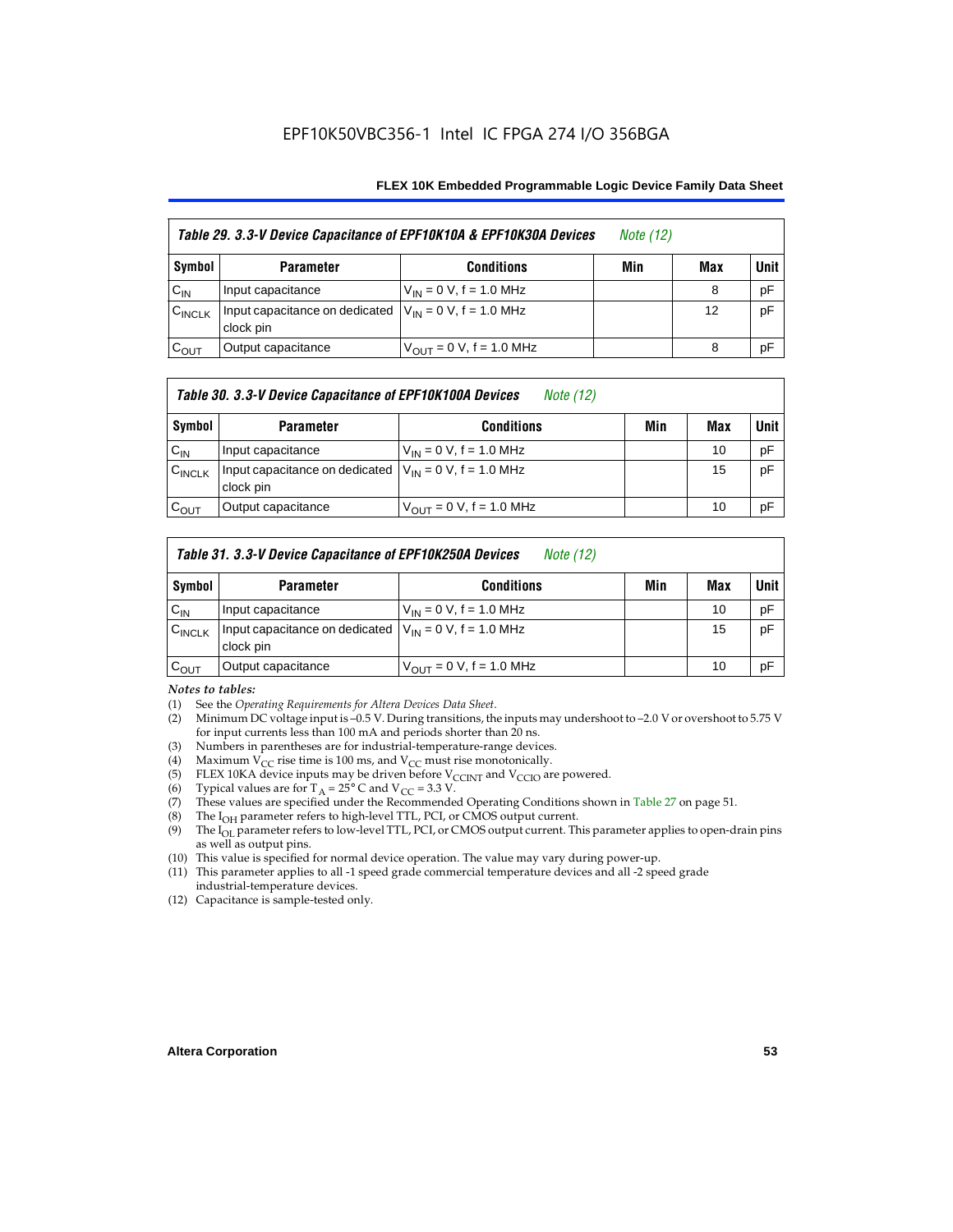Figure 22 shows the typical output drive characteristics of EPF10K10A, EPF10K30A, EPF10K100A, and EPF10K250A devices with 3.3-V and 2.5-V V<sub>CCIO</sub>. The output driver is compliant with the 3.3-V PCI Local Bus *Specification, Revision 2.2* (with 3.3-V V<sub>CCIO</sub>). Moreover, device analysis shows that the EPF10K10A, EPF10K30A, and EPF 10K100A devices can drive a 5.0-V PCI bus with eight or fewer loads.

*Figure 22. Output Drive Characteristics for EPF10K10A, EPF10K30A & EPF10K100A Devices*



Figure 23 shows the typical output drive characteristics of the EPF10K250A device with 3.3-V and 2.5-V  $V_{\text{CCIO}}$ .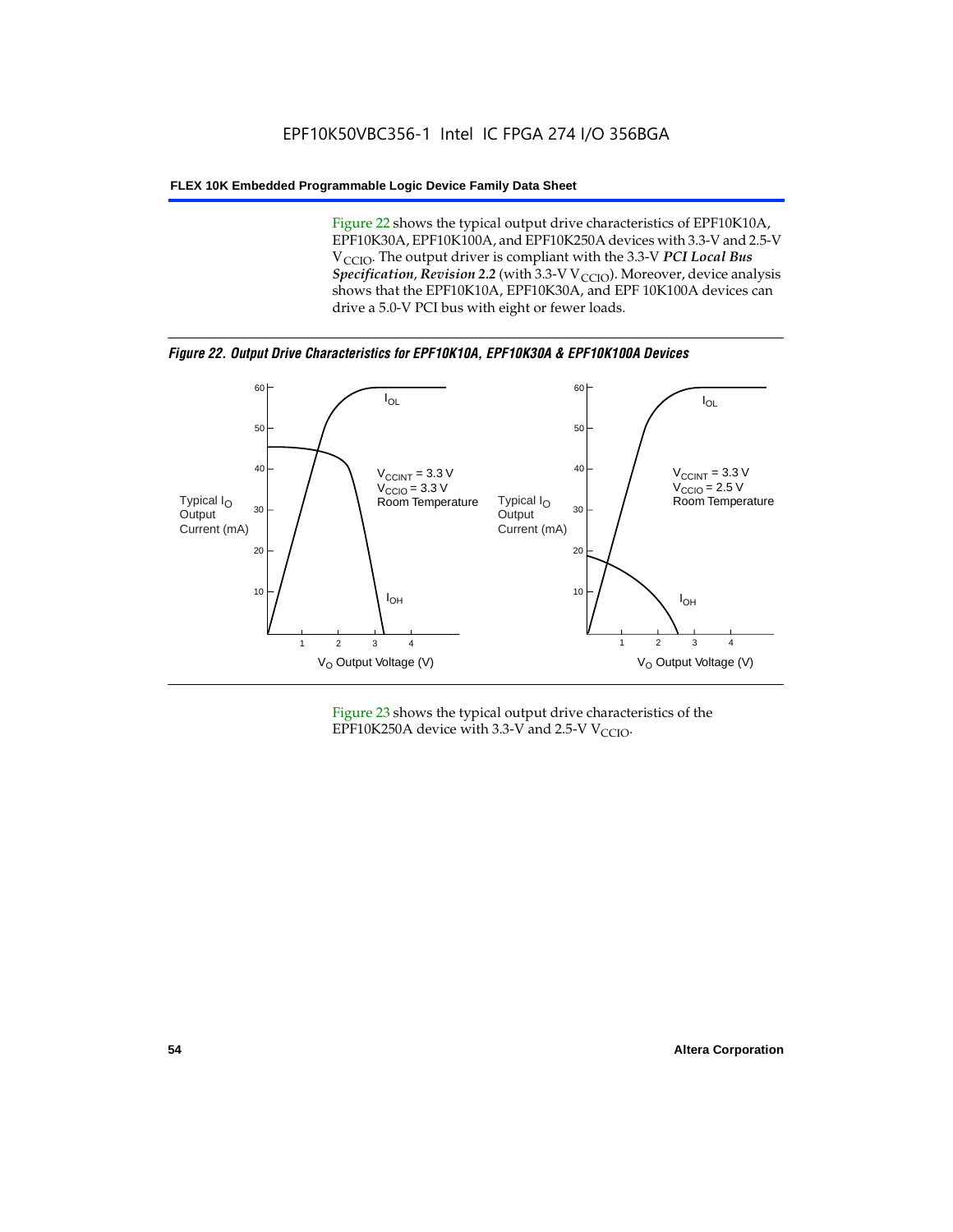

*Figure 23. Output Drive Characteristics for EPF10K250A Device*

**Timing Model** The continuous, high-performance FastTrack Interconnect routing resources ensure predictable performance and accurate simulation and timing analysis. This predictable performance contrasts with that of FPGAs, which use a segmented connection scheme and therefore have unpredictable performance.

> Device performance can be estimated by following the signal path from a source, through the interconnect, to the destination. For example, the registered performance between two LEs on the same row can be calculated by adding the following parameters:

- **E** LE register clock-to-output delay  $(t_{CO})$ <br> **E** Interconnect delay  $(t_{CMBOW})$
- Interconnect delay (*t<sub>SAMEROW</sub>*)
- LE look-up table delay  $(t_{LUT})$
- LE register setup time ( $t_{SI}$ )

The routing delay depends on the placement of the source and destination LEs. A more complex registered path may involve multiple combinatorial LEs between the source and destination LEs.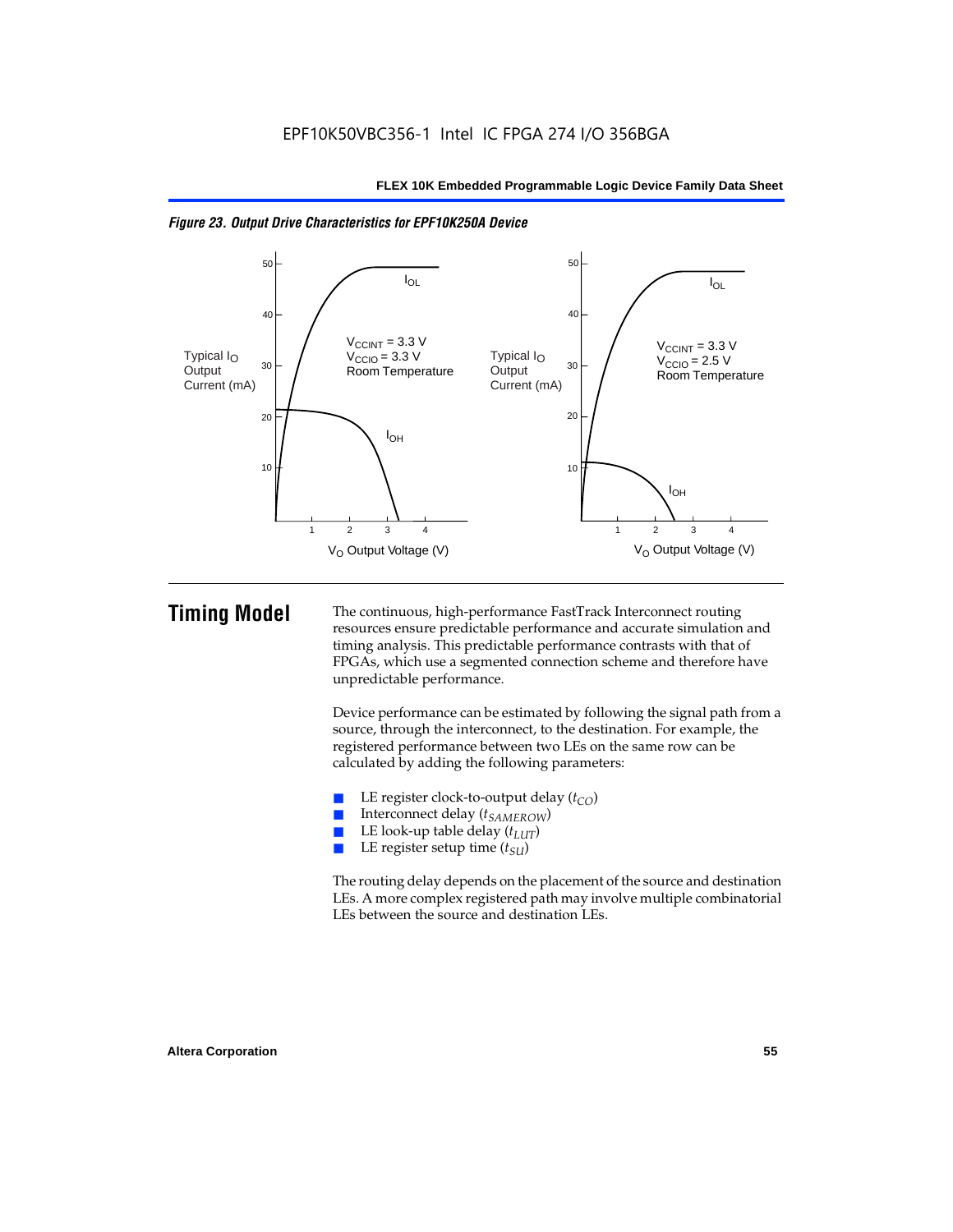Timing simulation and delay prediction are available with the MAX+PLUS II Simulator and Timing Analyzer, or with industrystandard EDA tools. The Simulator offers both pre-synthesis functional simulation to evaluate logic design accuracy and post-synthesis timing simulation with 0.1-ns resolution. The Timing Analyzer provides pointto-point timing delay information, setup and hold time analysis, and device-wide performance analysis.

Figure 24 shows the overall timing model, which maps the possible paths to and from the various elements of the FLEX 10K device.

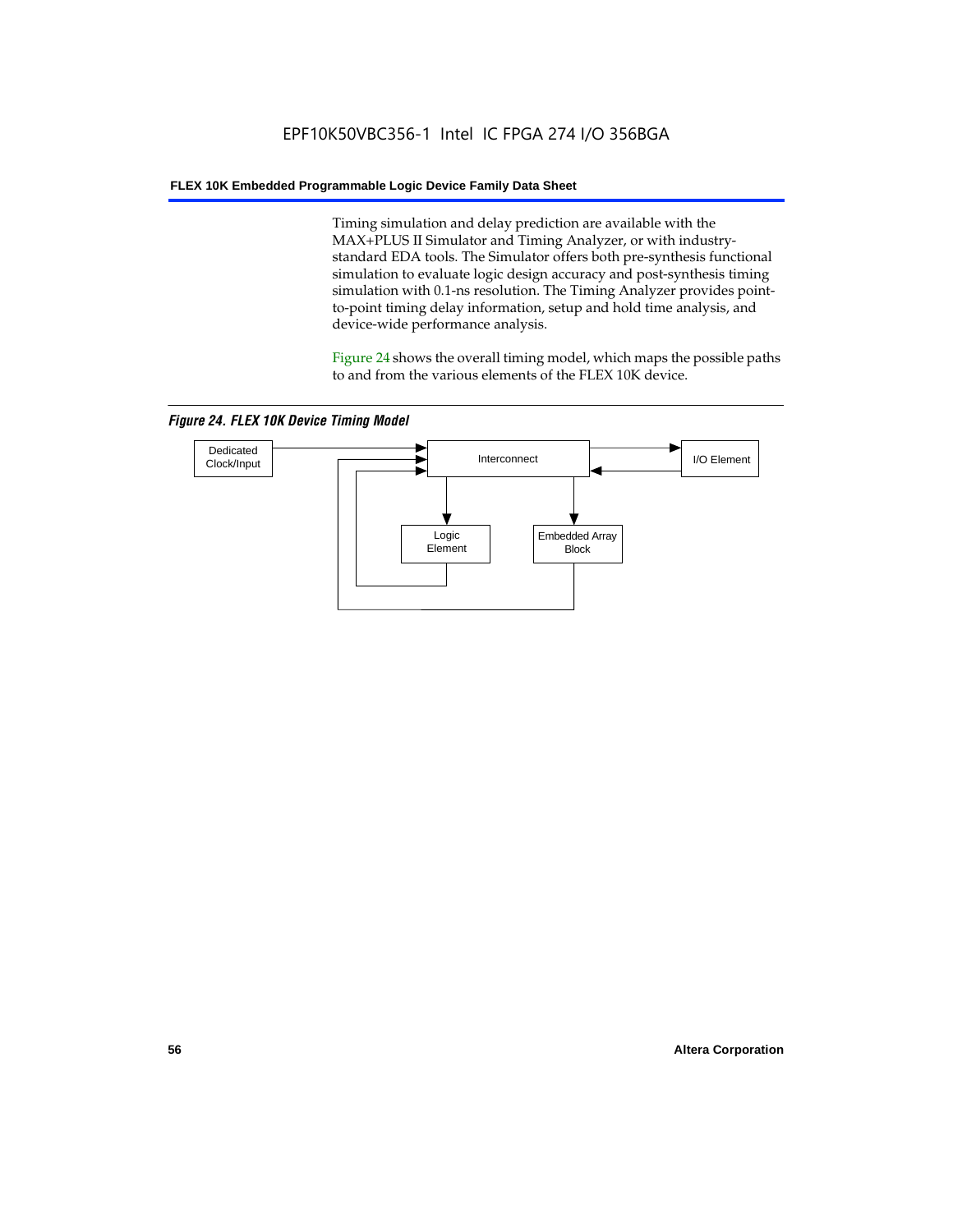Figures 25 through 27 show the delays that correspond to various paths and functions within the LE, IOE, and EAB timing models.



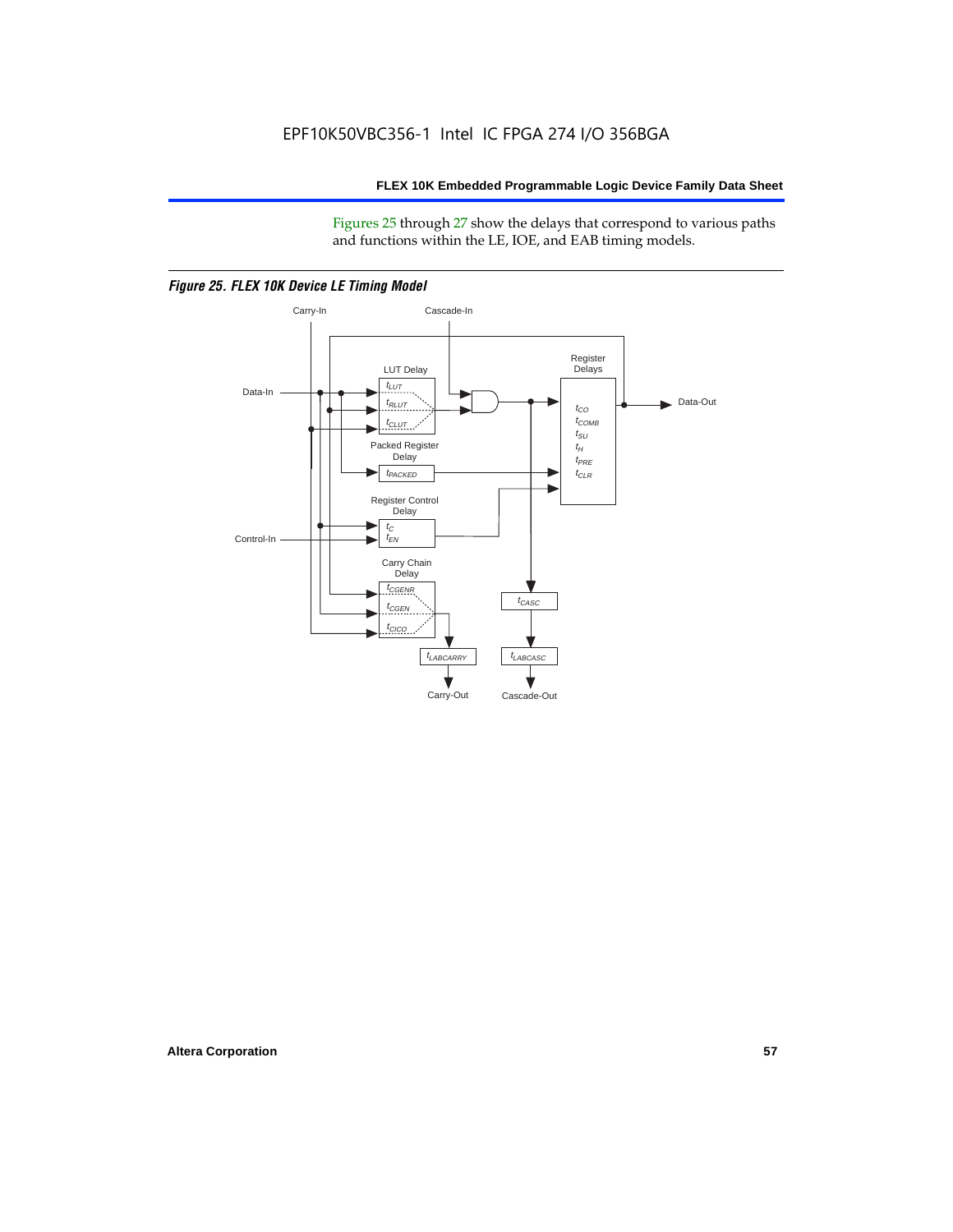

# *Figure 26. FLEX 10K Device IOE Timing Model*

*Figure 27. FLEX 10K Device EAB Timing Model*



Figures 28 shows the timing model for bidirectional I/O pin timing.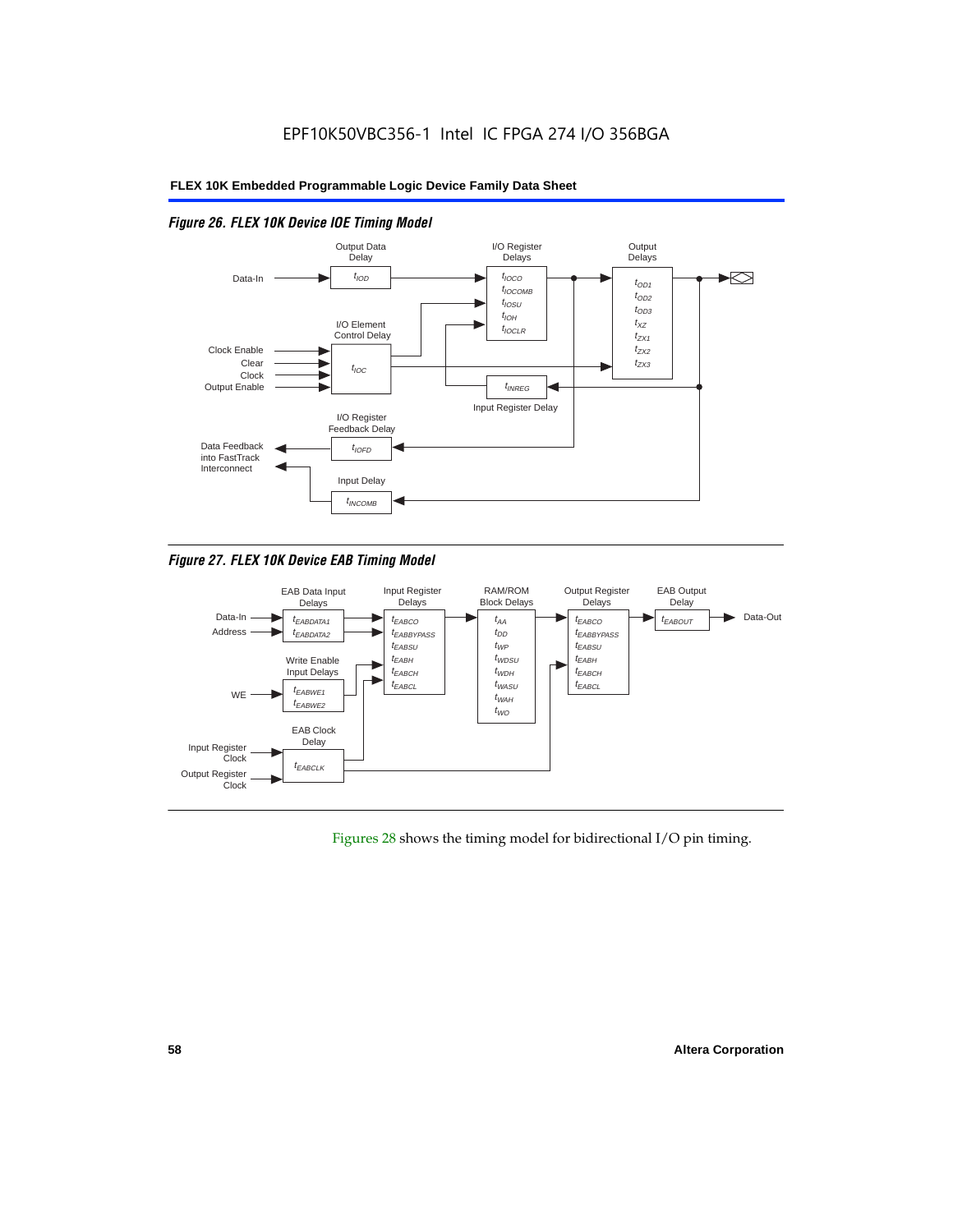

Tables 32 through 36 describe the FLEX 10K device internal timing parameters. These internal timing parameters are expressed as worst-case values. Using hand calculations, these parameters can be used to estimate design performance. However, before committing designs to silicon, actual worst-case performance should be modeled using timing simulation and analysis. Tables 37 through 38 describe FLEX 10K external timing parameters.

| Table 32. LE Timing Microparameters (Part 1 of 2)<br>Note $(1)$ |                                         |                   |  |  |  |
|-----------------------------------------------------------------|-----------------------------------------|-------------------|--|--|--|
| Symbol                                                          | <b>Parameter</b>                        | <b>Conditions</b> |  |  |  |
| $t_{LUT}$                                                       | LUT delay for data-in                   |                   |  |  |  |
| $t_{CLUT}$                                                      | LUT delay for carry-in                  |                   |  |  |  |
| $t_{RLUT}$                                                      | LUT delay for LE register feedback      |                   |  |  |  |
| <sup>t</sup> PACKED                                             | Data-in to packed register delay        |                   |  |  |  |
| $t_{EN}$                                                        | LE register enable delay                |                   |  |  |  |
| $t_{CICO}$                                                      | Carry-in to carry-out delay             |                   |  |  |  |
| $t_{GEN}$                                                       | Data-in to carry-out delay              |                   |  |  |  |
| <sup>t</sup> CGENR                                              | LE register feedback to carry-out delay |                   |  |  |  |
| $t_{CASC}$                                                      | Cascade-in to cascade-out delay         |                   |  |  |  |
| $t_C$                                                           | LE register control signal delay        |                   |  |  |  |
| $t_{CO}$                                                        | LE register clock-to-output delay       |                   |  |  |  |
| $t_{COMB}$                                                      | Combinatorial delay                     |                   |  |  |  |

*Figure 28. Synchronous Bidirectional Pin External Timing Model*

Г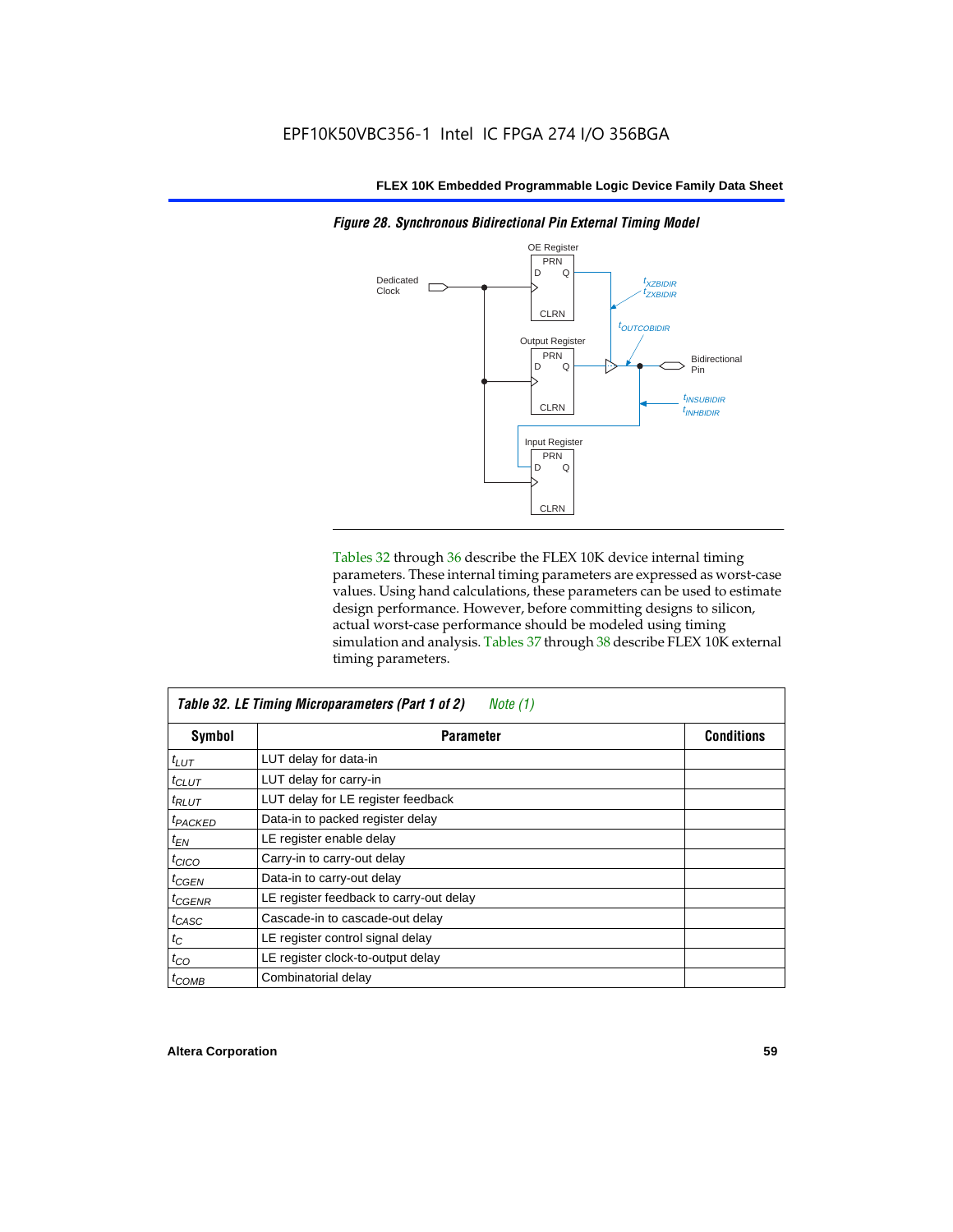| Table 32. LE Timing Microparameters (Part 2 of 2)<br>Note (1) |                                                                                                                                         |                   |  |  |  |
|---------------------------------------------------------------|-----------------------------------------------------------------------------------------------------------------------------------------|-------------------|--|--|--|
| <b>Symbol</b>                                                 | <b>Parameter</b>                                                                                                                        | <b>Conditions</b> |  |  |  |
| $t_{\rm SU}$                                                  | LE register setup time for data and enable signals before clock; LE register<br>recovery time after asynchronous clear, preset, or load |                   |  |  |  |
| $t_H$                                                         | LE register hold time for data and enable signals after clock                                                                           |                   |  |  |  |
| $t_{PRE}$                                                     | LE register preset delay                                                                                                                |                   |  |  |  |
| $t_{CLR}$                                                     | LE register clear delay                                                                                                                 |                   |  |  |  |
| $t_{CH}$                                                      | Minimum clock high time from clock pin                                                                                                  |                   |  |  |  |
| $t_{CL}$                                                      | Minimum clock low time from clock pin                                                                                                   |                   |  |  |  |

# *Table 33. IOE Timing Microparameters Note (1)*

| Symbol              | <b>Parameter</b>                                                                                                         | <b>Conditions</b>  |
|---------------------|--------------------------------------------------------------------------------------------------------------------------|--------------------|
| t <sub>IOD</sub>    | IOE data delay                                                                                                           |                    |
| $t_{\text{IOC}}$    | IOE register control signal delay                                                                                        |                    |
| $t_{IOCO}$          | IOE register clock-to-output delay                                                                                       |                    |
| $t_{IOCOMB}$        | IOE combinatorial delay                                                                                                  |                    |
| $t_{IOSU}$          | IOE register setup time for data and enable signals before clock; IOE register<br>recovery time after asynchronous clear |                    |
| $t_{IOH}$           | IOE register hold time for data and enable signals after clock                                                           |                    |
| $t_{IOCLR}$         | IOE register clear time                                                                                                  |                    |
| $t_{OD1}$           | Output buffer and pad delay, slow slew rate = off, $V_{\text{CCIO}} = V_{\text{CCINT}}$                                  | $C1 = 35$ pF $(2)$ |
| $t_{OD2}$           | Output buffer and pad delay, slow slew rate = off, $V_{\text{CCIO}}$ = low voltage                                       | $C1 = 35$ pF $(3)$ |
| $t_{OD3}$           | Output buffer and pad delay, slow slew rate $=$ on                                                                       | $C1 = 35$ pF $(4)$ |
| $t_{XZ}$            | IOE output buffer disable delay                                                                                          |                    |
| $t_{ZX1}$           | IOE output buffer enable delay, slow slew rate = off, $V_{\text{CCIO}} = V_{\text{CCINT}}$                               | $C1 = 35$ pF $(2)$ |
| $t_{ZX2}$           | IOE output buffer enable delay, slow slew rate = off, $V_{\text{CCIO}}$ = low voltage                                    | $C1 = 35$ pF $(3)$ |
| $t_{ZX3}$           | IOE output buffer enable delay, slow slew rate $=$ on                                                                    | $C1 = 35$ pF $(4)$ |
| <sup>t</sup> INREG  | IOE input pad and buffer to IOE register delay                                                                           |                    |
| $t_{IOFD}$          | IOE register feedback delay                                                                                              |                    |
| <sup>t</sup> INCOMB | IOE input pad and buffer to FastTrack Interconnect delay                                                                 |                    |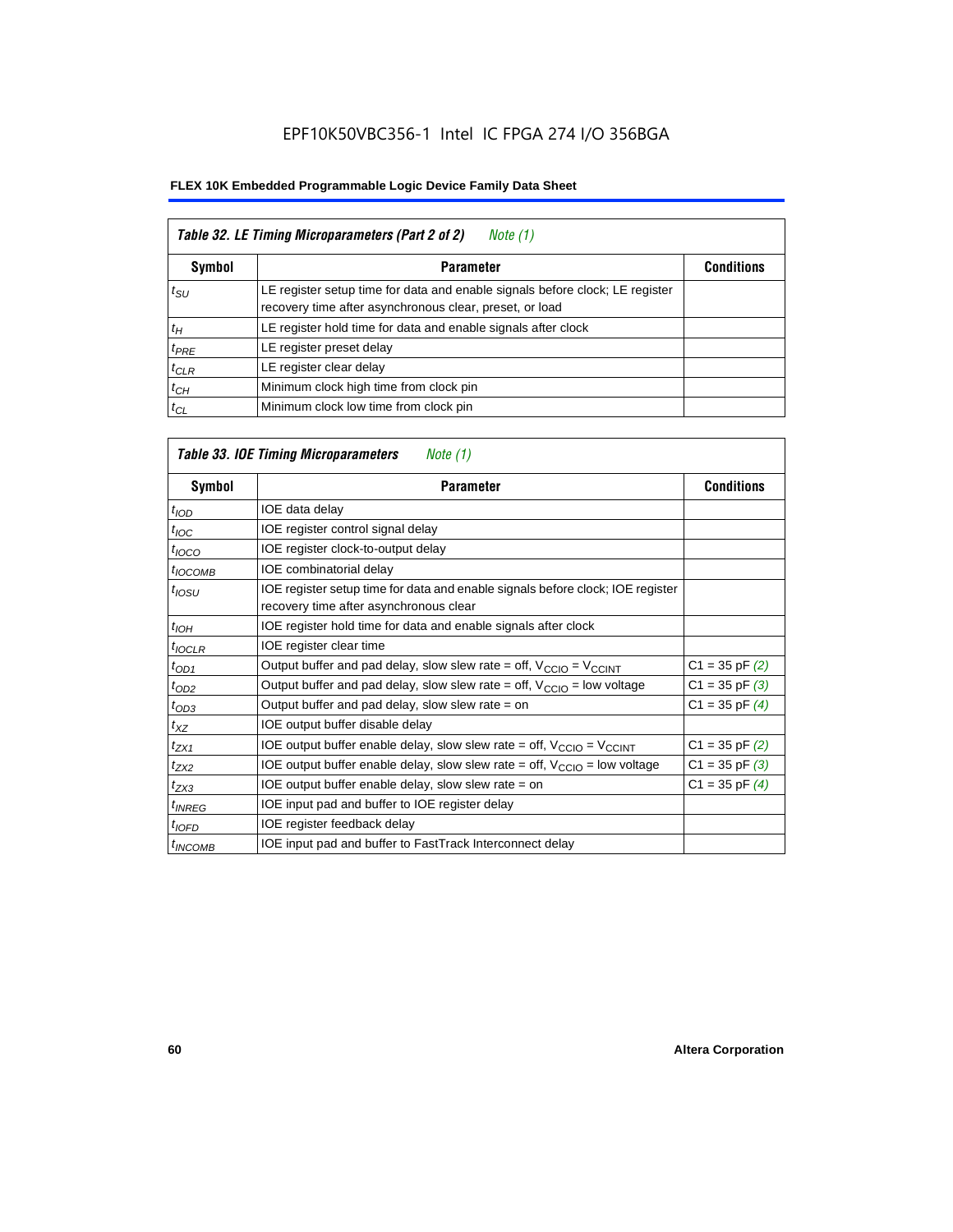| <b>Table 34. EAB Timing Microparameters</b><br>Note (1) |                                                      |                   |  |  |  |
|---------------------------------------------------------|------------------------------------------------------|-------------------|--|--|--|
| Symbol                                                  | <b>Parameter</b>                                     | <b>Conditions</b> |  |  |  |
| <i>EABDATA1</i>                                         | Data or address delay to EAB for combinatorial input |                   |  |  |  |
| <sup>t</sup> EABDATA2                                   | Data or address delay to EAB for registered input    |                   |  |  |  |
| $t_{EABWE1}$                                            | Write enable delay to EAB for combinatorial input    |                   |  |  |  |
| t <sub>EABWE2</sub>                                     | Write enable delay to EAB for registered input       |                   |  |  |  |
| <b>EABCLK</b>                                           | EAB register clock delay                             |                   |  |  |  |
| <sup>t</sup> EABCO                                      | EAB register clock-to-output delay                   |                   |  |  |  |
| <b><i>EABBYPASS</i></b>                                 | Bypass register delay                                |                   |  |  |  |
| <sup>t</sup> EABSU                                      | EAB register setup time before clock                 |                   |  |  |  |
| <sup>t</sup> EABH                                       | EAB register hold time after clock                   |                   |  |  |  |
| $t_{AA}$                                                | Address access delay                                 |                   |  |  |  |
| $t_{WP}$                                                | Write pulse width                                    |                   |  |  |  |
| $t_{WDSU}$                                              | Data setup time before falling edge of write pulse   | (5)               |  |  |  |
| $t_{WDH}$                                               | Data hold time after falling edge of write pulse     | (5)               |  |  |  |
| $t_{WASU}$                                              | Address setup time before rising edge of write pulse | (5)               |  |  |  |
| $t_{WAH}$                                               | Address hold time after falling edge of write pulse  | (5)               |  |  |  |
| $t_{WO}$                                                | Write enable to data output valid delay              |                   |  |  |  |
| $t_{DD}$                                                | Data-in to data-out valid delay                      |                   |  |  |  |
| $t_{EABOUT}$                                            | Data-out delay                                       |                   |  |  |  |
| <sup>t</sup> EABCH                                      | Clock high time                                      |                   |  |  |  |
| $t_{EABCL}$                                             | Clock low time                                       |                   |  |  |  |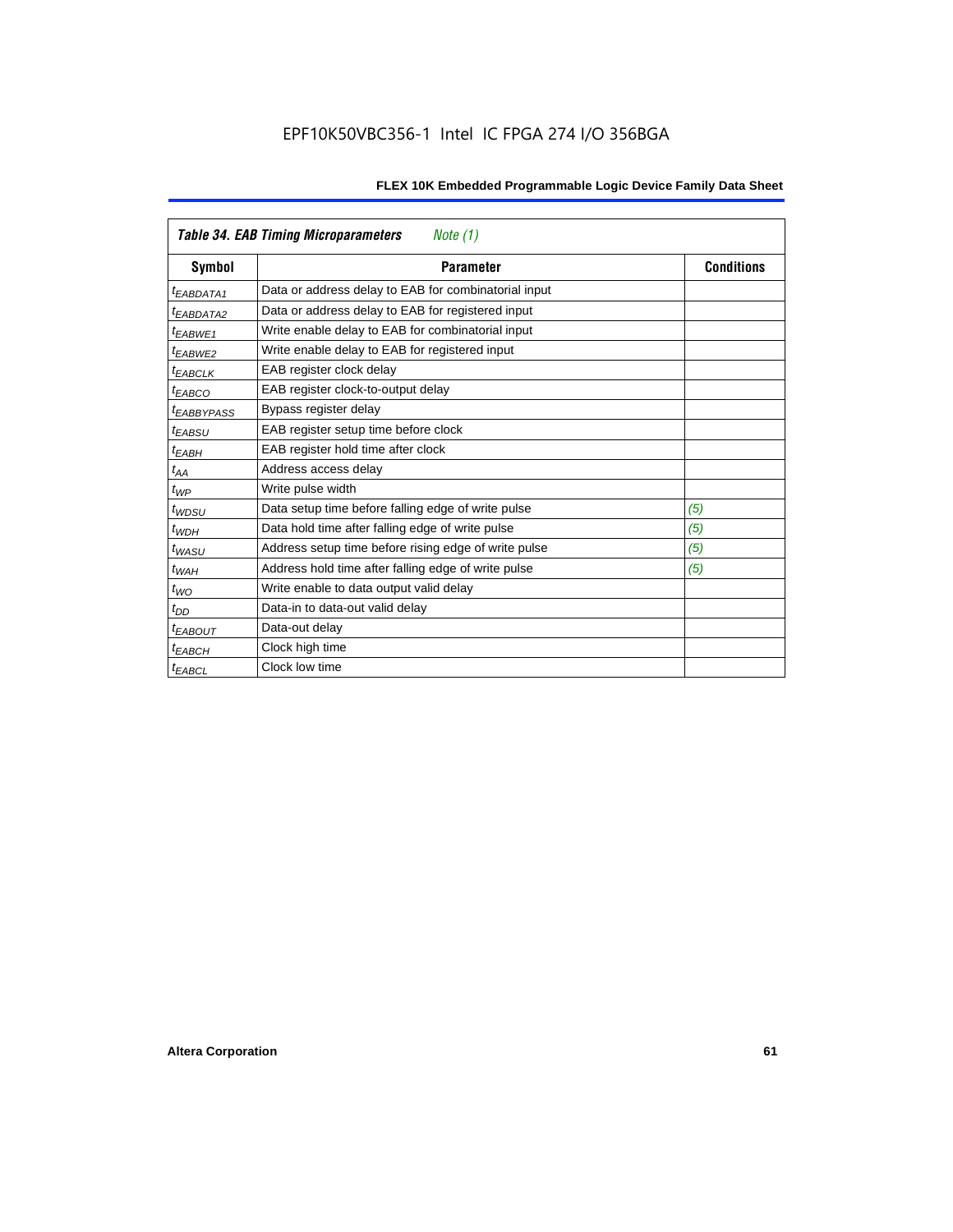|                        | <b>Table 35. EAB Timing Macroparameters</b><br>Notes $(1)$ , $(6)$                        |                   |  |  |  |  |  |
|------------------------|-------------------------------------------------------------------------------------------|-------------------|--|--|--|--|--|
| Symbol                 | <b>Parameter</b>                                                                          | <b>Conditions</b> |  |  |  |  |  |
| <sup>t</sup> EABAA     | EAB address access delay                                                                  |                   |  |  |  |  |  |
| <sup>t</sup> EABRCCOMB | EAB asynchronous read cycle time                                                          |                   |  |  |  |  |  |
| <sup>t</sup> EABRCREG  | EAB synchronous read cycle time                                                           |                   |  |  |  |  |  |
| t <sub>EABWP</sub>     | EAB write pulse width                                                                     |                   |  |  |  |  |  |
| <sup>t</sup> EABWCCOMB | EAB asynchronous write cycle time                                                         |                   |  |  |  |  |  |
| <sup>t</sup> EABWCREG  | EAB synchronous write cycle time                                                          |                   |  |  |  |  |  |
| <sup>t</sup> EABDD     | EAB data-in to data-out valid delay                                                       |                   |  |  |  |  |  |
| <sup>t</sup> EABDATACO | EAB clock-to-output delay when using output registers                                     |                   |  |  |  |  |  |
| <sup>t</sup> EABDATASU | EAB data/address setup time before clock when using input register                        |                   |  |  |  |  |  |
| <sup>t</sup> EABDATAH  | EAB data/address hold time after clock when using input register                          |                   |  |  |  |  |  |
| <sup>t</sup> EABWESU   | EAB WE setup time before clock when using input register                                  |                   |  |  |  |  |  |
| <sup>t</sup> EABWEH    | EAB WE hold time after clock when using input register                                    |                   |  |  |  |  |  |
| t <sub>EABWDSU</sub>   | EAB data setup time before falling edge of write pulse when not using input<br>registers  |                   |  |  |  |  |  |
| <sup>t</sup> EABWDH    | EAB data hold time after falling edge of write pulse when not using input                 |                   |  |  |  |  |  |
|                        | registers                                                                                 |                   |  |  |  |  |  |
| t <sub>EABWASU</sub>   | EAB address setup time before rising edge of write pulse when not using                   |                   |  |  |  |  |  |
|                        | input registers                                                                           |                   |  |  |  |  |  |
| $t_{FARMAH}$           | EAB address hold time after falling edge of write pulse when not using input<br>registers |                   |  |  |  |  |  |
| $t_{EABWO}$            | EAB write enable to data output valid delay                                               |                   |  |  |  |  |  |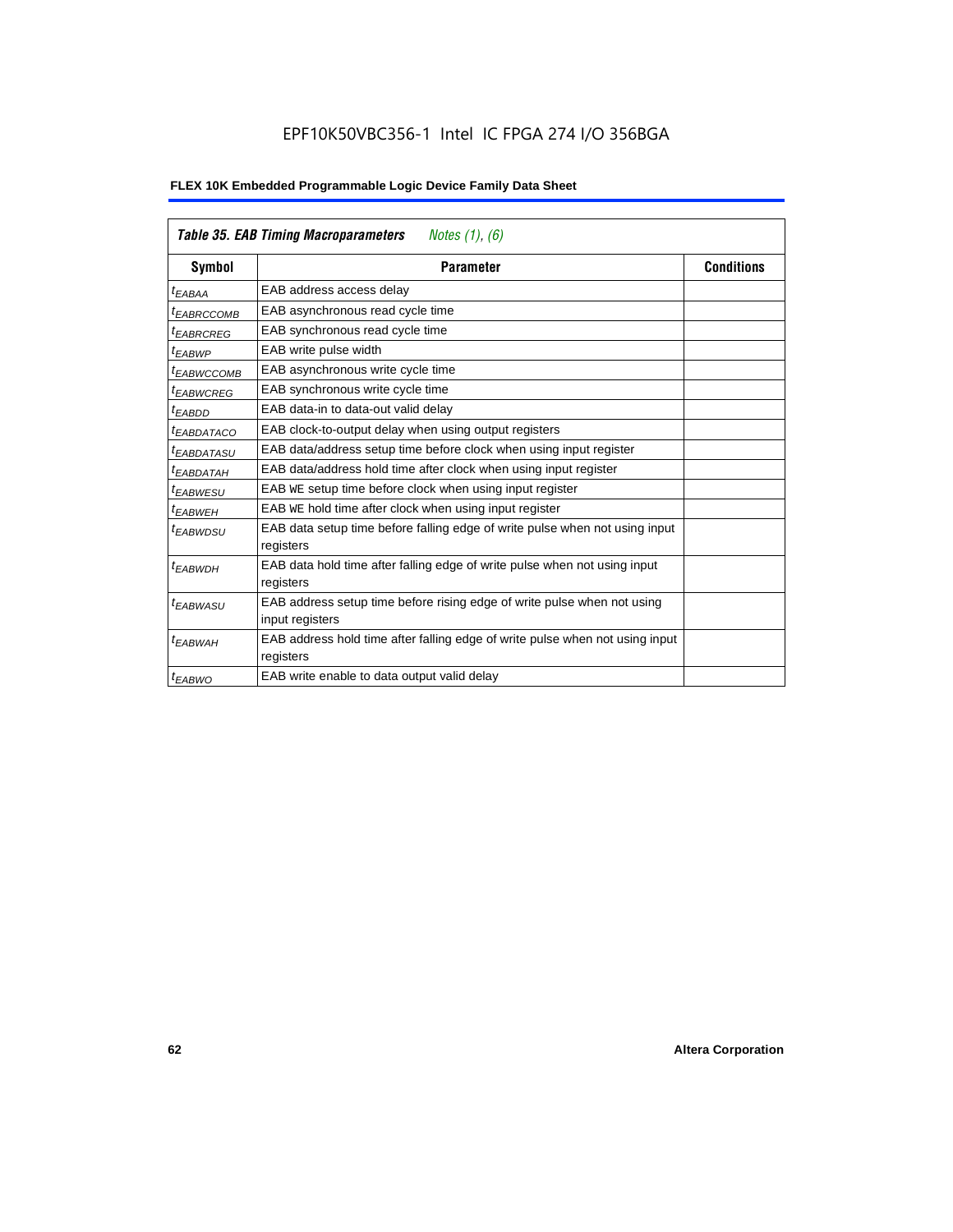| Table 36. Interconnect Timing Microparameters<br>Note $(1)$ |                                                                                                                         |                   |  |  |  |  |
|-------------------------------------------------------------|-------------------------------------------------------------------------------------------------------------------------|-------------------|--|--|--|--|
| Symbol                                                      | <b>Parameter</b>                                                                                                        | <b>Conditions</b> |  |  |  |  |
| <sup>t</sup> DIN2IOE                                        | Delay from dedicated input pin to IOE control input                                                                     | (7)               |  |  |  |  |
| <sup>t</sup> DCLK2LE                                        | Delay from dedicated clock pin to LE or EAB clock                                                                       | (7)               |  |  |  |  |
| <sup>t</sup> DIN2DATA                                       | Delay from dedicated input or clock to LE or EAB data                                                                   | (7)               |  |  |  |  |
| <sup>t</sup> DCLK2IOE                                       | Delay from dedicated clock pin to IOE clock                                                                             | (7)               |  |  |  |  |
| $t_{DIN2LE}$                                                | Delay from dedicated input pin to LE or EAB control input                                                               | (7)               |  |  |  |  |
| <sup>t</sup> SAMELAB                                        | Routing delay for an LE driving another LE in the same LAB                                                              |                   |  |  |  |  |
| <sup>t</sup> SAMEROW                                        | Routing delay for a row IOE, LE, or EAB driving a row IOE, LE, or EAB in the<br>same row                                | (7)               |  |  |  |  |
| <sup>t</sup> SAMECOLUMN                                     | Routing delay for an LE driving an IOE in the same column                                                               | (7)               |  |  |  |  |
| <i>t<sub>DIFFROW</sub></i>                                  | Routing delay for a column IOE, LE, or EAB driving an LE or EAB in a different<br>row                                   | (7)               |  |  |  |  |
| <i>t</i> TWOROWS                                            | Routing delay for a row IOE or EAB driving an LE or EAB in a different row                                              | (7)               |  |  |  |  |
| <sup>t</sup> LEPERIPH                                       | Routing delay for an LE driving a control signal of an IOE via the peripheral<br>control bus                            | (7)               |  |  |  |  |
| <b>LABCARRY</b>                                             | Routing delay for the carry-out signal of an LE driving the carry-in signal of a<br>different LE in a different LAB     |                   |  |  |  |  |
| $t_{LABCASC}$                                               | Routing delay for the cascade-out signal of an LE driving the cascade-in<br>signal of a different LE in a different LAB |                   |  |  |  |  |

| <b>Table 37. External Timing Parameters</b><br>Notes (8), (10) |                                                                                                         |                   |  |  |  |
|----------------------------------------------------------------|---------------------------------------------------------------------------------------------------------|-------------------|--|--|--|
| Symbol                                                         | <b>Parameter</b>                                                                                        | <b>Conditions</b> |  |  |  |
| <sup>t</sup> DRR                                               | Register-to-register delay via four LEs, three row interconnects, and four local $(9)$<br>interconnects |                   |  |  |  |
| t <sub>insu</sub>                                              | Setup time with global clock at IOE register                                                            |                   |  |  |  |
| t <sub>INH</sub>                                               | Hold time with global clock at IOE register                                                             |                   |  |  |  |
| <sup>I</sup> OUTCO                                             | Clock-to-output delay with global clock at IOE register                                                 |                   |  |  |  |

# *Table 38. External Bidirectional Timing Parameters Note (10)*

| Symbol                   | <b>Condition</b>                                                               |  |
|--------------------------|--------------------------------------------------------------------------------|--|
| <sup>  t</sup> INSUBIDIR | Setup time for bidirectional pins with global clock at adjacent LE register    |  |
| <sup>t</sup> INHBIDIR    | Hold time for bidirectional pins with global clock at adjacent LE register     |  |
| <sup>t</sup> outcobidir  | Clock-to-output delay for bidirectional pins with global clock at IOE register |  |
| <sup>t</sup> xzbidir     | Synchronous IOE output buffer disable delay                                    |  |
| <sup>t</sup> zxbidir     | Synchronous IOE output buffer enable delay, slow slew rate = off               |  |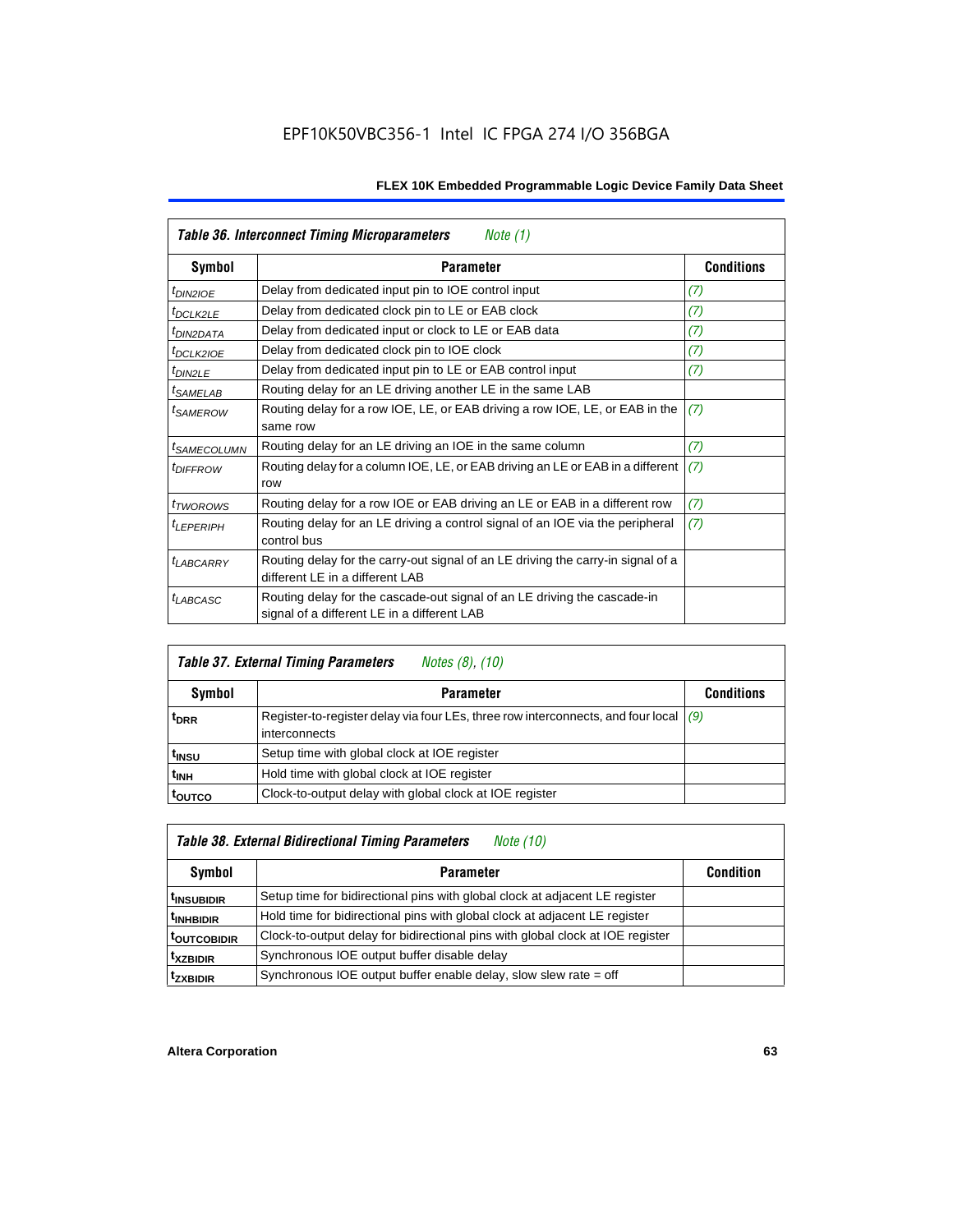# EPF10K50VBC356-1 Intel IC FPGA 274 I/O 356BGA

#### **FLEX 10K Embedded Programmable Logic Device Family Data Sheet**

#### *Notes to tables:*

| (1) Microparameters are timing delays contributed by individual architectural elements. These parameters cannot be |
|--------------------------------------------------------------------------------------------------------------------|
| measured explicitly.                                                                                               |

| (2) Operating conditions: $V_{CCIO} = 5.0 V \pm 5%$ for commercial use in FLEX 10K devices. |  |  |  |
|---------------------------------------------------------------------------------------------|--|--|--|
|                                                                                             |  |  |  |

 $V<sub>CCIO</sub>$  = 5.0 V  $\pm$  10% for industrial use in FLEX 10K devices.

 $V_{\text{CCIO}} = 3.3 \text{ V} \pm 10\%$  for commercial or industrial use in FLEX 10KA devices.

(3) Operating conditions:  $V_{\text{CCIO}} = 3.3 V \pm 10\%$  for commercial or industrial use in FLEX 10K devices.

 $V_{\text{CCIO}} = 2.5 \text{ V} \pm 0.2 \text{ V}$  for commercial or industrial use in FLEX 10KA devices.

- (4) Operating conditions:  $V_{\text{CCIO}} = 2.5 V$ , 3.3 V, or 5.0 V.<br>(5) Because the RAM in the EAB is self-timed, this param
- (5) Because the RAM in the EAB is self-timed, this parameter can be ignored when the WE signal is registered.<br>(6) EAB macroparameters are internal parameters that can simplify predicting the behavior of an EAB at its bou
- EAB macroparameters are internal parameters that can simplify predicting the behavior of an EAB at its boundary; these parameters are calculated by summing selected microparameters.
- (7) These parameters are worst-case values for typical applications. Post-compilation timing simulation and timing analysis are required to determine actual worst-case performance.
- (8) External reference timing parameters are factory-tested, worst-case values specified by Altera. A representative subset of signal paths is tested to approximate typical device applications.
- (9) Contact Altera Applications for test circuit specifications and test conditions.
- (10) These timing parameters are sample-tested only.

Figures 29 and 30 show the asynchronous and synchronous timing waveforms, respectively, for the EAB macroparameters in Table 34.

#### *Figure 29. EAB Asynchronous Timing Waveforms*

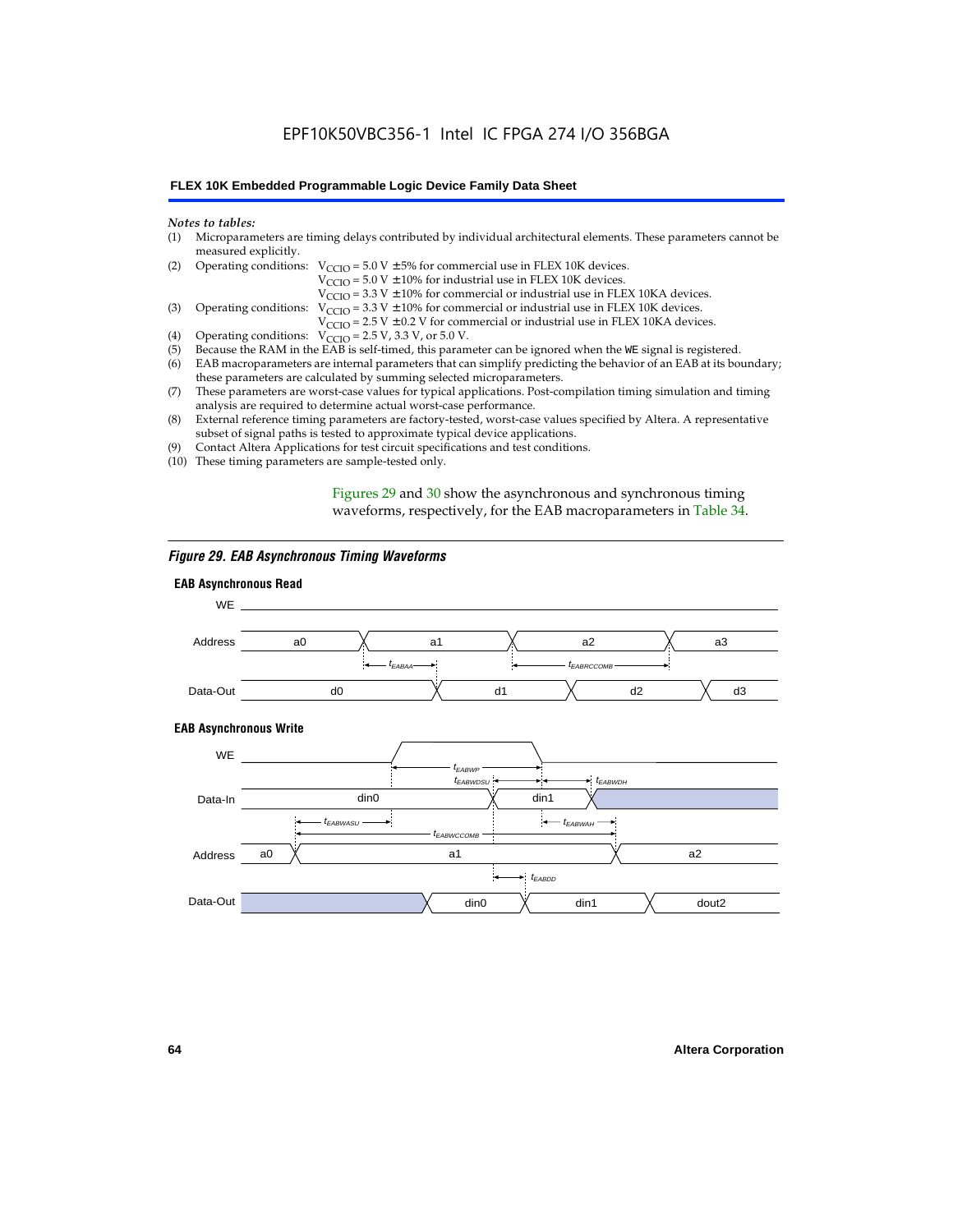# *Figure 30. EAB Synchronous Timing Waveforms*





#### **EAB Synchronous Write (EAB Output Registers Used)**

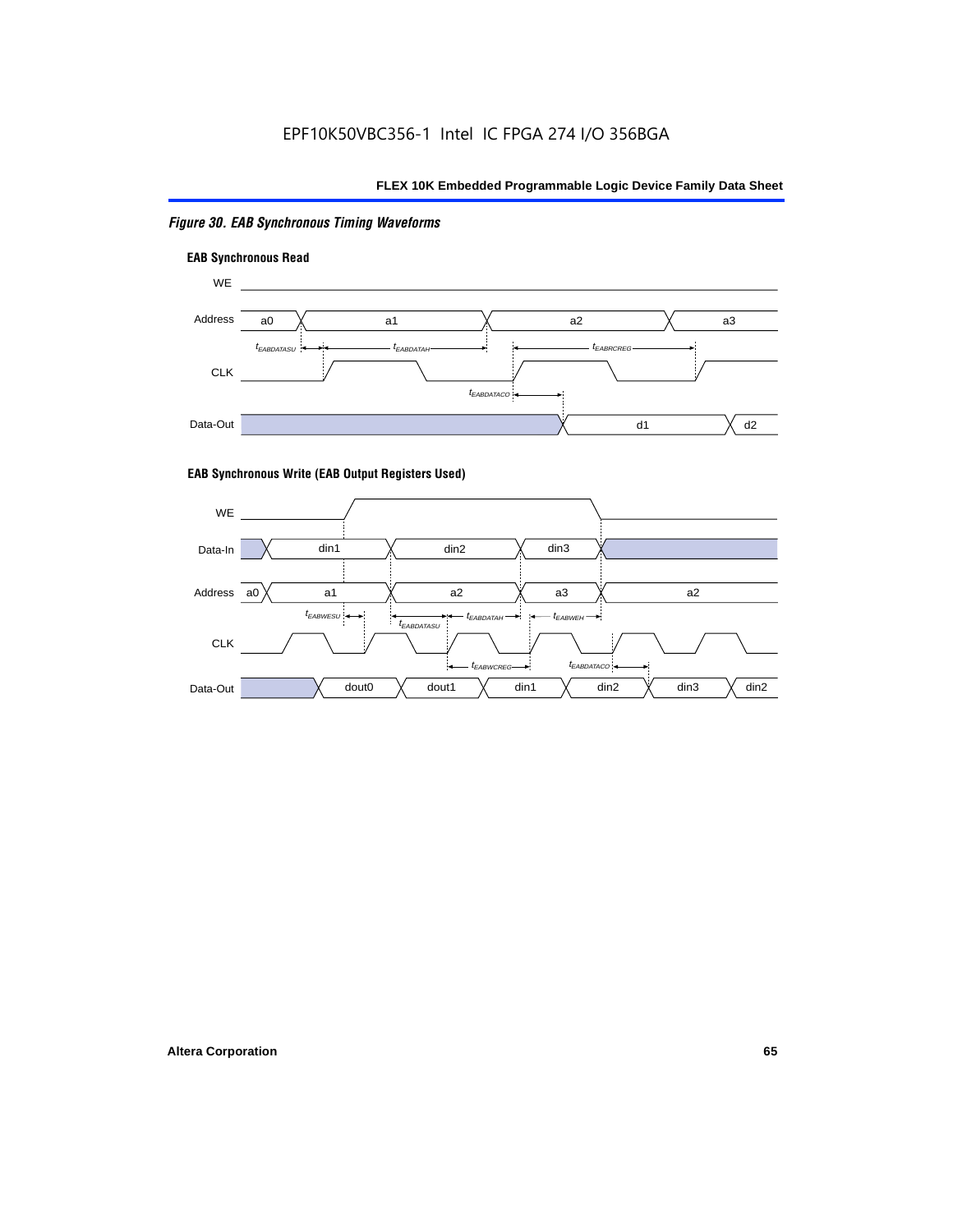Tables 39 through 47 show EPF10K10 and EPF10K20 device internal and external timing parameters.

| Table 39. EPF10K10 & EPF10K20 Device LE Timing Microparameters Note (1) |                |     |                |     |             |
|-------------------------------------------------------------------------|----------------|-----|----------------|-----|-------------|
| Symbol                                                                  | -3 Speed Grade |     | -4 Speed Grade |     | <b>Unit</b> |
|                                                                         | Min            | Max | Min            | Max |             |
| $t_{LUT}$                                                               |                | 1.4 |                | 1.7 | ns          |
| $t_{CLUT}$                                                              |                | 0.6 |                | 0.7 | ns          |
| $t_{RLUT}$                                                              |                | 1.5 |                | 1.9 | ns          |
| <b><i>t<sub>PACKED</sub></i></b>                                        |                | 0.6 |                | 0.9 | ns          |
| $t_{EN}$                                                                |                | 1.0 |                | 1.2 | ns          |
| $t_{CICO}$                                                              |                | 0.2 |                | 0.3 | ns          |
| $t_{\text{GEN}}$                                                        |                | 0.9 |                | 1.2 | ns          |
| $t_{CGENR}$                                                             |                | 0.9 |                | 1.2 | ns          |
| $t_{CASC}$                                                              |                | 0.8 |                | 0.9 | ns          |
| $t_C$                                                                   |                | 1.3 |                | 1.5 | ns          |
| $t_{CO}$                                                                |                | 0.9 |                | 1.1 | ns          |
| $t_{\text{COMB}}$                                                       |                | 0.5 |                | 0.6 | ns          |
| $t_{\text{SU}}$                                                         | 1.3            |     | 2.5            |     | ns          |
| $t_H$                                                                   | 1.4            |     | 1.6            |     | ns          |
| $t_{PRE}$                                                               |                | 1.0 |                | 1.2 | ns          |
| $t_{CLR}$                                                               |                | 1.0 |                | 1.2 | ns          |
| $t_{CH}$                                                                | 4.0            |     | 4.0            |     | ns          |
| $t_{CL}$                                                                | 4.0            |     | 4.0            |     | ns          |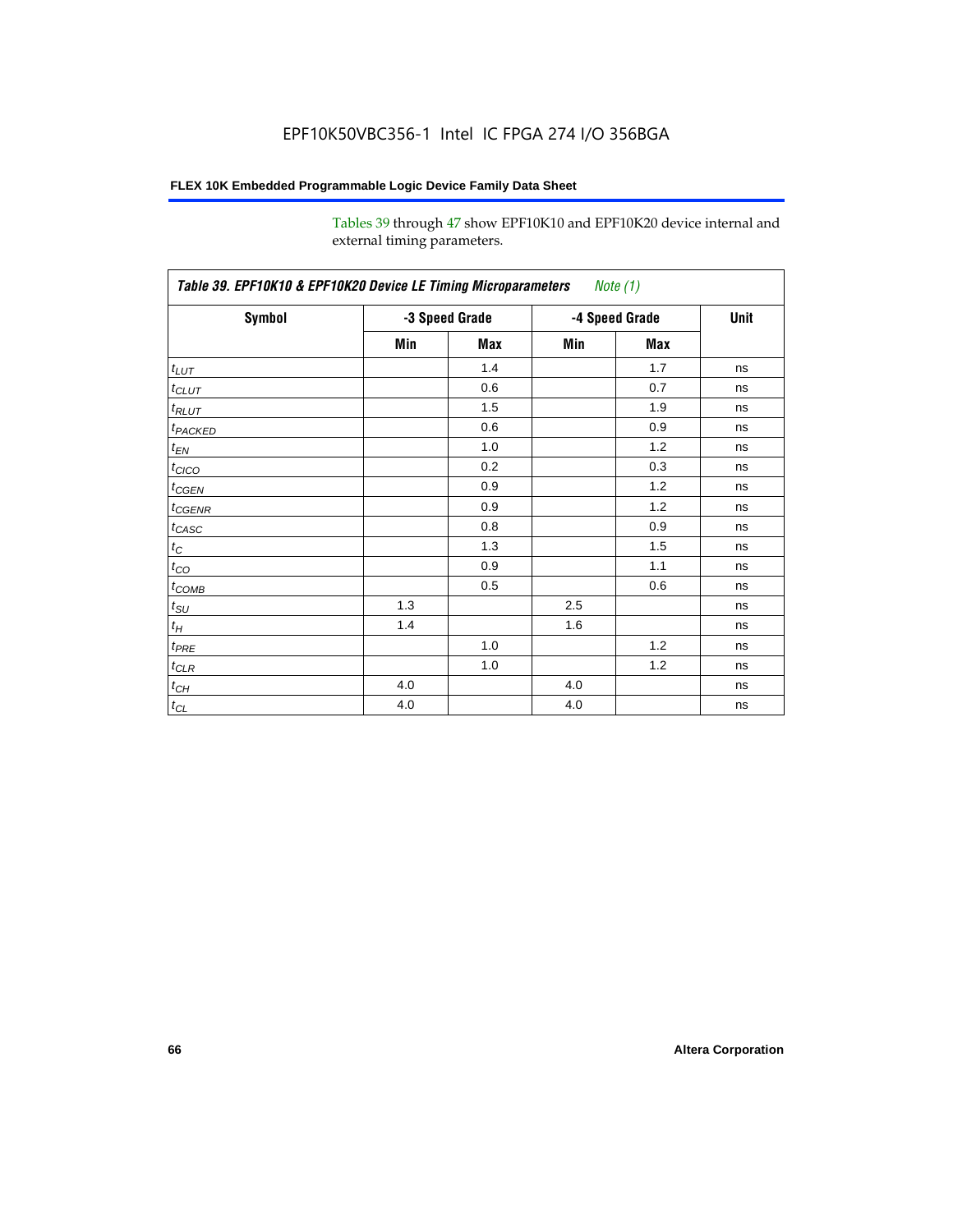| Table 40. EPF10K10 & EPF10K20 Device IOE Timing Microparameters<br>Note (1) |                |            |                |            |      |  |
|-----------------------------------------------------------------------------|----------------|------------|----------------|------------|------|--|
| <b>Symbol</b>                                                               | -3 Speed Grade |            | -4 Speed Grade |            | Unit |  |
|                                                                             | Min            | <b>Max</b> | Min            | <b>Max</b> |      |  |
| t <sub>IOD</sub>                                                            |                | 1.3        |                | 1.6        | ns   |  |
| $t_{\text{loc}}$                                                            |                | 0.5        |                | 0.7        | ns   |  |
| $t_{IOCO}$                                                                  |                | 0.2        |                | 0.2        | ns   |  |
| $t_{IOCOMB}$                                                                |                | 0.0        |                | 0.0        | ns   |  |
| $t_{IOSU}$                                                                  | 2.8            |            | 3.2            |            | ns   |  |
| $t_{IOH}$                                                                   | 1.0            |            | 1.2            |            | ns   |  |
| $t_{\mbox{\scriptsize\it IOCLR}}$                                           |                | 1.0        |                | 1.2        | ns   |  |
| $t_{OD1}$                                                                   |                | 2.6        |                | 3.5        | ns   |  |
| $t_{\rm OD2}$                                                               |                | 4.9        |                | 6.4        | ns   |  |
| $t_{\rm OD3}$                                                               |                | 6.3        |                | 8.2        | ns   |  |
| $t_{XZ}$                                                                    |                | 4.5        |                | 5.4        | ns   |  |
| $t_{ZX1}$                                                                   |                | 4.5        |                | 5.4        | ns   |  |
| $t_{ZX2}$                                                                   |                | 6.8        |                | 8.3        | ns   |  |
| $t_{ZX3}$                                                                   |                | 8.2        |                | 10.1       | ns   |  |
| $t_{INREG}$                                                                 |                | 6.0        |                | 7.5        | ns   |  |
| $t_{IOFD}$                                                                  |                | 3.1        |                | 3.5        | ns   |  |
| $t_{INCOMB}$                                                                |                | 3.1        |                | 3.5        | ns   |  |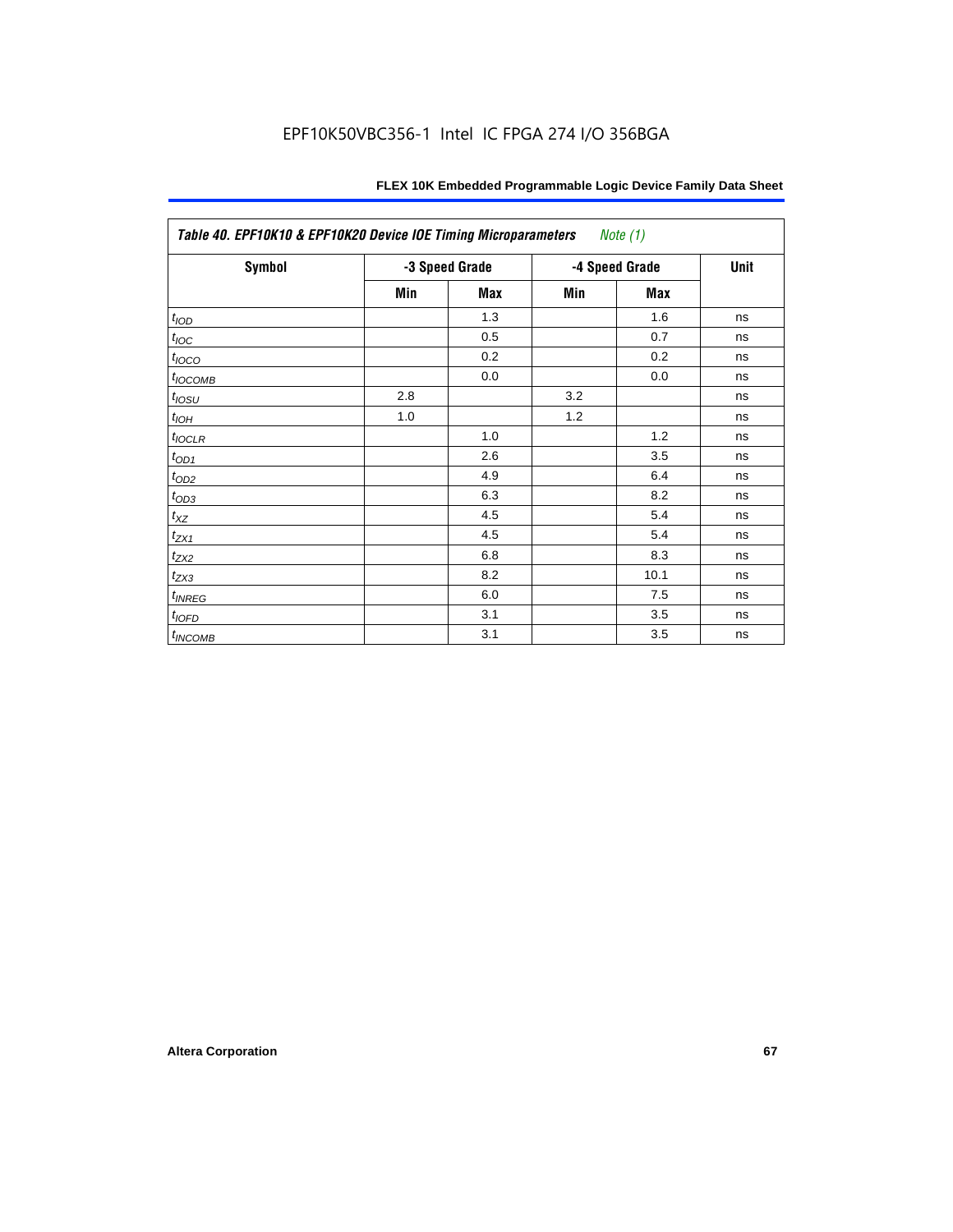| <b>Symbol</b>           |     | -3 Speed Grade | -4 Speed Grade |            | <b>Unit</b> |
|-------------------------|-----|----------------|----------------|------------|-------------|
|                         | Min | <b>Max</b>     | Min            | <b>Max</b> |             |
| $t_{EABDATA1}$          |     | 1.5            |                | 1.9        | ns          |
| $t_{EABDATA2}$          |     | 4.8            |                | 6.0        | ns          |
| t <sub>EABWE1</sub>     |     | 1.0            |                | 1.2        | ns          |
| t <sub>EABWE2</sub>     |     | 5.0            |                | 6.2        | ns          |
| $t_{EABCLK}$            |     | 1.0            |                | 2.2        | ns          |
| $t_{EABCO}$             |     | 0.5            |                | 0.6        | ns          |
| <b><i>EABBYPASS</i></b> |     | 1.5            |                | 1.9        | ns          |
| $t_{EABSU}$             | 1.5 |                | 1.8            |            | ns          |
| $t_{EABH}$              | 2.0 |                | 2.5            |            | ns          |
| $t_{AA}$                |     | 8.7            |                | 10.7       | ns          |
| $t_{\mathit{WP}}$       | 5.8 |                | 7.2            |            | ns          |
| $t_{WDSU}$              | 1.6 |                | 2.0            |            | ns          |
| $t_{WDH}$               | 0.3 |                | 0.4            |            | ns          |
| $t_{WASU}$              | 0.5 |                | 0.6            |            | ns          |
| $t_{WAH}$               | 1.0 |                | 1.2            |            | ns          |
| $t_{WO}$                |     | 5.0            |                | 6.2        | ns          |
| $t_{DD}$                |     | 5.0            |                | 6.2        | ns          |
| $t_{EABOUT}$            |     | 0.5            |                | 0.6        | ns          |
| $t_{EABCH}$             | 4.0 |                | 4.0            |            | ns          |
| $t_{EABCL}$             | 5.8 |                | 7.2            |            | ns          |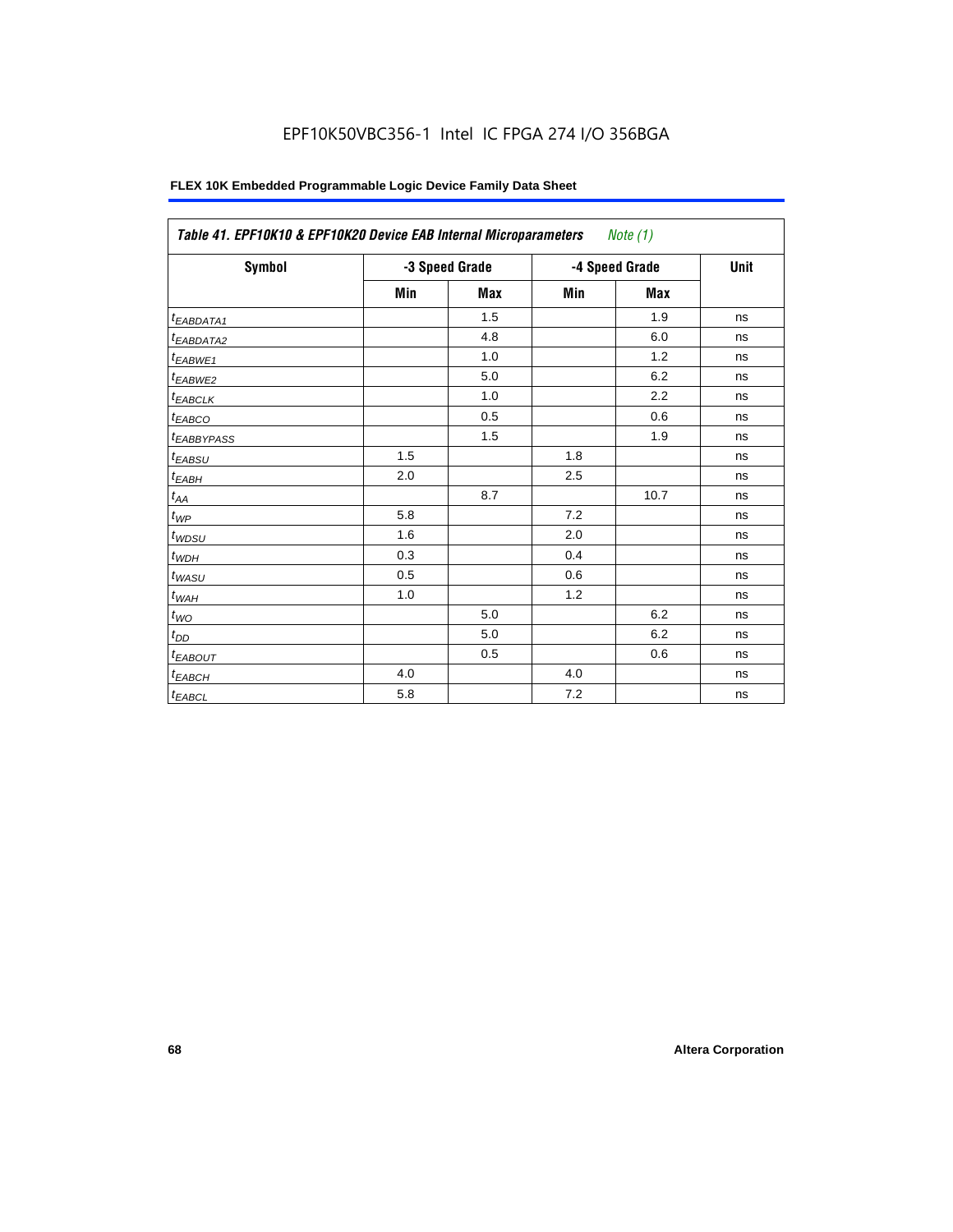| Table 42. EPF10K10 & EPF10K20 Device EAB Internal Timing Macroparameters<br><i>Note</i> $(1)$ |                |            |                |            |             |
|-----------------------------------------------------------------------------------------------|----------------|------------|----------------|------------|-------------|
| Symbol                                                                                        | -3 Speed Grade |            | -4 Speed Grade |            | <b>Unit</b> |
|                                                                                               | Min            | <b>Max</b> | Min            | <b>Max</b> |             |
| $t_{EABA}$                                                                                    |                | 13.7       |                | 17.0       | ns          |
| <sup>t</sup> EABRCCOMB                                                                        | 13.7           |            | 17.0           |            | ns          |
| <sup>t</sup> EABRCREG                                                                         | 9.7            |            | 11.9           |            | ns          |
| <sup>t</sup> EABWP                                                                            | 5.8            |            | 7.2            |            | ns          |
| <sup>t</sup> EABWCCOMB                                                                        | 7.3            |            | 9.0            |            | ns          |
| <sup>t</sup> EABWCREG                                                                         | 13.0           |            | 16.0           |            | ns          |
| t <sub>EABDD</sub>                                                                            |                | 10.0       |                | 12.5       | ns          |
| <sup>t</sup> EABDATACO                                                                        |                | 2.0        |                | 3.4        | ns          |
| <sup>t</sup> EABDATASU                                                                        | 5.3            |            | 5.6            |            | ns          |
| <sup>t</sup> EABDATAH                                                                         | 0.0            |            | 0.0            |            | ns          |
| <sup>t</sup> EABWESU                                                                          | 5.5            |            | 5.8            |            | ns          |
| <sup>t</sup> EABWEH                                                                           | 0.0            |            | 0.0            |            | ns          |
| <sup>t</sup> EABWDSU                                                                          | 5.5            |            | 5.8            |            | ns          |
| <sup>t</sup> EABWDH                                                                           | 0.0            |            | 0.0            |            | ns          |
| t <sub>EABWASU</sub>                                                                          | 2.1            |            | 2.7            |            | ns          |
| <sup>t</sup> EABWAH                                                                           | 0.0            |            | 0.0            |            | ns          |
| <sup>t</sup> EABWO                                                                            |                | 9.5        |                | 11.8       | ns          |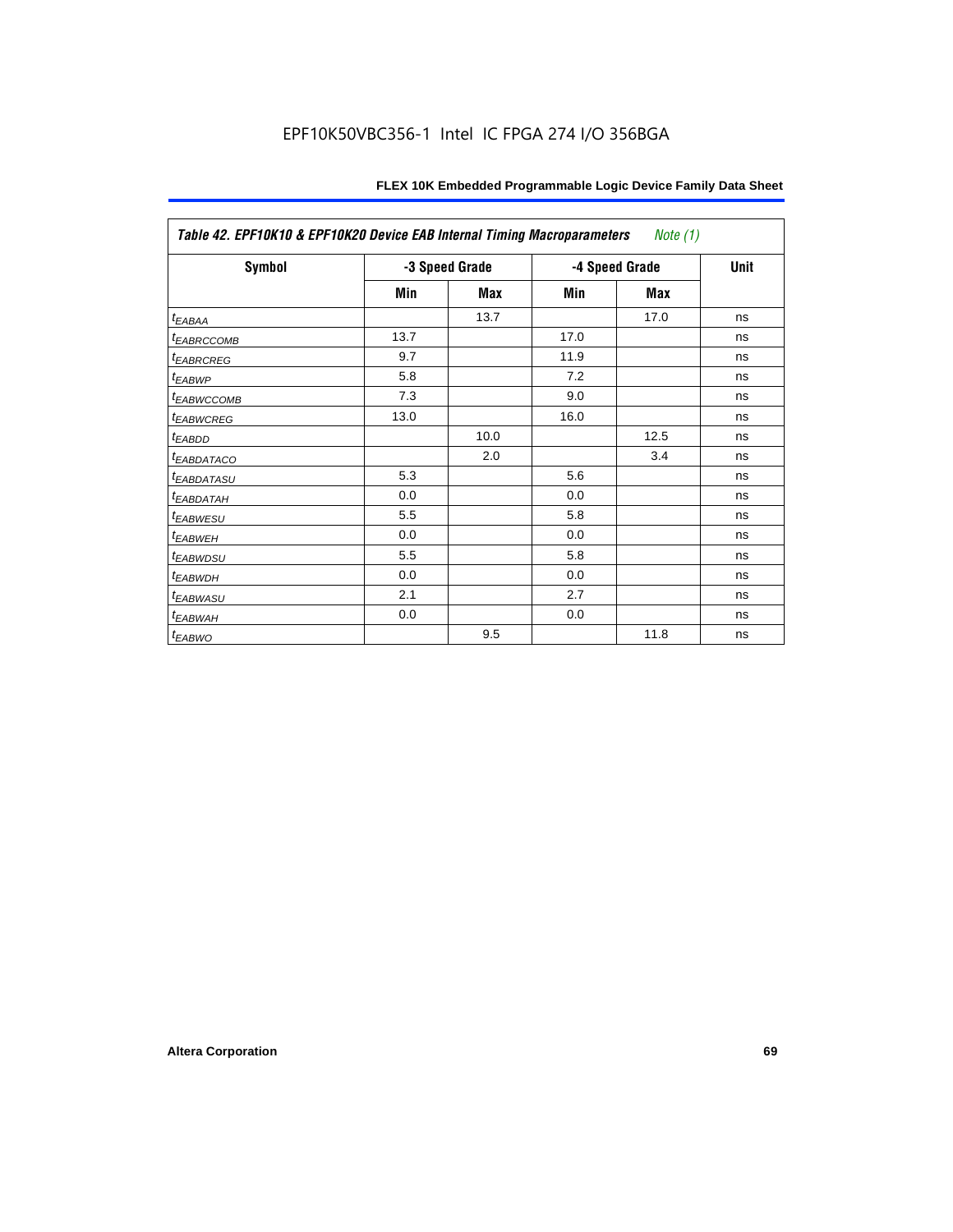| <b>Symbol</b>              | -3 Speed Grade |            | -4 Speed Grade |            | <b>Unit</b> |
|----------------------------|----------------|------------|----------------|------------|-------------|
|                            | Min            | <b>Max</b> | Min            | <b>Max</b> |             |
| <sup>t</sup> DIN2IOE       |                | 4.8        |                | 6.2        | ns          |
| $t_{DIN2LE}$               |                | 2.6        |                | 3.8        | ns          |
| <sup>t</sup> DIN2DATA      |                | 4.3        |                | 5.2        | ns          |
| <sup>t</sup> DCLK2IOE      |                | 3.4        |                | 4.0        | ns          |
| <sup>t</sup> DCLK2LE       |                | 2.6        |                | 3.8        | ns          |
| <sup>t</sup> SAMELAB       |                | 0.6        |                | 0.6        | ns          |
| <sup>t</sup> SAMEROW       |                | 3.6        |                | 3.8        | ns          |
| <sup>t</sup> SAMECOLUMN    |                | 0.9        |                | 1.1        | ns          |
| <i>t<sub>DIFFROW</sub></i> |                | 4.5        |                | 4.9        | ns          |
| <sup>t</sup> TWOROWS       |                | 8.1        |                | 8.7        | ns          |
| <sup>t</sup> LEPERIPH      |                | 3.3        |                | 3.9        | ns          |
| <sup>I</sup> LABCARRY      |                | 0.5        |                | 0.8        | ns          |
| <sup>t</sup> LABCASC       |                | 2.7        |                | 3.0        | ns          |

| Symbol                  | -3 Speed Grade |     | -4 Speed Grade |     | Unit |
|-------------------------|----------------|-----|----------------|-----|------|
|                         | Min            | Max | Min            | Max |      |
| $t_{DINZIOE}$           |                | 5.2 |                | 6.6 | ns   |
| <sup>t</sup> DIN2LE     |                | 2.6 |                | 3.8 | ns   |
| <sup>t</sup> DIN2DATA   |                | 4.3 |                | 5.2 | ns   |
| <sup>I</sup> DCLK2IOE   |                | 4.3 |                | 4.0 | ns   |
| t <sub>DCLK2LE</sub>    |                | 2.6 |                | 3.8 | ns   |
| <sup>t</sup> SAMELAB    |                | 0.6 |                | 0.6 | ns   |
| <sup>I</sup> SAMEROW    |                | 3.7 |                | 3.9 | ns   |
| <sup>t</sup> SAMECOLUMN |                | 1.4 |                | 1.6 | ns   |
| <sup>I</sup> DIFFROW    |                | 5.1 |                | 5.5 | ns   |
| <sup>t</sup> TWOROWS    |                | 8.8 |                | 9.4 | ns   |
| <sup>t</sup> LEPERIPH   |                | 4.7 |                | 5.6 | ns   |
| <b>LABCARRY</b>         |                | 0.5 |                | 0.8 | ns   |
| <sup>t</sup> LABCASC    |                | 2.7 |                | 3.0 | ns   |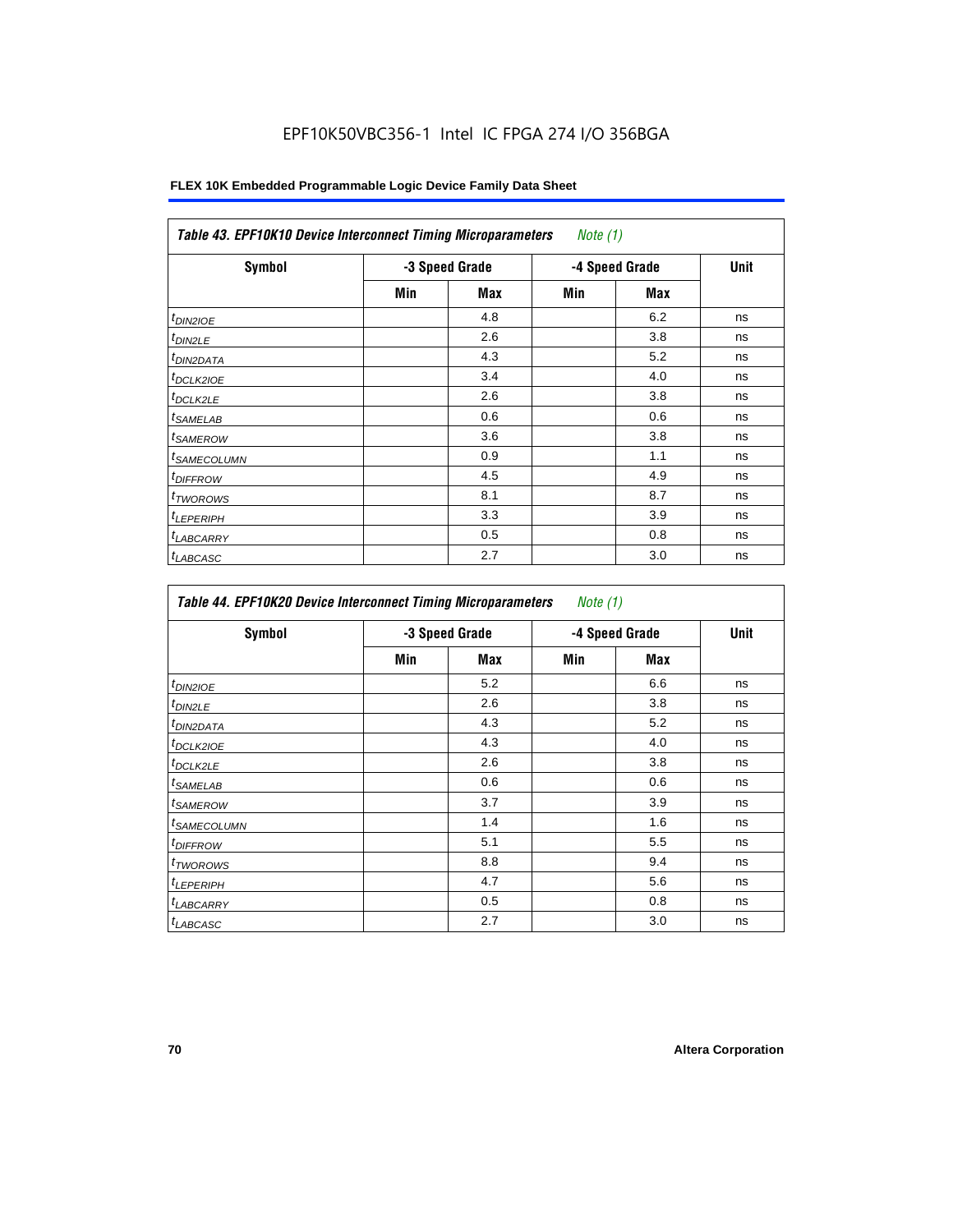| Table 45. EPF10K10 & EPF10K20 Device External Timing Parameters<br>Note (1) |                |      |                |      |             |  |  |
|-----------------------------------------------------------------------------|----------------|------|----------------|------|-------------|--|--|
| <b>Symbol</b>                                                               | -3 Speed Grade |      | -4 Speed Grade |      | <b>Unit</b> |  |  |
|                                                                             | Min            | Max  | Min            | Max  |             |  |  |
| t <sub>DRR</sub>                                                            |                | 16.1 |                | 20.0 | ns          |  |  |
| $t_{INSU}$ (2), (3)                                                         | 5.5            |      | 6.0            |      | ns          |  |  |
| $t_{INH}$ (3)                                                               | 0.0            |      | 0.0            |      | ns          |  |  |
| $\vert$ toutco (3)                                                          | 2.0            | 6.7  | 2.0            | 8.4  | ns          |  |  |

| Table 46. EPF10K10 Device External Bidirectional Timing Parameters<br>Note $(1)$ |                |            |                |      |             |  |  |
|----------------------------------------------------------------------------------|----------------|------------|----------------|------|-------------|--|--|
| Symbol                                                                           | -3 Speed Grade |            | -4 Speed Grade |      | <b>Unit</b> |  |  |
|                                                                                  | Min            | <b>Max</b> | Min            | Max  |             |  |  |
| <sup>t</sup> insubidir                                                           | 4.5            |            | 5.6            |      | ns          |  |  |
| <sup>t</sup> INHBIDIR                                                            | 0.0            |            | 0.0            |      | ns          |  |  |
| <sup>t</sup> OUTCOBIDIR                                                          | 2.0            | 6.7        | 2.0            | 8.4  | ns          |  |  |
| <sup>t</sup> xzbidir                                                             |                | 10.5       |                | 13.4 | ns          |  |  |
| <sup>t</sup> zxbidir                                                             |                | 10.5       |                | 13.4 | ns          |  |  |

| Table 47. EPF10K20 Device External Bidirectional Timing Parameters<br><i>Note</i> $(1)$ |                |      |                |      |             |  |
|-----------------------------------------------------------------------------------------|----------------|------|----------------|------|-------------|--|
| Symbol                                                                                  | -3 Speed Grade |      | -4 Speed Grade |      | <b>Unit</b> |  |
|                                                                                         | Min            | Max  | Min            | Max  |             |  |
| <sup>t</sup> INSUBIDIR                                                                  | 4.6            |      | 5.7            |      | ns          |  |
| <sup>t</sup> INHBIDIR                                                                   | 0.0            |      | 0.0            |      | ns          |  |
| <b>TOUTCOBIDIR</b>                                                                      | 2.0            | 6.7  | 2.0            | 8.4  | ns          |  |
| <sup>t</sup> xzbidir                                                                    |                | 10.5 |                | 13.4 | ns          |  |
| <sup>t</sup> zxbidir                                                                    |                | 10.5 |                | 13.4 | ns          |  |

*Notes to tables:*

(1) All timing parameters are described in Tables 32 through 38 in this data sheet.

(2) Using an LE to register the signal may provide a lower setup time.

(3) This parameter is specified by characterization.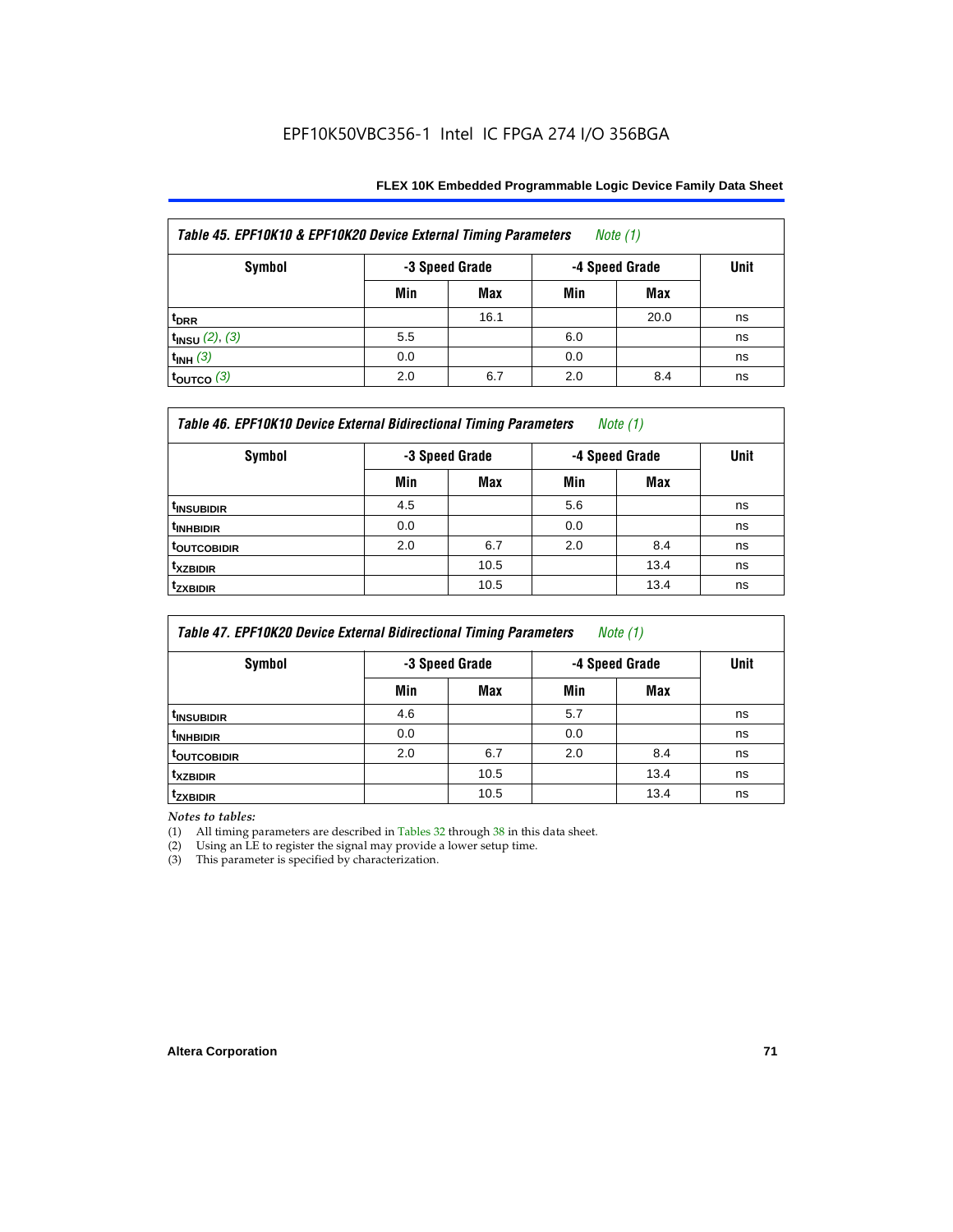Tables 48 through 56 show EPF10K30, EPF10K40, and EPF10K50 device internal and external timing parameters.

| Table 48. EPF10K30, EPF10K40 & EPF10K50 Device LE Timing Microparameters<br><i>Note</i> $(1)$ |     |                |                |      |    |  |  |  |
|-----------------------------------------------------------------------------------------------|-----|----------------|----------------|------|----|--|--|--|
| <b>Symbol</b>                                                                                 |     | -3 Speed Grade | -4 Speed Grade | Unit |    |  |  |  |
|                                                                                               | Min | Max            | Min            | Max  |    |  |  |  |
| $t_{LUT}$                                                                                     |     | 1.3            |                | 1.8  | ns |  |  |  |
| $t_{CLUT}$                                                                                    |     | 0.6            |                | 0.6  | ns |  |  |  |
| $t_{RLUT}$                                                                                    |     | 1.5            |                | 2.0  | ns |  |  |  |
| t <sub>PACKED</sub>                                                                           |     | 0.5            |                | 0.8  | ns |  |  |  |
| $t_{EN}$                                                                                      |     | 0.9            |                | 1.5  | ns |  |  |  |
| $t_{CICO}$                                                                                    |     | 0.2            |                | 0.4  | ns |  |  |  |
| $t_{\text{CGEN}}$                                                                             |     | 0.9            |                | 1.4  | ns |  |  |  |
| $t_{\sf GENR}$                                                                                |     | 0.9            |                | 1.4  | ns |  |  |  |
| $t_{CASC}$                                                                                    |     | 1.0            |                | 1.2  | ns |  |  |  |
| $t_{\rm C}$                                                                                   |     | 1.3            |                | 1.6  | ns |  |  |  |
| $t_{CO}$                                                                                      |     | 0.9            |                | 1.2  | ns |  |  |  |
| $t_{\text{COMB}}$                                                                             |     | 0.6            |                | 0.6  | ns |  |  |  |
| $t_{\sf SU}$                                                                                  | 1.4 |                | 1.4            |      | ns |  |  |  |
| $t_H$                                                                                         | 0.9 |                | 1.3            |      | ns |  |  |  |
| $t_{PRE}$                                                                                     |     | 0.9            |                | 1.2  | ns |  |  |  |
| $t_{\text{CLR}}$                                                                              |     | 0.9            |                | 1.2  | ns |  |  |  |
| $t_{CH}$                                                                                      | 4.0 |                | 4.0            |      | ns |  |  |  |
| $t_{CL}$                                                                                      | 4.0 |                | 4.0            |      | ns |  |  |  |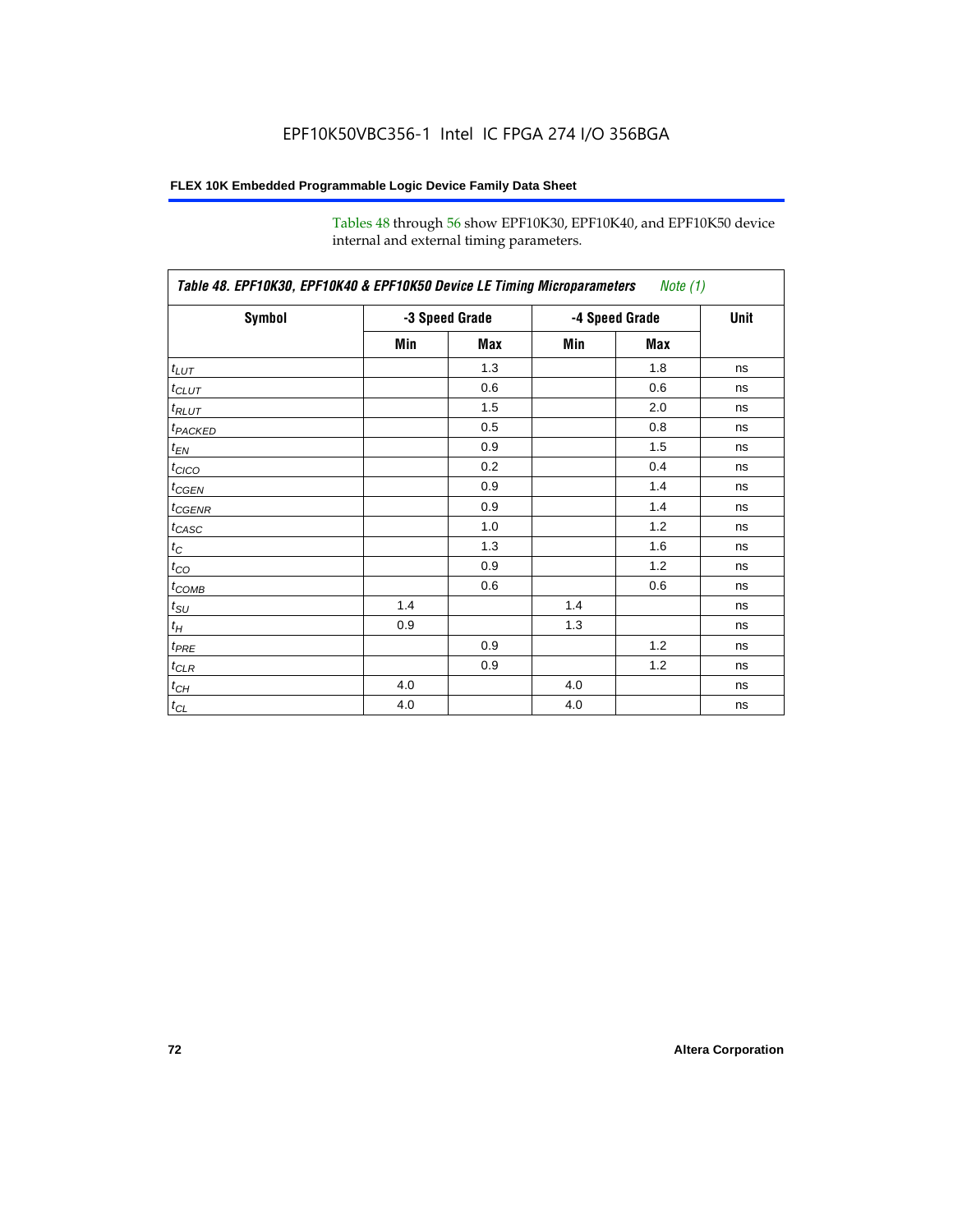| Table 49. EPF10K30, EPF10K40 & EPF10K50 Device IOE Timing Microparameters<br><i>Note</i> $(1)$ |     |                |                |             |    |  |  |  |
|------------------------------------------------------------------------------------------------|-----|----------------|----------------|-------------|----|--|--|--|
| <b>Symbol</b>                                                                                  |     | -3 Speed Grade | -4 Speed Grade | <b>Unit</b> |    |  |  |  |
|                                                                                                | Min | <b>Max</b>     | Min            | Max         |    |  |  |  |
| t <sub>IOD</sub>                                                                               |     | 0.4            |                | 0.6         | ns |  |  |  |
| $t_{\text{IOC}}$                                                                               |     | 0.5            |                | 0.9         | ns |  |  |  |
| $t_{IOCO}$                                                                                     |     | 0.4            |                | 0.5         | ns |  |  |  |
| $t_{IOCOMB}$                                                                                   |     | 0.0            |                | 0.0         | ns |  |  |  |
| $t_{IOSU}$                                                                                     | 3.1 |                | 3.5            |             | ns |  |  |  |
| $t_{IOH}$                                                                                      | 1.0 |                | 1.9            |             | ns |  |  |  |
| $t_{\text{IOCLR}}$                                                                             |     | 1.0            |                | 1.2         | ns |  |  |  |
| $t_{OD1}$                                                                                      |     | 3.3            |                | 3.6         | ns |  |  |  |
| $t_{OD2}$                                                                                      |     | 5.6            |                | 6.5         | ns |  |  |  |
| $t_{OD3}$                                                                                      |     | 7.0            |                | 8.3         | ns |  |  |  |
| $t_{\mathsf{XZ}}$                                                                              |     | 5.2            |                | 5.5         | ns |  |  |  |
| $t_{ZX1}$                                                                                      |     | 5.2            |                | 5.5         | ns |  |  |  |
| $t_{ZX2}$                                                                                      |     | 7.5            |                | 8.4         | ns |  |  |  |
| $t_{ZX3}$                                                                                      |     | 8.9            |                | 10.2        | ns |  |  |  |
| $t_{INREG}$                                                                                    |     | 7.7            |                | 10.0        | ns |  |  |  |
| $t_{IOFD}$                                                                                     |     | 3.3            |                | 4.0         | ns |  |  |  |
| $t_{INCOMB}$                                                                                   |     | 3.3            |                | 4.0         | ns |  |  |  |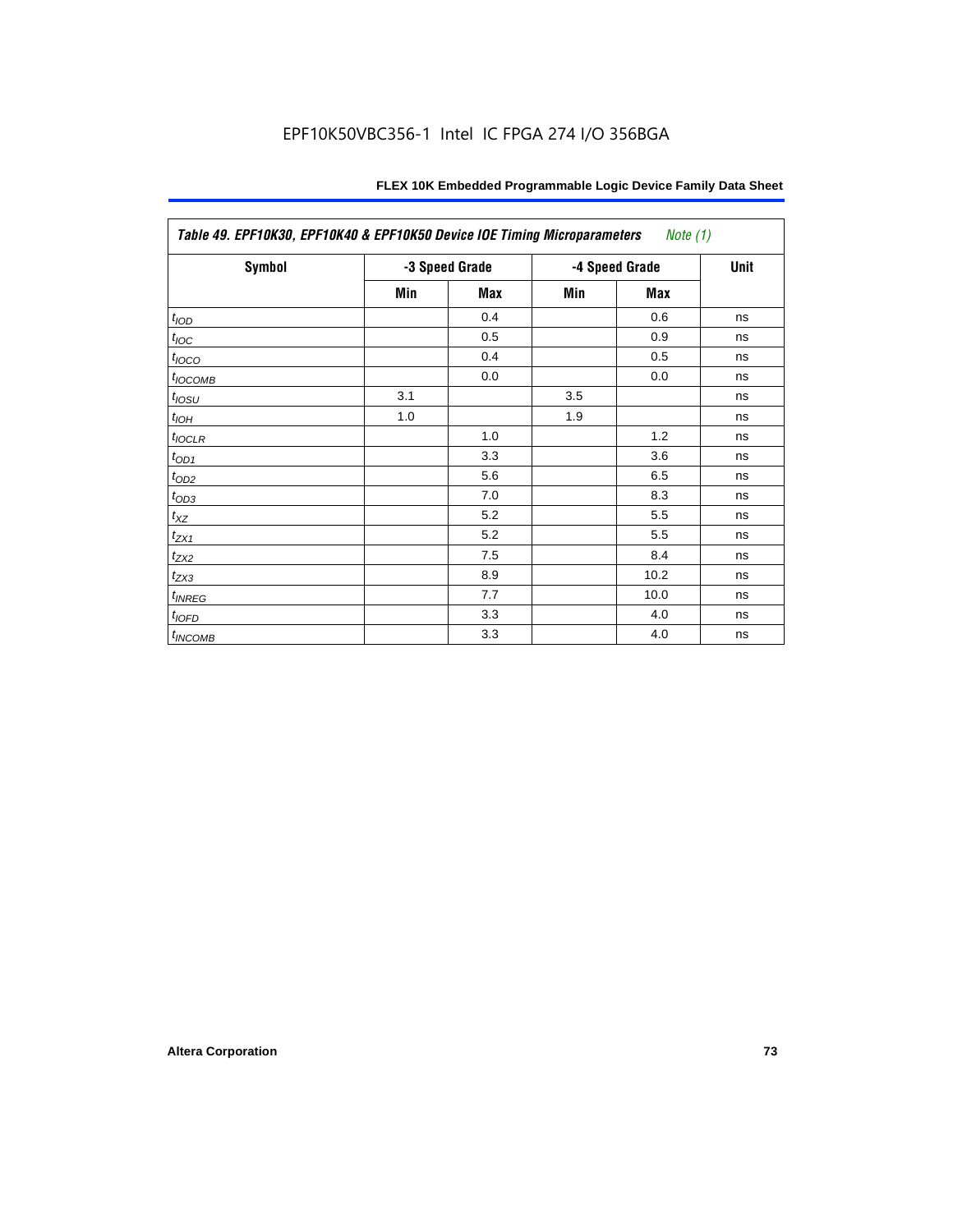| <b>Symbol</b>           |     | -3 Speed Grade |     | -4 Speed Grade | <b>Unit</b> |
|-------------------------|-----|----------------|-----|----------------|-------------|
|                         | Min | Max            | Min | Max            |             |
| <sup>t</sup> EABDATA1   |     | 1.5            |     | 1.9            | ns          |
| t <sub>EABDATA2</sub>   |     | 4.8            |     | 6.0            | ns          |
| t <sub>EABWE1</sub>     |     | 1.0            |     | 1.2            | ns          |
| <sup>t</sup> EABWE2     |     | 5.0            |     | 6.2            | ns          |
| $t_{EABCLK}$            |     | 1.0            |     | 2.2            | ns          |
| $t_{EABCO}$             |     | 0.5            |     | 0.6            | ns          |
| <b><i>EABBYPASS</i></b> |     | 1.5            |     | 1.9            | ns          |
| $t_{EABSU}$             | 1.5 |                | 1.8 |                | ns          |
| $t_{EABH}$              | 2.0 |                | 2.5 |                | ns          |
| $t_{AA}$                |     | 8.7            |     | 10.7           | ns          |
| $t_{WP}$                | 5.8 |                | 7.2 |                | ns          |
| $t_{WDSU}$              | 1.6 |                | 2.0 |                | ns          |
| $t_{WDH}$               | 0.3 |                | 0.4 |                | ns          |
| $t_{WASU}$              | 0.5 |                | 0.6 |                | ns          |
| $t_{WAH}$               | 1.0 |                | 1.2 |                | ns          |
| $t_{WO}$                |     | 5.0            |     | 6.2            | ns          |
| $t_{DD}$                |     | 5.0            |     | 6.2            | ns          |
| <sup>t</sup> EABOUT     |     | 0.5            |     | 0.6            | ns          |
| <sup>t</sup> ЕАВСН      | 4.0 |                | 4.0 |                | ns          |
| $t_{EABCL}$             | 5.8 |                | 7.2 |                | ns          |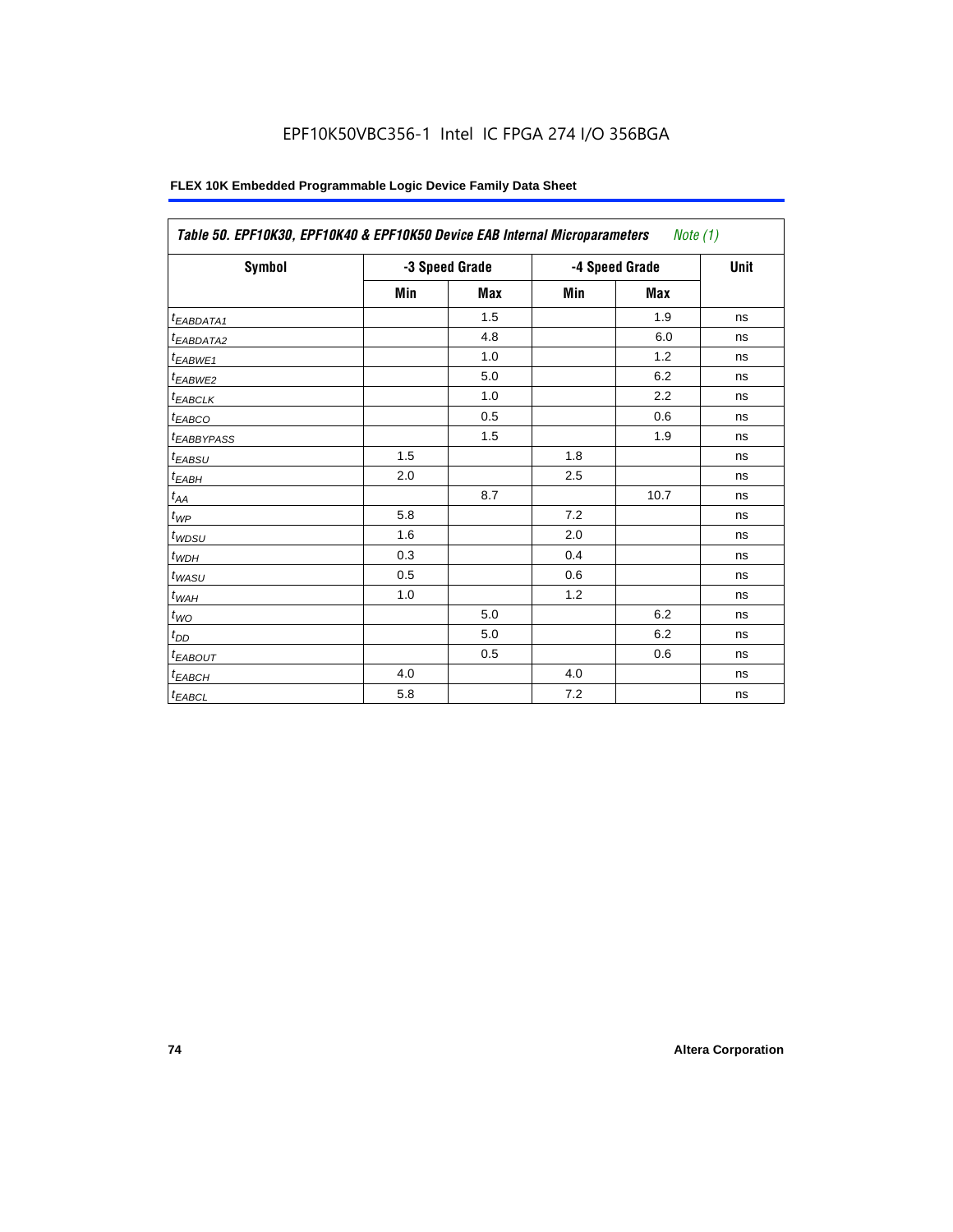| Table 51. EPF10K30, EPF10K40 & EPF10K50 Device EAB Internal Timing Macroparameters |      |                |      |                |             |  |  |
|------------------------------------------------------------------------------------|------|----------------|------|----------------|-------------|--|--|
| Symbol                                                                             |      | -3 Speed Grade |      | -4 Speed Grade | <b>Unit</b> |  |  |
|                                                                                    | Min  | Max            | Min  | Max            |             |  |  |
| $t_{EABA}$                                                                         |      | 13.7           |      | 17.0           | ns          |  |  |
| <b><i>EABRCCOMB</i></b>                                                            | 13.7 |                | 17.0 |                | ns          |  |  |
| <b><i>EABRCREG</i></b>                                                             | 9.7  |                | 11.9 |                | ns          |  |  |
| t <sub>EABWP</sub>                                                                 | 5.8  |                | 7.2  |                | ns          |  |  |
| <b><i>EABWCCOMB</i></b>                                                            | 7.3  |                | 9.0  |                | ns          |  |  |
| <b><i>EABWCREG</i></b>                                                             | 13.0 |                | 16.0 |                | ns          |  |  |
| <sup>t</sup> EABDD                                                                 |      | 10.0           |      | 12.5           | ns          |  |  |
| <b><i>EABDATACO</i></b>                                                            |      | 2.0            |      | 3.4            | ns          |  |  |
| <sup>t</sup> EABDATASU                                                             | 5.3  |                | 5.6  |                | ns          |  |  |
| <sup>T</sup> EABDATAH                                                              | 0.0  |                | 0.0  |                | ns          |  |  |
| <b><i>EABWESU</i></b>                                                              | 5.5  |                | 5.8  |                | ns          |  |  |
| <sup>t</sup> EABWEH                                                                | 0.0  |                | 0.0  |                | ns          |  |  |
| <sup>t</sup> EABWDSU                                                               | 5.5  |                | 5.8  |                | ns          |  |  |
| <sup>t</sup> EABWDH                                                                | 0.0  |                | 0.0  |                | ns          |  |  |
| <sup>t</sup> EABWASU                                                               | 2.1  |                | 2.7  |                | ns          |  |  |
| <sup>t</sup> EABWAH                                                                | 0.0  |                | 0.0  |                | ns          |  |  |
| $t_{EABWO}$                                                                        |      | 9.5            |      | 11.8           | ns          |  |  |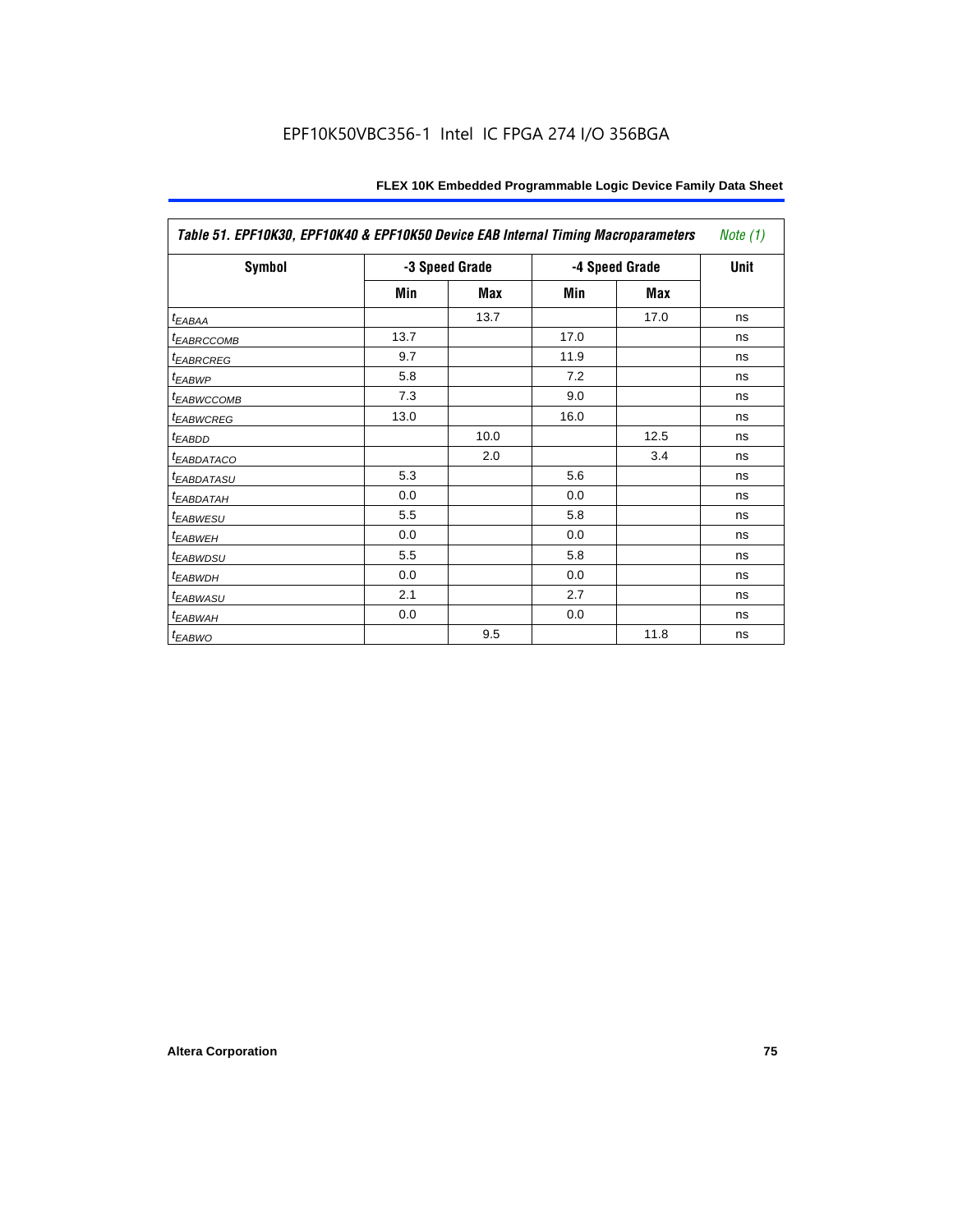| <b>Symbol</b>              |     | -3 Speed Grade |     | -4 Speed Grade | <b>Unit</b> |
|----------------------------|-----|----------------|-----|----------------|-------------|
|                            | Min | Max            | Min | <b>Max</b>     |             |
| $t_{DINZIOE}$              |     | 6.9            |     | 8.7            | ns          |
| <sup>t</sup> DIN2LE        |     | 3.6            |     | 4.8            | ns          |
| <sup>t</sup> DIN2DATA      |     | 5.5            |     | 7.2            | ns          |
| <sup>t</sup> DCLK2IOE      |     | 4.6            |     | 6.2            | ns          |
| ${}^t$ DCLK2LE             |     | 3.6            |     | 4.8            | ns          |
| <sup>t</sup> SAMELAB       |     | 0.3            |     | 0.3            | ns          |
| <sup>t</sup> SAMEROW       |     | 3.3            |     | 3.7            | ns          |
| <sup>t</sup> SAMECOLUMN    |     | 2.5            |     | 2.7            | ns          |
| <i>t<sub>DIFFROW</sub></i> |     | 5.8            |     | 6.4            | ns          |
| <sup>t</sup> TWOROWS       |     | 9.1            |     | 10.1           | ns          |
| <sup>t</sup> LEPERIPH      |     | 6.2            |     | 7.1            | ns          |
| <sup>t</sup> LABCARRY      |     | 0.4            |     | 0.6            | ns          |
| <sup>t</sup> LABCASC       |     | 2.4            |     | 3.0            | ns          |

| Symbol                  |     | -3 Speed Grade |     | -4 Speed Grade | Unit |
|-------------------------|-----|----------------|-----|----------------|------|
|                         | Min | Max            | Min | Max            |      |
| $t_{DINZIOE}$           |     | 7.6            |     | 9.4            | ns   |
| <sup>t</sup> DIN2LE     |     | 3.6            |     | 4.8            | ns   |
| <sup>I</sup> DIN2DATA   |     | 5.5            |     | 7.2            | ns   |
| <sup>I</sup> DCLK2IOE   |     | 4.6            |     | 6.2            | ns   |
| t <sub>DCLK2LE</sub>    |     | 3.6            |     | 4.8            | ns   |
| <sup>I</sup> SAMELAB    |     | 0.3            |     | 0.3            | ns   |
| <sup>I</sup> SAMEROW    |     | 3.3            |     | 3.7            | ns   |
| <sup>t</sup> SAMECOLUMN |     | 3.1            |     | 3.2            | ns   |
| <sup>I</sup> DIFFROW    |     | 6.4            |     | 6.4            | ns   |
| <sup>t</sup> TWOROWS    |     | 9.7            |     | 10.6           | ns   |
| <sup>t</sup> LEPERIPH   |     | 6.4            |     | 7.1            | ns   |
| <b>LABCARRY</b>         |     | 0.4            |     | 0.6            | ns   |
| <sup>t</sup> LABCASC    |     | 2.4            |     | 3.0            | ns   |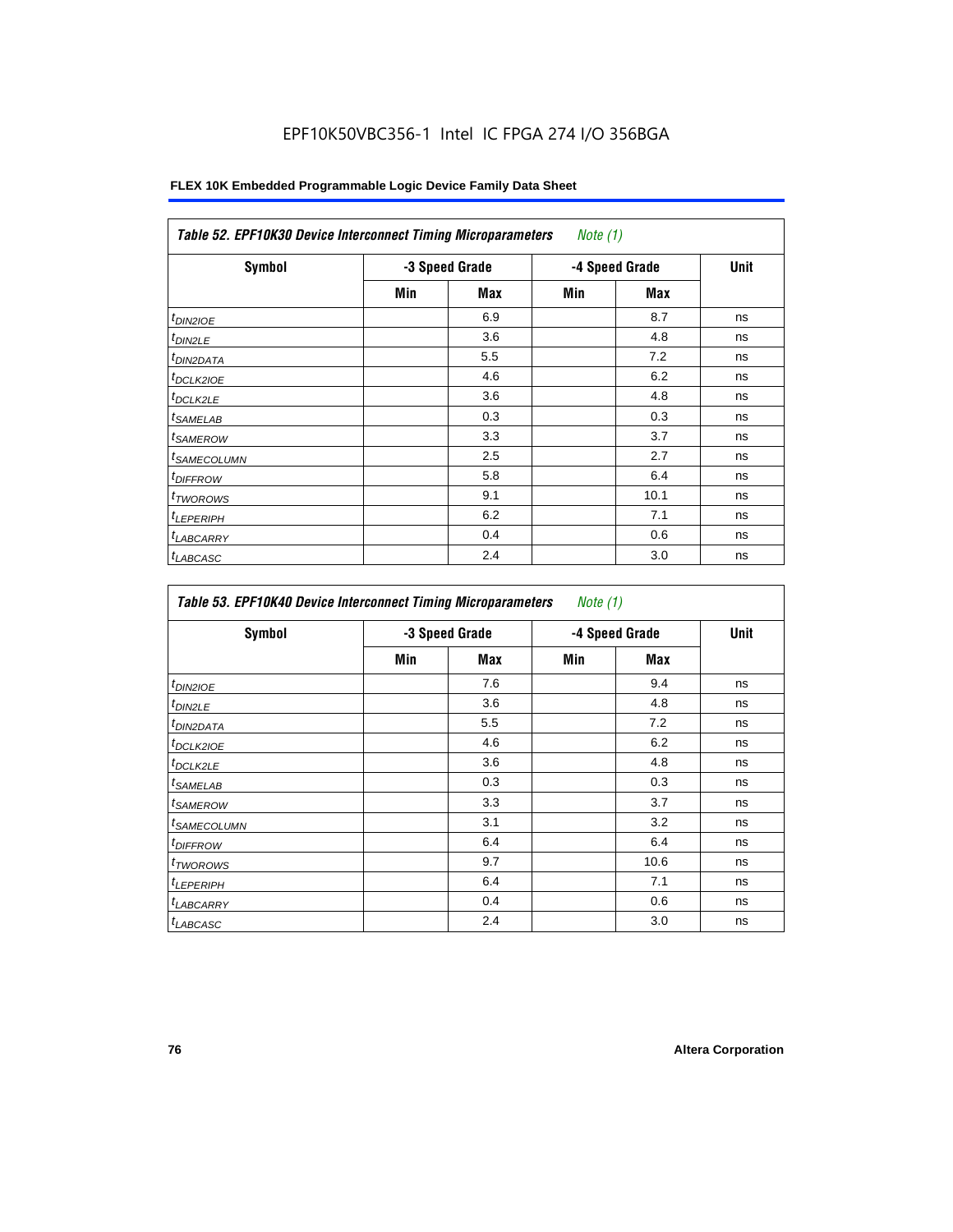| <b>Table 54. EPF10K50 Device Interconnect Timing Microparameters</b><br>Note $(1)$ |                |      |                |             |    |  |  |  |
|------------------------------------------------------------------------------------|----------------|------|----------------|-------------|----|--|--|--|
| <b>Symbol</b>                                                                      | -3 Speed Grade |      | -4 Speed Grade | <b>Unit</b> |    |  |  |  |
|                                                                                    | Min            | Max  | Min            | Max         |    |  |  |  |
| $t_{DIN2IOE}$                                                                      |                | 8.4  |                | 10.2        | ns |  |  |  |
| t <sub>DIN2LE</sub>                                                                |                | 3.6  |                | 4.8         | ns |  |  |  |
| <sup>t</sup> DIN2DATA                                                              |                | 5.5  |                | 7.2         | ns |  |  |  |
| t <sub>DCLK2IOE</sub>                                                              |                | 4.6  |                | 6.2         | ns |  |  |  |
| $t_{DCLK2LE}$                                                                      |                | 3.6  |                | 4.8         | ns |  |  |  |
| <i>t<sub>SAMELAB</sub></i>                                                         |                | 0.3  |                | 0.3         | ns |  |  |  |
| <i>t<sub>SAMEROW</sub></i>                                                         |                | 3.3  |                | 3.7         | ns |  |  |  |
| <sup>t</sup> SAMECOLUMN                                                            |                | 3.9  |                | 4.1         | ns |  |  |  |
| <i>t<sub>DIFFROW</sub></i>                                                         |                | 7.2  |                | 7.8         | ns |  |  |  |
| $t_{TWOROWS}$                                                                      |                | 10.5 |                | 11.5        | ns |  |  |  |
| <b><i>ILEPERIPH</i></b>                                                            |                | 7.5  |                | 8.2         | ns |  |  |  |
| t <sub>LABCARRY</sub>                                                              |                | 0.4  |                | 0.6         | ns |  |  |  |
| <b>LABCASC</b>                                                                     |                | 2.4  |                | 3.0         | ns |  |  |  |

| Table 55. EPF10K30, EPF10K40 & EPF10K50 Device External Timing Parameters<br><i>Note</i> $(1)$ |                |      |                |      |             |  |  |  |
|------------------------------------------------------------------------------------------------|----------------|------|----------------|------|-------------|--|--|--|
| Symbol                                                                                         | -3 Speed Grade |      | -4 Speed Grade |      | <b>Unit</b> |  |  |  |
|                                                                                                | Min            | Max  | Min            | Max  |             |  |  |  |
| <sup>t</sup> DRR                                                                               |                | 17.2 |                | 21.1 | ns          |  |  |  |
| $t_{INSU}$ (2), (3)                                                                            | 5.7            |      | 6.4            |      | ns          |  |  |  |
| $t_{INH}$ (3)                                                                                  | 0.0            |      | 0.0            |      | ns          |  |  |  |
| $t_{\text{OUTCO}}(3)$                                                                          | 2.0            | 8.8  | 2.0            | 11.2 | ns          |  |  |  |

| Table 56. EPF10K30, EPF10K40 & EPF10K50 Device External Bidirectional Timing Parameters<br>Note (1) |                |      |     |                |             |  |  |  |  |
|-----------------------------------------------------------------------------------------------------|----------------|------|-----|----------------|-------------|--|--|--|--|
| Symbol                                                                                              | -3 Speed Grade |      |     | -4 Speed Grade | <b>Unit</b> |  |  |  |  |
|                                                                                                     | Min            | Max  | Min | Max            |             |  |  |  |  |
| <sup>t</sup> INSUBIDIR                                                                              | 4.1            |      | 4.6 |                | ns          |  |  |  |  |
| <sup>t</sup> INHBIDIR                                                                               | 0.0            |      | 0.0 |                | ns          |  |  |  |  |
| t <sub>outcobidir</sub>                                                                             | 2.0            | 8.8  | 2.0 | 11.2           | ns          |  |  |  |  |
| <sup>t</sup> xzbidir                                                                                |                | 12.3 |     | 15.0           | ns          |  |  |  |  |
| <sup>t</sup> zxbidir                                                                                |                | 12.3 |     | 15.0           | ns          |  |  |  |  |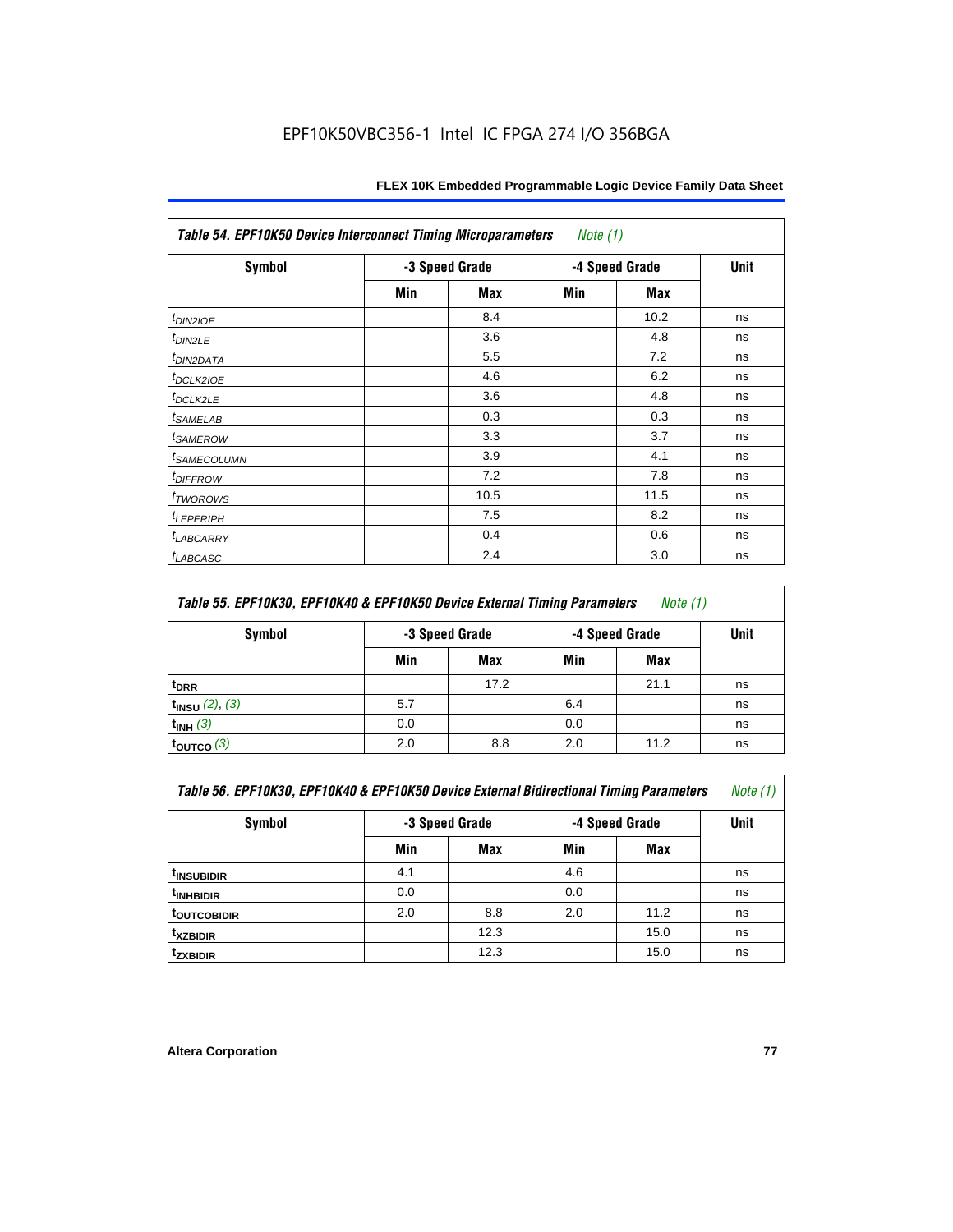#### *Notes to tables:*

- (1) All timing parameters are described in Tables 32 through 38 in this data sheet.
- (2) Using an LE to register the signal may provide a lower setup time.
- (3) This parameter is specified by characterization.

Tables 57 through 63 show EPF10K70 device internal and external timing parameters.

| Table 57. EPF10K70 Device LE Timing Microparameters<br>Note (1) |     |                |     |                |     |                |    |  |
|-----------------------------------------------------------------|-----|----------------|-----|----------------|-----|----------------|----|--|
| <b>Symbol</b>                                                   |     | -2 Speed Grade |     | -3 Speed Grade |     | -4 Speed Grade |    |  |
|                                                                 | Min | Max            | Min | <b>Max</b>     | Min | <b>Max</b>     |    |  |
| $t_{LUT}$                                                       |     | 1.3            |     | 1.5            |     | 2.0            | ns |  |
| $t_{CLUT}$                                                      |     | 0.4            |     | 0.4            |     | 0.5            | ns |  |
| $t_{RLUT}$                                                      |     | 1.5            |     | 1.6            |     | 2.0            | ns |  |
| t <sub>PACKED</sub>                                             |     | 0.8            |     | 0.9            |     | 1.3            | ns |  |
| $t_{EN}$                                                        |     | 0.8            |     | 0.9            |     | 1.2            | ns |  |
| $t_{CICO}$                                                      |     | 0.2            |     | 0.2            |     | 0.3            | ns |  |
| $t_{GEN}$                                                       |     | 1.0            |     | 1.1            |     | 1.4            | ns |  |
| t <sub>CGENR</sub>                                              |     | 1.1            |     | 1.2            |     | 1.5            | ns |  |
| $t_{CASC}$                                                      |     | 1.0            |     | 1.1            |     | 1.3            | ns |  |
| $t_C$                                                           |     | 0.7            |     | 0.8            |     | 1.0            | ns |  |
| $t_{CO}$                                                        |     | 0.9            |     | 1.0            |     | 1.4            | ns |  |
| $t_{COMB}$                                                      |     | 0.4            |     | 0.5            |     | 0.7            | ns |  |
| $t_{\text{SU}}$                                                 | 1.9 |                | 2.1 |                | 2.6 |                | ns |  |
| $t_H$                                                           | 2.1 |                | 2.3 |                | 3.1 |                | ns |  |
| $t_{PRE}$                                                       |     | 0.9            |     | 1.0            |     | 1.4            | ns |  |
| $t_{CLR}$                                                       |     | 0.9            |     | 1.0            |     | 1.4            | ns |  |
| $t_{CH}$                                                        | 4.0 |                | 4.0 |                | 4.0 |                | ns |  |
| $t_{CL}$                                                        | 4.0 |                | 4.0 |                | 4.0 |                | ns |  |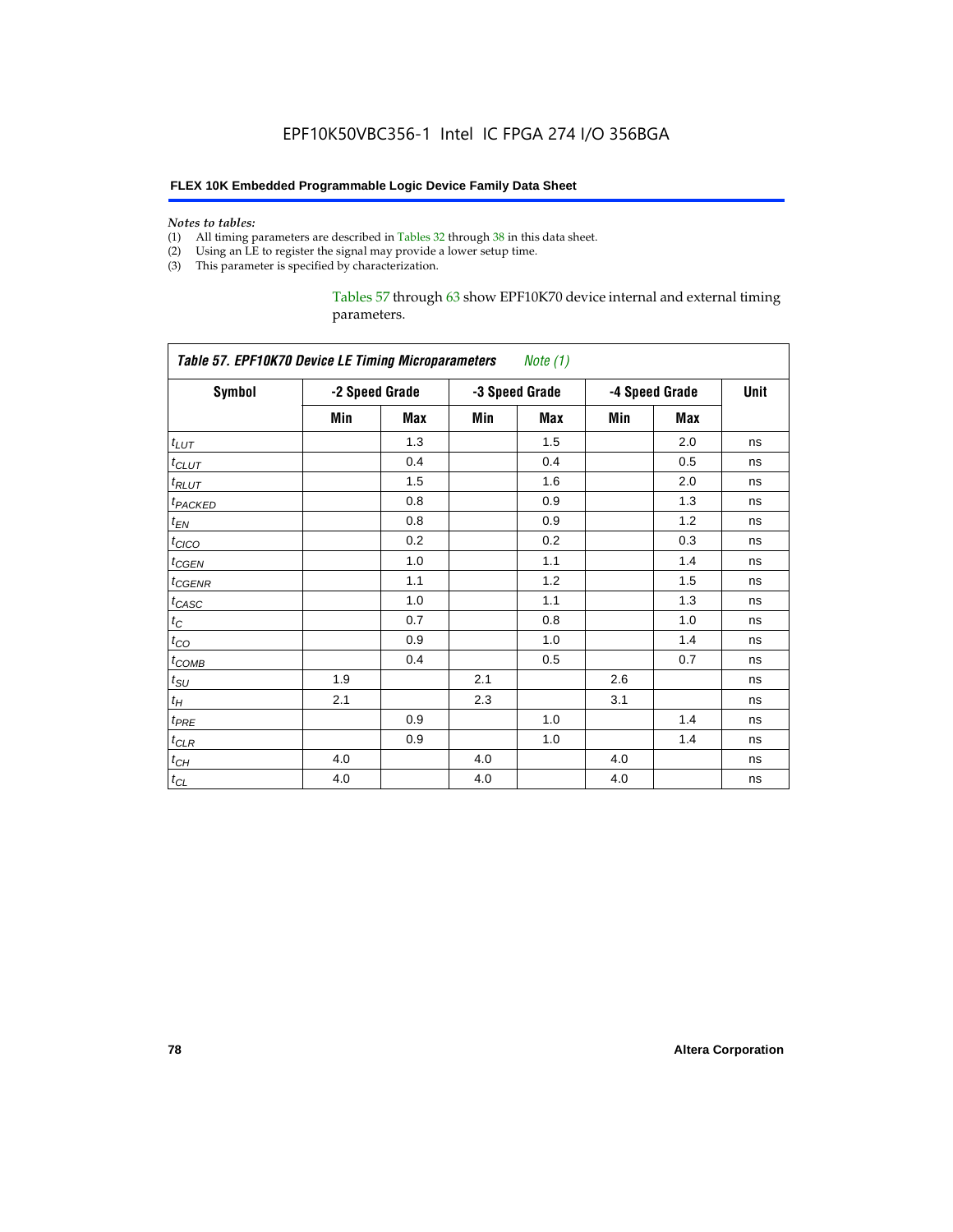| Table 58. EPF10K70 Device IOE Timing Microparameters<br>Note $(1)$ |                |            |     |                |                |      |      |  |  |
|--------------------------------------------------------------------|----------------|------------|-----|----------------|----------------|------|------|--|--|
| Symbol                                                             | -2 Speed Grade |            |     | -3 Speed Grade | -4 Speed Grade |      | Unit |  |  |
|                                                                    | Min            | <b>Max</b> | Min | <b>Max</b>     | Min            | Max  |      |  |  |
| t <sub>IOD</sub>                                                   |                | 0.0        |     | 0.0            |                | 0.0  | ns   |  |  |
| $t_{\text{IOC}}$                                                   |                | 0.4        |     | 0.5            |                | 0.7  | ns   |  |  |
| $t_{IOCO}$                                                         |                | 0.4        |     | 0.4            |                | 0.9  | ns   |  |  |
| $t_{IOCOMB}$                                                       |                | 0.0        |     | 0.0            |                | 0.0  | ns   |  |  |
| $t_{IOSU}$                                                         | 4.5            |            | 5.0 |                | 6.2            |      | ns   |  |  |
| $t_{IOH}$                                                          | 0.4            |            | 0.5 |                | 0.7            |      | ns   |  |  |
| $t_{IOCLR}$                                                        |                | 0.6        |     | 0.7            |                | 1.6  | ns   |  |  |
| $t_{OD1}$                                                          |                | 3.6        |     | 4.0            |                | 5.0  | ns   |  |  |
| $t_{OD2}$                                                          |                | 5.6        |     | 6.3            |                | 7.3  | ns   |  |  |
| $t_{\text{OD3}}$                                                   |                | 6.9        |     | 7.7            |                | 8.7  | ns   |  |  |
| $t_{XZ}$                                                           |                | 5.5        |     | 6.2            |                | 6.8  | ns   |  |  |
| $t_{ZX1}$                                                          |                | 5.5        |     | 6.2            |                | 6.8  | ns   |  |  |
| $t_{ZX2}$                                                          |                | 7.5        |     | 8.5            |                | 9.1  | ns   |  |  |
| $t_{ZX3}$                                                          |                | 8.8        |     | 9.9            |                | 10.5 | ns   |  |  |
| $t_{INREG}$                                                        |                | 8.0        |     | 9.0            |                | 10.2 | ns   |  |  |
| $t_{IOFD}$                                                         |                | 7.2        |     | 8.1            |                | 10.3 | ns   |  |  |
| $t_{INCOMB}$                                                       |                | 7.2        |     | 8.1            |                | 10.3 | ns   |  |  |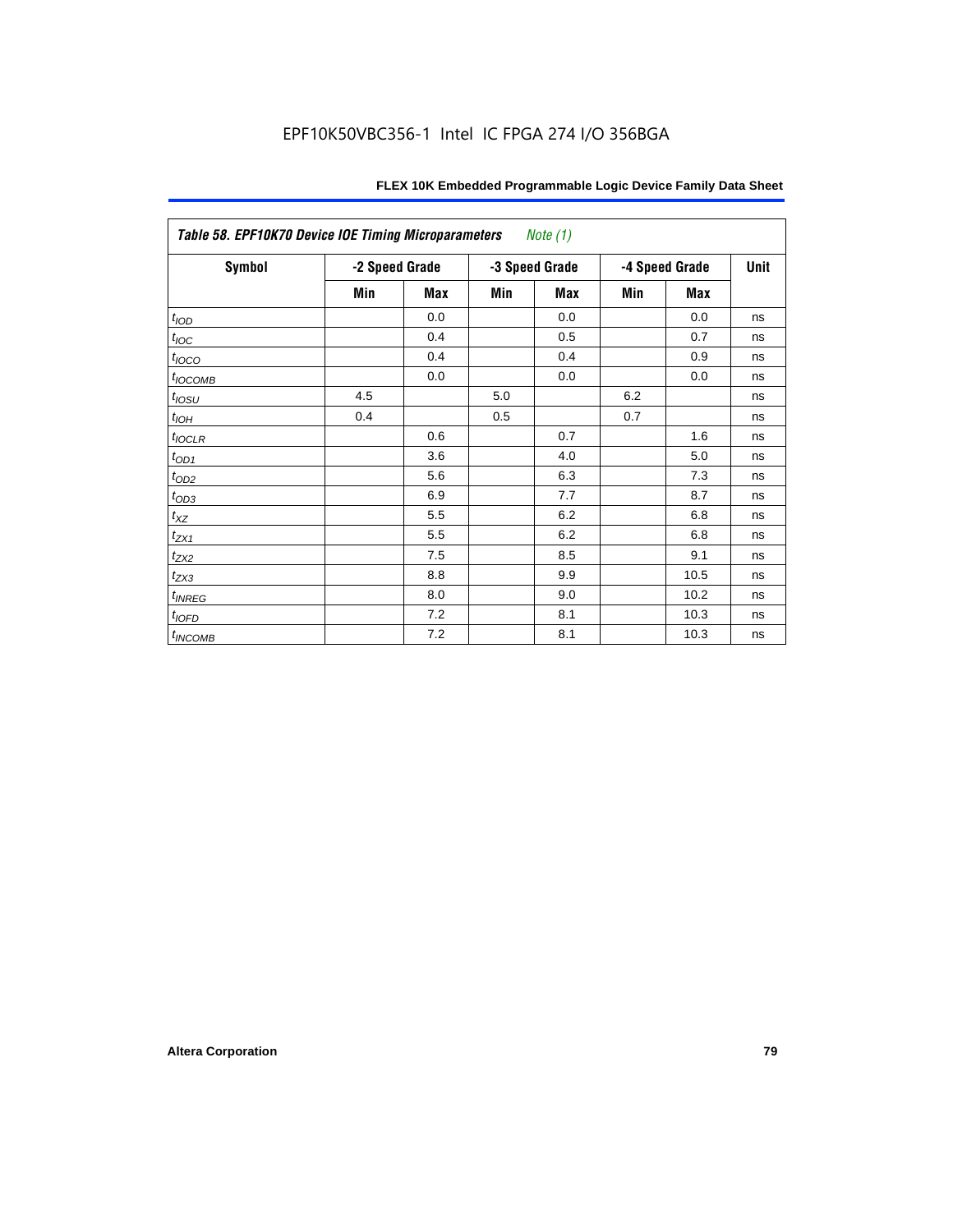# EPF10K50VBC356-1 Intel IC FPGA 274 I/O 356BGA

| Table 59. EPF10K70 Device EAB Internal Microparameters<br>Note (1) |                |     |     |                |     |                |    |  |  |
|--------------------------------------------------------------------|----------------|-----|-----|----------------|-----|----------------|----|--|--|
| Symbol                                                             | -2 Speed Grade |     |     | -3 Speed Grade |     | -4 Speed Grade |    |  |  |
|                                                                    | Min            | Max | Min | Max            | Min | Max            |    |  |  |
| <sup>t</sup> EABDATA1                                              |                | 1.3 |     | 1.5            |     | 1.9            | ns |  |  |
| t <sub>EABDATA2</sub>                                              |                | 4.3 |     | 4.8            |     | 6.0            | ns |  |  |
| <sup>t</sup> EABWE1                                                |                | 0.9 |     | 1.0            |     | 1.2            | ns |  |  |
| t <sub>EABWE2</sub>                                                |                | 4.5 |     | 5.0            |     | 6.2            | ns |  |  |
| $t_{EABCLK}$                                                       |                | 0.9 |     | 1.0            |     | 2.2            | ns |  |  |
| $t_{EABCO}$                                                        |                | 0.4 |     | 0.5            |     | 0.6            | ns |  |  |
| <i><b><i>EABBYPASS</i></b></i>                                     |                | 1.3 |     | 1.5            |     | 1.9            | ns |  |  |
| t <sub>EABSU</sub>                                                 | 1.3            |     | 1.5 |                | 1.8 |                | ns |  |  |
| $t_{EABH}$                                                         | 1.8            |     | 2.0 |                | 2.5 |                | ns |  |  |
| $t_{AA}$                                                           |                | 7.8 |     | 8.7            |     | 10.7           | ns |  |  |
| $t_{WP}$                                                           | 5.2            |     | 5.8 |                | 7.2 |                | ns |  |  |
| $t_{WDSU}$                                                         | 1.4            |     | 1.6 |                | 2.0 |                | ns |  |  |
| $t_{WDH}$                                                          | 0.3            |     | 0.3 |                | 0.4 |                | ns |  |  |
| $t_{WASU}$                                                         | 0.4            |     | 0.5 |                | 0.6 |                | ns |  |  |
| $t_{W\!AH}$                                                        | 0.9            |     | 1.0 |                | 1.2 |                | ns |  |  |
| $t_{WO}$                                                           |                | 4.5 |     | 5.0            |     | 6.2            | ns |  |  |
| $t_{DD}$                                                           |                | 4.5 |     | 5.0            |     | 6.2            | ns |  |  |
| <sup>t</sup> EABOUT                                                |                | 0.4 |     | 0.5            |     | 0.6            | ns |  |  |
| <sup>t</sup> ЕАВСН                                                 | 4.0            |     | 4.0 |                | 4.0 |                | ns |  |  |
| $t_{EABCL}$                                                        | 5.2            |     | 5.8 |                | 7.2 |                | ns |  |  |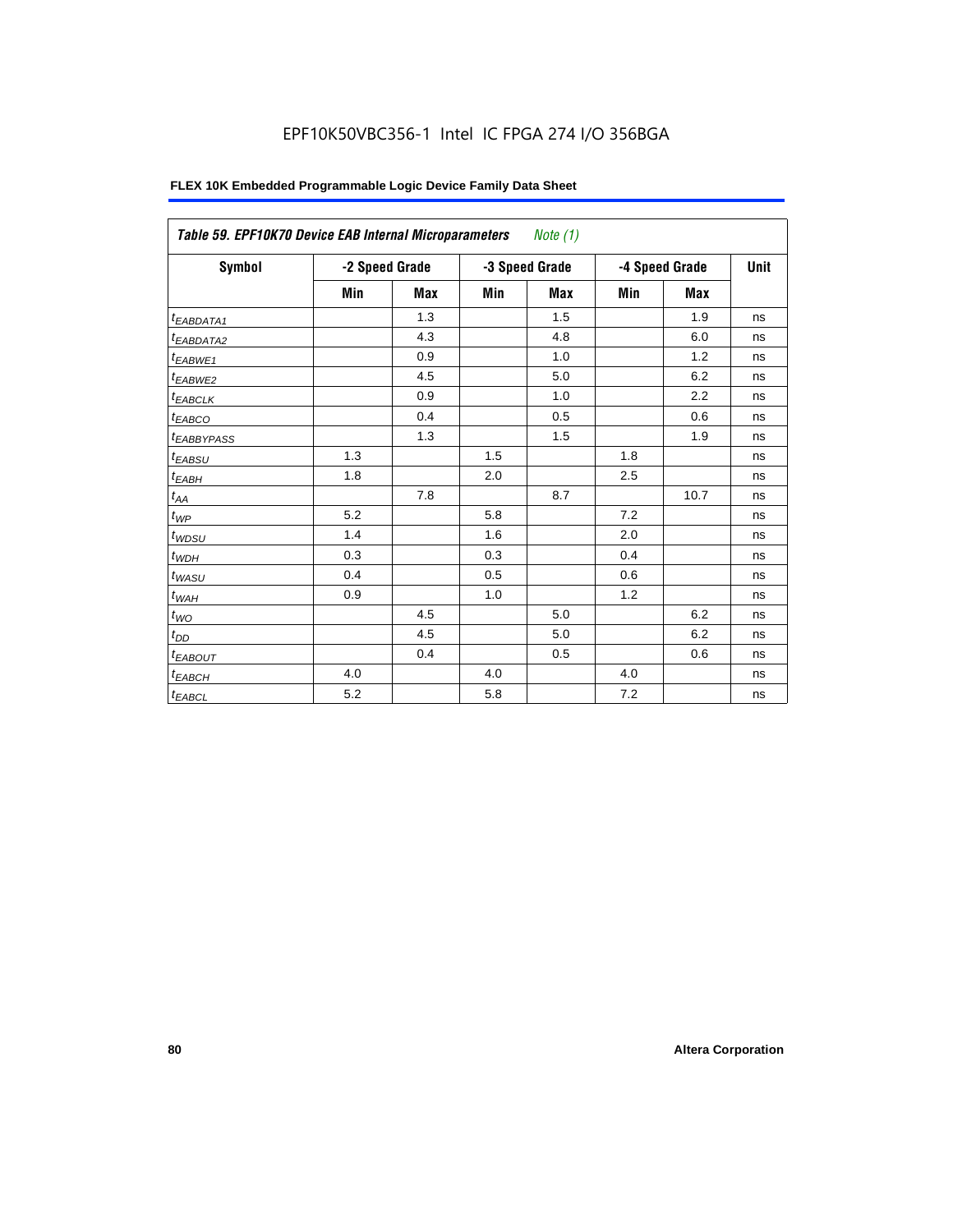| Table 60. EPF10K70 Device EAB Internal Timing Macroparameters<br>Note $(1)$ |      |                |      |                |      |                |    |  |  |
|-----------------------------------------------------------------------------|------|----------------|------|----------------|------|----------------|----|--|--|
| Symbol                                                                      |      | -2 Speed Grade |      | -3 Speed Grade |      | -4 Speed Grade |    |  |  |
|                                                                             | Min  | Max            | Min  | Max            | Min  | Max            |    |  |  |
| t <sub>EABAA</sub>                                                          |      | 12.1           |      | 13.7           |      | 17.0           | ns |  |  |
| <sup>t</sup> EABRCCOMB                                                      | 12.1 |                | 13.7 |                | 17.0 |                | ns |  |  |
| <sup>t</sup> EABRCREG                                                       | 8.6  |                | 9.7  |                | 11.9 |                | ns |  |  |
| <sup>t</sup> EABWP                                                          | 5.2  |                | 5.8  |                | 7.2  |                | ns |  |  |
| <sup>t</sup> EABWCCOMB                                                      | 6.5  |                | 7.3  |                | 9.0  |                | ns |  |  |
| <sup>t</sup> EABWCREG                                                       | 11.6 |                | 13.0 |                | 16.0 |                | ns |  |  |
| t <sub>EABDD</sub>                                                          |      | 8.8            |      | 10.0           |      | 12.5           | ns |  |  |
| <i>EABDATACO</i>                                                            |      | 1.7            |      | 2.0            |      | 3.4            | ns |  |  |
| <sup>t</sup> EABDATASU                                                      | 4.7  |                | 5.3  |                | 5.6  |                | ns |  |  |
| <sup>t</sup> EABDATAH                                                       | 0.0  |                | 0.0  |                | 0.0  |                | ns |  |  |
| <sup>t</sup> EABWESU                                                        | 4.9  |                | 5.5  |                | 5.8  |                | ns |  |  |
| <sup>t</sup> EABWEH                                                         | 0.0  |                | 0.0  |                | 0.0  |                | ns |  |  |
| <sup>t</sup> EABWDSU                                                        | 1.8  |                | 2.1  |                | 2.7  |                | ns |  |  |
| <sup>t</sup> EABWDH                                                         | 0.0  |                | 0.0  |                | 0.0  |                | ns |  |  |
| <sup>t</sup> EABWASU                                                        | 4.1  |                | 4.7  |                | 5.8  |                | ns |  |  |
| <sup>t</sup> EABWAH                                                         | 0.0  |                | 0.0  |                | 0.0  |                | ns |  |  |
| <sup>t</sup> EABWO                                                          |      | 8.4            |      | 9.5            |      | 11.8           | ns |  |  |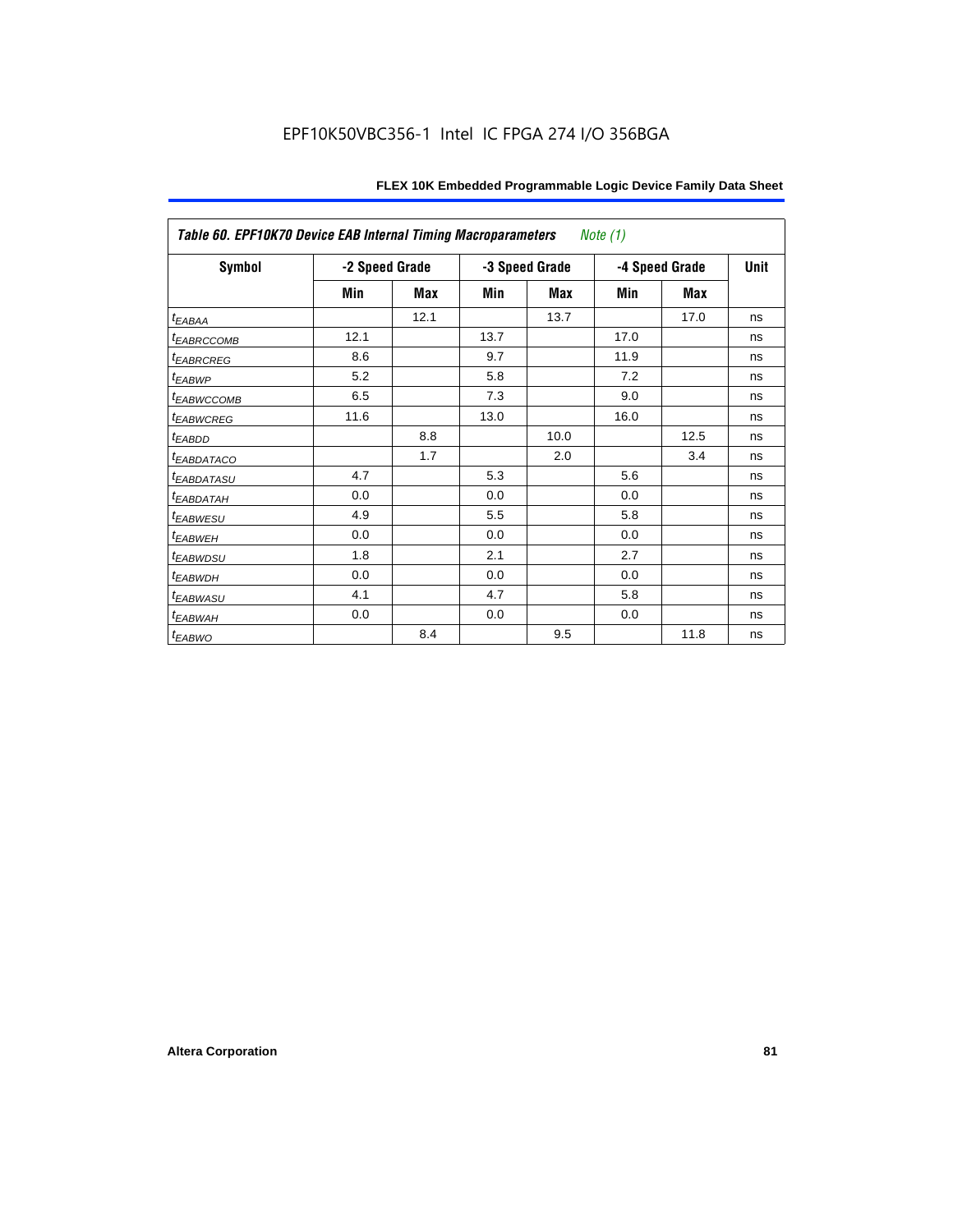| Symbol                  |     | -2 Speed Grade |     | -3 Speed Grade | -4 Speed Grade | Unit |    |
|-------------------------|-----|----------------|-----|----------------|----------------|------|----|
|                         | Min | Max            | Min | Max            | Min            | Max  |    |
| $t_{DIN2IOE}$           |     | 6.6            |     | 7.3            |                | 8.8  | ns |
| $t_{DIN2LE}$            |     | 4.2            |     | 4.8            |                | 6.0  | ns |
| <sup>t</sup> DIN2DATA   |     | 6.5            |     | 7.1            |                | 10.8 | ns |
| t <sub>DCLK2IOE</sub>   |     | 5.5            |     | 6.2            |                | 7.7  | ns |
| $t$ DCLK2LE             |     | 4.2            |     | 4.8            |                | 6.0  | ns |
| <sup>t</sup> SAMELAB    |     | 0.4            |     | 0.4            |                | 0.5  | ns |
| <sup>t</sup> SAMEROW    |     | 4.8            |     | 4.9            |                | 5.5  | ns |
| <sup>t</sup> SAMECOLUMN |     | 3.3            |     | 3.4            |                | 3.7  | ns |
| <sup>t</sup> DIFFROW    |     | 8.1            |     | 8.3            |                | 9.2  | ns |
| <sup>T</sup> TWOROWS    |     | 12.9           |     | 13.2           |                | 14.7 | ns |
| <sup>t</sup> LEPERIPH   |     | 5.5            |     | 5.7            |                | 6.5  | ns |
| <b>LABCARRY</b>         |     | 0.8            |     | 0.9            |                | 1.1  | ns |
| <sup>t</sup> LABCASC    |     | 2.7            |     | 3.0            |                | 3.2  | ns |

| Table 62. EPF10K70 Device External Timing Parameters<br>Note $(1)$ |                |      |     |                |     |                |    |  |  |  |
|--------------------------------------------------------------------|----------------|------|-----|----------------|-----|----------------|----|--|--|--|
| Symbol                                                             | -2 Speed Grade |      |     | -3 Speed Grade |     | -4 Speed Grade |    |  |  |  |
|                                                                    | Min            | Max  | Min | Max            | Min | Max            |    |  |  |  |
| <sup>t</sup> DRR                                                   |                | 17.2 |     | 19.1           |     | 24.2           | ns |  |  |  |
| $t_{INSU}$ (2), (3)                                                | 6.6            |      | 7.3 |                | 8.0 |                | ns |  |  |  |
| $t_{INH}$ (3)                                                      | 0.0            |      | 0.0 |                | 0.0 |                | ns |  |  |  |
| $t_{\text{OUTCO}}(3)$                                              | 2.0            | 9.9  | 2.0 | 11.1           | 2.0 | 14.3           | ns |  |  |  |

*Table 63. EPF10K70 Device External Bidirectional Timing Parameters Note (1)*

| <b>Symbol</b>           | -2 Speed Grade |            |     | -3 Speed Grade | -4 Speed Grade | Unit       |    |
|-------------------------|----------------|------------|-----|----------------|----------------|------------|----|
|                         | Min            | <b>Max</b> | Min | <b>Max</b>     | Min            | <b>Max</b> |    |
| <sup>t</sup> INSUBIDIR  | 7.4            |            | 8.1 |                | 10.4           |            | ns |
| <sup>t</sup> INHBIDIR   | 0.0            |            | 0.0 |                | 0.0            |            | ns |
| <sup>t</sup> OUTCOBIDIR | 2.0            | 9.9        | 2.0 | 11.1           | 2.0            | 14.3       | ns |
| <sup>t</sup> xzbidir    |                | 13.7       |     | 15.4           |                | 18.5       | ns |
| <sup>t</sup> zxbidir    |                | 13.7       |     | 15.4           |                | 18.5       | ns |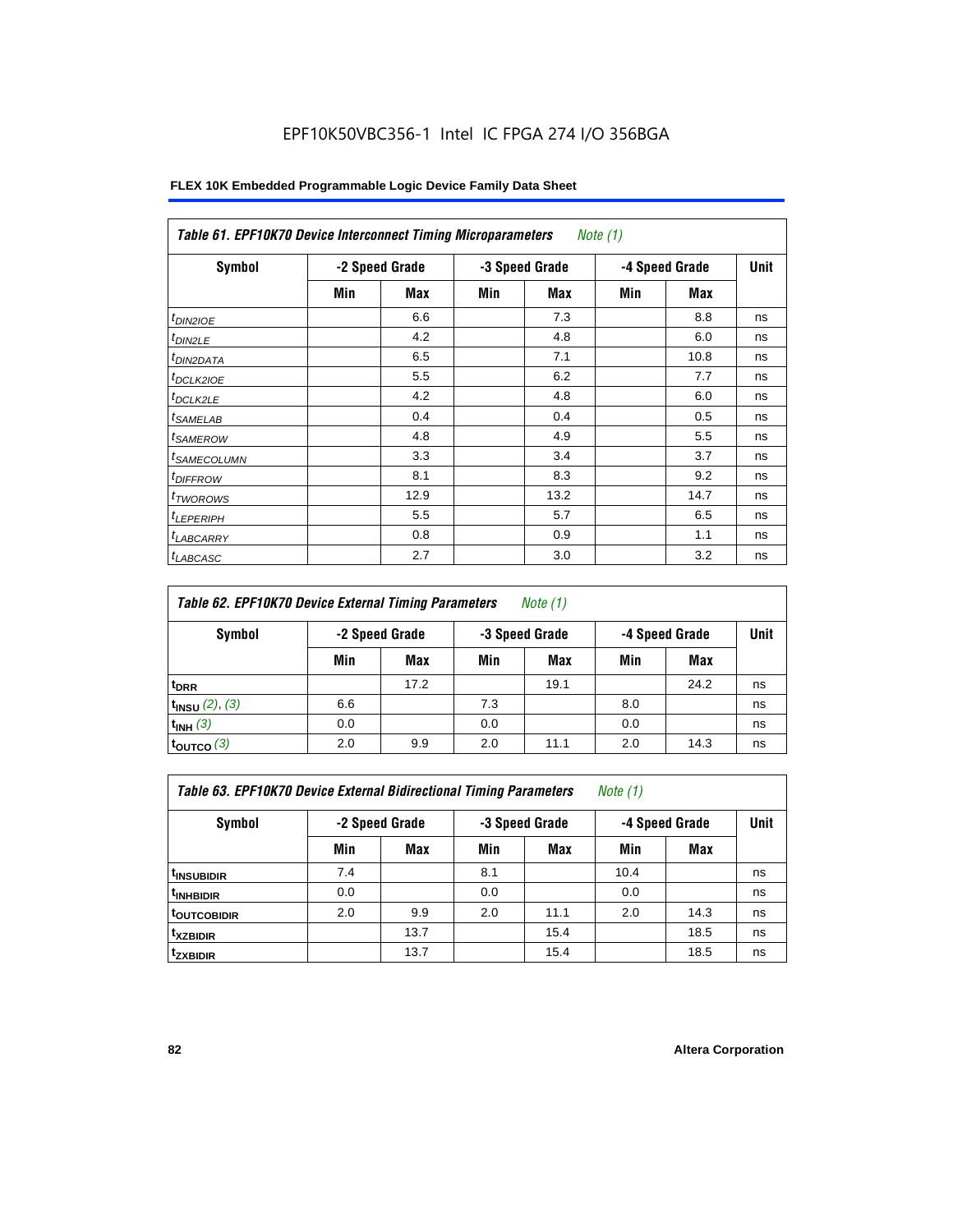#### *Notes to tables:*

- (1) All timing parameters are described in Tables 32 through 38 in this data sheet.
- (2) Using an LE to register the signal may provide a lower setup time.
- (3) This parameter is specified by characterization.

Tables 64 through 70 show EPF10K100 device internal and external timing parameters.

| <b>Symbol</b>       |     | -3DX Speed Grade |     | -3 Speed Grade | -4 Speed Grade | Unit       |    |
|---------------------|-----|------------------|-----|----------------|----------------|------------|----|
|                     | Min | Max              | Min | Max            | Min            | <b>Max</b> |    |
| $t_{LUT}$           |     | 1.5              |     | 1.5            |                | 2.0        | ns |
| $t_{CLUT}$          |     | 0.4              |     | 0.4            |                | 0.5        | ns |
| $t_{RLUT}$          |     | 1.6              |     | 1.6            |                | 2.0        | ns |
| t <sub>PACKED</sub> |     | 0.9              |     | 0.9            |                | 1.3        | ns |
| $t_{EN}$            |     | 0.9              |     | 0.9            |                | 1.2        | ns |
| $t_{CICO}$          |     | 0.2              |     | 0.2            |                | 0.3        | ns |
| $t_{GEN}$           |     | 1.1              |     | 1.1            |                | 1.4        | ns |
| $t_{GENR}$          |     | 1.2              |     | 1.2            |                | 1.5        | ns |
| $t_{CASC}$          |     | 1.1              |     | 1.1            |                | 1.3        | ns |
| $t_C$               |     | 0.8              |     | 0.8            |                | 1.0        | ns |
| $t_{CO}$            |     | 1.0              |     | 1.0            |                | 1.4        | ns |
| $t_{COMB}$          |     | 0.5              |     | 0.5            |                | 0.7        | ns |
| $t_{\rm SU}$        | 2.1 |                  | 2.1 |                | 2.6            |            | ns |
| $t_H$               | 2.3 |                  | 2.3 |                | 3.1            |            | ns |
| $t_{PRE}$           |     | 1.0              |     | 1.0            |                | 1.4        | ns |
| $t_{CLR}$           |     | 1.0              |     | 1.0            |                | 1.4        | ns |
| $t_{CH}$            | 4.0 |                  | 4.0 |                | 4.0            |            | ns |
| $t_{CL}$            | 4.0 |                  | 4.0 |                | 4.0            |            | ns |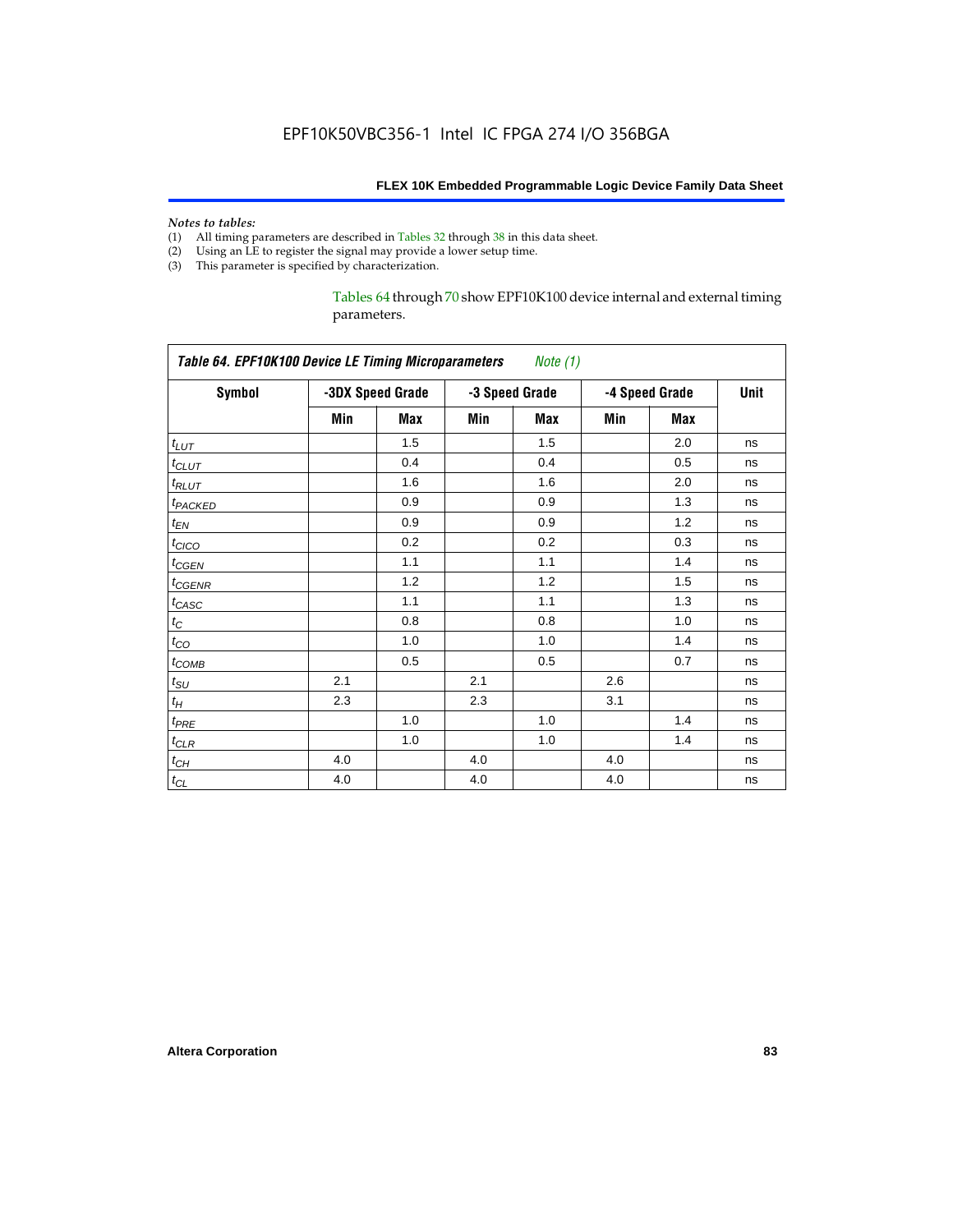# EPF10K50VBC356-1 Intel IC FPGA 274 I/O 356BGA

| FLEX 10K Embedded Programmable Logic Device Family Data Sheet |
|---------------------------------------------------------------|
|---------------------------------------------------------------|

| Table 65. EPF10K100 Device IOE Timing Microparameters<br>Note $(1)$    |                  |            |                |            |                |            |             |  |
|------------------------------------------------------------------------|------------------|------------|----------------|------------|----------------|------------|-------------|--|
| <b>Symbol</b>                                                          | -3DX Speed Grade |            | -3 Speed Grade |            | -4 Speed Grade |            | <b>Unit</b> |  |
|                                                                        | Min              | <b>Max</b> | Min            | <b>Max</b> | Min            | <b>Max</b> |             |  |
| t <sub>IOD</sub>                                                       |                  | 0.0        |                | 0.0        |                | 0.0        | ns          |  |
| $t_{\text{IOC}}$                                                       |                  | 0.5        |                | 0.5        |                | 0.7        | ns          |  |
| $t_{IOCO}$                                                             |                  | 0.4        |                | 0.4        |                | 0.9        | ns          |  |
| t <sub>IOCOMB</sub>                                                    |                  | 0.0        |                | 0.0        |                | 0.0        | ns          |  |
| $t_{IOSU}$                                                             | 5.5              |            | 5.5            |            | 6.7            |            | ns          |  |
| $t_{IOH}$                                                              | 0.5              |            | 0.5            |            | 0.7            |            | ns          |  |
| $t_{IOCLR}$                                                            |                  | 0.7        |                | 0.7        |                | 1.6        | ns          |  |
| $t_{OD1}$                                                              |                  | 4.0        |                | 4.0        |                | 5.0        | ns          |  |
| $t_{OD2}$                                                              |                  | 6.3        |                | 6.3        |                | 7.3        | ns          |  |
| $t_{OD3}$                                                              |                  | 7.7        |                | 7.7        |                | 8.7        | ns          |  |
| $t_{XZ}$                                                               |                  | 6.2        |                | 6.2        |                | 6.8        | ns          |  |
| $t_{ZX1}$                                                              |                  | 6.2        |                | 6.2        |                | 6.8        | ns          |  |
| $t_{ZX2}$                                                              |                  | 8.5        |                | 8.5        |                | 9.1        | ns          |  |
| $t_{ZX3}$                                                              |                  | 9.9        |                | 9.9        |                | 10.5       | ns          |  |
| t <sub>INREG</sub> without ClockLock or<br><b>ClockBoost circuitry</b> |                  | 9.0        |                | 9.0        |                | 10.5       | ns          |  |
| $t_{INREG}$ with ClockLock or<br>ClockBoost circuitry                  |                  | 3.0        |                |            |                |            | ns          |  |
| $t_{IOFD}$                                                             |                  | 8.1        |                | 8.1        |                | 10.3       | ns          |  |
| <sup>t</sup> INCOMB                                                    |                  | 8.1        |                | 8.1        |                | 10.3       | ns          |  |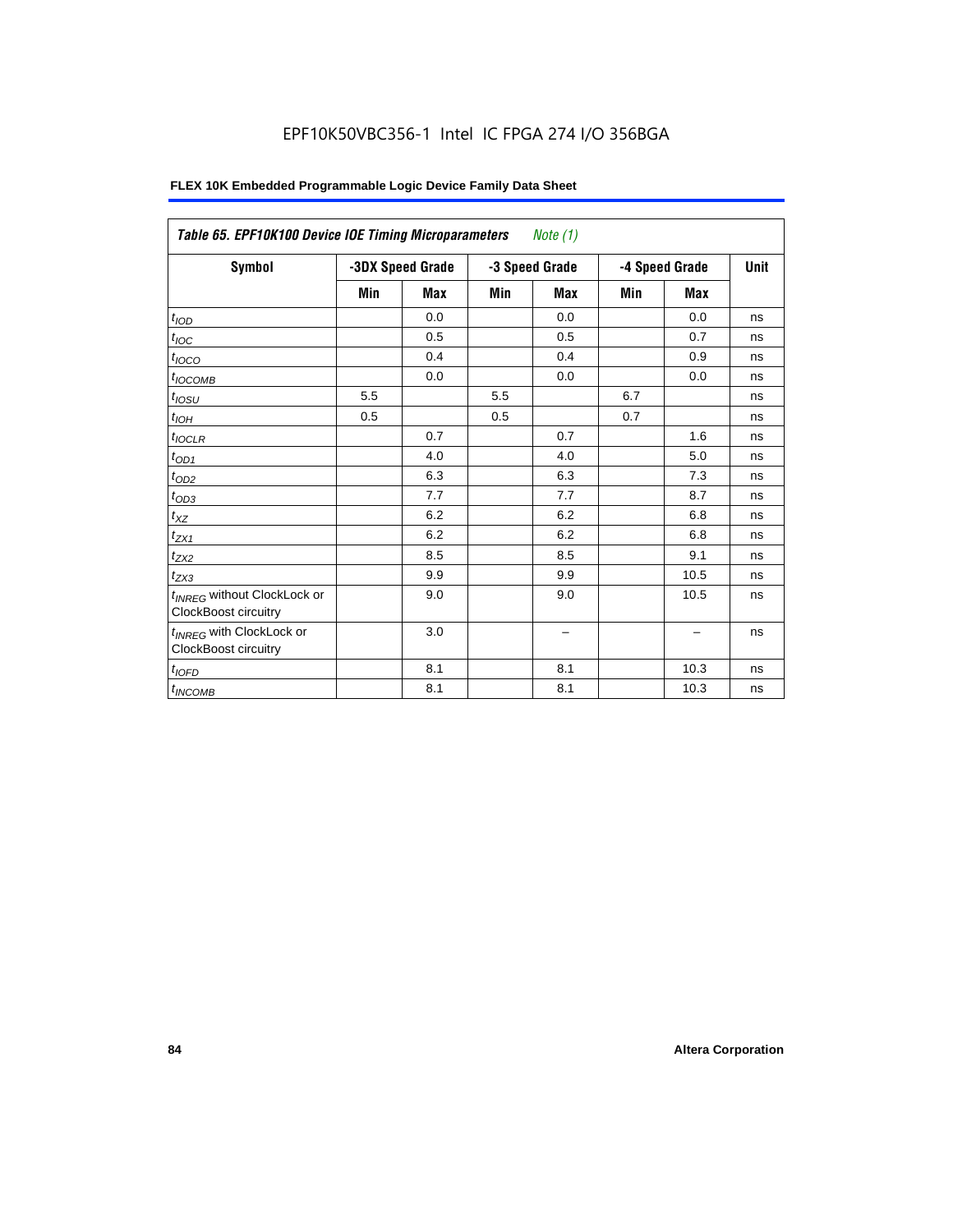| Table 66. EPF10K100 Device EAB Internal Microparameters Note (1) |     |                  |     |                |     |                |    |  |  |  |
|------------------------------------------------------------------|-----|------------------|-----|----------------|-----|----------------|----|--|--|--|
| Symbol                                                           |     | -3DX Speed Grade |     | -3 Speed Grade |     | -4 Speed Grade |    |  |  |  |
|                                                                  | Min | <b>Max</b>       | Min | <b>Max</b>     | Min | <b>Max</b>     |    |  |  |  |
| <i>EABDATA1</i>                                                  |     | 1.5              |     | 1.5            |     | 1.9            | ns |  |  |  |
| <sup>t</sup> EABDATA2                                            |     | 4.8              |     | 4.8            |     | 6.0            | ns |  |  |  |
| t <sub>EABWE1</sub>                                              |     | 1.0              |     | 1.0            |     | 1.2            | ns |  |  |  |
| t <sub>EABWE2</sub>                                              |     | 5.0              |     | 5.0            |     | 6.2            | ns |  |  |  |
| <sup>t</sup> EABCLK                                              |     | 1.0              |     | 1.0            |     | 2.2            | ns |  |  |  |
| t <sub>EABCO</sub>                                               |     | 0.5              |     | 0.5            |     | 0.6            | ns |  |  |  |
| <i><b>LEABBYPASS</b></i>                                         |     | 1.5              |     | 1.5            |     | 1.9            | ns |  |  |  |
| t <sub>EABSU</sub>                                               | 1.5 |                  | 1.5 |                | 1.8 |                | ns |  |  |  |
| $t_{EABH}$                                                       | 2.0 |                  | 2.0 |                | 2.5 |                | ns |  |  |  |
| $t_{\rm AA}$                                                     |     | 8.7              |     | 8.7            |     | 10.7           | ns |  |  |  |
| $t_{WP}$                                                         | 5.8 |                  | 5.8 |                | 7.2 |                | ns |  |  |  |
| $t_{WDSU}$                                                       | 1.6 |                  | 1.6 |                | 2.0 |                | ns |  |  |  |
| $t_{WDH}$                                                        | 0.3 |                  | 0.3 |                | 0.4 |                | ns |  |  |  |
| $t_{WASU}$                                                       | 0.5 |                  | 0.5 |                | 0.6 |                | ns |  |  |  |
| $t_{WAH}$                                                        | 1.0 |                  | 1.0 |                | 1.2 |                | ns |  |  |  |
| $t_{WO}$                                                         |     | 5.0              |     | 5.0            |     | 6.2            | ns |  |  |  |
| $t_{DD}$                                                         |     | 5.0              |     | 5.0            |     | 6.2            | ns |  |  |  |
| <b><i>EABOUT</i></b>                                             |     | 0.5              |     | 0.5            |     | 0.6            | ns |  |  |  |
| $t_{EABCH}$                                                      | 4.0 |                  | 4.0 |                | 4.0 |                | ns |  |  |  |
| $t_{EABCL}$                                                      | 5.8 |                  | 5.8 |                | 7.2 |                | ns |  |  |  |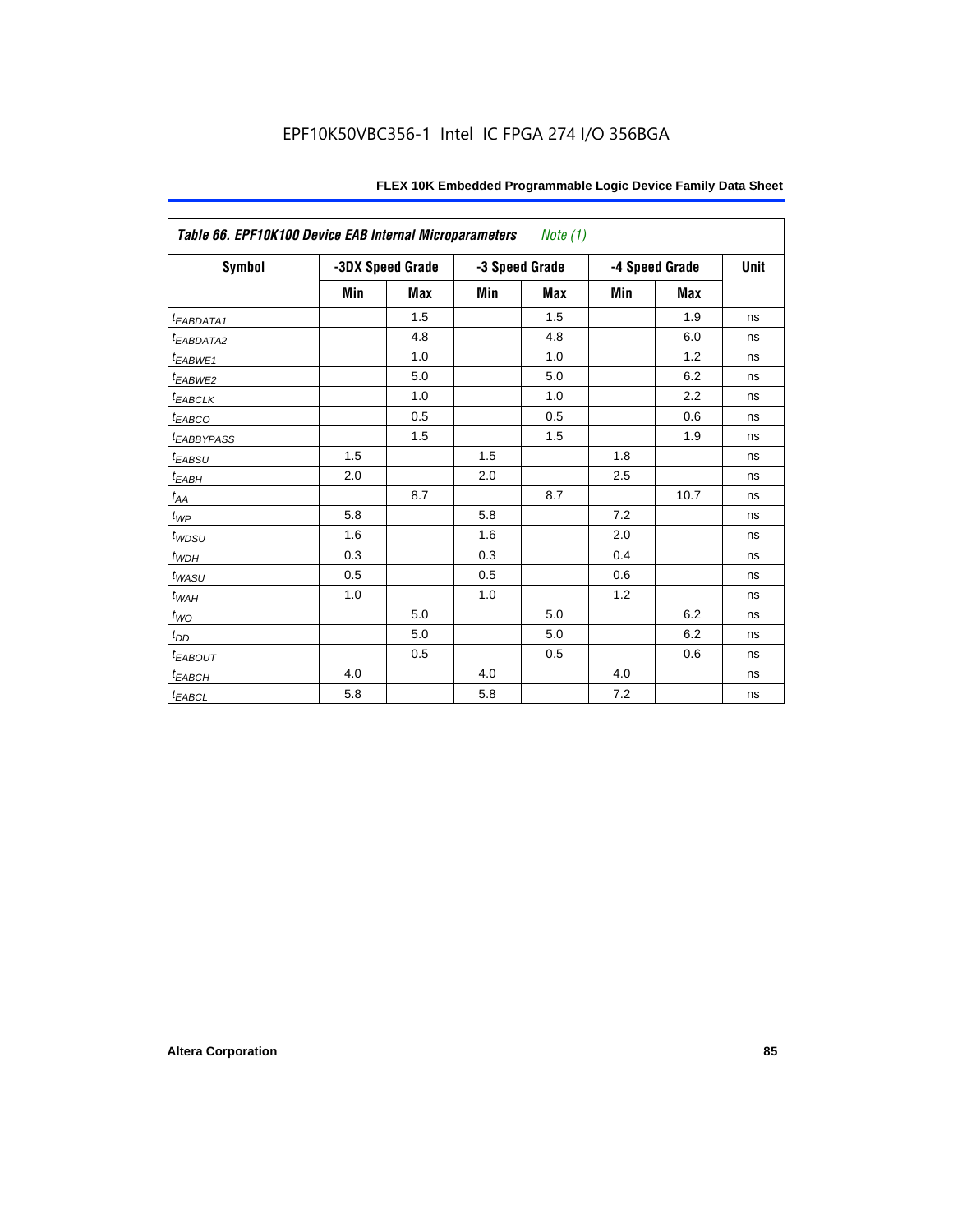|                        | Table 67. EPF10K100 Device EAB Internal Timing Macroparameters<br>Note $(1)$ |                  |      |                |      |                |    |  |  |  |  |
|------------------------|------------------------------------------------------------------------------|------------------|------|----------------|------|----------------|----|--|--|--|--|
| Symbol                 |                                                                              | -3DX Speed Grade |      | -3 Speed Grade |      | -4 Speed Grade |    |  |  |  |  |
|                        | Min                                                                          | Max              | Min  | Max            | Min  | Max            |    |  |  |  |  |
| <sup>t</sup> EABAA     |                                                                              | 13.7             |      | 13.7           |      | 17.0           | ns |  |  |  |  |
| <sup>t</sup> EABRCCOMB | 13.7                                                                         |                  | 13.7 |                | 17.0 |                | ns |  |  |  |  |
| <sup>t</sup> EABRCREG  | 9.7                                                                          |                  | 9.7  |                | 11.9 |                | ns |  |  |  |  |
| <sup>t</sup> EABWP     | 5.8                                                                          |                  | 5.8  |                | 7.2  |                | ns |  |  |  |  |
| <sup>t</sup> EABWCCOMB | 7.3                                                                          |                  | 7.3  |                | 9.0  |                | ns |  |  |  |  |
| <sup>t</sup> EABWCREG  | 13.0                                                                         |                  | 13.0 |                | 16.0 |                | ns |  |  |  |  |
| <sup>t</sup> EABDD     |                                                                              | 10.0             |      | 10.0           |      | 12.5           | ns |  |  |  |  |
| <sup>t</sup> EABDATACO |                                                                              | 2.0              |      | 2.0            |      | 3.4            | ns |  |  |  |  |
| <sup>t</sup> EABDATASU | 5.3                                                                          |                  | 5.3  |                | 5.6  |                | ns |  |  |  |  |
| <sup>t</sup> EABDATAH  | 0.0                                                                          |                  | 0.0  |                | 0.0  |                | ns |  |  |  |  |
| <sup>t</sup> EABWESU   | 5.5                                                                          |                  | 5.5  |                | 5.8  |                | ns |  |  |  |  |
| <sup>t</sup> EABWEH    | 0.0                                                                          |                  | 0.0  |                | 0.0  |                | ns |  |  |  |  |
| <sup>t</sup> EABWDSU   | 5.5                                                                          |                  | 5.5  |                | 5.8  |                | ns |  |  |  |  |
| <sup>t</sup> EABWDH    | 0.0                                                                          |                  | 0.0  |                | 0.0  |                | ns |  |  |  |  |
| <sup>t</sup> EABWASU   | 2.1                                                                          |                  | 2.1  |                | 2.7  |                | ns |  |  |  |  |
| <sup>t</sup> EABWAH    | 0.0                                                                          |                  | 0.0  |                | 0.0  |                | ns |  |  |  |  |
| $t_{EABWO}$            |                                                                              | 9.5              |      | 9.5            |      | 11.8           | ns |  |  |  |  |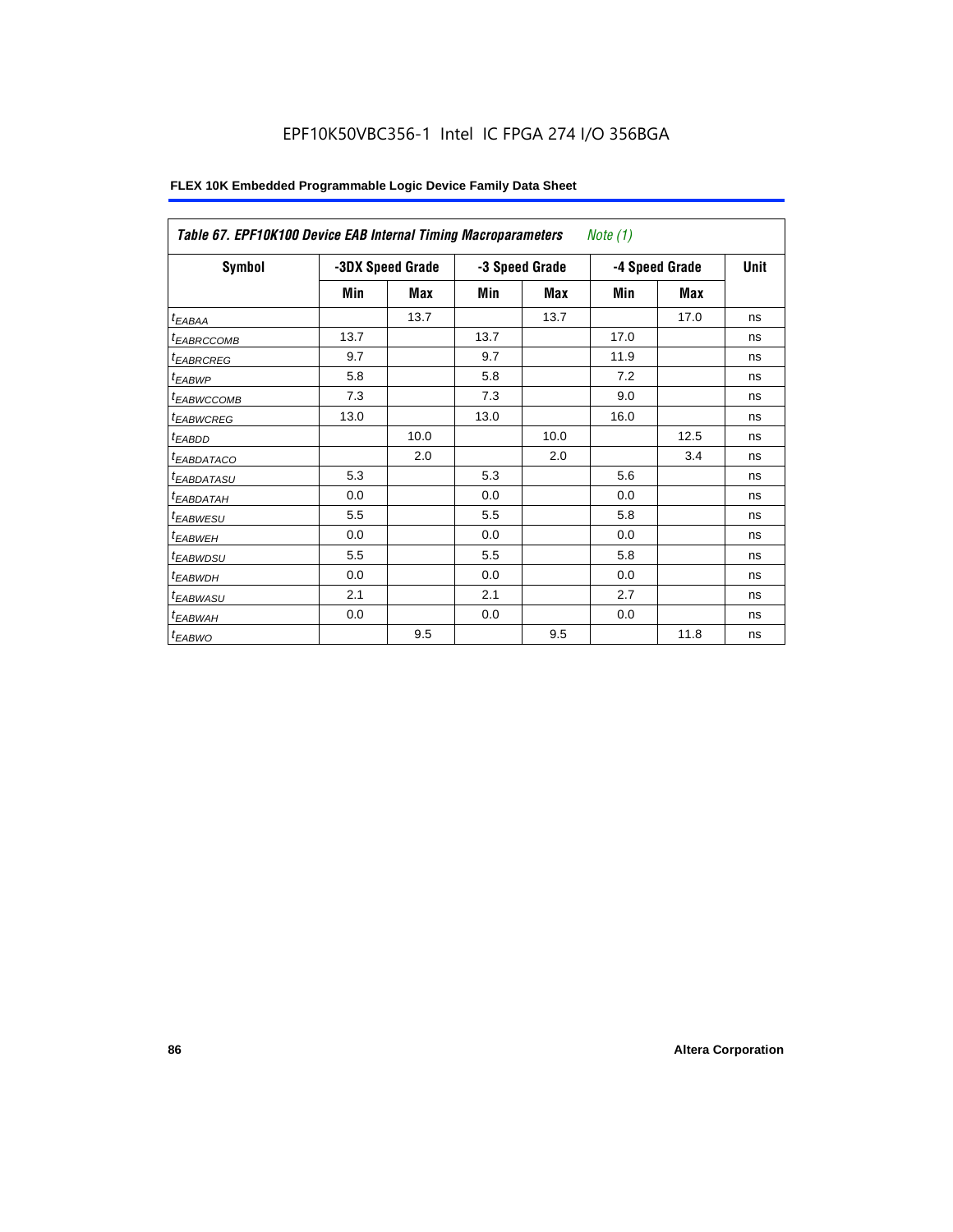| <b>Table 68. EPF10K100 Device Interconnect Timing Microparameters</b><br>Note (1) |     |                  |                |            |                |      |      |  |
|-----------------------------------------------------------------------------------|-----|------------------|----------------|------------|----------------|------|------|--|
| <b>Symbol</b>                                                                     |     | -3DX Speed Grade | -3 Speed Grade |            | -4 Speed Grade |      | Unit |  |
|                                                                                   | Min | Max              | Min            | <b>Max</b> | Min            | Max  |      |  |
| $t_{DINZIOE}$                                                                     |     | 10.3             |                | 10.3       |                | 12.2 | ns   |  |
| $t_{DIN2LE}$                                                                      |     | 4.8              |                | 4.8        |                | 6.0  | ns   |  |
| <sup>t</sup> DIN2DATA                                                             |     | 7.3              |                | 7.3        |                | 11.0 | ns   |  |
| t <sub>DCLK2IOE</sub> without ClockLock or<br><b>ClockBoost circuitry</b>         |     | 6.2              |                | 6.2        |                | 7.7  | ns   |  |
| t <sub>DCLK2IOE</sub> with ClockLock or ClockBoost<br>circuitry                   |     | 2.3              |                |            |                |      | ns   |  |
| t <sub>DCLK2LE</sub> without ClockLock or<br>ClockBoost circuitry                 |     | 4.8              |                | 4.8        |                | 6.0  | ns   |  |
| t <sub>DCLK2LE</sub> with ClockLock or ClockBoost<br>circuitry                    |     | 2.3              |                |            |                |      | ns   |  |
| <sup>t</sup> SAMELAB                                                              |     | 0.4              |                | 0.4        |                | 0.5  | ns   |  |
| <sup>t</sup> SAMEROW                                                              |     | 4.9              |                | 4.9        |                | 5.5  | ns   |  |
| <i>t<sub>SAMECOLUMN</sub></i>                                                     |     | 5.1              |                | 5.1        |                | 5.4  | ns   |  |
| <i>t<sub>DIFFROW</sub></i>                                                        |     | 10.0             |                | 10.0       |                | 10.9 | ns   |  |
| <sup>t</sup> TWOROWS                                                              |     | 14.9             |                | 14.9       |                | 16.4 | ns   |  |
| <sup>t</sup> LEPERIPH                                                             |     | 6.9              |                | 6.9        |                | 8.1  | ns   |  |
| <sup>t</sup> LABCARRY                                                             |     | 0.9              |                | 0.9        |                | 1.1  | ns   |  |
| $t_{LABCASC}$                                                                     |     | 3.0              |                | 3.0        |                | 3.2  | ns   |  |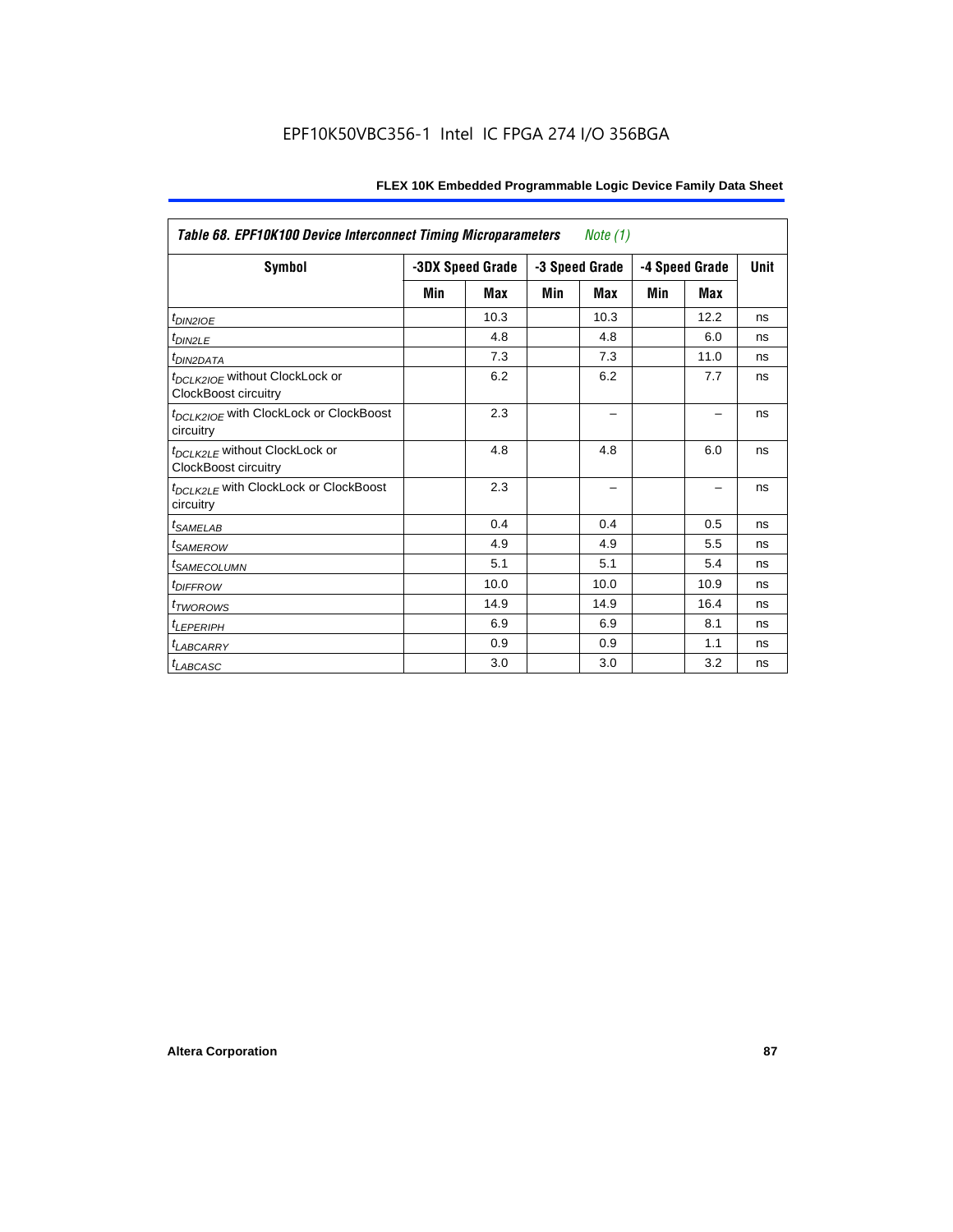| FLEX 10K Embedded Programmable Logic Device Family Data Sheet |  |  |  |  |  |  |
|---------------------------------------------------------------|--|--|--|--|--|--|
|                                                               |  |  |  |  |  |  |
|                                                               |  |  |  |  |  |  |

| Table 69. EPF10K100 Device External Timing Parameters<br>Note $(1)$ |                  |      |     |                |                |            |    |  |  |  |  |
|---------------------------------------------------------------------|------------------|------|-----|----------------|----------------|------------|----|--|--|--|--|
| Symbol                                                              | -3DX Speed Grade |      |     | -3 Speed Grade | -4 Speed Grade | Unit       |    |  |  |  |  |
|                                                                     | Min              | Max  | Min | <b>Max</b>     | Min            | <b>Max</b> |    |  |  |  |  |
| t <sub>DRR</sub>                                                    |                  | 19.1 |     | 19.1           |                | 24.2       | ns |  |  |  |  |
| $t_{INSU}$ (2), (3), (4)                                            | 7.8              |      | 7.8 |                | 8.5            |            | ns |  |  |  |  |
| toutco $(3)$ , $(4)$                                                | 2.0              | 11.1 | 2.0 | 11.1           | 2.0            | 14.3       | ns |  |  |  |  |
| $t_{INH}$ (3)                                                       | 0.0              |      | 0.0 |                | 0.0            |            | ns |  |  |  |  |
| $t_{INSU}$ (2), (3), (5)                                            | 6.2              |      |     |                |                |            | ns |  |  |  |  |
| toutco $(3)$ , $(5)$                                                | 2.0              | 6.7  |     |                |                |            | ns |  |  |  |  |

| Table 70. EPF10K100 Device External Bidirectional Timing Parameters<br><i>Note</i> $(1)$ |                  |      |     |                |                |             |    |  |  |  |  |
|------------------------------------------------------------------------------------------|------------------|------|-----|----------------|----------------|-------------|----|--|--|--|--|
| Symbol                                                                                   | -3DX Speed Grade |      |     | -3 Speed Grade | -4 Speed Grade | <b>Unit</b> |    |  |  |  |  |
|                                                                                          | Min              | Max  | Min | Max            | Min            | Max         |    |  |  |  |  |
| t <sub>insubidir</sub> $(4)$                                                             | 8.1              |      | 8.1 |                | 10.4           |             | ns |  |  |  |  |
| $t_{INHBIDIR}$ (4)                                                                       | 0.0              |      | 0.0 |                | 0.0            |             | ns |  |  |  |  |
| toutcobidir $(4)$                                                                        | 2.0              | 11.1 | 2.0 | 11.1           | 2.0            | 14.3        | ns |  |  |  |  |
| $t_{XZBIDIR}$ (4)                                                                        |                  | 15.3 |     | 15.3           |                | 18.4        | ns |  |  |  |  |
| $t_{ZXBIDIR}$ (4)                                                                        |                  | 15.3 |     | 15.3           |                | 18.4        | ns |  |  |  |  |
| $t_{INSUBIDIR}$ (5)                                                                      | 9.1              |      |     |                |                |             | ns |  |  |  |  |
| $t_{INHBIDIR}$ (5)                                                                       | 0.0              |      |     |                |                |             | ns |  |  |  |  |
| $t_{\text{OUTCOBIDIR}}$ (5)                                                              | 2.0              | 7.2  |     |                |                |             | ns |  |  |  |  |
| $t_{XZBIDIR}$ (5)                                                                        |                  | 14.3 |     |                |                |             | ns |  |  |  |  |
| $t_{ZXBIDIR}$ $(5)$                                                                      |                  | 14.3 |     |                |                |             | ns |  |  |  |  |

*Notes to tables:*

(1) All timing parameters are described in Tables 32 through 38 in this data sheet.<br>(2) Using an LE to register the signal may provide a lower setup time.

Using an LE to register the signal may provide a lower setup time.

(3) This parameter is specified by characterization.

(4) This parameter is measured without the use of the ClockLock or ClockBoost circuits.

(5) This parameter is measured with the use of the ClockLock or ClockBoost circuits.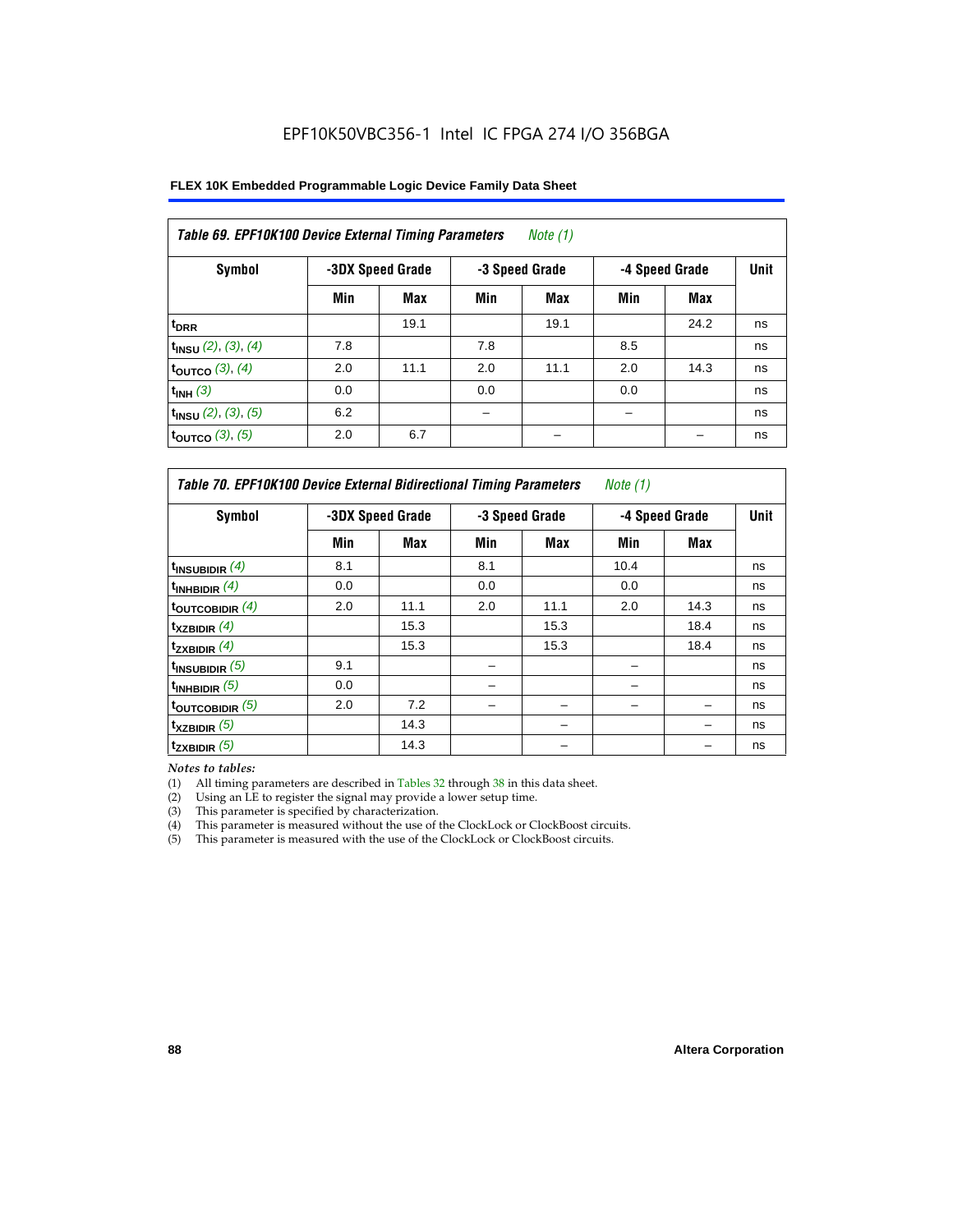Tables 71 through 77 show EPF10K50V device internal and external timing parameters.

| Table 71. EPF10K50V Device LE Timing Microparameters Note (1) |     |                |     |                |     |                |     |                |             |  |  |  |
|---------------------------------------------------------------|-----|----------------|-----|----------------|-----|----------------|-----|----------------|-------------|--|--|--|
| Symbol                                                        |     | -1 Speed Grade |     | -2 Speed Grade |     | -3 Speed Grade |     | -4 Speed Grade | <b>Unit</b> |  |  |  |
|                                                               | Min | Max            | Min | Max            | Min | Max            | Min | Max            |             |  |  |  |
| $t_{LUT}$                                                     |     | 0.9            |     | 1.0            |     | 1.3            |     | 1.6            | ns          |  |  |  |
| $t_{CLUT}$                                                    |     | 0.1            |     | 0.5            |     | 0.6            |     | 0.6            | ns          |  |  |  |
| $t_{RLUT}$                                                    |     | 0.5            |     | 0.8            |     | 0.9            |     | 1.0            | ns          |  |  |  |
| t <sub>PACKED</sub>                                           |     | 0.4            |     | 0.4            |     | 0.5            |     | 0.7            | ns          |  |  |  |
| $t_{EN}$                                                      |     | 0.7            |     | 0.9            |     | 1.1            |     | 1.4            | ns          |  |  |  |
| $t_{CICO}$                                                    |     | 0.2            |     | 0.2            |     | 0.2            |     | 0.3            | ns          |  |  |  |
| $t_{CGEN}$                                                    |     | 0.8            |     | 0.7            |     | 0.8            |     | 1.2            | ns          |  |  |  |
| $t_{\text{GENR}}$                                             |     | 0.4            |     | 0.3            |     | 0.3            |     | 0.4            | ns          |  |  |  |
| $t_{CASC}$                                                    |     | 0.7            |     | 0.7            |     | 0.8            |     | 0.9            | ns          |  |  |  |
| $t_C$                                                         |     | 0.3            |     | 1.0            |     | 1.3            |     | 1.5            | ns          |  |  |  |
| $t_{CO}$                                                      |     | 0.5            |     | 0.7            |     | 0.9            |     | 1.0            | ns          |  |  |  |
| $t_{COMB}$                                                    |     | 0.4            |     | 0.4            |     | 0.5            |     | 0.6            | ns          |  |  |  |
| $t_{\rm SU}$                                                  | 0.8 |                | 1.6 |                | 2.2 |                | 2.5 |                | ns          |  |  |  |
| $t_{\!H}$                                                     | 0.5 |                | 0.8 |                | 1.0 |                | 1.4 |                | ns          |  |  |  |
| $t_{PRE}$                                                     |     | 0.8            |     | 0.4            |     | 0.5            |     | 0.5            | ns          |  |  |  |
| $t_{CLR}$                                                     |     | 0.8            |     | 0.4            |     | 0.5            |     | 0.5            | ns          |  |  |  |
| $t_{\mathit{CH}}$                                             | 2.0 |                | 4.0 |                | 4.0 |                | 4.0 |                | ns          |  |  |  |
| $t_{\rm CL}$                                                  | 2.0 |                | 4.0 |                | 4.0 |                | 4.0 |                | ns          |  |  |  |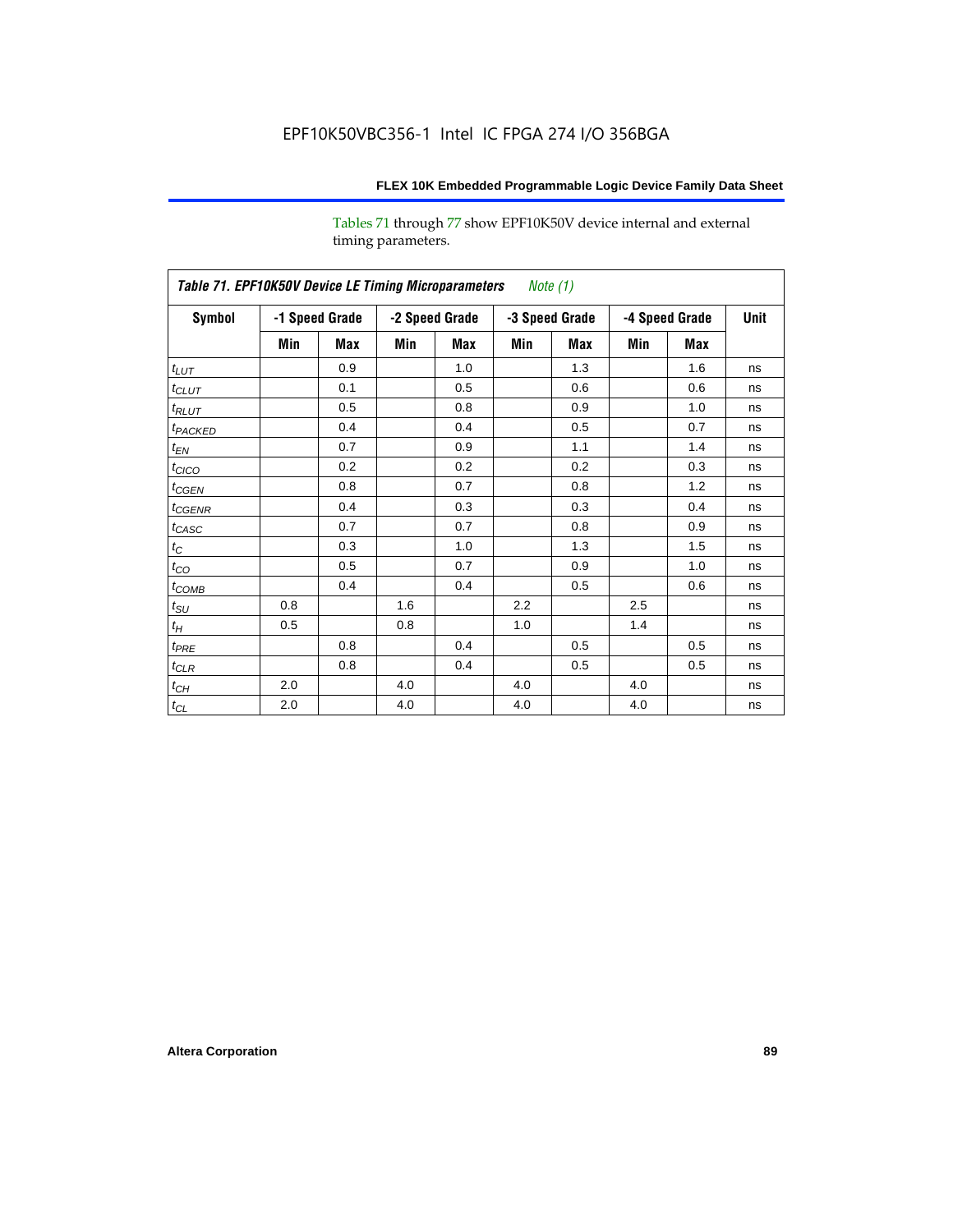# EPF10K50VBC356-1 Intel IC FPGA 274 I/O 356BGA

| Symbol           |     | -1 Speed Grade |     | -2 Speed Grade |     | -3 Speed Grade |     | -4 Speed Grade | Unit |
|------------------|-----|----------------|-----|----------------|-----|----------------|-----|----------------|------|
|                  | Min | Max            | Min | Max            | Min | Max            | Min | Max            |      |
| t <sub>IOD</sub> |     | 1.2            |     | 1.6            |     | 1.9            |     | 2.1            | ns   |
| $t_{\text{IOC}}$ |     | 0.3            |     | 0.4            |     | 0.5            |     | 0.5            | ns   |
| $t_{IOCO}$       |     | 0.3            |     | 0.3            |     | 0.4            |     | 0.4            | ns   |
| $t_{IOCOMB}$     |     | 0.0            |     | 0.0            |     | 0.0            |     | 0.0            | ns   |
| $t_{IOSU}$       | 2.8 |                | 2.8 |                | 3.4 |                | 3.9 |                | ns   |
| $t_{IOH}$        | 0.7 |                | 0.8 |                | 1.0 |                | 1.4 |                | ns   |
| $t_{IOCLR}$      |     | 0.5            |     | 0.6            |     | 0.7            |     | 0.7            | ns   |
| $t_{OD1}$        |     | 2.8            |     | 3.2            |     | 3.9            |     | 4.7            | ns   |
| $t_{OD2}$        |     |                |     |                |     |                |     |                | ns   |
| $t_{OD3}$        |     | 6.5            |     | 6.9            |     | 7.6            |     | 8.4            | ns   |
| $t_{XZ}$         |     | 2.8            |     | 3.1            |     | 3.8            |     | 4.6            | ns   |
| $t_{ZX1}$        |     | 2.8            |     | 3.1            |     | 3.8            |     | 4.6            | ns   |
| $t_{ZX2}$        |     |                |     |                |     |                |     |                | ns   |
| $t_{ZX3}$        |     | 6.5            |     | 6.8            |     | 7.5            |     | 8.3            | ns   |
| $t_{INREG}$      |     | 5.0            |     | 5.7            |     | 7.0            |     | 9.0            | ns   |
| $t_{IOFD}$       |     | 1.5            |     | 1.9            |     | 2.3            |     | 2.7            | ns   |
| $t_{INCOMB}$     |     | 1.5            |     | 1.9            |     | 2.3            |     | 2.7            | ns   |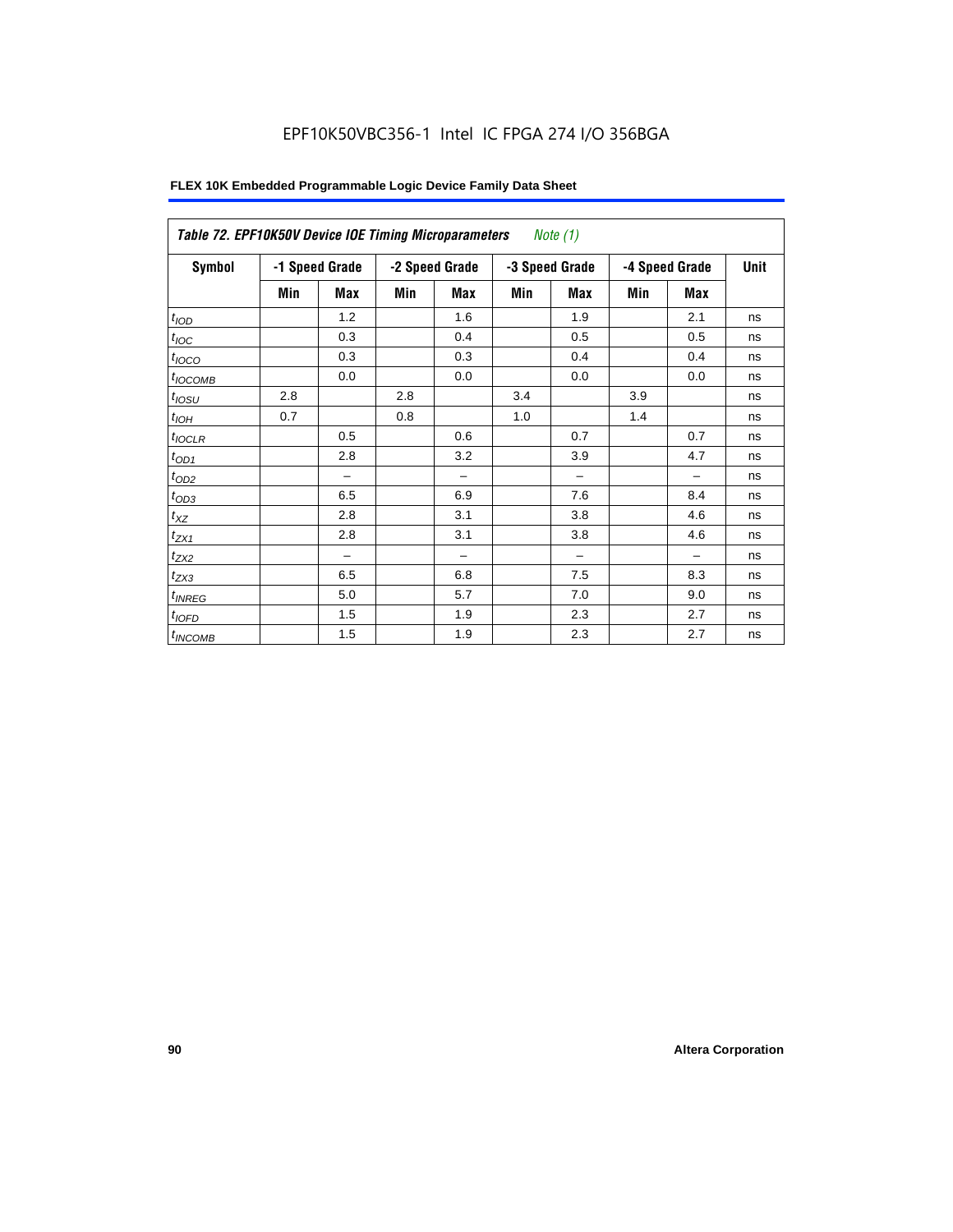|                         | Table 73. EPF10K50V Device EAB Internal Microparameters<br>Note (1) |                |     |                |                |            |     |                |             |  |  |  |  |
|-------------------------|---------------------------------------------------------------------|----------------|-----|----------------|----------------|------------|-----|----------------|-------------|--|--|--|--|
| Symbol                  |                                                                     | -1 Speed Grade |     | -2 Speed Grade | -3 Speed Grade |            |     | -4 Speed Grade | <b>Unit</b> |  |  |  |  |
|                         | Min                                                                 | Max            | Min | Max            | Min            | <b>Max</b> | Min | Max            |             |  |  |  |  |
| $t_{EABDATA1}$          |                                                                     | 1.7            |     | 2.8            |                | 3.4        |     | 4.6            | ns          |  |  |  |  |
| t <sub>EABDATA2</sub>   |                                                                     | 4.9            |     | 3.9            |                | 4.8        |     | 5.9            | ns          |  |  |  |  |
| t <sub>EABWE1</sub>     |                                                                     | 0.0            |     | 2.5            |                | 3.0        |     | 3.7            | ns          |  |  |  |  |
| t <sub>EABWE2</sub>     |                                                                     | 4.0            |     | 4.1            |                | 5.0        |     | 6.2            | ns          |  |  |  |  |
| $t_{EABCLK}$            |                                                                     | 0.4            |     | 0.8            |                | 1.0        |     | 1.2            | ns          |  |  |  |  |
| $t_{EABCO}$             |                                                                     | 0.1            |     | 0.2            |                | 0.3        |     | 0.4            | ns          |  |  |  |  |
| <i><b>EABBYPASS</b></i> |                                                                     | 0.9            |     | 1.1            |                | 1.3        |     | 1.6            | ns          |  |  |  |  |
| $t_{EABSU}$             | 0.8                                                                 |                | 1.5 |                | 1.8            |            | 2.2 |                | ns          |  |  |  |  |
| $t_{EABH}$              | 0.8                                                                 |                | 1.6 |                | 2.0            |            | 2.5 |                | ns          |  |  |  |  |
| $t_{AA}$                |                                                                     | 5.5            |     | 8.2            |                | 10.0       |     | 12.4           | ns          |  |  |  |  |
| $t_{WP}$                | 6.0                                                                 |                | 4.9 |                | 6.0            |            | 7.4 |                | ns          |  |  |  |  |
| $t_{WDSU}$              | 0.1                                                                 |                | 0.8 |                | 1.0            |            | 1.2 |                | ns          |  |  |  |  |
| $t_{WDH}$               | 0.1                                                                 |                | 0.2 |                | 0.3            |            | 0.4 |                | ns          |  |  |  |  |
| $t_{WASU}$              | 0.1                                                                 |                | 0.4 |                | 0.5            |            | 0.6 |                | ns          |  |  |  |  |
| $t_{WAH}$               | 0.1                                                                 |                | 0.8 |                | 1.0            |            | 1.2 |                | ns          |  |  |  |  |
| $t_{WO}$                |                                                                     | 2.8            |     | 4.3            |                | 5.3        |     | 6.5            | ns          |  |  |  |  |
| $t_{DD}$                |                                                                     | 2.8            |     | 4.3            |                | 5.3        |     | 6.5            | ns          |  |  |  |  |
| <b><i>EABOUT</i></b>    |                                                                     | 0.5            |     | 0.4            |                | 0.5        |     | 0.6            | ns          |  |  |  |  |
| $t_{EABCH}$             | 2.0                                                                 |                | 4.0 |                | 4.0            |            | 4.0 |                | ns          |  |  |  |  |
| $t_{EABCL}$             | 6.0                                                                 |                | 4.9 |                | 6.0            |            | 7.4 |                | ns          |  |  |  |  |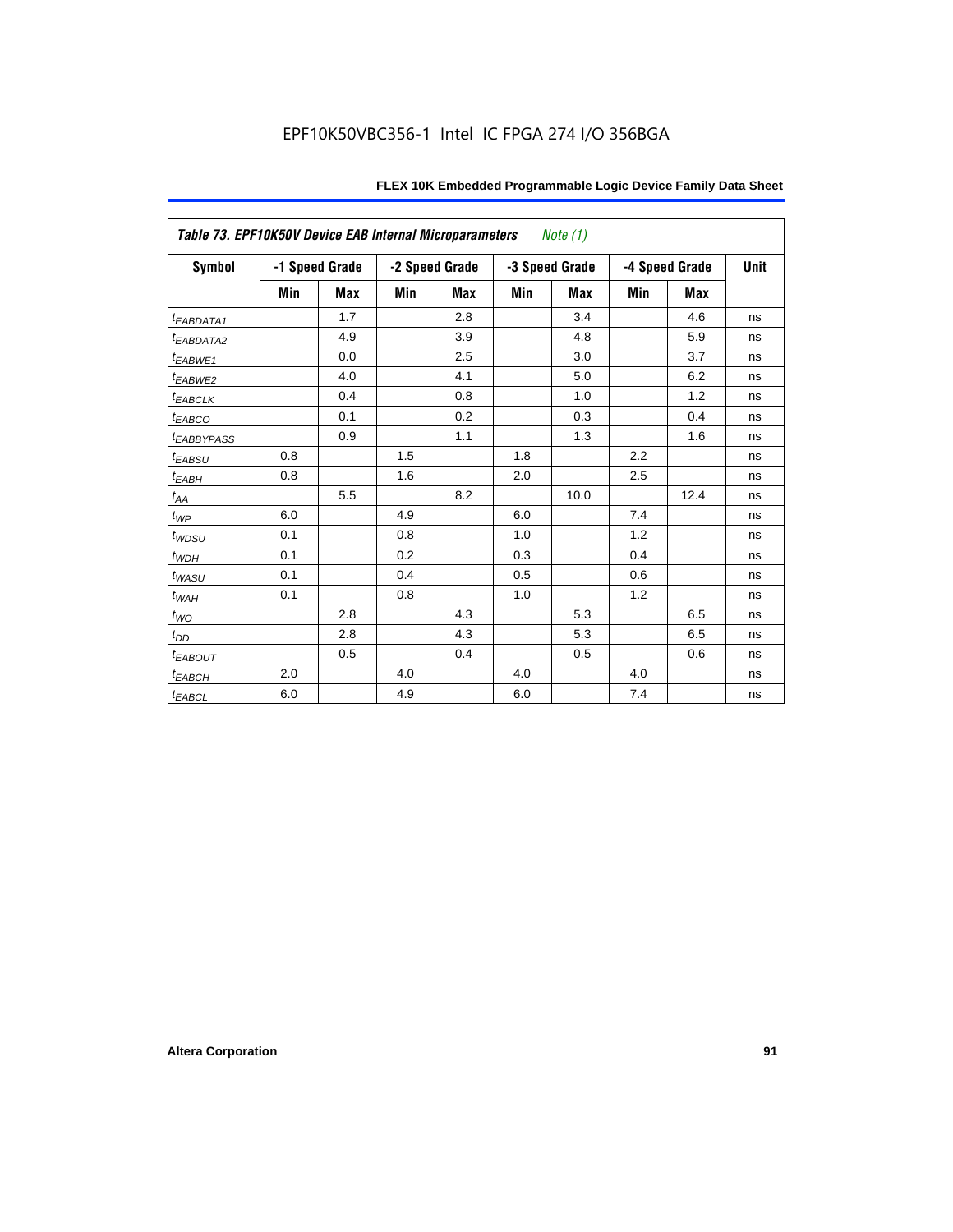| Table 74. EPF10K50V Device EAB Internal Timing Macroparameters |      |                |      |                |      | Note (1)       |      |                |             |
|----------------------------------------------------------------|------|----------------|------|----------------|------|----------------|------|----------------|-------------|
| Symbol                                                         |      | -1 Speed Grade |      | -2 Speed Grade |      | -3 Speed Grade |      | -4 Speed Grade | <b>Unit</b> |
|                                                                | Min  | Max            | Min  | Max            | Min  | Max            | Min  | Max            |             |
| $t_{EABA}$                                                     |      | 9.5            |      | 13.6           |      | 16.5           |      | 20.8           | ns          |
| <sup>t</sup> EABRCCOMB                                         | 9.5  |                | 13.6 |                | 16.5 |                | 20.8 |                | ns          |
| <sup>t</sup> EABRCREG                                          | 6.1  |                | 8.8  |                | 10.8 |                | 13.4 |                | ns          |
| <sup>t</sup> EABWP                                             | 6.0  |                | 4.9  |                | 6.0  |                | 7.4  |                | ns          |
| <sup>t</sup> EABWCCOMB                                         | 6.2  |                | 6.1  |                | 7.5  |                | 9.2  |                | ns          |
| <sup>t</sup> EABWCREG                                          | 12.0 |                | 11.6 |                | 14.2 |                | 17.4 |                | ns          |
| <sup>t</sup> EABDD                                             |      | 6.8            |      | 9.7            |      | 11.8           |      | 14.9           | ns          |
| <b><i>EABDATACO</i></b>                                        |      | 1.0            |      | 1.4            |      | 1.8            |      | 2.2            | ns          |
| <sup>t</sup> EABDATASU                                         | 5.3  |                | 4.6  |                | 5.6  |                | 6.9  |                | ns          |
| <sup>t</sup> EABDATAH                                          | 0.0  |                | 0.0  |                | 0.0  |                | 0.0  |                | ns          |
| <sup>t</sup> EABWESU                                           | 4.4  |                | 4.8  |                | 5.8  |                | 7.2  |                | ns          |
| <sup>t</sup> EABWEH                                            | 0.0  |                | 0.0  |                | 0.0  |                | 0.0  |                | ns          |
| <sup>t</sup> EABWDSU                                           | 1.8  |                | 1.1  |                | 1.4  |                | 2.1  |                | ns          |
| <sup>t</sup> EABWDH                                            | 0.0  |                | 0.0  |                | 0.0  |                | 0.0  |                | ns          |
| <sup>t</sup> EABWASU                                           | 4.5  |                | 4.6  |                | 5.6  |                | 7.4  |                | ns          |
| <sup>t</sup> EABWAH                                            | 0.0  |                | 0.0  |                | 0.0  |                | 0.0  |                | ns          |
| $t_{EABWO}$                                                    |      | 5.1            |      | 9.4            |      | 11.4           |      | 14.0           | ns          |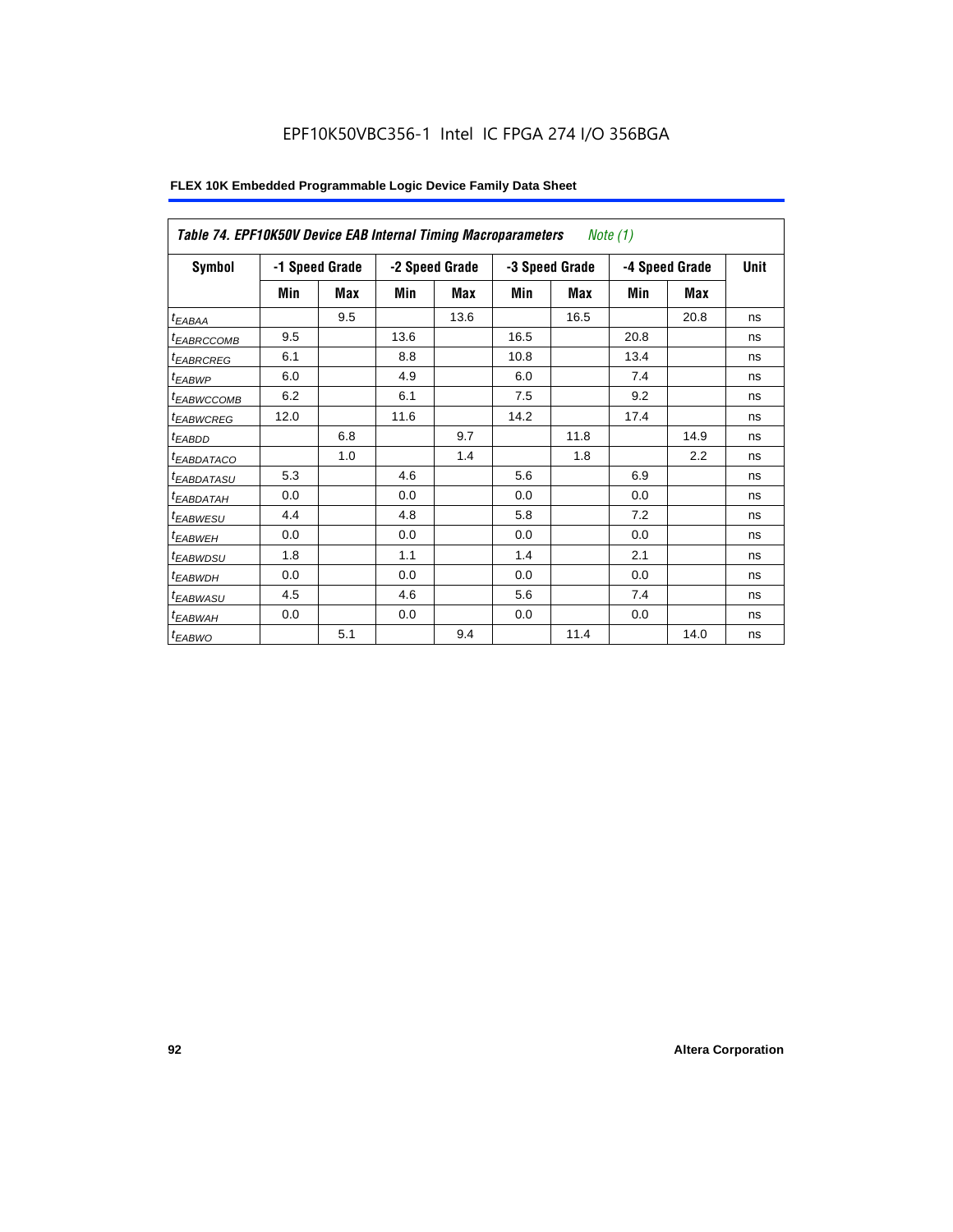| <b>Table 75. EPF10K50V Device Interconnect Timing Microparameters</b><br>Note (1) |     |                |     |                |     |                |     |                |    |  |  |
|-----------------------------------------------------------------------------------|-----|----------------|-----|----------------|-----|----------------|-----|----------------|----|--|--|
| Symbol                                                                            |     | -1 Speed Grade |     | -2 Speed Grade |     | -3 Speed Grade |     | -4 Speed Grade |    |  |  |
|                                                                                   | Min | Max            | Min | Max            | Min | Max            | Min | <b>Max</b>     |    |  |  |
| $t_{DINZIOE}$                                                                     |     | 4.7            |     | 6.0            |     | 7.1            |     | 8.2            | ns |  |  |
| t <sub>DIN2LE</sub>                                                               |     | 2.5            |     | 2.6            |     | 3.1            |     | 3.9            | ns |  |  |
| <sup>t</sup> DIN2DATA                                                             |     | 4.4            |     | 5.9            |     | 6.8            |     | 7.7            | ns |  |  |
| t <sub>DCLK2IOE</sub>                                                             |     | 2.5            |     | 3.9            |     | 4.7            |     | 5.5            | ns |  |  |
| t <sub>DCLK2LE</sub>                                                              |     | 2.5            |     | 2.6            |     | 3.1            |     | 3.9            | ns |  |  |
| <sup>t</sup> SAMELAB                                                              |     | 0.2            |     | 0.2            |     | 0.3            |     | 0.3            | ns |  |  |
| <i>t<sub>SAMEROW</sub></i>                                                        |     | 2.8            |     | 3.0            |     | 3.2            |     | 3.4            | ns |  |  |
| <sup>t</sup> SAMECOLUMN                                                           |     | 3.0            |     | 3.2            |     | 3.4            |     | 3.6            | ns |  |  |
| <i>t<sub>DIFFROW</sub></i>                                                        |     | 5.8            |     | 6.2            |     | 6.6            |     | 7.0            | ns |  |  |
| t <sub>TWOROWS</sub>                                                              |     | 8.6            |     | 9.2            |     | 9.8            |     | 10.4           | ns |  |  |
| $t_{LEPERIPH}$                                                                    |     | 4.5            |     | 5.5            |     | 6.1            |     | 7.0            | ns |  |  |
| t <sub>LABCARRY</sub>                                                             |     | 0.3            |     | 0.4            |     | 0.5            |     | 0.7            | ns |  |  |
| <i>t<sub>LABCASC</sub></i>                                                        |     | 0.0            |     | 1.3            |     | 1.6            |     | 2.0            | ns |  |  |

# *Table 76. EPF10K50V Device External Timing Parameters Note (1)*

| Symbol              | -1 Speed Grade |      | -2 Speed Grade |      | -3 Speed Grade |      | -4 Speed Grade |      | <b>Unit</b> |
|---------------------|----------------|------|----------------|------|----------------|------|----------------|------|-------------|
|                     | Min            | Max  | Min            | Max  | Min            | Max  | Min            | Max  |             |
| t <sub>DRR</sub>    |                | 11.2 |                | 14.0 |                | 17.2 |                | 21.1 | ns          |
| $t_{INSU}$ (2), (3) | 5.5            |      | 4.2            |      | 5.2            |      | 6.9            |      | ns          |
| $t_{INH}$ (3)       | 0.0            |      | 0.0            |      | 0.0            |      | 0.0            |      | ns          |
| $\vert$ toutco (3)  | 2.0            | 5.9  | 2.0            | 7.8  | 2.0            | 9.5  | 2.0            | 11.1 | ns          |

*Table 77. EPF10K50V Device External Bidirectional Timing Parameters Note (1)*

| Symbol                  |     | -1 Speed Grade |     | -2 Speed Grade |     | -3 Speed Grade |     | -4 Speed Grade | <b>Unit</b> |
|-------------------------|-----|----------------|-----|----------------|-----|----------------|-----|----------------|-------------|
|                         |     |                |     |                |     |                |     |                |             |
|                         | Min | Max            | Min | Max            | Min | Max            | Min | Max            |             |
| t <sub>insubidir</sub>  | 2.0 |                | 2.8 |                | 3.5 |                | 4.1 |                | ns          |
| <sup>t</sup> INHBIDIR   | 0.0 |                | 0.0 |                | 0.0 |                | 0.0 |                | ns          |
| t <sub>outcobidir</sub> | 2.0 | 5.9            | 2.0 | 7.8            | 2.0 | 9.5            | 2.0 | 11.1           | ns          |
| <sup>t</sup> xzbidir    |     | 8.0            |     | 9.8            |     | 11.8           |     | 14.3           | ns          |
| <sup>t</sup> zxbidir    |     | 8.0            |     | 9.8            |     | 11.8           |     | 14.3           | ns          |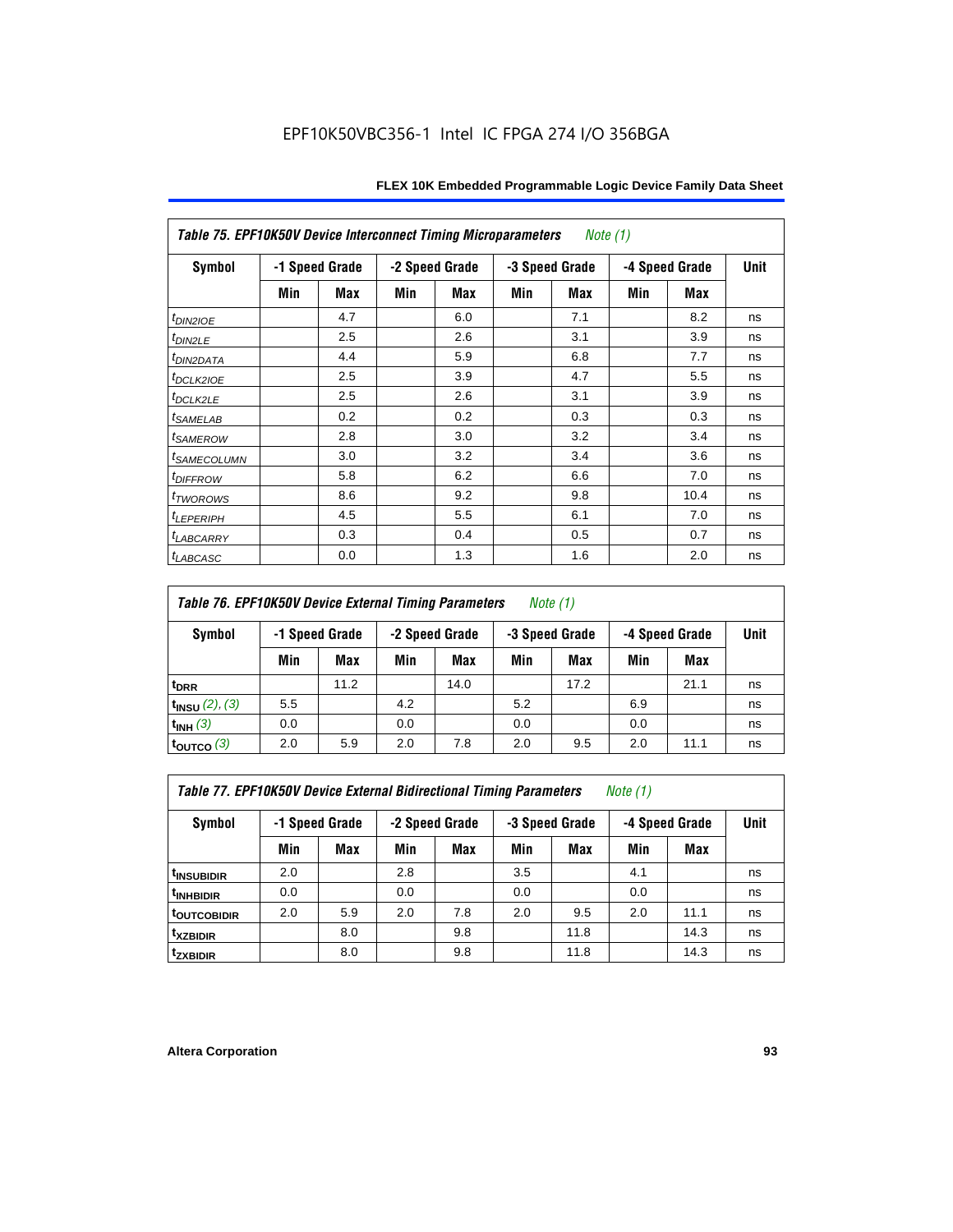#### *Notes to tables:*

- (1) All timing parameters are described in Tables 32 through 38 in this data sheet.
- (2) Using an LE to register the signal may provide a lower setup time.
- (3) This parameter is specified by characterization.

## Tables 78 through 84 show EPF10K130V device internal and external timing parameters.

| Table 78. EPF10K130V Device LE Timing Microparameters Note (1) |     |                |     |                |     |                |             |  |  |  |  |
|----------------------------------------------------------------|-----|----------------|-----|----------------|-----|----------------|-------------|--|--|--|--|
| <b>Symbol</b>                                                  |     | -2 Speed Grade |     | -3 Speed Grade |     | -4 Speed Grade | <b>Unit</b> |  |  |  |  |
|                                                                | Min | Max            | Min | <b>Max</b>     | Min | <b>Max</b>     |             |  |  |  |  |
| $t_{LUT}$                                                      |     | 1.3            |     | 1.8            |     | 2.3            | ns          |  |  |  |  |
| $t_{CLUT}$                                                     |     | 0.5            |     | 0.7            |     | 0.9            | ns          |  |  |  |  |
| $t_{RLUT}$                                                     |     | 1.2            |     | 1.7            |     | 2.2            | ns          |  |  |  |  |
| t <sub>PACKED</sub>                                            |     | 0.5            |     | 0.6            |     | 0.7            | ns          |  |  |  |  |
| $t_{EN}$                                                       |     | 0.6            |     | 0.8            |     | 1.0            | ns          |  |  |  |  |
| $t_{CICO}$                                                     |     | 0.2            |     | 0.3            |     | 0.4            | ns          |  |  |  |  |
| $t_{GEN}$                                                      |     | 0.3            |     | 0.4            |     | 0.5            | ns          |  |  |  |  |
| $t_{\text{GENR}}$                                              |     | 0.7            |     | 1.0            |     | 1.3            | ns          |  |  |  |  |
| $t_{CASC}$                                                     |     | 0.9            |     | 1.2            |     | 1.5            | ns          |  |  |  |  |
| $t_C$                                                          |     | 1.9            |     | 2.4            |     | 3.0            | ns          |  |  |  |  |
| $t_{CO}$                                                       |     | 0.6            |     | 0.9            |     | 1.1            | ns          |  |  |  |  |
| $t_{COMB}$                                                     |     | 0.5            |     | 0.7            |     | 0.9            | ns          |  |  |  |  |
| $t_{\rm SU}$                                                   | 0.2 |                | 0.2 |                | 0.3 |                | ns          |  |  |  |  |
| $t_H$                                                          | 0.0 |                | 0.0 |                | 0.0 |                | ns          |  |  |  |  |
| $t_{PRE}$                                                      |     | 2.4            |     | 3.1            |     | 3.9            | ns          |  |  |  |  |
| $t_{CLR}$                                                      |     | 2.4            |     | 3.1            |     | 3.9            | ns          |  |  |  |  |
| $t_{CH}$                                                       | 4.0 |                | 4.0 |                | 4.0 |                | ns          |  |  |  |  |
| $t_{CL}$                                                       | 4.0 |                | 4.0 |                | 4.0 |                | ns          |  |  |  |  |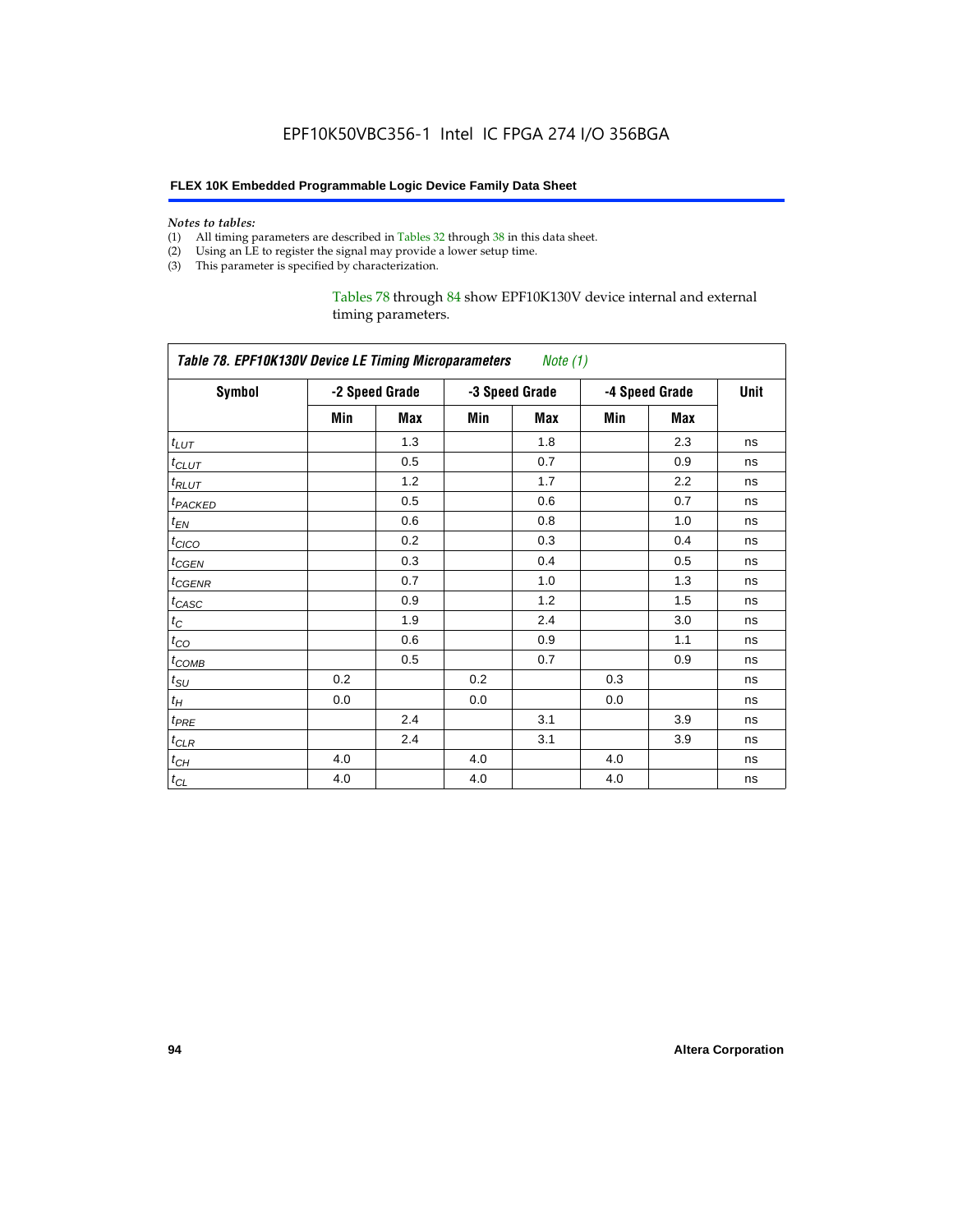| Table 79. EPF10K130V Device IOE Timing Microparameters<br>Note (1) |     |                |     |                |     |                |             |  |  |  |  |
|--------------------------------------------------------------------|-----|----------------|-----|----------------|-----|----------------|-------------|--|--|--|--|
| Symbol                                                             |     | -2 Speed Grade |     | -3 Speed Grade |     | -4 Speed Grade | <b>Unit</b> |  |  |  |  |
|                                                                    | Min | <b>Max</b>     | Min | <b>Max</b>     | Min | Max            |             |  |  |  |  |
| t <sub>IOD</sub>                                                   |     | 1.3            |     | 1.6            |     | 2.0            | ns          |  |  |  |  |
| $t_{\text{IOC}}$                                                   |     | 0.4            |     | 0.5            |     | 0.7            | ns          |  |  |  |  |
| $t_{IOCO}$                                                         |     | 0.3            |     | 0.4            |     | 0.5            | ns          |  |  |  |  |
| $t_{IOCOMB}$                                                       |     | 0.0            |     | 0.0            |     | 0.0            | ns          |  |  |  |  |
| $t_{IOSU}$                                                         | 2.6 |                | 3.3 |                | 3.8 |                | ns          |  |  |  |  |
| $t_{IOH}$                                                          | 0.0 |                | 0.0 |                | 0.0 |                | ns          |  |  |  |  |
| $t_{IOCLR}$                                                        |     | 1.7            |     | 2.2            |     | 2.7            | ns          |  |  |  |  |
| $t_{OD1}$                                                          |     | 3.5            |     | 4.4            |     | 5.0            | ns          |  |  |  |  |
| $t_{OD2}$                                                          |     | -              |     |                |     |                | ns          |  |  |  |  |
| $t_{OD3}$                                                          |     | 8.2            |     | 8.1            |     | 9.7            | ns          |  |  |  |  |
| $t_{\mathsf{XZ}}$                                                  |     | 4.9            |     | 6.3            |     | 7.4            | ns          |  |  |  |  |
| $t_{ZX1}$                                                          |     | 4.9            |     | 6.3            |     | 7.4            | ns          |  |  |  |  |
| $t_{ZX2}$                                                          |     |                |     |                |     |                | ns          |  |  |  |  |
| $t_{ZX3}$                                                          |     | 9.6            |     | 10.0           |     | 12.1           | ns          |  |  |  |  |
| $t_{INREG}$                                                        |     | 7.9            |     | 10.0           |     | 12.6           | ns          |  |  |  |  |
| $t_{IOFD}$                                                         |     | 6.2            |     | 7.9            |     | 9.9            | ns          |  |  |  |  |
| $t_{INCOMB}$                                                       |     | 6.2            |     | 7.9            |     | 9.9            | ns          |  |  |  |  |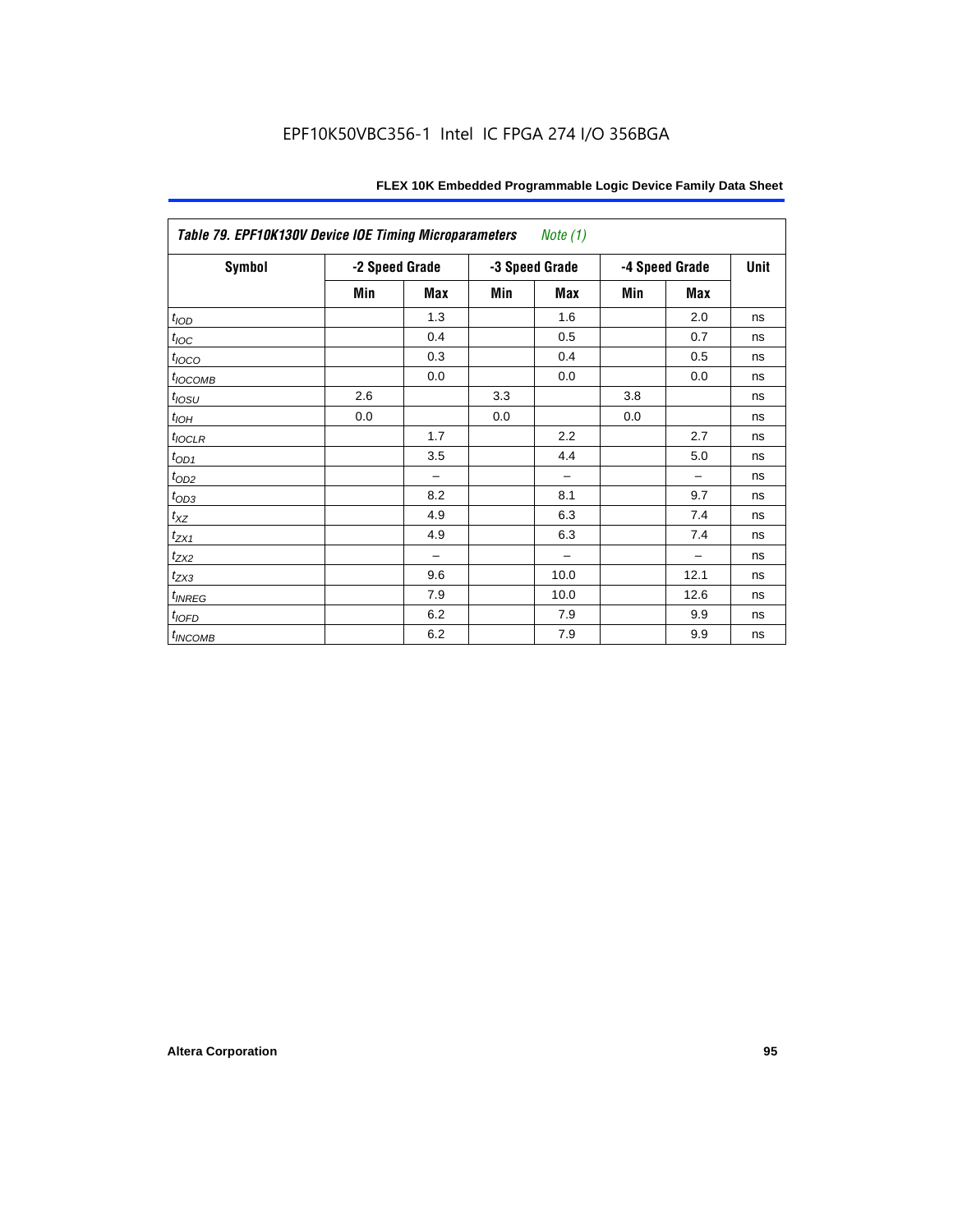| Symbol                 | -2 Speed Grade |            | -3 Speed Grade |     | -4 Speed Grade |     | Unit |
|------------------------|----------------|------------|----------------|-----|----------------|-----|------|
|                        | Min            | <b>Max</b> | Min            | Max | Min            | Max |      |
| <sup>t</sup> EABDATA1  |                | 1.9        |                | 2.4 |                | 2.4 | ns   |
| <sup>t</sup> EABDATA2  |                | 3.7        |                | 4.7 |                | 4.7 | ns   |
| t <sub>EABWE1</sub>    |                | 1.9        |                | 2.4 |                | 2.4 | ns   |
| <sup>t</sup> EABWE2    |                | 3.7        |                | 4.7 |                | 4.7 | ns   |
| t <sub>EABCLK</sub>    |                | 0.7        |                | 0.9 |                | 0.9 | ns   |
| t <sub>EABCO</sub>     |                | 0.5        |                | 0.6 |                | 0.6 | ns   |
| <sup>t</sup> EABBYPASS |                | 0.6        |                | 0.8 |                | 0.8 | ns   |
| t <sub>EABSU</sub>     | 1.4            |            | 1.8            |     | 1.8            |     | ns   |
| t <sub>ЕАВН</sub>      | 0.0            |            | 0.0            |     | 0.0            |     | ns   |
| $t_{AA}$               |                | 5.6        |                | 7.1 |                | 7.1 | ns   |
| $t_{WP}$               | 3.7            |            | 4.7            |     | 4.7            |     | ns   |
| $t_{WDSU}$             | 4.6            |            | 5.9            |     | 5.9            |     | ns   |
| $t_{WDH}$              | 0.0            |            | 0.0            |     | 0.0            |     | ns   |
| $t_{WASU}$             | 3.9            |            | 5.0            |     | 5.0            |     | ns   |
| $t_{W\underline{AH}}$  | 0.0            |            | 0.0            |     | 0.0            |     | ns   |
| $t_{WO}$               |                | 5.6        |                | 7.1 |                | 7.1 | ns   |
| $t_{DD}$               |                | 5.6        |                | 7.1 |                | 7.1 | ns   |
| <sup>t</sup> EABOUT    |                | 2.4        |                | 3.1 |                | 3.1 | ns   |
| <sup>t</sup> ЕАВСН     | 4.0            |            | 4.0            |     | 4.0            |     | ns   |
| $t_{EABCL}$            | 4.0            |            | 4.7            |     | 4.7            |     | ns   |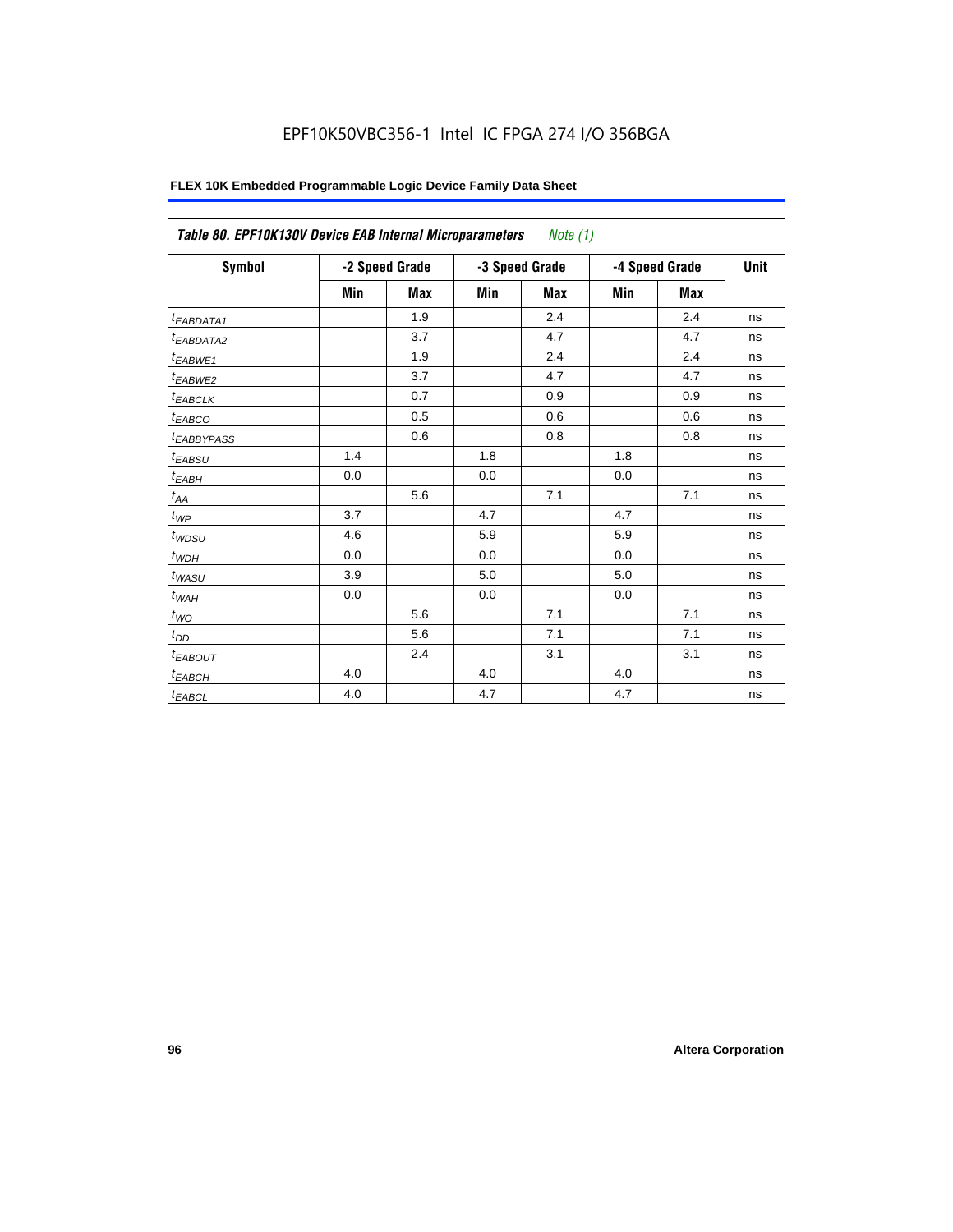| Table 81. EPF10K130V Device EAB Internal Timing Macroparameters<br>Note $(1)$ |      |                |      |                |      |                |    |  |  |  |  |
|-------------------------------------------------------------------------------|------|----------------|------|----------------|------|----------------|----|--|--|--|--|
| <b>Symbol</b>                                                                 |      | -2 Speed Grade |      | -3 Speed Grade |      | -4 Speed Grade |    |  |  |  |  |
|                                                                               | Min  | Max            | Min  | Max            | Min  | Max            |    |  |  |  |  |
| t <sub>EABAA</sub>                                                            |      | 11.2           |      | 14.2           |      | 14.2           | ns |  |  |  |  |
| <sup>t</sup> EABRCCOMB                                                        | 11.1 |                | 14.2 |                | 14.2 |                | ns |  |  |  |  |
| <b><i>EABRCREG</i></b>                                                        | 8.5  |                | 10.8 |                | 10.8 |                | ns |  |  |  |  |
| <sup>t</sup> EABWP                                                            | 3.7  |                | 4.7  |                | 4.7  |                | ns |  |  |  |  |
| <sup>t</sup> EABWCCOMB                                                        | 7.6  |                | 9.7  |                | 9.7  |                | ns |  |  |  |  |
| <sup>t</sup> EABWCREG                                                         | 14.0 |                | 17.8 |                | 17.8 |                | ns |  |  |  |  |
| <sup>t</sup> EABDD                                                            |      | 11.1           |      | 14.2           |      | 14.2           | ns |  |  |  |  |
| <sup>t</sup> EABDATACO                                                        |      | 3.6            |      | 4.6            |      | 4.6            | ns |  |  |  |  |
| <sup>t</sup> EABDATASU                                                        | 4.4  |                | 5.6  |                | 5.6  |                | ns |  |  |  |  |
| <sup>t</sup> EABDATAH                                                         | 0.0  |                | 0.0  |                | 0.0  |                | ns |  |  |  |  |
| <sup>t</sup> EABWESU                                                          | 4.4  |                | 5.6  |                | 5.6  |                | ns |  |  |  |  |
| <sup>t</sup> EABWEH                                                           | 0.0  |                | 0.0  |                | 0.0  |                | ns |  |  |  |  |
| <sup>t</sup> EABWDSU                                                          | 4.6  |                | 5.9  |                | 5.9  |                | ns |  |  |  |  |
| <sup>t</sup> EABWDH                                                           | 0.0  |                | 0.0  |                | 0.0  |                | ns |  |  |  |  |
| <sup>t</sup> EABWASU                                                          | 3.9  |                | 5.0  |                | 5.0  |                | ns |  |  |  |  |
| <sup>t</sup> EABWAH                                                           | 0.0  |                | 0.0  |                | 0.0  |                | ns |  |  |  |  |
| <sup>t</sup> EABWO                                                            |      | 11.1           |      | 14.2           |      | 14.2           | ns |  |  |  |  |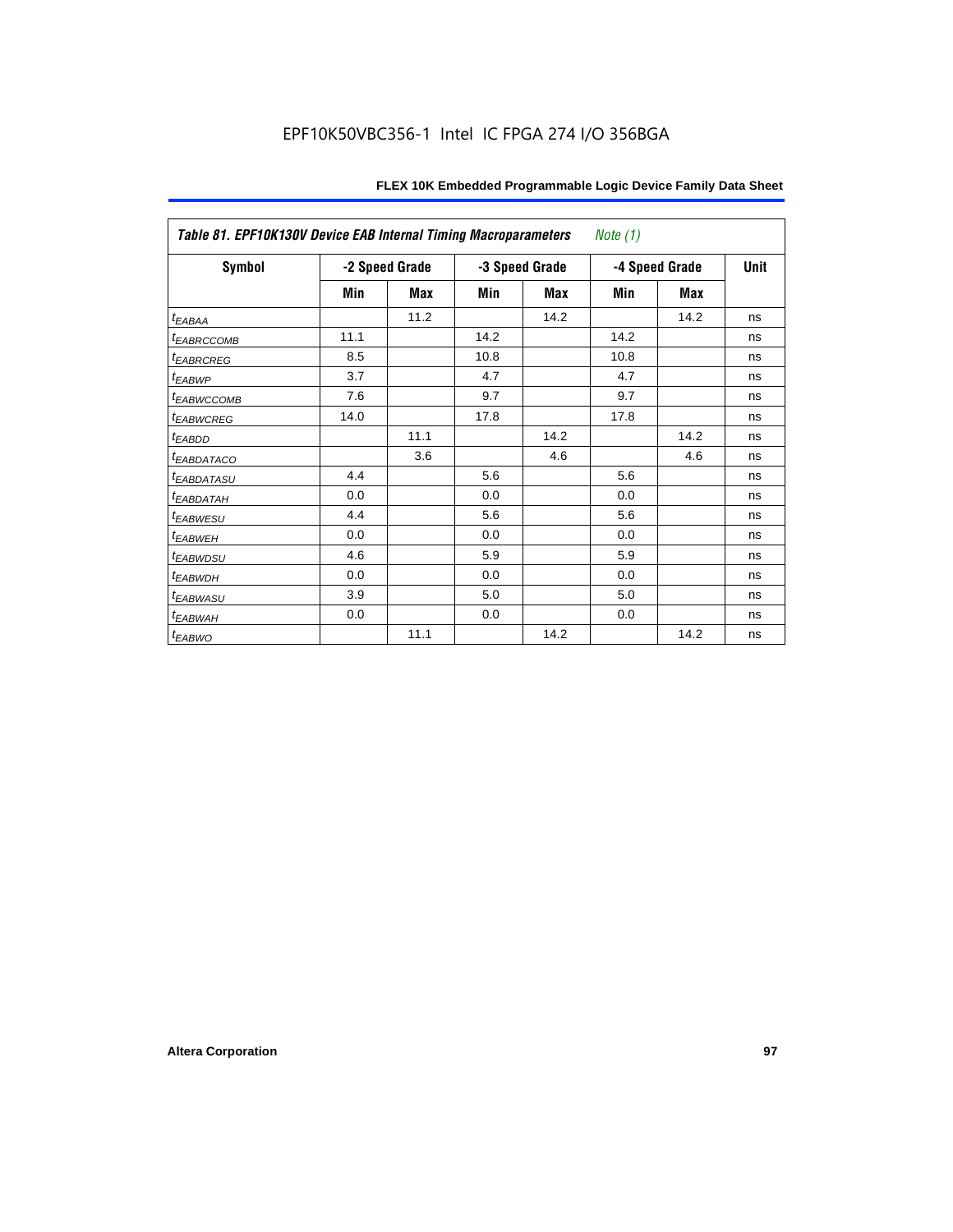| Symbol                  | -2 Speed Grade |      | -3 Speed Grade |      | -4 Speed Grade |      | <b>Unit</b> |
|-------------------------|----------------|------|----------------|------|----------------|------|-------------|
|                         | Min            | Max  | Min            | Max  | Min            | Max  |             |
| <sup>t</sup> DIN2IOE    |                | 8.0  |                | 9.0  |                | 9.5  | ns          |
| t <sub>DIN2LE</sub>     |                | 2.4  |                | 3.0  |                | 3.1  | ns          |
| <sup>t</sup> DIN2DATA   |                | 5.0  |                | 6.3  |                | 7.4  | ns          |
| <sup>t</sup> DCLK2IOE   |                | 3.6  |                | 4.6  |                | 5.1  | ns          |
| <sup>t</sup> DCLK2LE    |                | 2.4  |                | 3.0  |                | 3.1  | ns          |
| <sup>t</sup> SAMELAB    |                | 0.4  |                | 0.6  |                | 0.8  | ns          |
| <sup>t</sup> SAMEROW    |                | 4.5  |                | 5.3  |                | 6.5  | ns          |
| <sup>t</sup> SAMECOLUMN |                | 9.0  |                | 9.5  |                | 9.7  | ns          |
| <sup>t</sup> DIFFROW    |                | 13.5 |                | 14.8 |                | 16.2 | ns          |
| <sup>T</sup> TWOROWS    |                | 18.0 |                | 20.1 |                | 22.7 | ns          |
| <sup>t</sup> LEPERIPH   |                | 8.1  |                | 8.6  |                | 9.5  | ns          |
| <sup>t</sup> LABCARRY   |                | 0.6  |                | 0.8  |                | 1.0  | ns          |
| <sup>t</sup> LABCASC    |                | 0.8  |                | 1.0  |                | 1.2  | ns          |

| Table 83. EPF10K130V Device External Timing Parameters | Note (1) |
|--------------------------------------------------------|----------|
|--------------------------------------------------------|----------|

| Symbol                 | -2 Speed Grade |      |     | -3 Speed Grade |      | -4 Speed Grade |    |
|------------------------|----------------|------|-----|----------------|------|----------------|----|
|                        | Min            | Max  | Min | Max            | Min  | Max            |    |
| t <sub>DRR</sub>       |                | 15.0 |     | 19.1           |      | 24.2           | ns |
| $t_{INSU}$ (2), (3)    | 6.9            |      | 8.6 |                | 11.0 |                | ns |
| $t_{INH}$ (3)          | 0.0            |      | 0.0 |                | 0.0  |                | ns |
| $t_{\text{OUTCO}}$ (3) | 2.0            | 7.8  | 2.0 | 9.9            | 2.0  | 11.3           | ns |

| <b>Table 84. EPF10K130V Device External Bidirectional Timing Parameters</b> | Note (1) |  |
|-----------------------------------------------------------------------------|----------|--|
|-----------------------------------------------------------------------------|----------|--|

| Symbol                  | -2 Speed Grade |      |     | -3 Speed Grade |      | -4 Speed Grade |    |
|-------------------------|----------------|------|-----|----------------|------|----------------|----|
|                         | Min            | Max  | Min | Max            | Min  | Max            |    |
| <sup>t</sup> INSUBIDIR  | 6.7            |      | 8.5 |                | 10.8 |                | ns |
| <sup>t</sup> INHBIDIR   | 0.0            |      | 0.0 |                | 0.0  |                | ns |
| <sup>t</sup> OUTCOBIDIR | 2.0            | 6.9  | 2.0 | 8.8            | 2.0  | 10.2           | ns |
| <sup>t</sup> xzbidir    |                | 12.9 |     | 16.4           |      | 19.3           | ns |
| <sup>t</sup> zxbidir    |                | 12.9 |     | 16.4           |      | 19.3           | ns |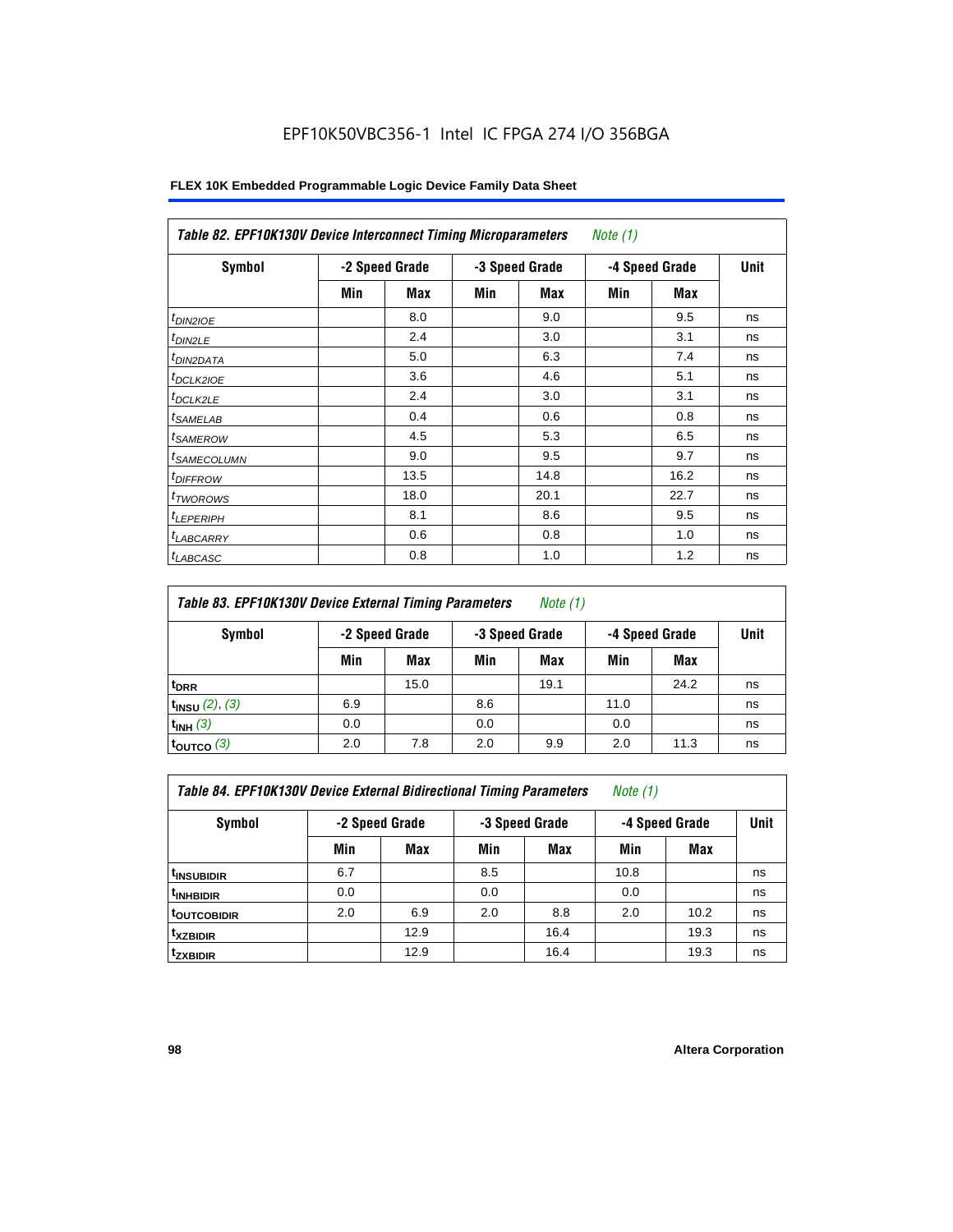# *Notes to tables:*<br>(1) All timing p

- All timing parameters are described in Tables 32 through 38 in this data sheet.
- (2) Using an LE to register the signal may provide a lower setup time.
- (3) This parameter is specified by characterization.

## Tables 85 through 91 show EPF10K10A device internal and external timing parameters.

| <b>Table 85. EPF10K10A Device LE Timing Microparameters</b> Note (1) |     |                |     |                |     |                |      |  |  |
|----------------------------------------------------------------------|-----|----------------|-----|----------------|-----|----------------|------|--|--|
| <b>Symbol</b>                                                        |     | -1 Speed Grade |     | -2 Speed Grade |     | -3 Speed Grade | Unit |  |  |
|                                                                      | Min | Max            | Min | <b>Max</b>     | Min | Max            |      |  |  |
| $t_{LUT}$                                                            |     | 0.9            |     | 1.2            |     | 1.6            | ns   |  |  |
| $t_{CLUT}$                                                           |     | 1.2            |     | 1.4            |     | 1.9            | ns   |  |  |
| $t_{RLUT}$                                                           |     | 1.9            |     | 2.3            |     | 3.0            | ns   |  |  |
| <b>t</b> PACKED                                                      |     | 0.6            |     | 0.7            |     | 0.9            | ns   |  |  |
| $t_{EN}$                                                             |     | 0.5            |     | 0.6            |     | 0.8            | ns   |  |  |
| $t_{CICO}$                                                           |     | 02             |     | 0.3            |     | 0.4            | ns   |  |  |
| $t_{GEN}$                                                            |     | 0.7            |     | 0.9            |     | 1.1            | ns   |  |  |
| $t_{GENR}$                                                           |     | 0.7            |     | 0.9            |     | 1.1            | ns   |  |  |
| $t_{CASC}$                                                           |     | 1.0            |     | 1.2            |     | 1.7            | ns   |  |  |
| $t_{\rm C}$                                                          |     | 1.2            |     | 1.4            |     | 1.9            | ns   |  |  |
| $t_{CO}$                                                             |     | 0.5            |     | 0.6            |     | 0.8            | ns   |  |  |
| $t_{COMB}$                                                           |     | 0.5            |     | 0.6            |     | 0.8            | ns   |  |  |
| $t_{\rm SU}$                                                         | 1.1 |                | 1.3 |                | 1.7 |                | ns   |  |  |
| $t_H\,$                                                              | 0.6 |                | 0.7 |                | 0.9 |                | ns   |  |  |
| $t_{PRE}$                                                            |     | 0.5            |     | 0.6            |     | 0.9            | ns   |  |  |
| $t_{CLR}$                                                            |     | 0.5            |     | 0.6            |     | 0.9            | ns   |  |  |
| $t_{\mathit{CH}}$                                                    | 3.0 |                | 3.5 |                | 4.0 |                | ns   |  |  |
| $t_{\rm CL}$                                                         | 3.0 |                | 3.5 |                | 4.0 |                | ns   |  |  |

*Table 86. EPF10K10A Device IOE Timing Microparameters Note (1) (Part 1 of 2)*

| Symbol            |     | -1 Speed Grade |     | -2 Speed Grade |     | -3 Speed Grade |    |  |
|-------------------|-----|----------------|-----|----------------|-----|----------------|----|--|
|                   | Min | Max            | Min | Max            | Min | <b>Max</b>     |    |  |
|                   |     | 1.3            |     | 1.5            |     | 2.0            | ns |  |
| $t_{\text{IOC}}$  |     | 0.2            |     | 0.3            |     | 0.3            | ns |  |
| $t_{IOCO}$        |     | 0.2            |     | 0.3            |     | 0.4            | ns |  |
| $t_{IOCOMB}$      |     | 0.6            |     | 0.7            |     | 0.9            | ns |  |
| t <sub>IOSU</sub> | 0.8 |                | 1.0 |                | 1.3 |                | ns |  |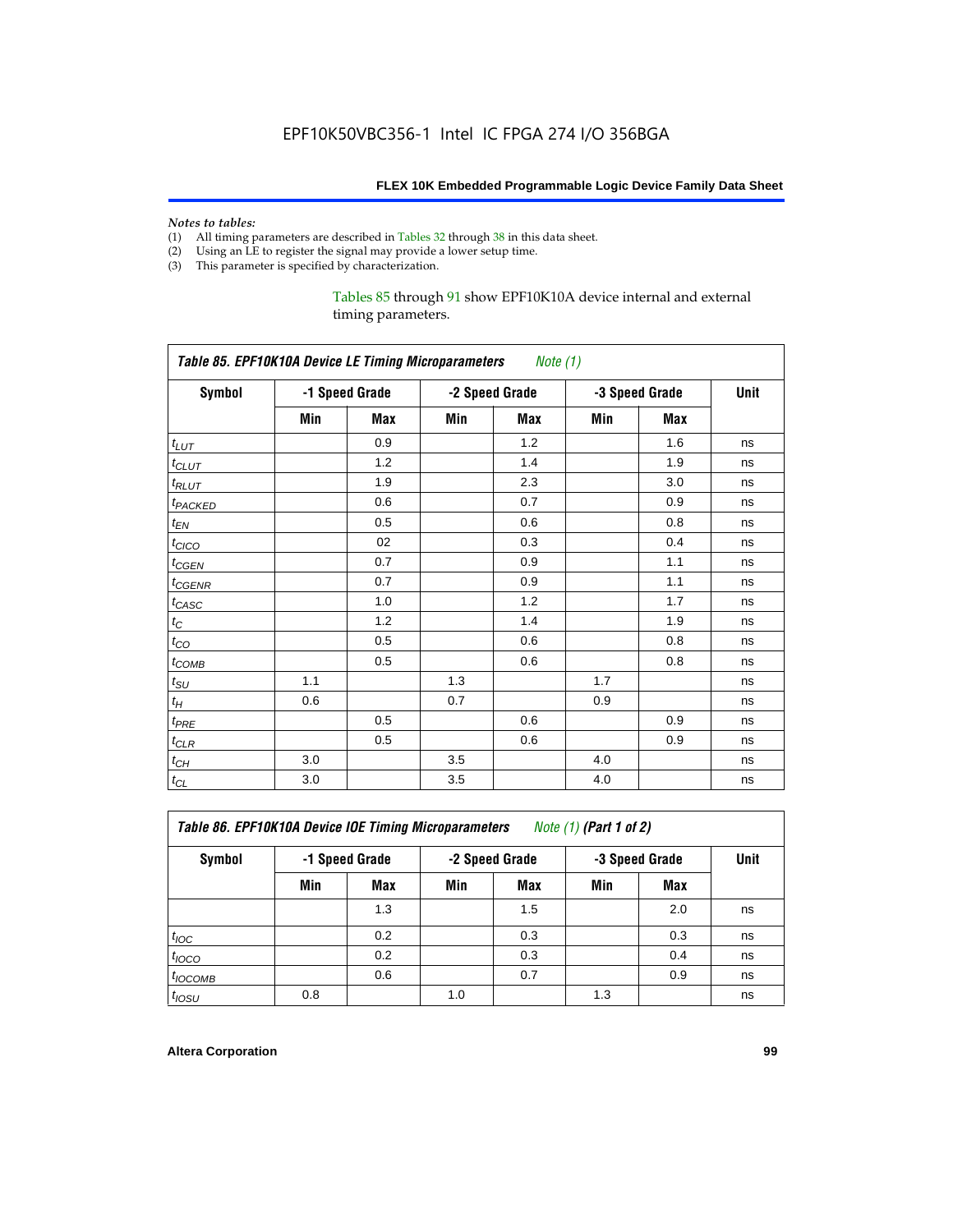# EPF10K50VBC356-1 Intel IC FPGA 274 I/O 356BGA

| Symbol             | -1 Speed Grade |     |     | -2 Speed Grade | -3 Speed Grade | <b>Unit</b> |    |
|--------------------|----------------|-----|-----|----------------|----------------|-------------|----|
|                    | Min            | Max | Min | Max            | Min            | Max         |    |
| $t_{IOH}$          | 0.8            |     | 1.0 |                | 1.3            |             | ns |
| $t_{IOCLR}$        |                | 1.2 |     | 1.4            |                | 1.9         | ns |
| $t_{OD1}$          |                | 1.2 |     | 1.4            |                | 1.9         | ns |
| $t_{OD2}$          |                | 2.9 |     | 3.5            |                | 4.7         | ns |
| $t_{OD3}$          |                | 6.6 |     | 7.8            |                | 10.5        | ns |
| $t_{XZ}$           |                | 1.2 |     | 1.4            |                | 1.9         | ns |
| $t_{ZX1}$          |                | 1.2 |     | 1.4            |                | 1.9         | ns |
| $t_{ZX2}$          |                | 2.9 |     | 3.5            |                | 4.7         | ns |
| $t_{ZX3}$          |                | 6.6 |     | 7.8            |                | 10.5        | ns |
| <sup>t</sup> INREG |                | 5.2 |     | 6.3            |                | 8.4         | ns |
| $t_{IOFD}$         |                | 3.1 |     | 3.8            |                | 5.0         | ns |
| $t_{INCOMB}$       |                | 3.1 |     | 3.8            |                | 5.0         | ns |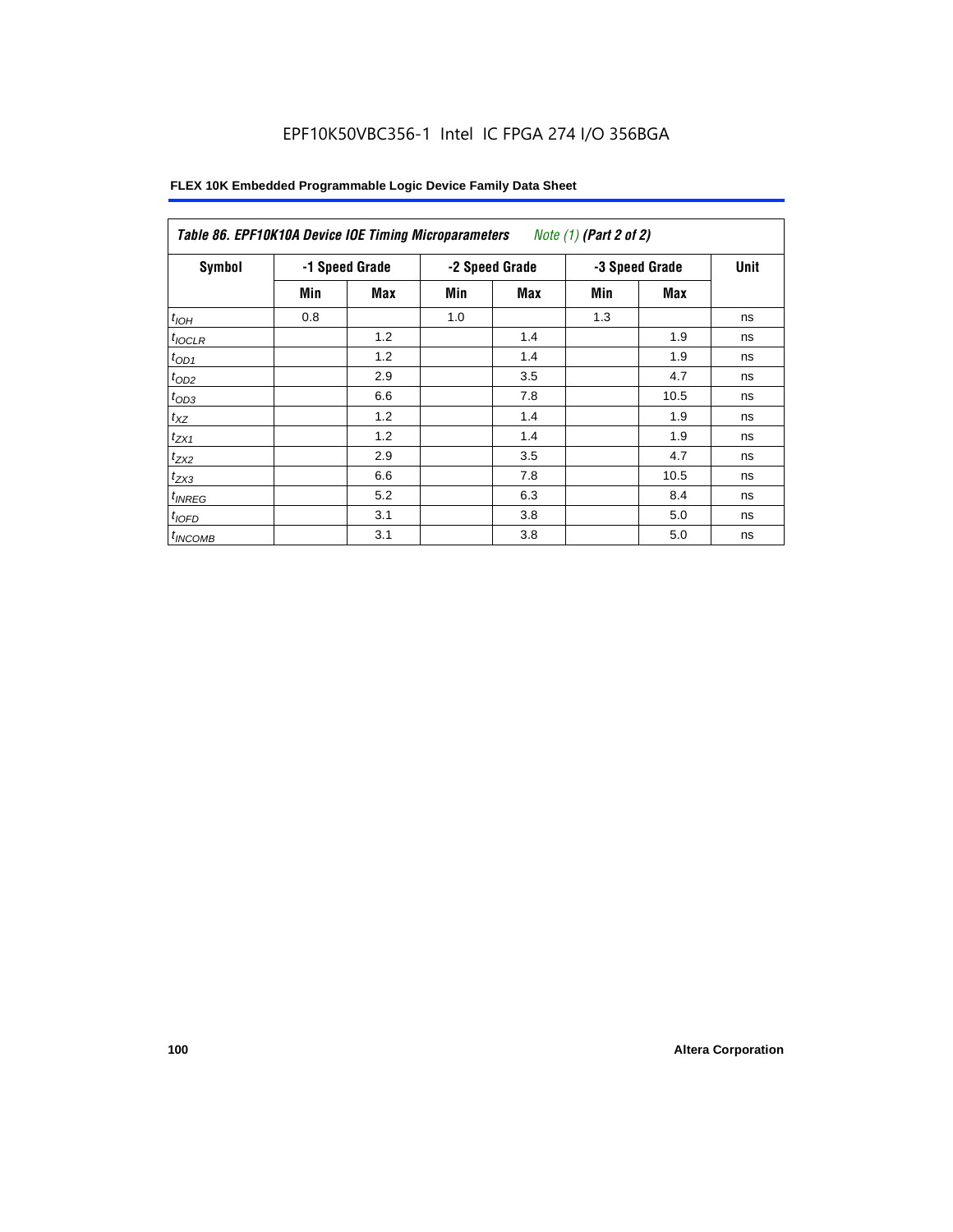| Table 87. EPF10K10A Device EAB Internal Microparameters<br>Note (1) |      |                |     |                |     |                |      |  |  |
|---------------------------------------------------------------------|------|----------------|-----|----------------|-----|----------------|------|--|--|
| <b>Symbol</b>                                                       |      | -1 Speed Grade |     | -2 Speed Grade |     | -3 Speed Grade | Unit |  |  |
|                                                                     | Min  | <b>Max</b>     | Min | <b>Max</b>     | Min | <b>Max</b>     |      |  |  |
| t <sub>EABDATA1</sub>                                               |      | 3.3            |     | 3.9            |     | 5.2            | ns   |  |  |
| t <sub>EABDATA2</sub>                                               |      | 1.0            |     | 1.3            |     | 1.7            | ns   |  |  |
| $t_{EABWE1}$                                                        |      | 2.6            |     | 3.1            |     | 4.1            | ns   |  |  |
| t <sub>EABWE2</sub>                                                 |      | 2.7            |     | 3.2            |     | 4.3            | ns   |  |  |
| $t_{EABCLK}$                                                        |      | 0.0            |     | 0.0            |     | 0.0            | ns   |  |  |
| $t_{EABCO}$                                                         |      | 1.2            |     | 1.4            |     | 1.8            | ns   |  |  |
| <i><b>EABBYPASS</b></i>                                             |      | 0.1            |     | 0.2            |     | 0.2            | ns   |  |  |
| $t_{EABSU}$                                                         | 1.4  |                | 1.7 |                | 2.2 |                | ns   |  |  |
| $t_{EABH}$                                                          | 0.1  |                | 0.1 |                | 0.1 |                | ns   |  |  |
| $t_{\mathit{AA}}$                                                   |      | 4.5            |     | 5.4            |     | 7.3            | ns   |  |  |
| $t_{\mathit{WP}}$                                                   | 2.0  |                | 2.4 |                | 3.2 |                | ns   |  |  |
| $t_{WDSU}$                                                          | 0.7  |                | 0.8 |                | 1.1 |                | ns   |  |  |
| $t_{WDH}$                                                           | 0.5  |                | 0.6 |                | 0.7 |                | ns   |  |  |
| $t_{WASU}$                                                          | 0.6  |                | 0.7 |                | 0.9 |                | ns   |  |  |
| $t_{WAH}$                                                           | 0.9  |                | 1.1 |                | 1.5 |                | ns   |  |  |
| $t_{WO}$                                                            |      | 3.3            |     | 3.9            |     | 5.2            | ns   |  |  |
| $t_{DD}$                                                            |      | 3.3            |     | 3.9            |     | 5.2            | ns   |  |  |
| $t_{EABOUT}$                                                        |      | 0.1            |     | 0.1            |     | 0.2            | ns   |  |  |
| $t_{EABCH}$                                                         | 3.0  |                | 3.5 |                | 4.0 |                | ns   |  |  |
| $t_{EABCL}$                                                         | 3.03 |                | 3.5 |                | 4.0 |                | ns   |  |  |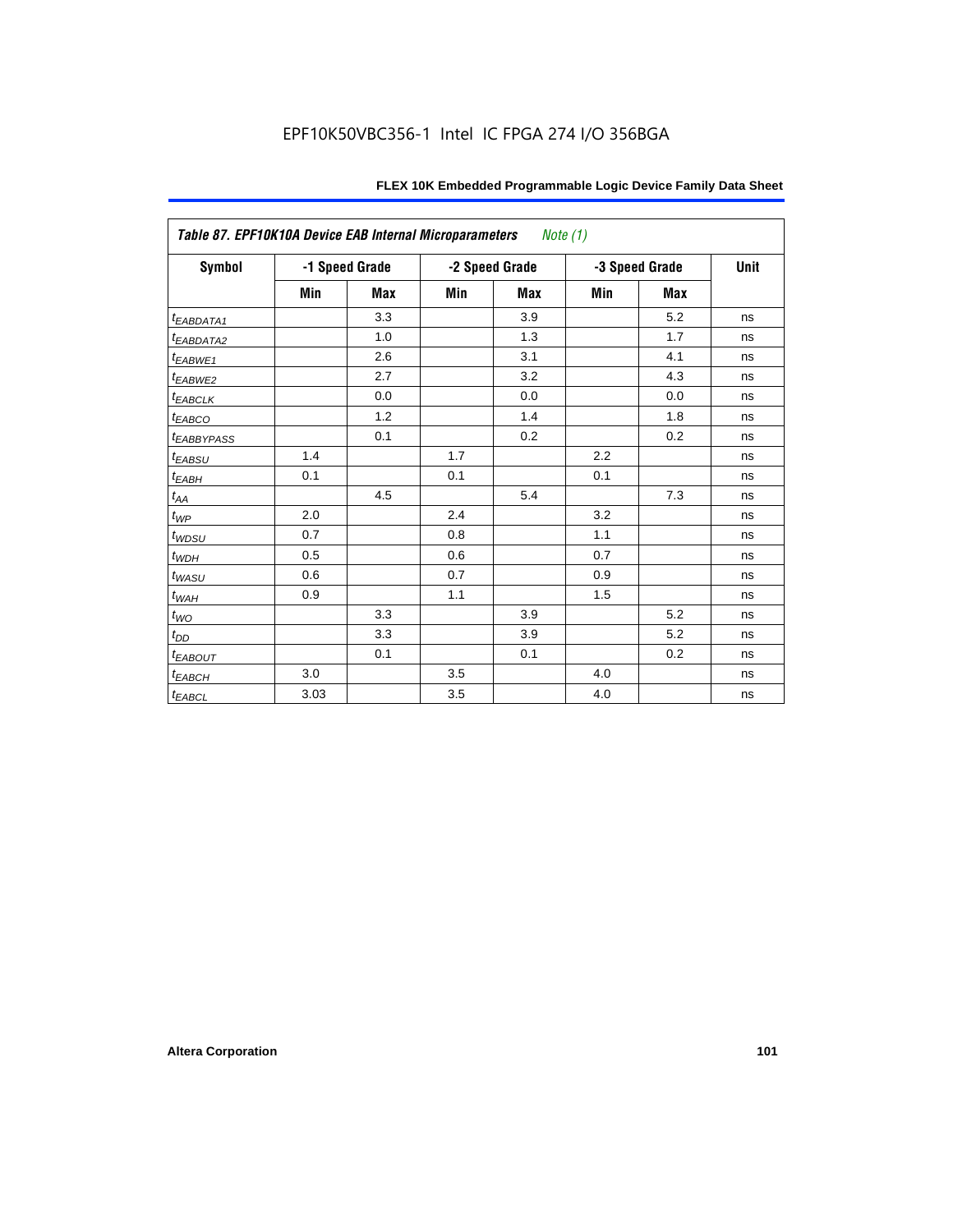|                               | Table 88. EPF10K10A Device EAB Internal Timing Macroparameters<br>Note (1) |                |      |                |      |                |             |  |  |  |  |
|-------------------------------|----------------------------------------------------------------------------|----------------|------|----------------|------|----------------|-------------|--|--|--|--|
| Symbol                        |                                                                            | -1 Speed Grade |      | -2 Speed Grade |      | -3 Speed Grade | <b>Unit</b> |  |  |  |  |
|                               | Min                                                                        | Max            | Min  | Max            | Min  | Max            |             |  |  |  |  |
| $t_{EABA}$                    |                                                                            | 8.1            |      | 9.8            |      | 13.1           | ns          |  |  |  |  |
| t <sub>EABRCCOMB</sub>        | 8.1                                                                        |                | 9.8  |                | 13.1 |                | ns          |  |  |  |  |
| <i><b>EABRCREG</b></i>        | 5.8                                                                        |                | 6.9  |                | 9.3  |                | ns          |  |  |  |  |
| $t_{EABWP}$                   | 2.0                                                                        |                | 2.4  |                | 3.2  |                | ns          |  |  |  |  |
| t <sub>ЕАВWССОМВ</sub>        | 3.5                                                                        |                | 4.2  |                | 5.6  |                | ns          |  |  |  |  |
| <b><i>EABWCREG</i></b>        | 9.4                                                                        |                | 11.2 |                | 14.8 |                | ns          |  |  |  |  |
| $t_{EABDD}$                   |                                                                            | 6.9            |      | 8.3            |      | 11.0           | ns          |  |  |  |  |
| <i>EABDATACO</i>              |                                                                            | 1.3            |      | 1.5            |      | 2.0            | ns          |  |  |  |  |
| <sup>t</sup> EABDATASU        | 2.4                                                                        |                | 3.0  |                | 3.9  |                | ns          |  |  |  |  |
| <sup>t</sup> EABD <u>ATAH</u> | 0.0                                                                        |                | 0.0  |                | 0.0  |                | ns          |  |  |  |  |
| <i>t<sub>EABWESU</sub></i>    | 4.1                                                                        |                | 4.9  |                | 6.5  |                | ns          |  |  |  |  |
| <sup>t</sup> EABWEH           | 0.0                                                                        |                | 0.0  |                | 0.0  |                | ns          |  |  |  |  |
| <sup>t</sup> EABWDSU          | 1.4                                                                        |                | 1.6  |                | 2.2  |                | ns          |  |  |  |  |
| $t_{EABWDH}$                  | 0.0                                                                        |                | 0.0  |                | 0.0  |                | ns          |  |  |  |  |
| <sup>t</sup> EABWASU          | 2.5                                                                        |                | 3.0  |                | 4.1  |                | ns          |  |  |  |  |
| t <sub>EABWAH</sub>           | 0.0                                                                        |                | 0.0  |                | 0.0  |                | ns          |  |  |  |  |
| $t_{EABWO}$                   |                                                                            | 6.2            |      | 7.5            |      | 9.9            | ns          |  |  |  |  |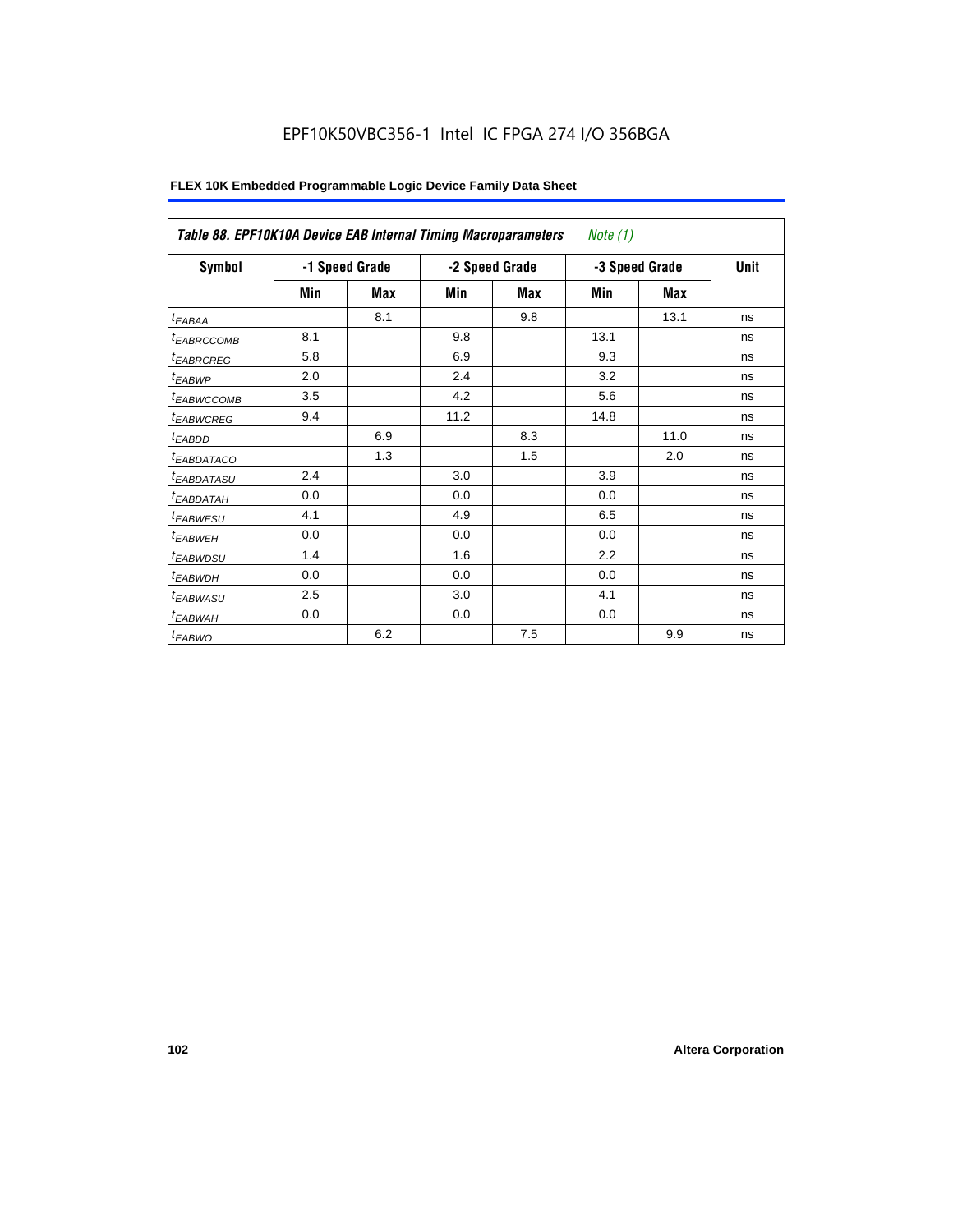| Table 89. EPF10K10A Device Interconnect Timing Microparameters<br>Note $(1)$ |                |     |                |     |                |     |      |  |  |
|------------------------------------------------------------------------------|----------------|-----|----------------|-----|----------------|-----|------|--|--|
| Symbol                                                                       | -1 Speed Grade |     | -2 Speed Grade |     | -3 Speed Grade |     | Unit |  |  |
|                                                                              | Min            | Max | Min            | Max | Min            | Max |      |  |  |
| $t_{DINZIOE}$                                                                |                | 4.2 |                | 5.0 |                | 6.5 | ns   |  |  |
| $t_{DIN2LE}$                                                                 |                | 2.2 |                | 2.6 |                | 3.4 | ns   |  |  |
| <sup>t</sup> DIN2DATA                                                        |                | 4.3 |                | 5.2 |                | 7.1 | ns   |  |  |
| t <sub>DCLK2IOE</sub>                                                        |                | 4.2 |                | 4.9 |                | 6.6 | ns   |  |  |
| $t_{DCLK2LE}$                                                                |                | 2.2 |                | 2.6 |                | 3.4 | ns   |  |  |
| <i>t</i> SAMELAB                                                             |                | 0.1 |                | 0.1 |                | 0.2 | ns   |  |  |
| <i>t</i> SAMEROW                                                             |                | 2.2 |                | 2.4 |                | 2.9 | ns   |  |  |
| <sup>t</sup> SAMECOLUMN                                                      |                | 0.8 |                | 1.0 |                | 1.4 | ns   |  |  |
| <i>t<sub>DIFFROW</sub></i>                                                   |                | 3.0 |                | 3.4 |                | 4.3 | ns   |  |  |
| t <sub>TWOROWS</sub>                                                         |                | 5.2 |                | 5.8 |                | 7.2 | ns   |  |  |
| <b><i>LEPERIPH</i></b>                                                       |                | 1.8 |                | 2.2 |                | 2.8 | ns   |  |  |
| <sup>t</sup> LABCARRY                                                        |                | 0.5 |                | 0.5 |                | 0.7 | ns   |  |  |
| <sup>t</sup> LABCASC                                                         |                | 0.9 |                | 1.0 |                | 1.5 | ns   |  |  |

| Table 90. EPF10K10A External Reference Timing Parameters | Note (1) |
|----------------------------------------------------------|----------|
|----------------------------------------------------------|----------|

| Symbol                 | -1 Speed Grade |      | -2 Speed Grade |      | -3 Speed Grade | Unit |    |
|------------------------|----------------|------|----------------|------|----------------|------|----|
|                        | Min            | Max  | Min            | Max  | Min            | Max  |    |
| t <sub>DRR</sub>       |                | 10.0 |                | 12.0 |                | 16.0 | ns |
| $t_{INSU} (2), (3)$    | 1.6            |      | 2.1            |      | 2.8            |      | ns |
| $t_{INH}$ (3)          | 0.0            |      | 0.0            |      | 0.0            |      | ns |
| $t_{\text{OUTCO}}$ (3) | 2.0            | 5.8  | 2.0            | 6.9  | 2.0            | 9.2  | ns |

*Table 91. EPF10K10A Device External Bidirectional Timing Parameters Note (1)*

| Symbol                  | -2 Speed Grade |     |     | -3 Speed Grade | -4 Speed Grade | <b>Unit</b> |    |
|-------------------------|----------------|-----|-----|----------------|----------------|-------------|----|
|                         | Min            | Max | Min | <b>Max</b>     | Min            | Max         |    |
| <sup>t</sup> INSUBIDIR  | 2.4            |     | 3.3 |                | 4.5            |             | ns |
| <sup>T</sup> INHBIDIR   | 0.0            |     | 0.0 |                | 0.0            |             | ns |
| <sup>t</sup> OUTCOBIDIR | 2.0            | 5.8 | 2.0 | 6.9            | 2.0            | 9.2         | ns |
| <sup>t</sup> xzbidir    |                | 6.3 |     | 7.5            |                | 9.9         | ns |
| <sup>t</sup> zxbidir    |                | 6.3 |     | 7.5            |                | 9.9         | ns |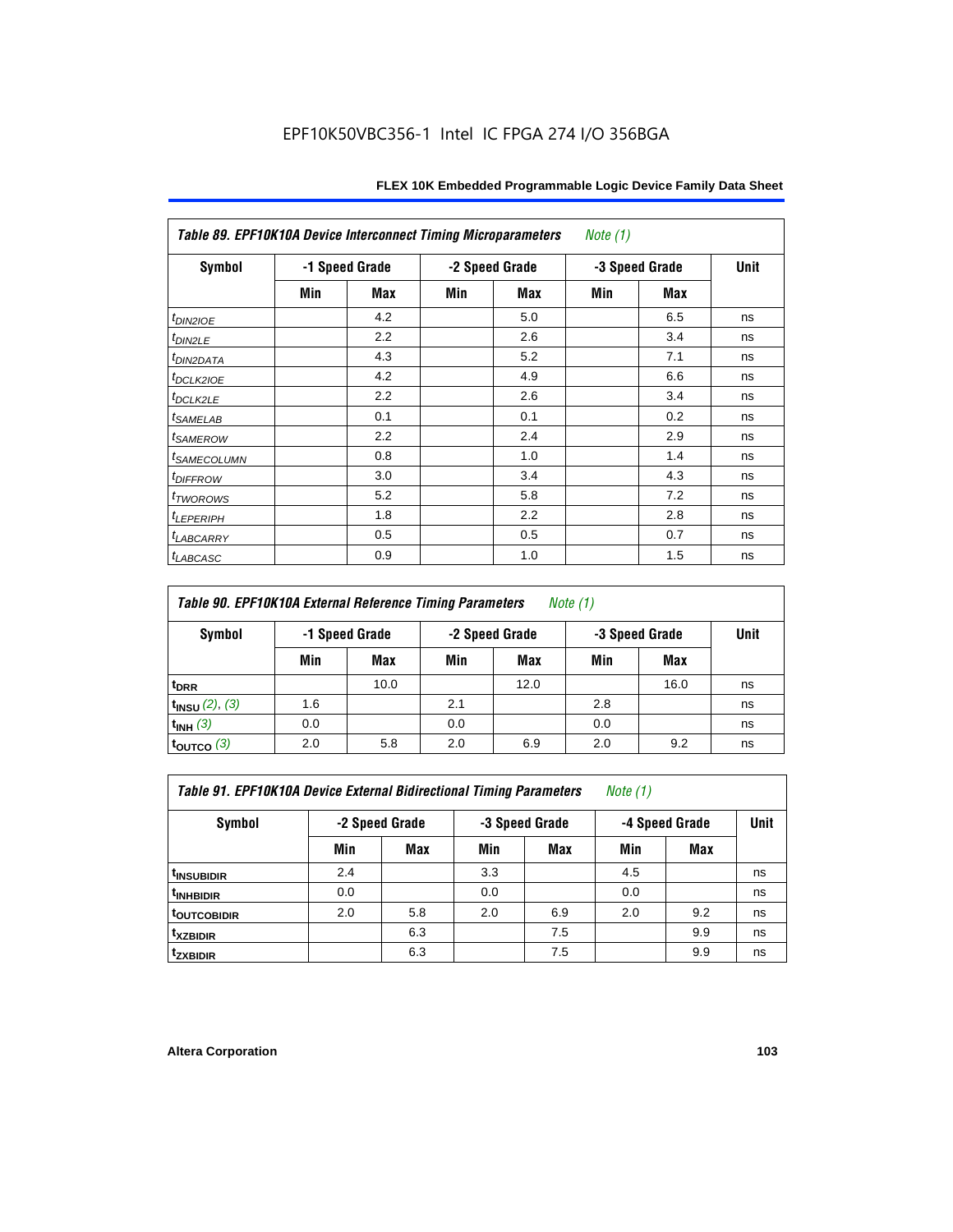#### *Notes to tables:*

- (1) All timing parameters are described in Tables 32 through 38 in this data sheet.
- (2) Using an LE to register the signal may provide a lower setup time.
- (3) This parameter is specified by characterization.

Tables 92 through 98 show EPF10K30A device internal and external timing parameters.

| Table 92. EPF10K30A Device LE Timing Microparameters Note (1) |                |     |                |     |                |     |      |  |  |
|---------------------------------------------------------------|----------------|-----|----------------|-----|----------------|-----|------|--|--|
| <b>Symbol</b>                                                 | -1 Speed Grade |     | -2 Speed Grade |     | -3 Speed Grade |     | Unit |  |  |
|                                                               | Min            | Max | Min            | Max | Min            | Max |      |  |  |
| $t_{LUT}$                                                     |                | 0.8 |                | 1.1 |                | 1.5 | ns   |  |  |
| $t_{CLUT}$                                                    |                | 0.6 |                | 0.7 |                | 1.0 | ns   |  |  |
| $t_{RLUT}$                                                    |                | 1.2 |                | 1.5 |                | 2.0 | ns   |  |  |
| <b><i>t<sub>PACKED</sub></i></b>                              |                | 0.6 |                | 0.6 |                | 1.0 | ns   |  |  |
| $t_{EN}$                                                      |                | 1.3 |                | 1.5 |                | 2.0 | ns   |  |  |
| $t_{CICO}$                                                    |                | 0.2 |                | 0.3 |                | 0.4 | ns   |  |  |
| $t_{\text{GEN}}$                                              |                | 0.8 |                | 1.0 |                | 1.3 | ns   |  |  |
| t <sub>CGENR</sub>                                            |                | 0.6 |                | 0.8 |                | 1.0 | ns   |  |  |
| $t_{CASC}$                                                    |                | 0.9 |                | 1.1 |                | 1.4 | ns   |  |  |
| $t_C$                                                         |                | 1.1 |                | 1.3 |                | 1.7 | ns   |  |  |
| $t_{CO}$                                                      |                | 0.4 |                | 0.6 |                | 0.7 | ns   |  |  |
| $t_{\text{COMB}}$                                             |                | 0.6 |                | 0.7 |                | 0.9 | ns   |  |  |
| $t_{\rm SU}$                                                  | 0.9            |     | 0.9            |     | 1.4            |     | ns   |  |  |
| $t_H$                                                         | 1.1            |     | 1.3            |     | 1.7            |     | ns   |  |  |
| $t_{PRE}$                                                     |                | 0.5 |                | 0.6 |                | 0.8 | ns   |  |  |
| $t_{CLR}$                                                     |                | 0.5 |                | 0.6 |                | 0.8 | ns   |  |  |
| $t_{CH}$                                                      | 3.0            |     | 3.5            |     | 4.0            |     | ns   |  |  |
| $t_{CL}$                                                      | 3.0            |     | 3.5            |     | 4.0            |     | ns   |  |  |

*Table 93. EPF10K30A Device IOE Timing Microparameters Note (1) (Part 1 of 2)*

| Symbol            |     | -1 Speed Grade |     | -2 Speed Grade |     | -3 Speed Grade |    |  |  |
|-------------------|-----|----------------|-----|----------------|-----|----------------|----|--|--|
|                   | Min | Max            | Min | <b>Max</b>     | Min | <b>Max</b>     |    |  |  |
| t <sub>IOD</sub>  |     | 2.2            |     | 2.6            |     | 3.4            | ns |  |  |
| $t_{\text{IOC}}$  |     | 0.3            |     | 0.3            |     | 0.5            | ns |  |  |
| $t_{IOCO}$        |     | 0.2            |     | 0.2            |     | 0.3            | ns |  |  |
| $t_{IOCOMB}$      |     | 0.5            |     | 0.6            |     | 0.8            | ns |  |  |
| t <sub>IOSU</sub> | 1.4 |                | 1.7 |                | 2.2 |                | ns |  |  |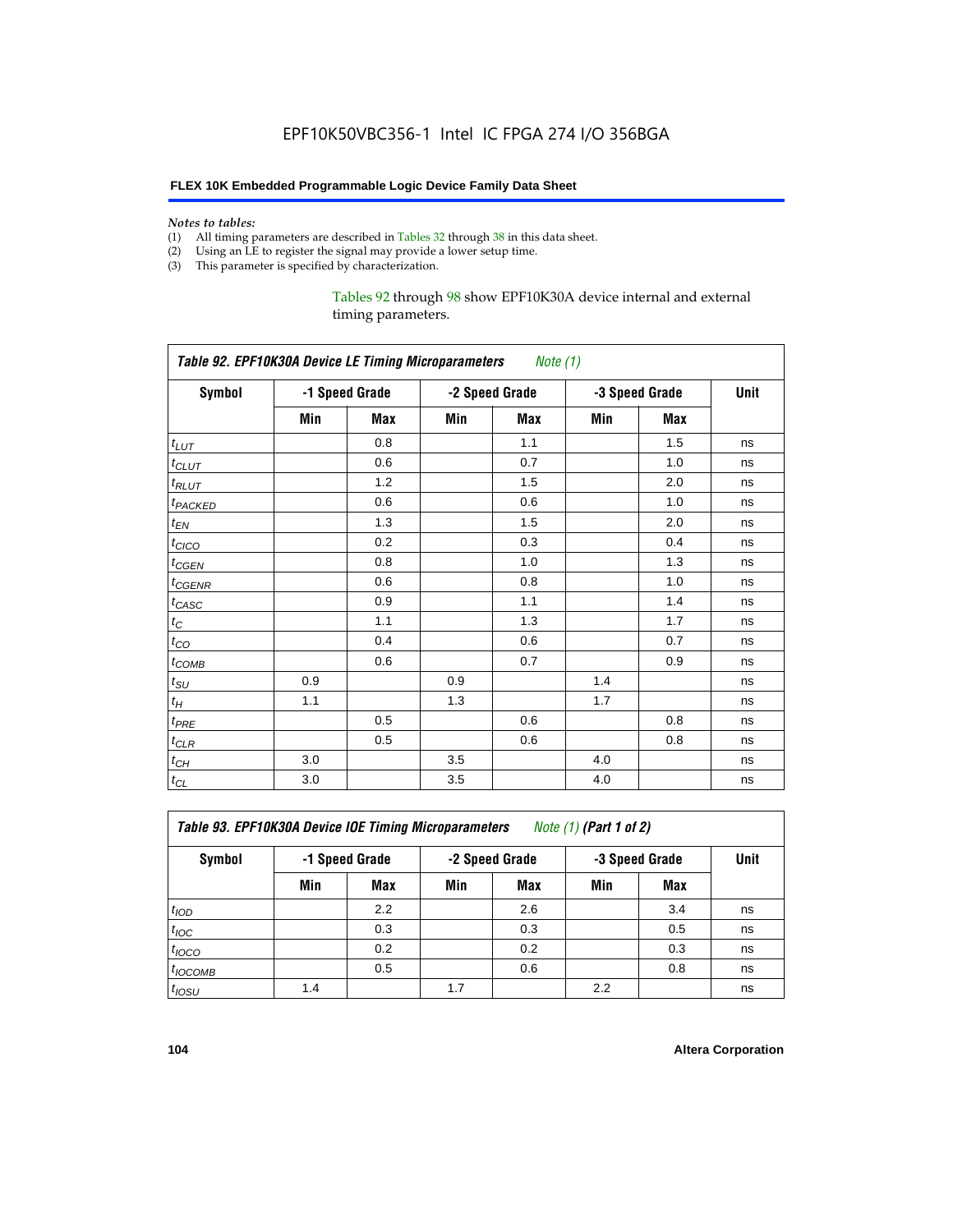| Table 93. EPF10K30A Device IOE Timing Microparameters<br>Note (1) (Part 2 of 2) |     |                |     |                |     |                |    |  |  |  |
|---------------------------------------------------------------------------------|-----|----------------|-----|----------------|-----|----------------|----|--|--|--|
| Symbol                                                                          |     | -1 Speed Grade |     | -2 Speed Grade |     | -3 Speed Grade |    |  |  |  |
|                                                                                 | Min | <b>Max</b>     | Min | Max            | Min | Max            |    |  |  |  |
| $t_{IOH}$                                                                       | 0.9 |                | 1.1 |                | 1.4 |                | ns |  |  |  |
| $t_{IOCLR}$                                                                     |     | 0.7            |     | 0.8            |     | 1.0            | ns |  |  |  |
| $t_{OD1}$                                                                       |     | 1.9            |     | 2.2            |     | 2.9            | ns |  |  |  |
| $t_{OD2}$                                                                       |     | 4.8            |     | 5.6            |     | 7.3            | ns |  |  |  |
| $t_{OD3}$                                                                       |     | 7.0            |     | 8.2            |     | 10.8           | ns |  |  |  |
| $t_{XZ}$                                                                        |     | 2.2            |     | 2.6            |     | 3.4            | ns |  |  |  |
| $t_{ZX1}$                                                                       |     | 2.2            |     | 2.6            |     | 3.4            | ns |  |  |  |
| $t_{ZX2}$                                                                       |     | 5.1            |     | 6.0            |     | 7.8            | ns |  |  |  |
| $t_{ZX3}$                                                                       |     | 7.3            |     | 8.6            |     | 11.3           | ns |  |  |  |
| $t_{INREG}$                                                                     |     | 4.4            |     | 5.2            |     | 6.8            | ns |  |  |  |
| $t_{IOFD}$                                                                      |     | 3.8            |     | 4.5            |     | 5.9            | ns |  |  |  |
| $t_{INCOMB}$                                                                    |     | 3.8            |     | 4.5            |     | 5.9            | ns |  |  |  |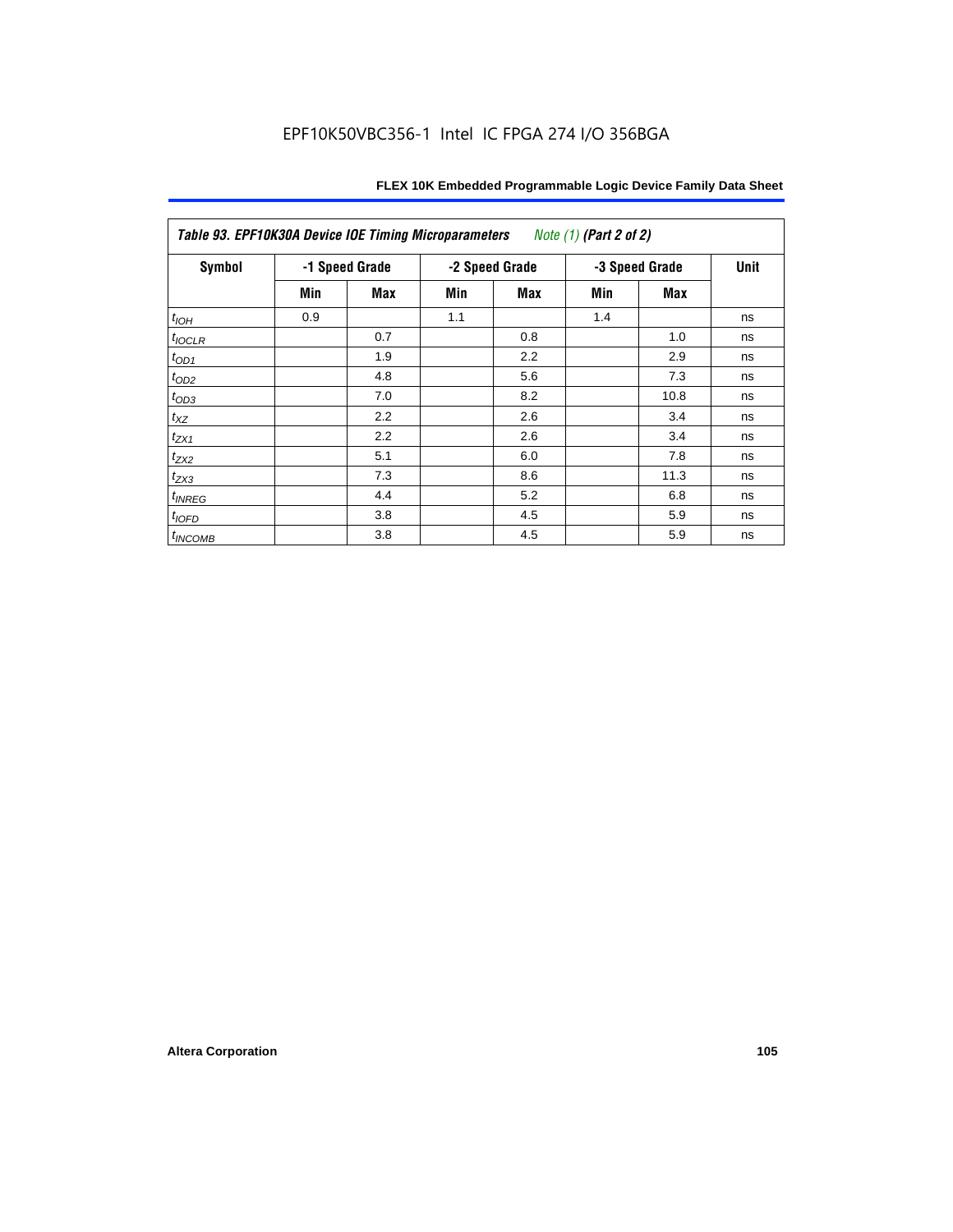# EPF10K50VBC356-1 Intel IC FPGA 274 I/O 356BGA

| <b>Symbol</b>                |     | -1 Speed Grade |     | -2 Speed Grade |     | -3 Speed Grade | Unit |
|------------------------------|-----|----------------|-----|----------------|-----|----------------|------|
|                              | Min | <b>Max</b>     | Min | <b>Max</b>     | Min | <b>Max</b>     |      |
| <sup>t</sup> EABDATA1        |     | 5.5            |     | 6.5            |     | 8.5            | ns   |
| <sup>t</sup> EABDATA2        |     | 1.1            |     | 1.3            |     | 1.8            | ns   |
| <sup>t</sup> EABWE1          |     | 2.4            |     | 2.8            |     | 3.7            | ns   |
| t <sub>EABWE2</sub>          |     | 2.1            |     | 2.5            |     | 3.2            | ns   |
| <sup>t</sup> EABCLK          |     | 0.0            |     | 0.0            |     | 0.2            | ns   |
| <sup>t</sup> EABCO           |     | 1.7            |     | 2.0            |     | 2.6            | ns   |
| <sup>t</sup> EABBYPASS       |     | 0.0            |     | 0.0            |     | 0.3            | ns   |
| <sup>t</sup> EABSU           | 1.2 |                | 1.4 |                | 1.9 |                | ns   |
| t <sub>ЕАВН</sub>            | 0.1 |                | 0.1 |                | 0.3 |                | ns   |
| $t_{\mathcal{A}\mathcal{A}}$ |     | 4.2            |     | 5.0            |     | 6.5            | ns   |
| $t_{\mathcal{WP}}$           | 3.8 |                | 4.5 |                | 5.9 |                | ns   |
| t <sub>WDSU</sub>            | 0.1 |                | 0.1 |                | 0.2 |                | ns   |
| $t_{WDH}$                    | 0.1 |                | 0.1 |                | 0.2 |                | ns   |
| t <sub>WASU</sub>            | 0.1 |                | 0.1 |                | 0.2 |                | ns   |
| $t_{WAH}$                    | 0.1 |                | 0.1 |                | 0.2 |                | ns   |
| $t_{WO}$                     |     | 3.7            |     | 4.4            |     | 6.4            | ns   |
| $t_{DD}$                     |     | 3.7            |     | 4.4            |     | 6.4            | ns   |
| <sup>t</sup> EABOUT          |     | 0.0            |     | 0.1            |     | 0.6            | ns   |
| $t_{EABCH}$                  | 3.0 |                | 3.5 |                | 4.0 |                | ns   |
| $t_{EABCL}$                  | 3.8 |                | 4.5 |                | 5.9 |                | ns   |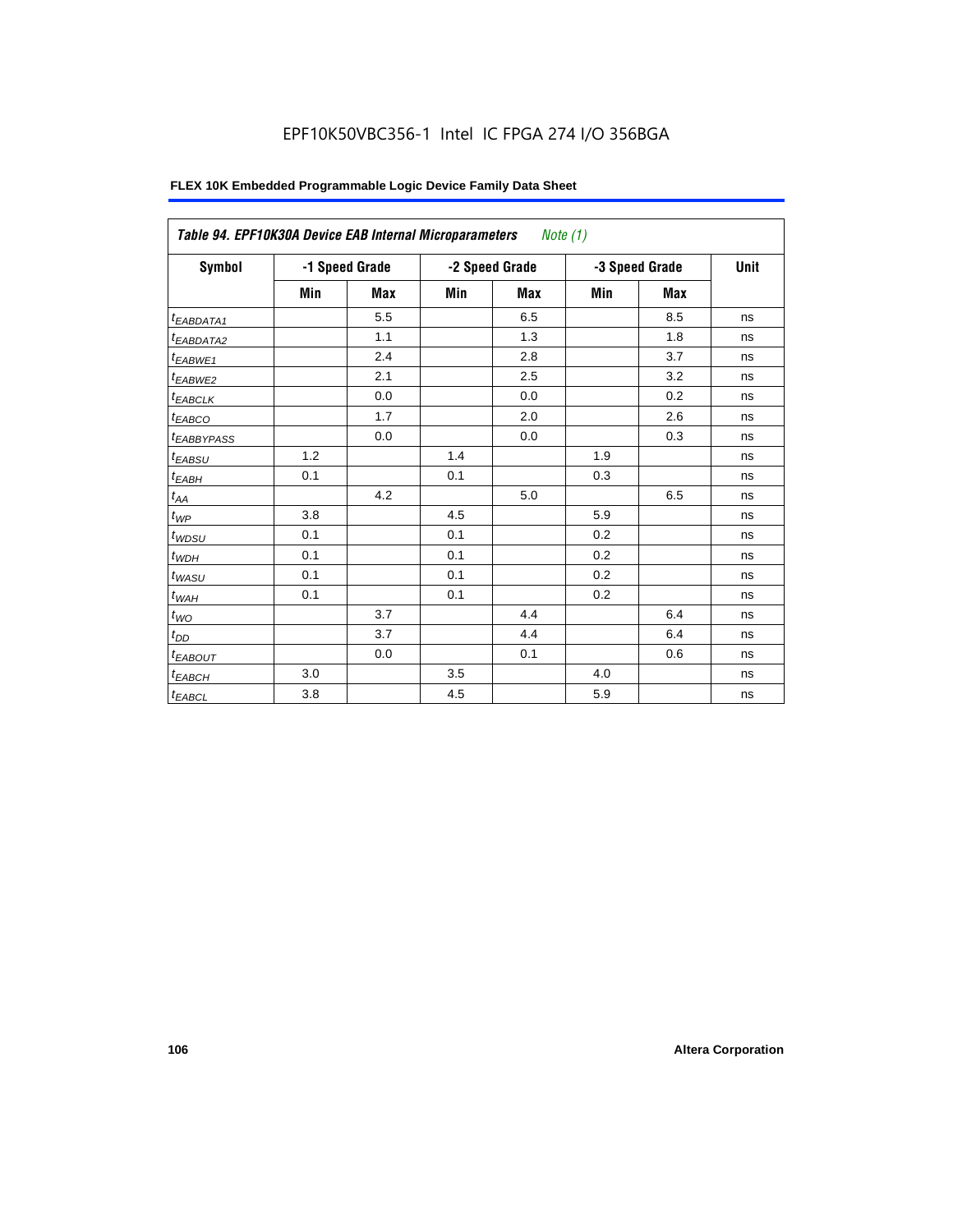| Table 95. EPF10K30A Device EAB Internal Timing Macroparameters<br>Note $(1)$ |                |     |                |            |                |            |      |  |  |
|------------------------------------------------------------------------------|----------------|-----|----------------|------------|----------------|------------|------|--|--|
| Symbol                                                                       | -1 Speed Grade |     | -2 Speed Grade |            | -3 Speed Grade |            | Unit |  |  |
|                                                                              | Min            | Max | Min            | <b>Max</b> | Min            | <b>Max</b> |      |  |  |
| $t_{EABA}$                                                                   |                | 9.7 |                | 11.6       |                | 16.2       | ns   |  |  |
| <sup>t</sup> EABRCCOMB                                                       | 9.7            |     | 11.6           |            | 16.2           |            | ns   |  |  |
| <sup>t</sup> EABRCREG                                                        | 5.9            |     | 7.1            |            | 9.7            |            | ns   |  |  |
| t <sub>EABWP</sub>                                                           | 3.8            |     | 4.5            |            | 5.9            |            | ns   |  |  |
| <sup>t</sup> ЕАВWССОМВ                                                       | 4.0            |     | 4.7            |            | 6.3            |            | ns   |  |  |
| <sup>t</sup> EABWCREG                                                        | 9.8            |     | 11.6           |            | 16.6           |            | ns   |  |  |
| $t_{EABDD}$                                                                  |                | 9.2 |                | 11.0       |                | 16.1       | ns   |  |  |
| <sup>t</sup> EABDATACO                                                       |                | 1.7 |                | 2.1        |                | 3.4        | ns   |  |  |
| <sup>t</sup> EABDATASU                                                       | 2.3            |     | 2.7            |            | 3.5            |            | ns   |  |  |
| <sup>t</sup> EABDATAH                                                        | 0.0            |     | 0.0            |            | 0.0            |            | ns   |  |  |
| <sup>t</sup> EABWESU                                                         | 3.3            |     | 3.9            |            | 4.9            |            | ns   |  |  |
| <sup>t</sup> ЕАВWЕН                                                          | 0.0            |     | 0.0            |            | 0.0            |            | ns   |  |  |
| t <sub>EABWDSU</sub>                                                         | 3.2            |     | 3.8            |            | 5.0            |            | ns   |  |  |
| <sup>t</sup> EABWDH                                                          | 0.0            |     | 0.0            |            | 0.0            |            | ns   |  |  |
| <sup>t</sup> EABWASU                                                         | 3.7            |     | 4.4            |            | 5.1            |            | ns   |  |  |
| <sup>t</sup> ЕАВWАН                                                          | 0.0            |     | 0.0            |            | 0.0            |            | ns   |  |  |
| $t_{EABWO}$                                                                  |                | 6.1 |                | 7.3        |                | 11.3       | ns   |  |  |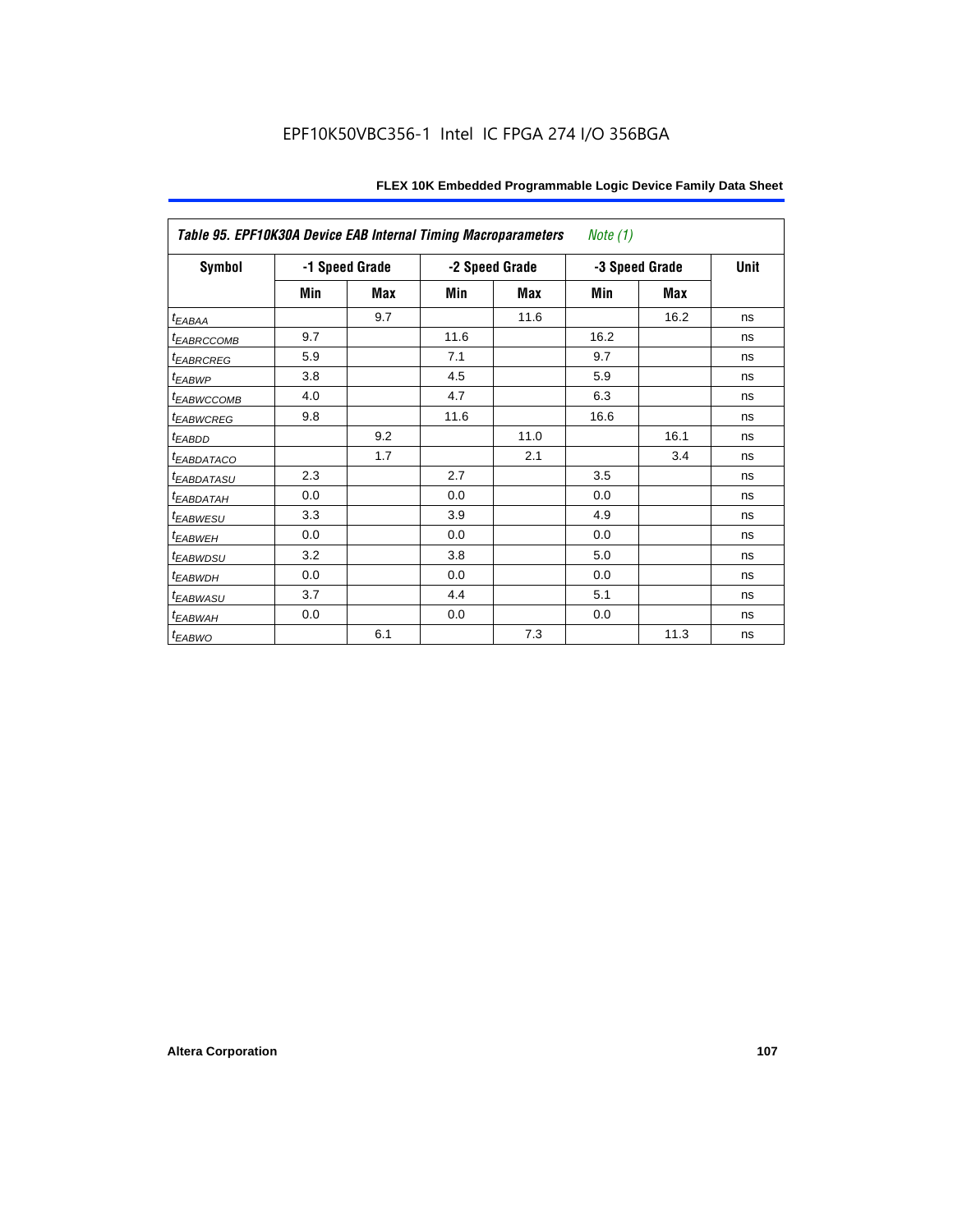# EPF10K50VBC356-1 Intel IC FPGA 274 I/O 356BGA

| <b>Symbol</b>           |     | -1 Speed Grade |     | -2 Speed Grade | -3 Speed Grade | <b>Unit</b> |    |
|-------------------------|-----|----------------|-----|----------------|----------------|-------------|----|
|                         | Min | Max            | Min | Max            | Min            | Max         |    |
| t <sub>DIN2IOE</sub>    |     | 3.9            |     | 4.4            |                | 5.1         | ns |
| t <sub>DIN2LE</sub>     |     | 1.2            |     | 1.5            |                | 1.9         | ns |
| <sup>t</sup> DIN2DATA   |     | 3.2            |     | 3.6            |                | 4.5         | ns |
| <sup>t</sup> DCLK2IOE   |     | 3.0            |     | 3.5            |                | 4.6         | ns |
| <sup>t</sup> DCLK2LE    |     | 1.2            |     | 1.5            |                | 1.9         | ns |
| <sup>t</sup> SAMELAB    |     | 0.1            |     | 0.1            |                | 0.2         | ns |
| <sup>t</sup> SAMEROW    |     | 2.3            |     | 2.4            |                | 2.7         | ns |
| <sup>t</sup> SAMECOLUMN |     | 1.3            |     | 1.4            |                | 1.9         | ns |
| <i><b>IDIFFROW</b></i>  |     | 3.6            |     | 3.8            |                | 4.6         | ns |
| <sup>t</sup> TWOROWS    |     | 5.9            |     | 6.2            |                | 7.3         | ns |
| <sup>t</sup> LEPERIPH   |     | 3.5            |     | 3.8            |                | 4.1         | ns |
| <b>LABCARRY</b>         |     | 0.3            |     | 0.4            |                | 0.5         | ns |
| <sup>t</sup> LABCASC    |     | 0.9            |     | 1.1            |                | 1.4         | ns |

## **FLEX 10K Embedded Programmable Logic Device Family Data Sheet**

| <b>Table 97. EPF10K30A External Reference Timing Parameters</b><br><i>Note</i> $(1)$ |     |                |     |                |     |                |    |  |  |  |
|--------------------------------------------------------------------------------------|-----|----------------|-----|----------------|-----|----------------|----|--|--|--|
| Symbol                                                                               |     | -1 Speed Grade |     | -2 Speed Grade |     | -3 Speed Grade |    |  |  |  |
|                                                                                      | Min | Max            | Min | Max            | Min | <b>Max</b>     |    |  |  |  |
| <sup>t</sup> DRR                                                                     |     | 11.0           |     | 13.0           |     | 17.0           | ns |  |  |  |
| $t_{INSU}$ (2), (3)                                                                  | 2.5 |                | 3.1 |                | 3.9 |                | ns |  |  |  |
| $t_{INH}$ (3)                                                                        | 0.0 |                | 0.0 |                | 0.0 |                | ns |  |  |  |
| $t_{\text{OUTCO}}$ (3)                                                               | 2.0 | 5.4            | 2.0 | 6.2            | 2.0 | 8.3            | ns |  |  |  |

*Table 98. EPF10K30A Device External Bidirectional Timing Parameters Note (1)*

| Symbol                 |     | -1 Speed Grade |     | -2 Speed Grade |     | -3 Speed Grade |    |  |
|------------------------|-----|----------------|-----|----------------|-----|----------------|----|--|
|                        | Min | <b>Max</b>     | Min | <b>Max</b>     | Min | <b>Max</b>     |    |  |
| <sup>t</sup> INSUBIDIR | 4.2 |                | 4.9 |                | 6.8 |                | ns |  |
| <sup>t</sup> INHBIDIR  | 0.0 |                | 0.0 |                | 0.0 |                | ns |  |
| <b>toutcobidir</b>     | 2.0 | 5.4            | 2.0 | 6.2            | 2.0 | 8.3            | ns |  |
| <sup>t</sup> xzbidir   |     | 6.2            |     | 7.5            |     | 9.8            | ns |  |
| <i>t</i> zxbidir       |     | 6.2            |     | 7.5            |     | 9.8            | ns |  |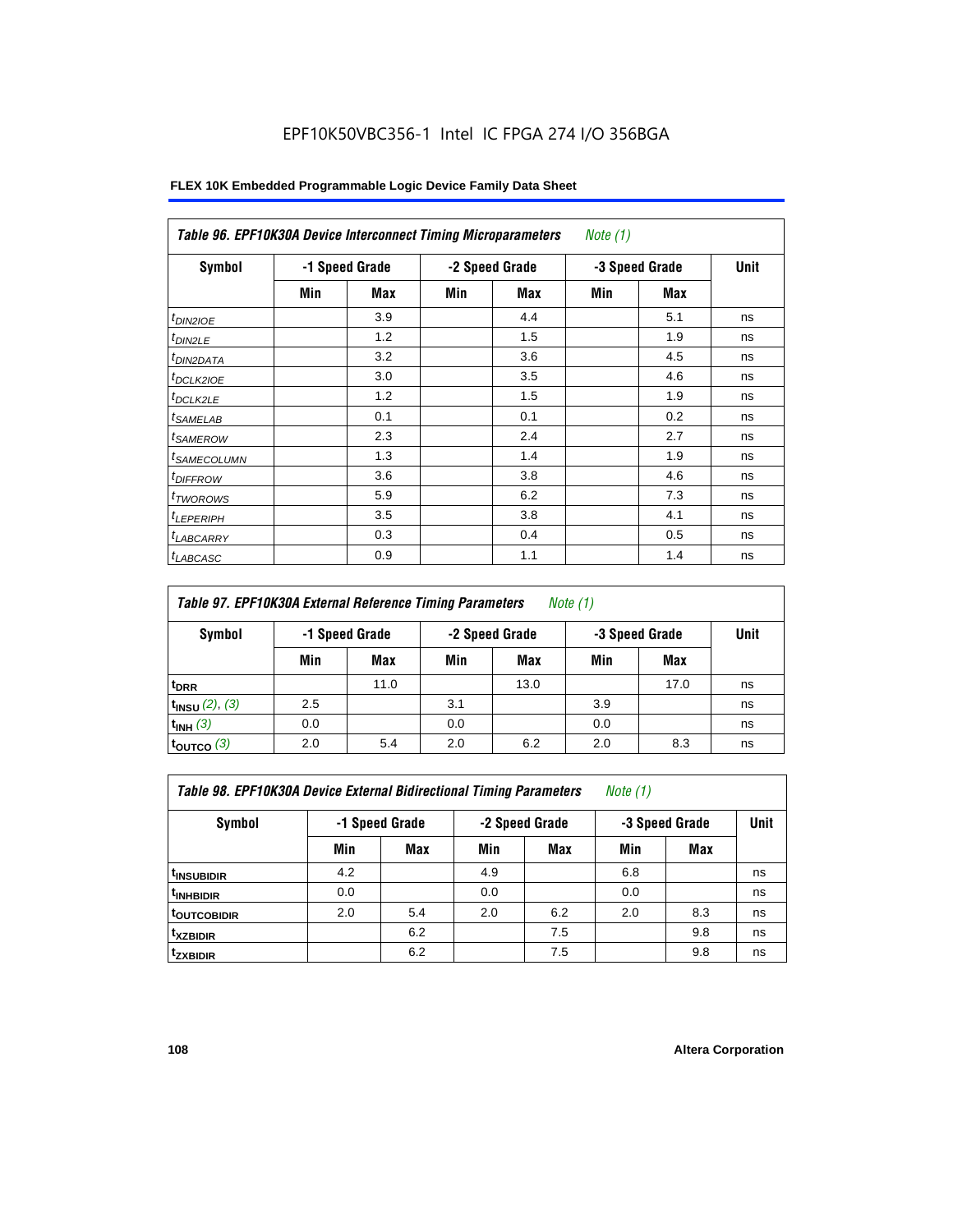#### *Notes to tables:*

- (1) All timing parameters are described in Tables 32 through 38 in this data sheet.
- (2) Using an LE to register the signal may provide a lower setup time.
- (3) This parameter is specified by characterization.

Tables 99 through 105 show EPF10K100A device internal and external timing parameters.

| Table 99. EPF10K100A Device LE Timing Microparameters Note (1) |     |                |     |                                  |     |     |      |  |
|----------------------------------------------------------------|-----|----------------|-----|----------------------------------|-----|-----|------|--|
| <b>Symbol</b>                                                  |     | -1 Speed Grade |     | -2 Speed Grade<br>-3 Speed Grade |     |     | Unit |  |
|                                                                | Min | <b>Max</b>     | Min | Max                              | Min | Max |      |  |
| $t_{LUT}$                                                      |     | 1.0            |     | 1.2                              |     | 1.4 | ns   |  |
| $t_{CLUT}$                                                     |     | 0.8            |     | 0.9                              |     | 1.1 | ns   |  |
| $t_{RLUT}$                                                     |     | 1.4            |     | 1.6                              |     | 1.9 | ns   |  |
| t <sub>PACKED</sub>                                            |     | 0.4            |     | 0.5                              |     | 0.5 | ns   |  |
| $t_{EN}$                                                       |     | 0.6            |     | 0.7                              |     | 0.8 | ns   |  |
| $t_{CICO}$                                                     |     | 0.2            |     | 0.2                              |     | 0.3 | ns   |  |
| $t_{\text{CGEN}}$                                              |     | 0.4            |     | 0.4                              |     | 0.6 | ns   |  |
| $t_{GENR}$                                                     |     | 0.6            |     | 0.7                              |     | 0.8 | ns   |  |
| $t_{CASC}$                                                     |     | 0.7            |     | 0.9                              |     | 1.0 | ns   |  |
| $t_{\rm C}$                                                    |     | 0.9            |     | 1.0                              |     | 1.2 | ns   |  |
| $t_{CO}$                                                       |     | 0.2            |     | 0.3                              |     | 0.3 | ns   |  |
| $t_{COMB}$                                                     |     | 0.6            |     | 0.7                              |     | 0.8 | ns   |  |
| $t_{\rm SU}$                                                   | 0.8 |                | 1.0 |                                  | 1.2 |     | ns   |  |
| $t_H\,$                                                        | 0.3 |                | 0.5 |                                  | 0.5 |     | ns   |  |
| $t_{PRE}$                                                      |     | 0.3            |     | 0.3                              |     | 0.4 | ns   |  |
| $t_{CLR}$                                                      |     | 0.3            |     | 0.3                              |     | 0.4 | ns   |  |
| $t_{CH}$                                                       | 2.5 |                | 3.5 |                                  | 4.0 |     | ns   |  |
| $t_{CL}$                                                       | 2.5 |                | 3.5 |                                  | 4.0 |     | ns   |  |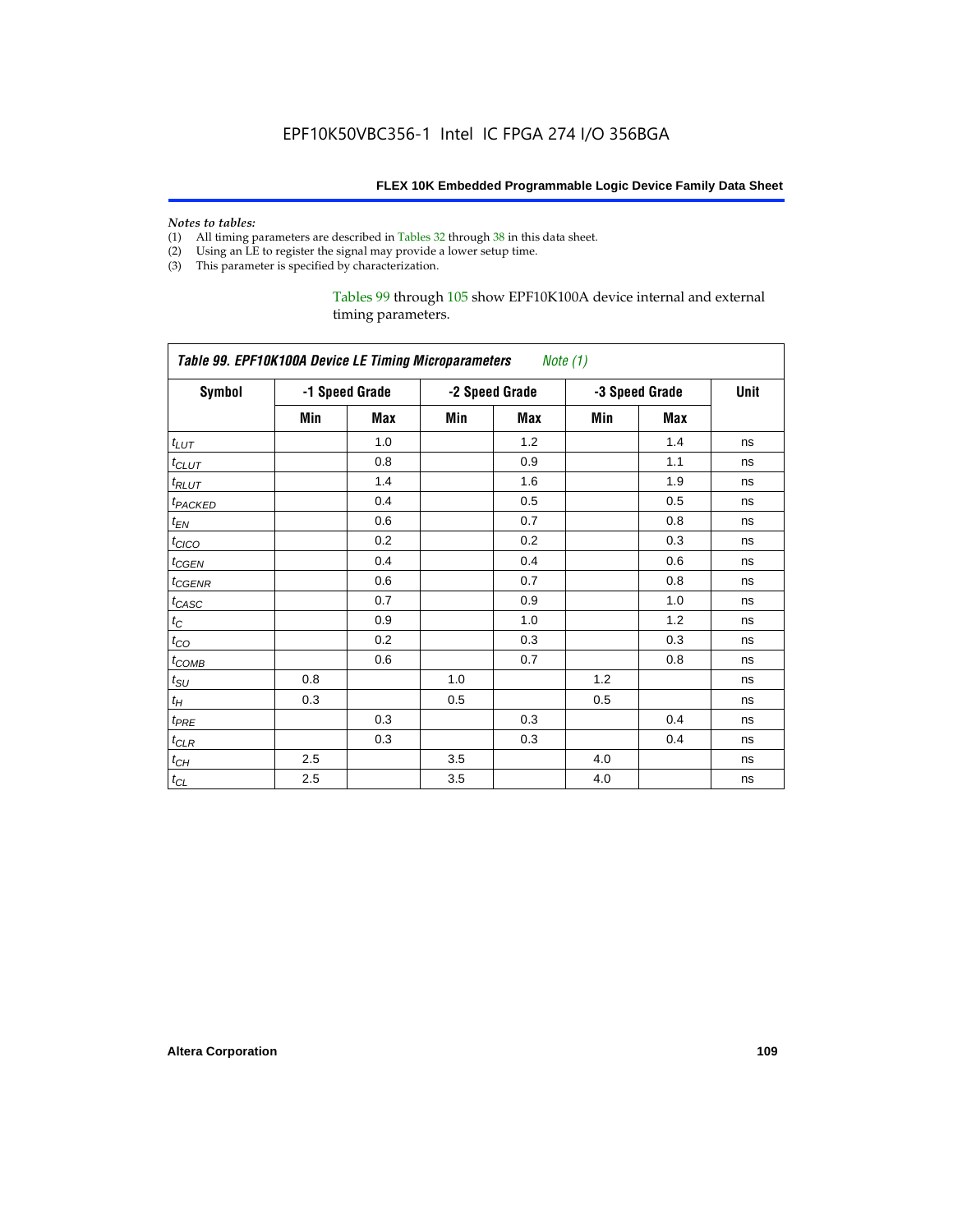# EPF10K50VBC356-1 Intel IC FPGA 274 I/O 356BGA

| Symbol              | -1 Speed Grade |     |     | -2 Speed Grade | -3 Speed Grade | Unit |    |
|---------------------|----------------|-----|-----|----------------|----------------|------|----|
|                     | Min            | Max | Min | Max            | Min            | Max  |    |
| t <sub>IOD</sub>    |                | 2.5 |     | 2.9            |                | 3.4  | ns |
| $t_{\text{IOC}}$    |                | 0.3 |     | 0.3            |                | 0.4  | ns |
| $t_{IOCO}$          |                | 0.2 |     | 0.2            |                | 0.3  | ns |
| t <sub>IOCOMB</sub> |                | 0.5 |     | 0.6            |                | 0.7  | ns |
| t <sub>iosu</sub>   | 1.3            |     | 1.7 |                | 1.8            |      | ns |
| $t_{IOH}$           | 0.2            |     | 0.2 |                | 0.3            |      | ns |
| $t_{IOCLR}$         |                | 1.0 |     | 1.2            |                | 1.4  | ns |
| $t_{OD1}$           |                | 2.2 |     | 2.6            |                | 3.0  | ns |
| $t_{OD2}$           |                | 4.5 |     | 5.3            |                | 6.1  | ns |
| $t_{OD3}$           |                | 6.8 |     | 7.9            |                | 9.3  | ns |
| $t_{XZ}$            |                | 2.7 |     | 3.1            |                | 3.7  | ns |
| $t_{ZX1}$           |                | 2.7 |     | 3.1            |                | 3.7  | ns |
| $t_{ZX2}$           |                | 5.0 |     | 5.8            |                | 6.8  | ns |
| $t_{ZX3}$           |                | 7.3 |     | 8.4            |                | 10.0 | ns |
| $t_{INREG}$         |                | 5.3 |     | 6.1            |                | 7.2  | ns |
| $t_{IOED}$          |                | 4.7 |     | 5.5            |                | 6.4  | ns |
| <sup>t</sup> INCOMB |                | 4.7 |     | 5.5            |                | 6.4  | ns |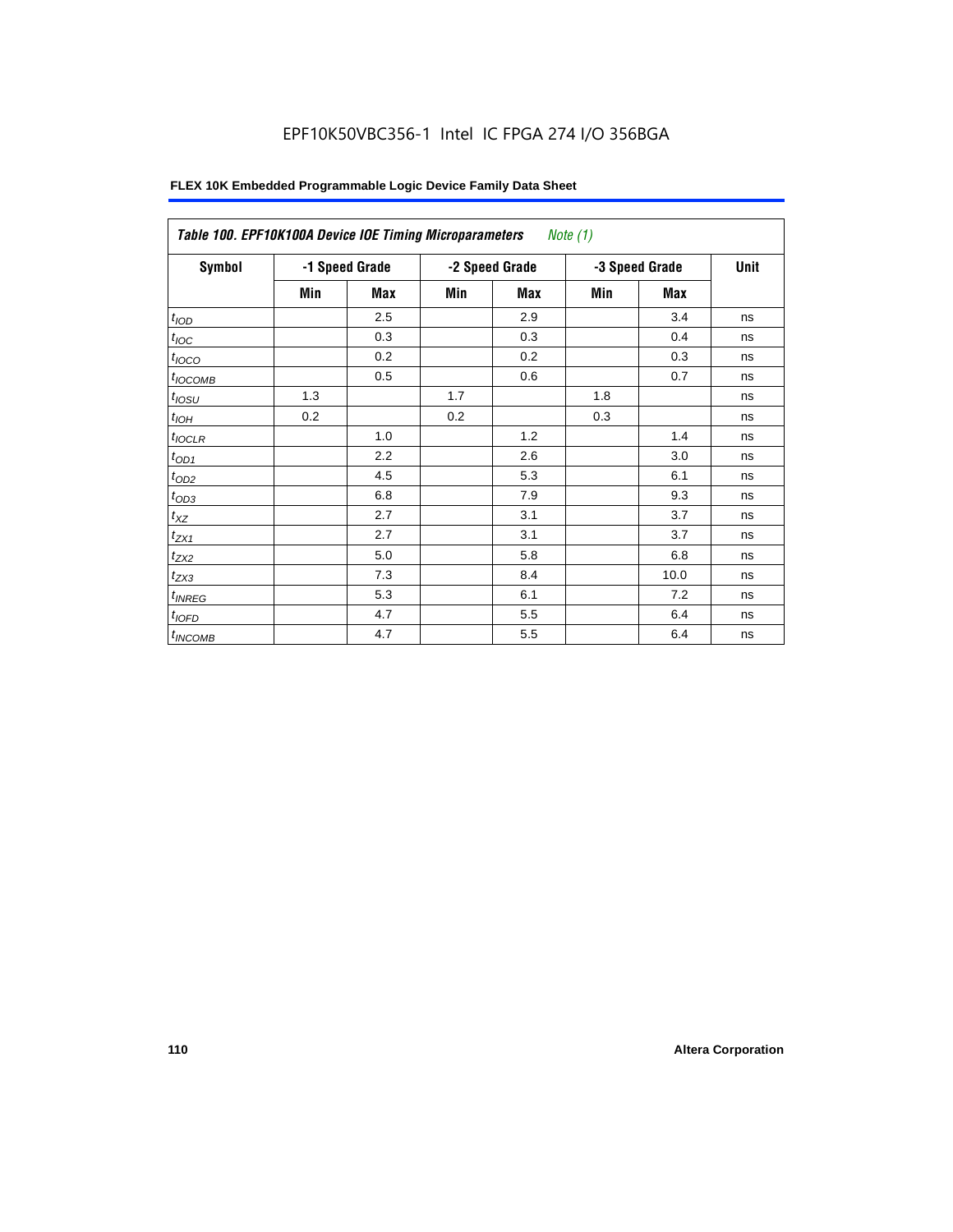| Table 101. EPF10K100A Device EAB Internal Microparameters |     |                |     |                | Note (1) |                |      |
|-----------------------------------------------------------|-----|----------------|-----|----------------|----------|----------------|------|
| <b>Symbol</b>                                             |     | -1 Speed Grade |     | -2 Speed Grade |          | -3 Speed Grade | Unit |
|                                                           | Min | <b>Max</b>     | Min | <b>Max</b>     | Min      | <b>Max</b>     |      |
| t <sub>EABDATA1</sub>                                     |     | 1.8            |     | 2.1            |          | 2.4            | ns   |
| t <sub>EABDATA2</sub>                                     |     | 3.2            |     | 3.7            |          | 4.4            | ns   |
| $t_{EABWE1}$                                              |     | 0.8            |     | 0.9            |          | 1.1            | ns   |
| $t_{EABWE2}$                                              |     | 2.3            |     | 2.7            |          | 3.1            | ns   |
| $t_{EABCLK}$                                              |     | 0.8            |     | 0.9            |          | 1.1            | ns   |
| $t_{EABCO}$                                               |     | 1.0            |     | 1.1            |          | 1.4            | ns   |
| <i><b>EABBYPASS</b></i>                                   |     | 0.3            |     | 0.3            |          | 0.4            | ns   |
| $t_{EABSU}$                                               | 1.3 |                | 1.5 |                | 1.8      |                | ns   |
| $t_{EABH}$                                                | 0.4 |                | 0.5 |                | 0.5      |                | ns   |
| $t_{\mathit{AA}}$                                         |     | 4.1            |     | 4.8            |          | 5.6            | ns   |
| $t_{\mathit{WP}}$                                         | 3.2 |                | 3.7 |                | 4.4      |                | ns   |
| $t_{WDSU}$                                                | 2.4 |                | 2.8 |                | 3.3      |                | ns   |
| $t_{WDH}$                                                 | 0.2 |                | 0.2 |                | 0.3      |                | ns   |
| $t_{WASU}$                                                | 0.2 |                | 0.2 |                | 0.3      |                | ns   |
| $t_{\underline{W\!A\!H}}$                                 | 0.0 |                | 0.0 |                | 0.0      |                | ns   |
| $t_{WO}$                                                  |     | 3.4            |     | 3.9            |          | 4.6            | ns   |
| $t_{DD}$                                                  |     | 3.4            |     | 3.9            |          | 4.6            | ns   |
| $t_{EABOUT}$                                              |     | 0.3            |     | 0.3            |          | 0.4            | ns   |
| $t_{EABCH}$                                               | 2.5 |                | 3.5 |                | 4.0      |                | ns   |
| $t_{EABCL}$                                               | 3.2 |                | 3.7 |                | 4.4      |                | ns   |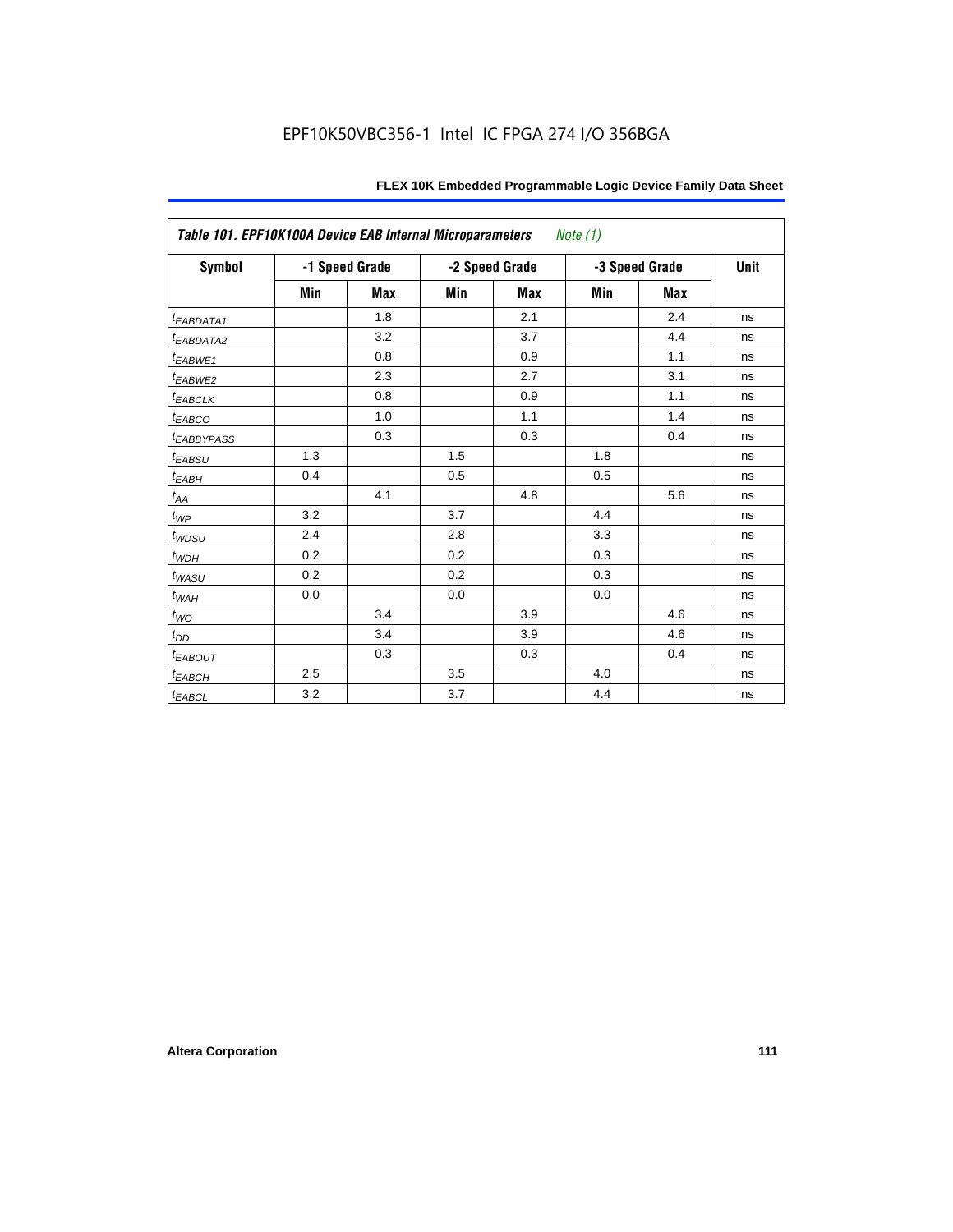| Table 102. EPF10K100A Device EAB Internal Timing Macroparameters |                |     |      |                | Note (1)       |      |    |
|------------------------------------------------------------------|----------------|-----|------|----------------|----------------|------|----|
| Symbol                                                           | -1 Speed Grade |     |      | -2 Speed Grade | -3 Speed Grade | Unit |    |
|                                                                  | Min            | Max | Min  | Max            | Min            | Max  |    |
| $t_{EABA}$                                                       |                | 6.8 |      | 7.8            |                | 9.2  | ns |
| <i><b>EABRCCOMB</b></i>                                          | 6.8            |     | 7.8  |                | 9.2            |      | ns |
| <b><i>EABRCREG</i></b>                                           | 5.4            |     | 6.2  |                | 7.4            |      | ns |
| $t_{EABWP}$                                                      | 3.2            |     | 3.7  |                | 4.4            |      | ns |
| <sup>t</sup> EABWCCOMB                                           | 3.4            |     | 3.9  |                | 4.7            |      | ns |
| <sup>t</sup> EABWCREG                                            | 9.4            |     | 10.8 |                | 12.8           |      | ns |
| $t_{EABDD}$                                                      |                | 6.1 |      | 6.9            |                | 8.2  | ns |
| <i>EABDATACO</i>                                                 |                | 2.1 |      | 2.3            |                | 2.9  | ns |
| <sup>t</sup> EABDATASU                                           | 3.7            |     | 4.3  |                | 5.1            |      | ns |
| <sup>t</sup> EABDATAH                                            | 0.0            |     | 0.0  |                | 0.0            |      | ns |
| t <sub>EABWESU</sub>                                             | 2.8            |     | 3.3  |                | 3.8            |      | ns |
| <sup>t</sup> EABWEH                                              | 0.0            |     | 0.0  |                | 0.0            |      | ns |
| <sup>t</sup> EABWDSU                                             | 3.4            |     | 4.0  |                | 4.6            |      | ns |
| $t_{EABWDH}$                                                     | 0.0            |     | 0.0  |                | 0.0            |      | ns |
| $t_{EABWASU}$                                                    | 1.9            |     | 2.3  |                | 2.6            |      | ns |
| <sup>t</sup> EABWAH                                              | 0.0            |     | 0.0  |                | 0.0            |      | ns |
| $t_{EABWO}$                                                      |                | 5.1 |      | 5.7            |                | 6.9  | ns |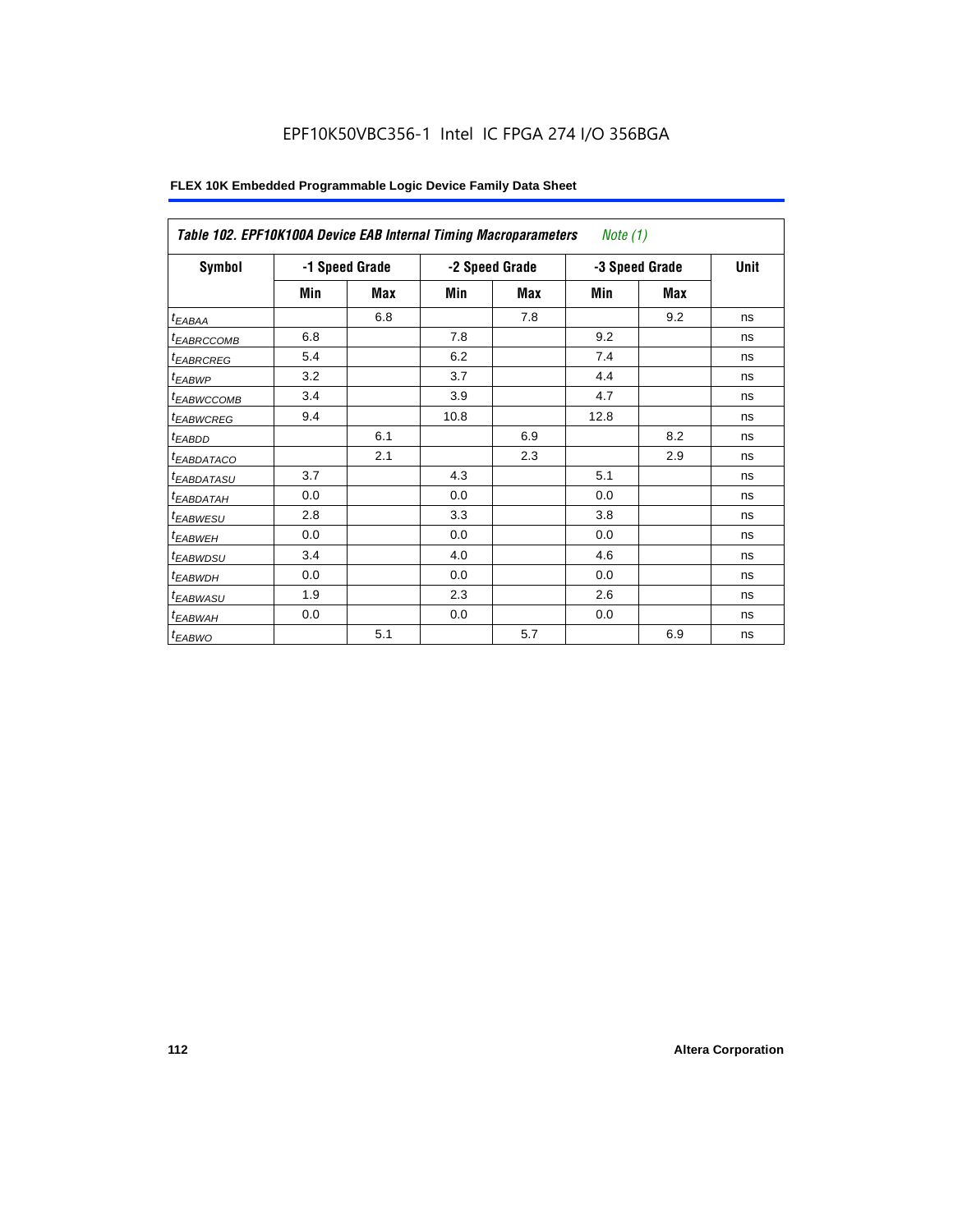| Table 103. EPF10K100A Device Interconnect Timing Microparameters<br>Note $(1)$ |                |     |     |                |                |            |    |  |  |  |
|--------------------------------------------------------------------------------|----------------|-----|-----|----------------|----------------|------------|----|--|--|--|
| <b>Symbol</b>                                                                  | -1 Speed Grade |     |     | -2 Speed Grade | -3 Speed Grade | Unit       |    |  |  |  |
|                                                                                | Min            | Max | Min | Max            | Min            | <b>Max</b> |    |  |  |  |
| $t_{DINZIOE}$                                                                  |                | 4.8 |     | 5.4            |                | 6.0        | ns |  |  |  |
| t <sub>DIN2LE</sub>                                                            |                | 2.0 |     | 2.4            |                | 2.7        | ns |  |  |  |
| <sup>t</sup> DIN2DATA                                                          |                | 2.4 |     | 2.7            |                | 2.9        | ns |  |  |  |
| t <sub>DCLK2IOE</sub>                                                          |                | 2.6 |     | 3.0            |                | 3.5        | ns |  |  |  |
| t <sub>DCLK2LE</sub>                                                           |                | 2.0 |     | 2.4            |                | 2.7        | ns |  |  |  |
| <i>t</i> SAMELAB                                                               |                | 0.1 |     | 0.1            |                | 0.1        | ns |  |  |  |
| <i>t<sub>SAMEROW</sub></i>                                                     |                | 1.5 |     | 1.7            |                | 1.9        | ns |  |  |  |
| <sup>t</sup> SAMECOLUMN                                                        |                | 5.5 |     | 6.5            |                | 7.4        | ns |  |  |  |
| t <sub>DIFFROW</sub>                                                           |                | 7.0 |     | 8.2            |                | 9.3        | ns |  |  |  |
| <i>t</i> <sub>TWOROWS</sub>                                                    |                | 8.5 |     | 9.9            |                | 11.2       | ns |  |  |  |
| <b><i>LEPERIPH</i></b>                                                         |                | 3.9 |     | 4.2            |                | 4.5        | ns |  |  |  |
| t <sub>LABCARRY</sub>                                                          |                | 0.2 |     | 0.2            |                | 0.3        | ns |  |  |  |
| $t_{LABCASC}$                                                                  |                | 0.4 |     | 0.5            |                | 0.6        | ns |  |  |  |

| Table 104. EPF10K100A Device External Timing Parameters | Note (1) |
|---------------------------------------------------------|----------|
|---------------------------------------------------------|----------|

| Symbol                 | -1 Speed Grade |      | -2 Speed Grade |      | -3 Speed Grade | Unit       |    |
|------------------------|----------------|------|----------------|------|----------------|------------|----|
|                        | Min            | Max  | Min            | Max  | Min            | <b>Max</b> |    |
| <sup>t</sup> DRR       |                | 12.5 |                | 14.5 |                | 17.0       | ns |
| $t_{INSU}$ (2), (3)    | 3.7            |      | 4.5            |      | 5.1            |            | ns |
| $t_{INH}$ (3)          | 0.0            |      | 0.0            |      | 0.0            |            | ns |
| $t_{\text{OUTCO}}$ (3) | 2.0            | 5.3  | 2.0            | 6.1  | 2.0            | 7.2        | ns |

| Table 105. EPF10K100A Device External Bidirectional Timing Parameters | Note (1) |  |  |
|-----------------------------------------------------------------------|----------|--|--|
|-----------------------------------------------------------------------|----------|--|--|

| Symbol                  | -1 Speed Grade |     |     | -2 Speed Grade | -3 Speed Grade | <b>Unit</b> |    |
|-------------------------|----------------|-----|-----|----------------|----------------|-------------|----|
|                         | Min            | Max | Min | <b>Max</b>     | Min            | Max         |    |
| <sup>t</sup> INSUBIDIR  | 4.9            |     | 5.8 |                | 6.8            |             | ns |
| <sup>t</sup> INHBIDIR   | 0.0            |     | 0.0 |                | 0.0            |             | ns |
| <sup>t</sup> OUTCOBIDIR | 2.0            | 5.3 | 2.0 | 6.1            | 2.0            | 7.2         | ns |
| <sup>t</sup> xzbidir    |                | 7.4 |     | 8.6            |                | 10.1        | ns |
| <sup>t</sup> zxbidir    |                | 7.4 |     | 8.6            |                | 10.1        | ns |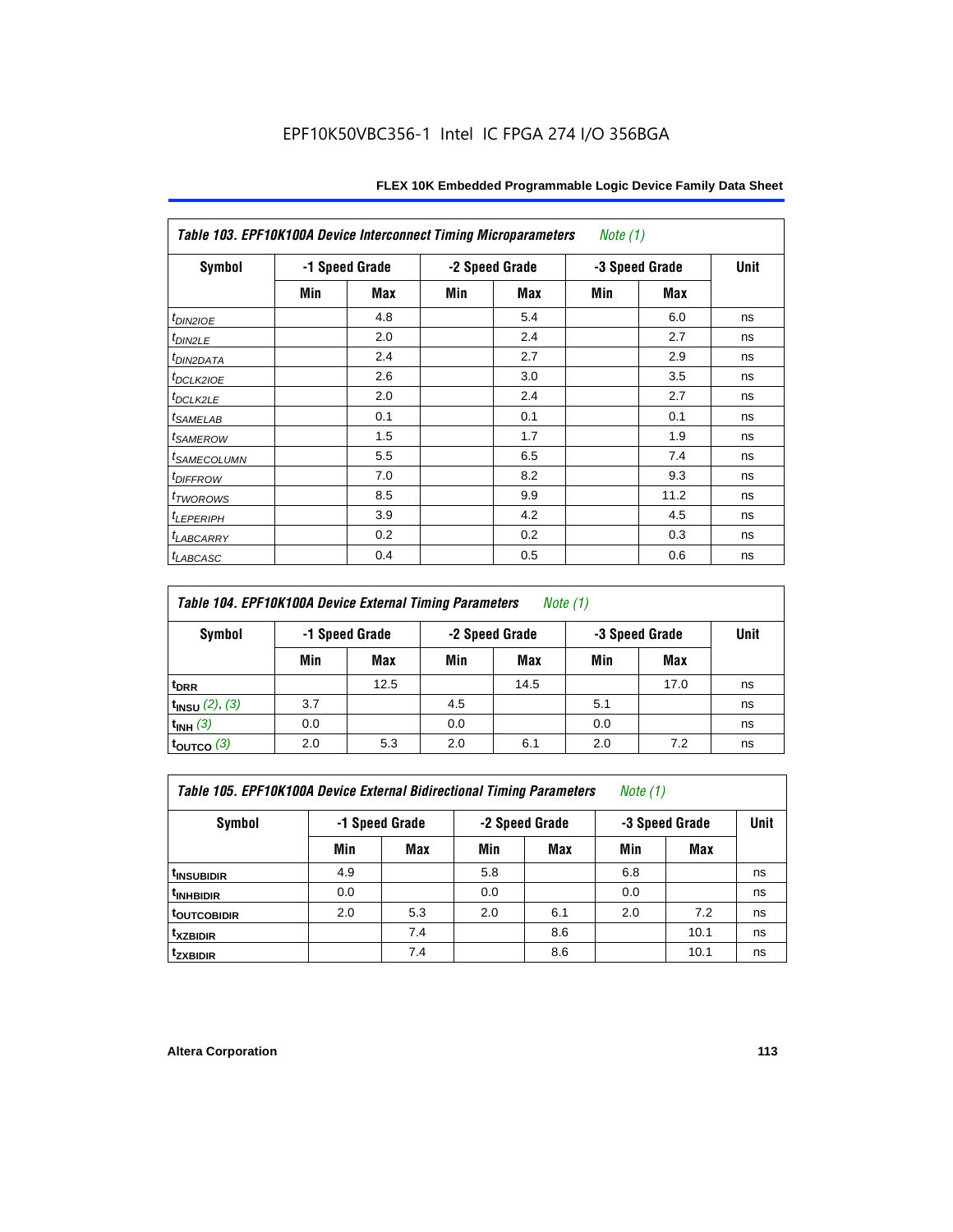#### *Notes to tables:*

- (1) All timing parameters are described in Tables 32 through 38 in this data sheet.
- (2) Using an LE to register the signal may provide a lower setup time.
- (3) This parameter is specified by characterization.

### Tables 106 through 112 show EPF10K250A device internal and external timing parameters.

| Table 106. EPF10K250A Device LE Timing Microparameters<br>Note (1) |     |                |     |                |                |            |    |  |
|--------------------------------------------------------------------|-----|----------------|-----|----------------|----------------|------------|----|--|
| <b>Symbol</b>                                                      |     | -1 Speed Grade |     | -2 Speed Grade | -3 Speed Grade | Unit       |    |  |
|                                                                    | Min | <b>Max</b>     | Min | <b>Max</b>     | Min            | <b>Max</b> |    |  |
| $t_{LUT}$                                                          |     | 0.9            |     | 1.0            |                | 1.4        | ns |  |
| $t_{CLUT}$                                                         |     | 1.2            |     | 1.3            |                | 1.6        | ns |  |
| $t_{RLUT}$                                                         |     | 2.0            |     | 2.3            |                | 2.7        | ns |  |
| t <sub>PACKED</sub>                                                |     | 0.4            |     | 0.4            |                | 0.5        | ns |  |
| $t_{EN}$                                                           |     | 1.4            |     | 1.6            |                | 1.9        | ns |  |
| $t_{CICO}$                                                         |     | 0.2            |     | 0.3            |                | 0.3        | ns |  |
| $t_{CSEN}$                                                         |     | 0.4            |     | 0.6            |                | 0.6        | ns |  |
| t <sub>CGENR</sub>                                                 |     | 0.8            |     | 1.0            |                | 1.1        | ns |  |
| $t_{CASC}$                                                         |     | 0.7            |     | 0.8            |                | 1.0        | ns |  |
| $t_C$                                                              |     | 1.2            |     | 1.3            |                | 1.6        | ns |  |
| $t_{CO}$                                                           |     | 0.6            |     | 0.7            |                | 0.9        | ns |  |
| $t_{\mathsf{COMB}}$                                                |     | 0.5            |     | 0.6            |                | 0.7        | ns |  |
| $t_{\rm SU}$                                                       | 1.2 |                | 1.4 |                | 1.7            |            | ns |  |
| $t_H$                                                              | 1.2 |                | 1.3 |                | 1.6            |            | ns |  |
| $t_{PRE}$                                                          |     | 0.7            |     | 0.8            |                | 0.9        | ns |  |
| $t_{CLR}$                                                          |     | 0.7            |     | 0.8            |                | 0.9        | ns |  |
| $t_{CH}$                                                           | 2.5 |                | 3.0 |                | 3.5            |            | ns |  |
| $t_{CL}$                                                           | 2.5 |                | 3.0 |                | 3.5            |            | ns |  |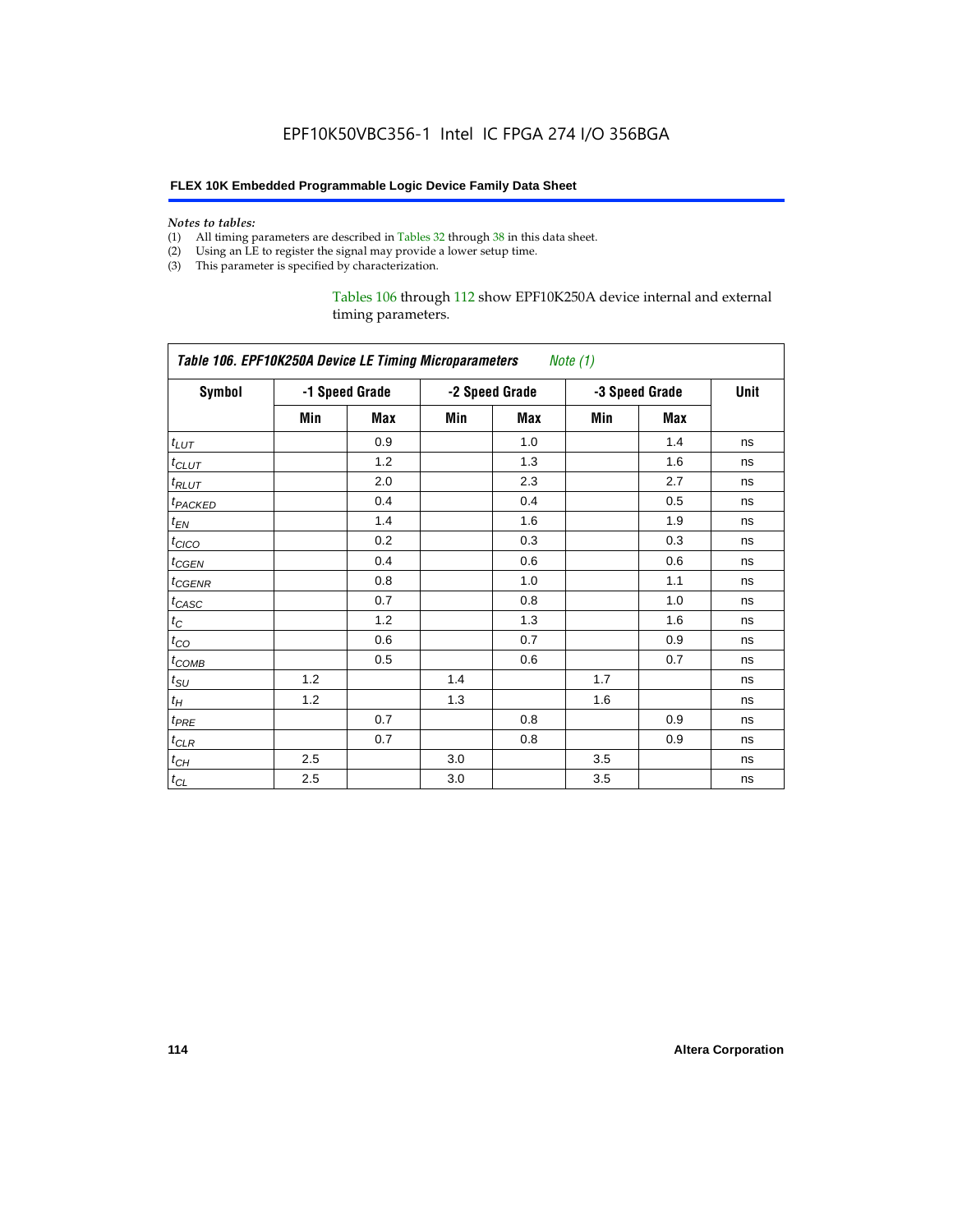| Table 107. EPF10K250A Device IOE Timing Microparameters<br><i>Note</i> $(1)$ |     |                |     |                |     |                |    |
|------------------------------------------------------------------------------|-----|----------------|-----|----------------|-----|----------------|----|
| <b>Symbol</b>                                                                |     | -1 Speed Grade |     | -2 Speed Grade |     | -3 Speed Grade |    |
|                                                                              | Min | Max            | Min | Max            | Min | Max            |    |
| t <sub>IOD</sub>                                                             |     | 1.2            |     | 1.3            |     | 1.6            | ns |
| $t_{\text{loc}}$                                                             |     | 0.4            |     | 0.4            |     | 0.5            | ns |
| $t_{IOCO}$                                                                   |     | 0.8            |     | 0.9            |     | 1.1            | ns |
| $t_{IOCOMB}$                                                                 |     | 0.7            |     | 0.7            |     | 0.8            | ns |
| $t_{IOSU}$                                                                   | 2.7 |                | 3.1 |                | 3.6 |                | ns |
| $t_{IOH}$                                                                    | 0.2 |                | 0.3 |                | 0.3 |                | ns |
| $t_{\text{OCLR}}$                                                            |     | 1.2            |     | 1.3            |     | 1.6            | ns |
| $t_{OD1}$                                                                    |     | 3.2            |     | 3.6            |     | 4.2            | ns |
| $t_{OD2}$                                                                    |     | 5.9            |     | 6.7            |     | 7.8            | ns |
| $t_{\text{OD3}}$                                                             |     | 8.7            |     | 9.8            |     | 11.5           | ns |
| $t_{XZ}$                                                                     |     | 3.8            |     | 4.3            |     | 5.0            | ns |
| $t_{ZX1}$                                                                    |     | 3.8            |     | 4.3            |     | 5.0            | ns |
| $t_{ZX2}$                                                                    |     | 6.5            |     | 7.4            |     | 8.6            | ns |
| $t_{ZX3}$                                                                    |     | 9.3            |     | 10.5           |     | 12.3           | ns |
| $t_{INREG}$                                                                  |     | 8.2            |     | 9.3            |     | 10.9           | ns |
| $t_{IOFD}$                                                                   |     | 9.0            |     | 10.2           |     | 12.0           | ns |
| $t_{INCOMB}$                                                                 |     | 9.0            |     | 10.2           |     | 12.0           | ns |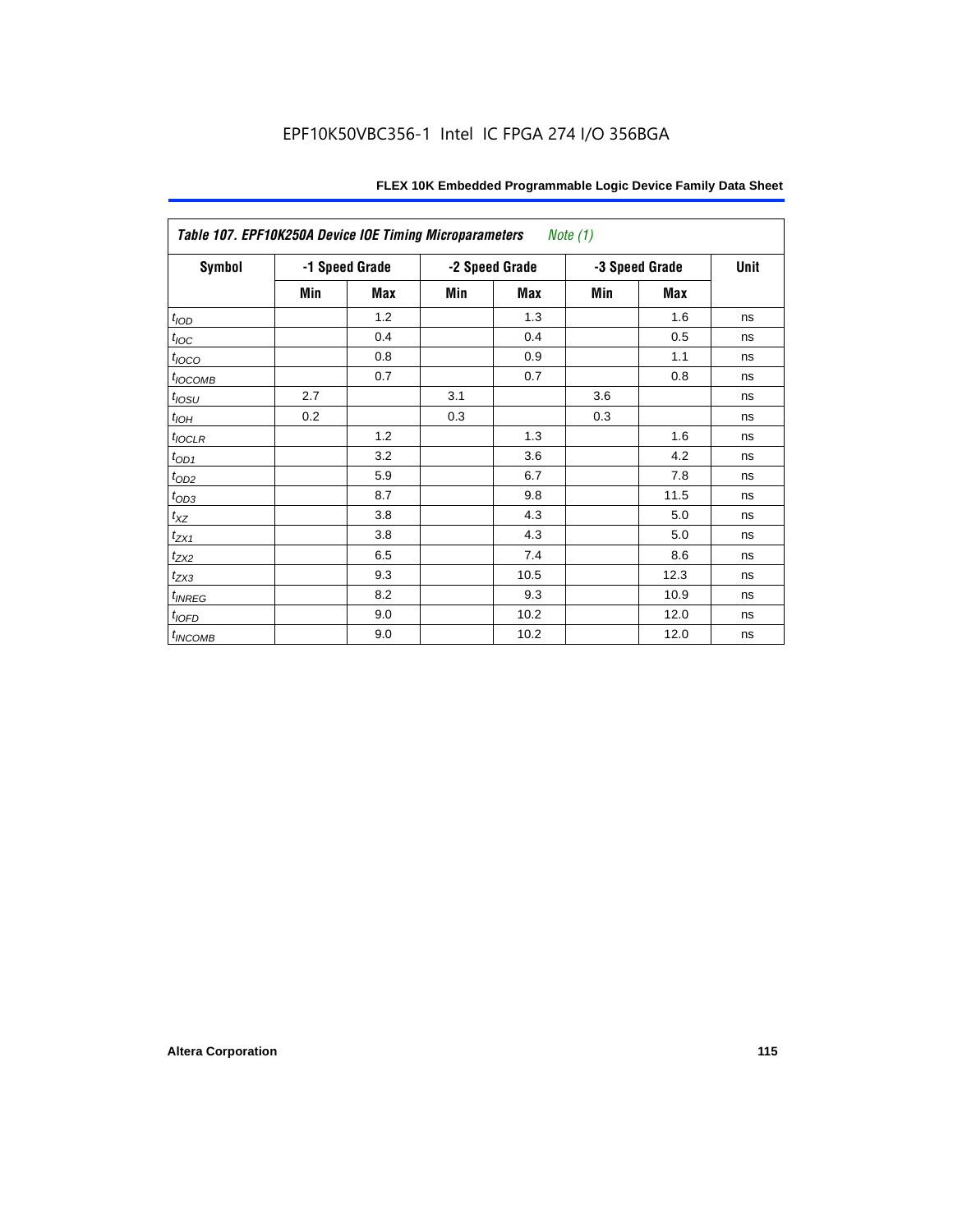# EPF10K50VBC356-1 Intel IC FPGA 274 I/O 356BGA

| Symbol                 |     | -1 Speed Grade |     | -2 Speed Grade |     | -3 Speed Grade | Unit |
|------------------------|-----|----------------|-----|----------------|-----|----------------|------|
|                        | Min | <b>Max</b>     | Min | <b>Max</b>     | Min | <b>Max</b>     |      |
| <sup>t</sup> EABDATA1  |     | 1.3            |     | 1.5            |     | 1.7            | ns   |
| <sup>t</sup> EABDATA2  |     | 1.3            |     | 1.5            |     | 1.7            | ns   |
| <sup>t</sup> EABWE1    |     | 0.9            |     | 1.1            |     | 1.3            | ns   |
| <sup>t</sup> EABWE2    |     | 5.0            |     | 5.7            |     | 6.7            | ns   |
| <sup>t</sup> EABCLK    |     | 0.6            |     | 0.7            |     | 0.8            | ns   |
| <sup>t</sup> EABCO     |     | 0.0            |     | 0.0            |     | 0.0            | ns   |
| <sup>t</sup> EABBYPASS |     | 0.1            |     | 0.1            |     | 0.2            | ns   |
| t <sub>EABSU</sub>     | 3.8 |                | 4.3 |                | 5.0 |                | ns   |
| $t_{EABH}$             | 0.7 |                | 0.8 |                | 0.9 |                | ns   |
| $t_{AA}$               |     | 4.5            |     | 5.0            |     | 5.9            | ns   |
| $t_{\mathcal{WP}}$     | 5.6 |                | 6.4 |                | 7.5 |                | ns   |
| t <sub>WDSU</sub>      | 1.3 |                | 1.4 |                | 1.7 |                | ns   |
| $t_{WDH}$              | 0.1 |                | 0.1 |                | 0.2 |                | ns   |
| $t_{WASU}$             | 0.1 |                | 0.1 |                | 0.2 |                | ns   |
| $t_{WAH}$              | 0.1 |                | 0.1 |                | 0.2 |                | ns   |
| $t_{WQ}$               |     | 4.1            |     | 4.6            |     | 5.5            | ns   |
| $t_{DD}$               |     | 4.1            |     | 4.6            |     | 5.5            | ns   |
| <b><i>EABOUT</i></b>   |     | 0.1            |     | 0.1            |     | 0.2            | ns   |
| t <sub>EABCH</sub>     | 2.5 |                | 3.0 |                | 3.5 |                | ns   |
| $t_{EABCL}$            | 5.6 |                | 6.4 |                | 7.5 |                | ns   |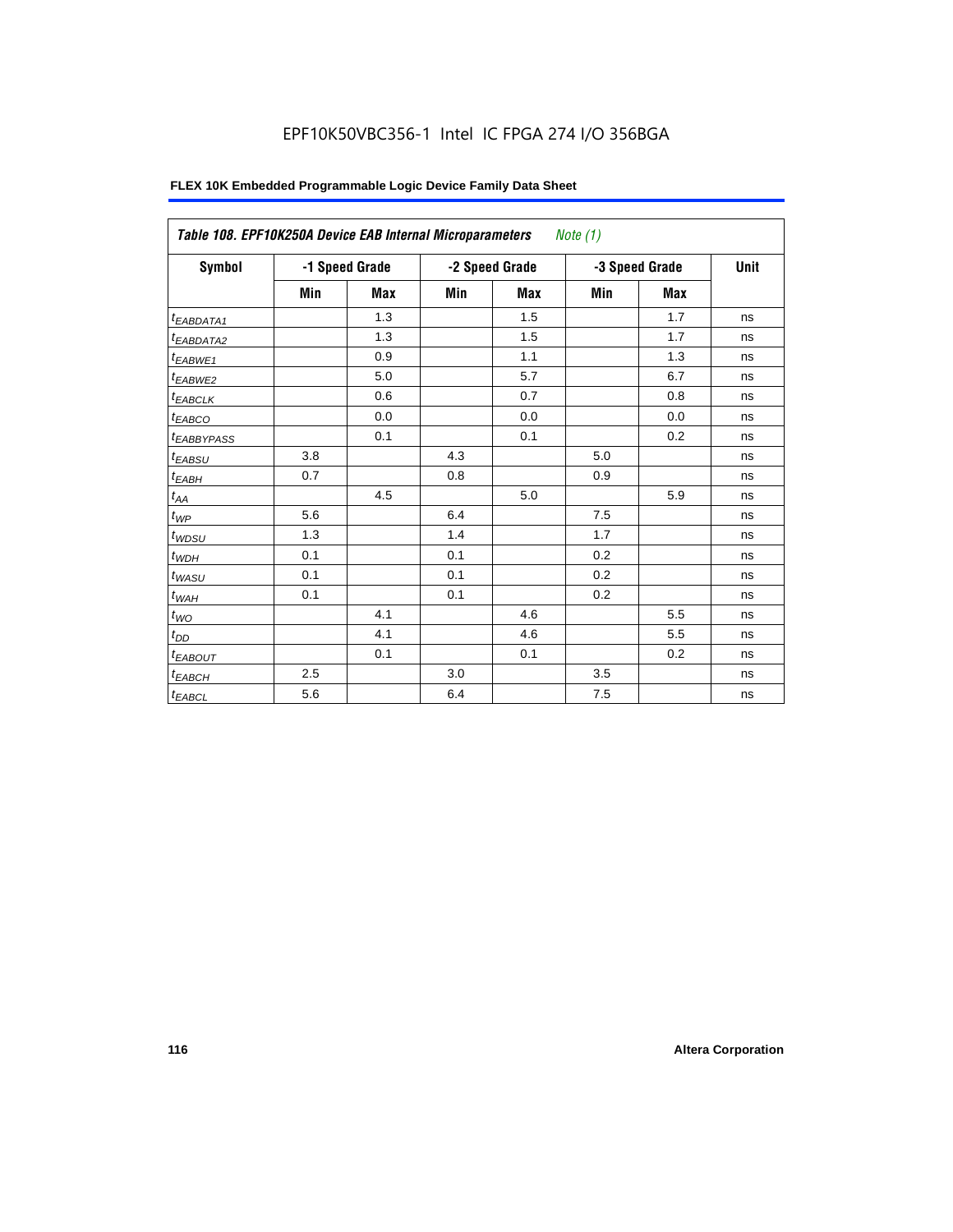| Table 109. EPF10K250A Device EAB Internal Timing Macroparameters<br>Note (1) |      |                |      |                |                |            |      |
|------------------------------------------------------------------------------|------|----------------|------|----------------|----------------|------------|------|
| Symbol                                                                       |      | -1 Speed Grade |      | -2 Speed Grade | -3 Speed Grade |            | Unit |
|                                                                              | Min  | Max            | Min  | Max            | Min            | <b>Max</b> |      |
| $t_{EABA}$                                                                   |      | 6.1            |      | 6.8            |                | 8.2        | ns   |
| <sup>t</sup> EABRCCOMB                                                       | 6.1  |                | 6.8  |                | 8.2            |            | ns   |
| <sup>t</sup> EABRCREG                                                        | 4.6  |                | 5.1  |                | 6.1            |            | ns   |
| t <sub>EABWP</sub>                                                           | 5.6  |                | 6.4  |                | 7.5            |            | ns   |
| <sup>t</sup> EABWCCOMB                                                       | 5.8  |                | 6.6  |                | 7.9            |            | ns   |
| <sup>t</sup> EABWCREG                                                        | 15.8 |                | 17.8 |                | 21.0           |            | ns   |
| $t_{EABDD}$                                                                  |      | 5.7            |      | 6.4            |                | 7.8        | ns   |
| <sup>t</sup> EABDATACO                                                       |      | 0.7            |      | 0.8            |                | 1.0        | ns   |
| <sup>t</sup> EABDATASU                                                       | 4.5  |                | 5.1  |                | 5.9            |            | ns   |
| <sup>t</sup> EABDATAH                                                        | 0.0  |                | 0.0  |                | 0.0            |            | ns   |
| <sup>t</sup> EABWESU                                                         | 8.2  |                | 9.3  |                | 10.9           |            | ns   |
| <sup>t</sup> ЕАВWЕН                                                          | 0.0  |                | 0.0  |                | 0.0            |            | ns   |
| <i>t<sub>EABWDSU</sub></i>                                                   | 1.7  |                | 1.8  |                | 2.1            |            | ns   |
| <sup>t</sup> EABWDH                                                          | 0.0  |                | 0.0  |                | 0.0            |            | ns   |
| <sup>t</sup> EABWASU                                                         | 0.9  |                | 0.9  |                | 1.0            |            | ns   |
| <sup>t</sup> EABWAH                                                          | 0.0  |                | 0.0  |                | 0.0            |            | ns   |
| $t_{EABWO}$                                                                  |      | 5.3            |      | 6.0            |                | 7.4        | ns   |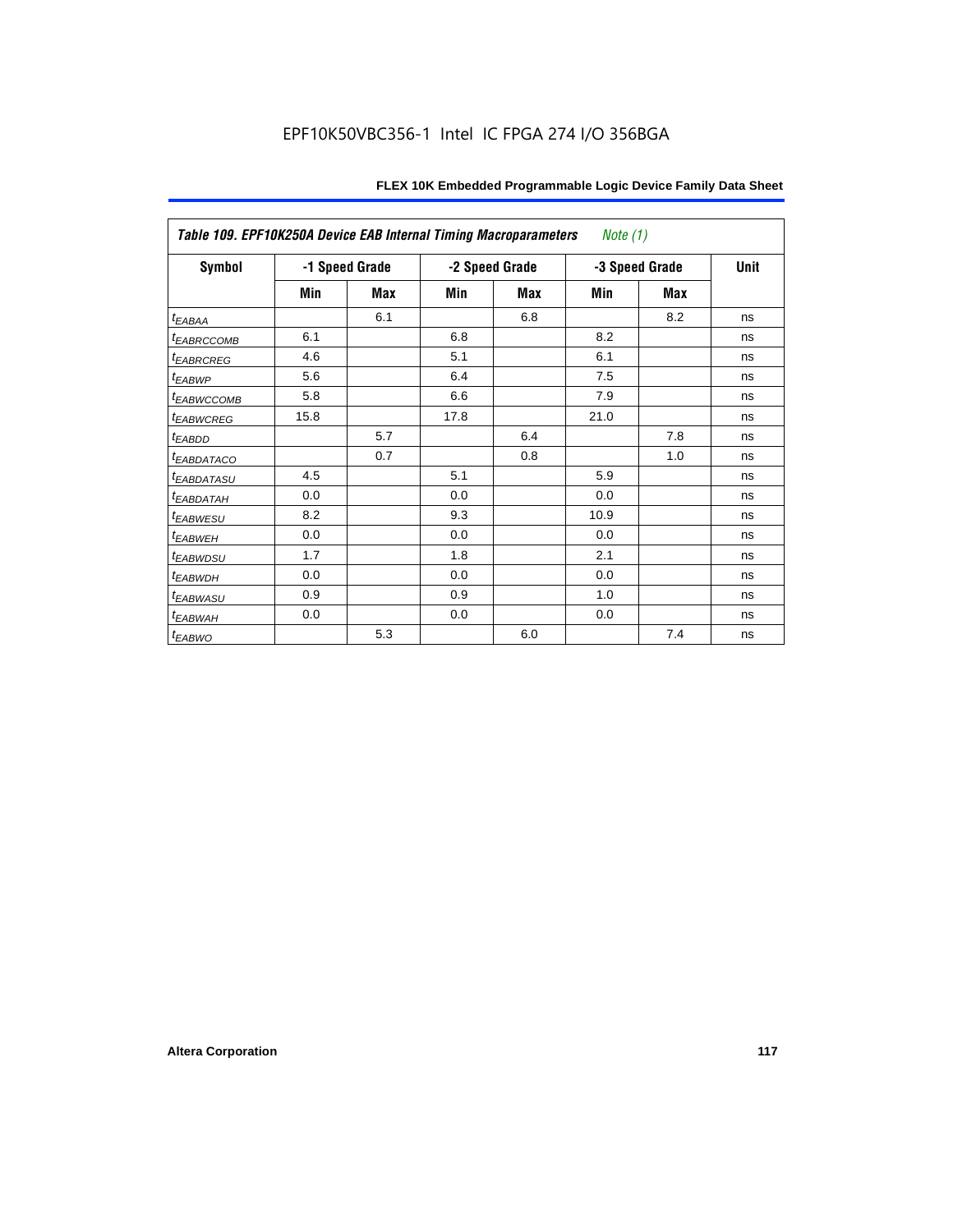# EPF10K50VBC356-1 Intel IC FPGA 274 I/O 356BGA

| <b>Symbol</b>              |     | -1 Speed Grade |     | -2 Speed Grade |     | -3 Speed Grade | <b>Unit</b> |  |
|----------------------------|-----|----------------|-----|----------------|-----|----------------|-------------|--|
|                            | Min | Max            | Min | Max            | Min | Max            |             |  |
| $t_{DIN2IOE}$              |     | 7.8            |     | 8.5            |     | 9.4            | ns          |  |
| t <sub>DIN2LE</sub>        |     | 2.7            |     | 3.1            |     | 3.5            | ns          |  |
| <sup>t</sup> DIN2DATA      |     | 1.6            |     | 1.6            |     | 1.7            | ns          |  |
| <sup>t</sup> DCLK2IOE      |     | 3.6            |     | 4.0            |     | 4.6            | ns          |  |
| <sup>t</sup> DCLK2LE       |     | 2.7            |     | 3.1            |     | 3.5            | ns          |  |
| <sup>t</sup> SAMELAB       |     | 0.2            |     | 0.3            |     | 0.3            | ns          |  |
| <sup>t</sup> SAMEROW       |     | 6.7            |     | 7.3            |     | 8.2            | ns          |  |
| <sup>t</sup> SAMECOLUMN    |     | 2.5            |     | 2.7            |     | 3.0            | ns          |  |
| <i>t<sub>DIFFROW</sub></i> |     | 9.2            |     | 10.0           |     | 11.2           | ns          |  |
| <sup>t</sup> TWOROWS       |     | 15.9           |     | 17.3           |     | 19.4           | ns          |  |
| <sup>t</sup> LEPERIPH      |     | 7.5            |     | 8.1            |     | 8.9            | ns          |  |
| <sup>t</sup> LABCARRY      |     | 0.3            |     | 0.4            |     | 0.5            | ns          |  |
| <sup>t</sup> LABCASC       |     | 0.4            |     | 0.4            |     | 0.5            | ns          |  |

| Table 111. EPF10K250A Device External Reference Timing Parameters<br><i>Note</i> $(1)$ |     |                |     |                |                |            |    |  |
|----------------------------------------------------------------------------------------|-----|----------------|-----|----------------|----------------|------------|----|--|
| Symbol                                                                                 |     | -1 Speed Grade |     | -2 Speed Grade | -3 Speed Grade | Unit       |    |  |
|                                                                                        | Min | Max            | Min | Max            | Min            | <b>Max</b> |    |  |
| <sup>t</sup> DRR                                                                       |     | 15.0           |     | 17.0           |                | 20.0       | ns |  |
| $t_{INSU} (2) (3)$                                                                     | 6.9 |                | 8.0 |                | 9.4            |            | ns |  |
| $t_{INH}$ (3)                                                                          | 0.0 |                | 0.0 |                | 0.0            |            | ns |  |
| $t_{\rm OUTCO}$ (3)                                                                    | 2.0 | 8.0            | 2.0 | 8.9            | 2.0            | 10.4       | ns |  |

| Table 112. EPF10K250A Device External Bidirectional Timing Parameters |  | Note (1) |
|-----------------------------------------------------------------------|--|----------|
|-----------------------------------------------------------------------|--|----------|

| Symbol                |     | -1 Speed Grade |      | -2 Speed Grade | -3 Speed Grade | <b>Unit</b> |    |
|-----------------------|-----|----------------|------|----------------|----------------|-------------|----|
|                       | Min | Max            | Min  | <b>Max</b>     | Min            | Max         |    |
| <b>t</b> INSUBIDIR    | 9.3 |                | 10.6 |                | 12.7           |             | ns |
| t <sub>INHBIDIR</sub> | 0.0 |                | 0.0  |                | 0.0            |             | ns |
| <b>toutcobidir</b>    | 2.0 | 8.0            | 2.0  | 8.9            | 2.0            | 10.4        | ns |
| t <sub>XZBIDIR</sub>  |     | 10.8           |      | 12.2           |                | 14.2        | ns |
| tzxbidir              |     | 10.8           |      | 12.2           |                | 14.2        | ns |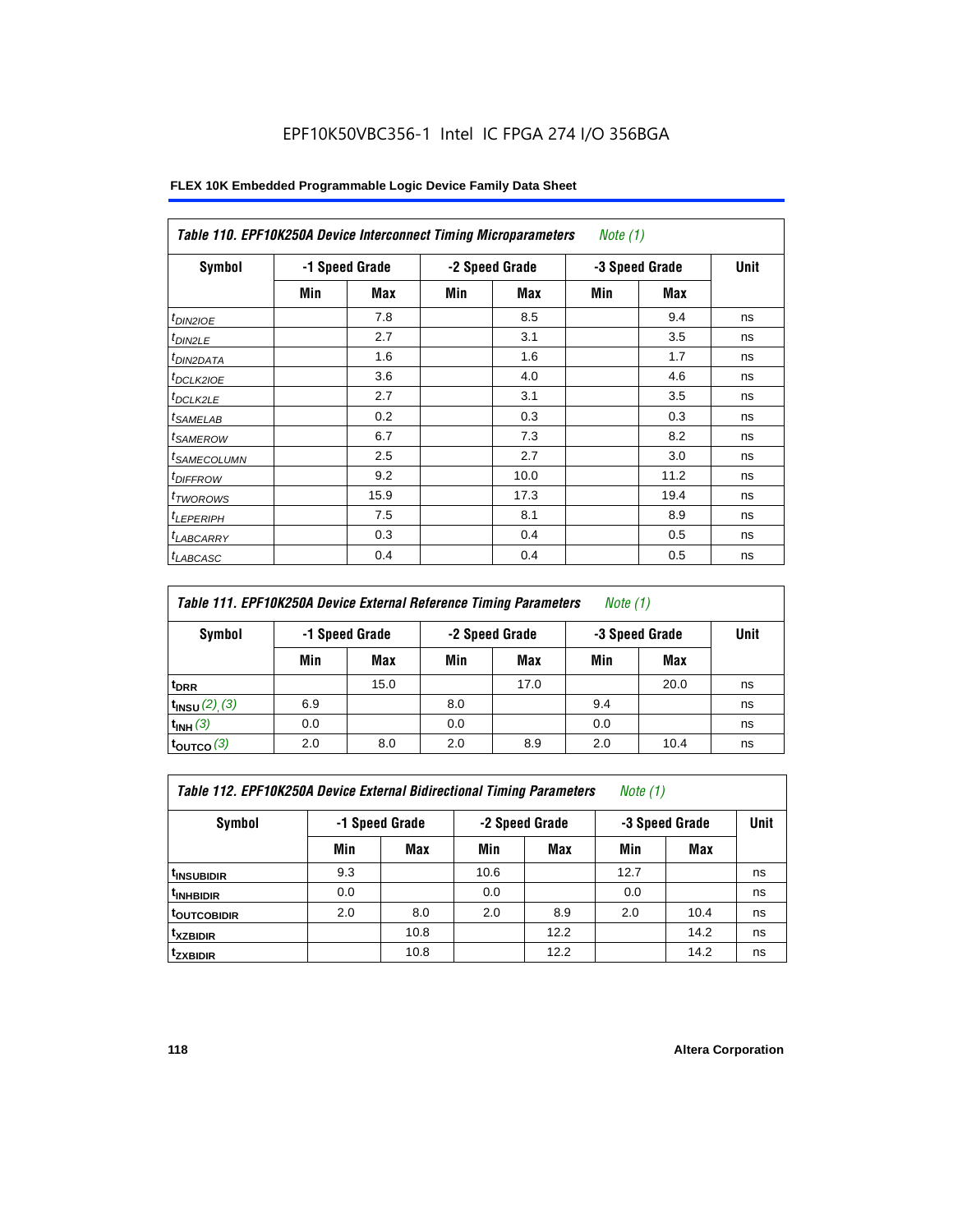#### *Notes to tables:*

- (1) All timing parameters are described in Tables  $32$  through  $37$  in this data sheet.<br>(2) Using an LE to register the signal may provide a lower setup time.
- (2) Using an LE to register the signal may provide a lower setup time.<br>(3) This parameter is specified by characterization.
- This parameter is specified by characterization.

# **ClockLock & ClockBoost Timing Parameters**

For the ClockLock and ClockBoost circuitry to function properly, the incoming clock must meet certain requirements. If these specifications are not met, the circuitry may not lock onto the incoming clock, which generates an erroneous clock within the device. The clock generated by the ClockLock and ClockBoost circuitry must also meet certain specifications. If the incoming clock meets these requirements during configuration, the ClockLock and ClockBoost circuitry will lock onto the clock during configuration. The circuit will be ready for use immediately after configuration. Figure 31 illustrates the incoming and generated clock specifications.

### *Figure 31. Specifications for the Incoming & Generated Clocks*

The  $t_i$  parameter refers to the nominal input clock period; the  $t_0$  parameter refers to the *nominal output clock period.*



#### Table 113 summarizes the ClockLock and ClockBoost parameters.

|              | Table 113. ClockLock & ClockBoost Parameters<br>(Part 1 of 2)           |      |     |                |            |  |  |  |  |
|--------------|-------------------------------------------------------------------------|------|-----|----------------|------------|--|--|--|--|
| Symbol       | <b>Parameter</b>                                                        | Min  | Typ | Max            | Unit       |  |  |  |  |
| $t_{R}$      | Input rise time                                                         |      |     | $\overline{2}$ | ns         |  |  |  |  |
| $t_F$        | Input fall time                                                         |      |     | 2              | ns         |  |  |  |  |
| $t_{INDUTY}$ | Input duty cycle                                                        | 45   |     | 55             | $\%$       |  |  |  |  |
| $f_{CLK1}$   | Input clock frequency (ClockBoost clock multiplication factor equals 1) | 30   |     | 80             | <b>MHz</b> |  |  |  |  |
| $t$ CLK1     | Input clock period (ClockBoost clock multiplication factor equals 1)    | 12.5 |     | 33.3           | ns         |  |  |  |  |
| $f_{CLK2}$   | Input clock frequency (ClockBoost clock multiplication factor equals 2) | 16   |     | 50             | <b>MHz</b> |  |  |  |  |
| $t_{CLK2}$   | Input clock period (ClockBoost clock multiplication factor equals 2)    | 20   |     | 62.5           | ns         |  |  |  |  |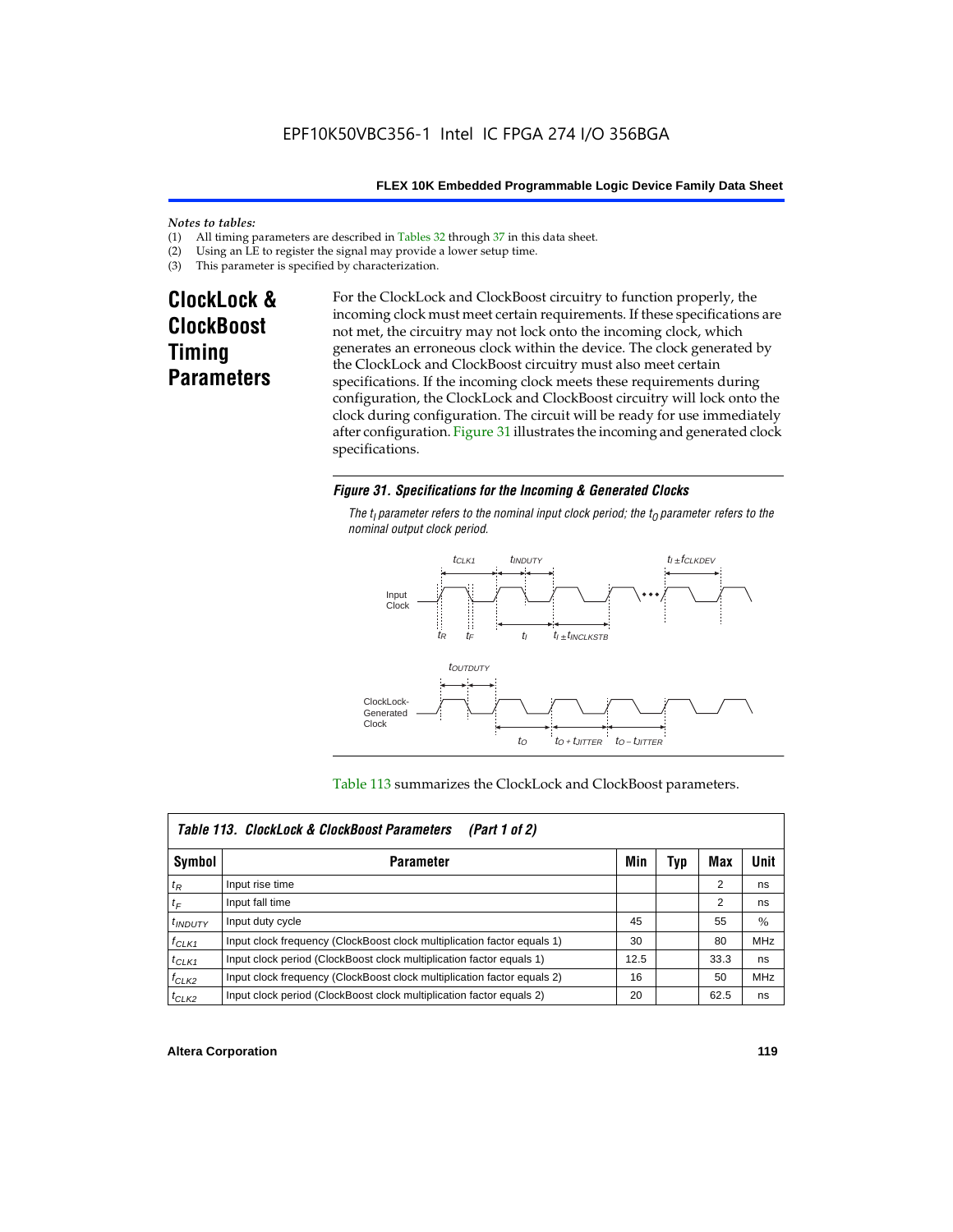| Table 113. ClockLock & ClockBoost Parameters<br>(Part 2 of 2) |                                                                                                                 |     |     |           |            |  |  |  |  |
|---------------------------------------------------------------|-----------------------------------------------------------------------------------------------------------------|-----|-----|-----------|------------|--|--|--|--|
| Symbol                                                        | <b>Parameter</b>                                                                                                | Min | Typ | Max       | Unit       |  |  |  |  |
| <b><i><u>LCLKDEV1</u></i></b>                                 | Input deviation from user specification in MAX+PLUS II (ClockBoost clock<br>multiplication factor equals 1) (1) |     |     | $\pm 1$   | <b>MHz</b> |  |  |  |  |
| <sup>f</sup> CLKDEV2                                          | Input deviation from user specification in MAX+PLUS II (ClockBoost clock<br>multiplication factor equals 2) (1) |     |     | $\pm 0.5$ | MHz        |  |  |  |  |
| <sup>t</sup> INCLKSTB                                         | Input clock stability (measured between adjacent clocks)                                                        |     |     | 100       | ps         |  |  |  |  |
| $t_{LOCK}$                                                    | Time required for ClockLock or ClockBoost to acquire lock (2)                                                   |     |     | 10        | μs         |  |  |  |  |
| $t_{JITTER}$                                                  | Jitter on ClockLock or ClockBoost-generated clock (3)                                                           |     |     |           | ns         |  |  |  |  |
| <i>toutbuty</i>                                               | Duty cycle for ClockLock or ClockBoost-generated clock                                                          | 40  | 50  | 60        | %          |  |  |  |  |

*Notes:*

(1) To implement the ClockLock and ClockBoost circuitry with the MAX+PLUS II software, designers must specify the input frequency. The MAX+PLUS II software tunes the PLL in the ClockLock and ClockBoost circuitry to this frequency. The *fCLKDEV* parameter specifies how much the incoming clock can differ from the specified frequency during device operation. Simulation does not reflect this parameter.

(2) During device configuration, the ClockLock and ClockBoost circuitry is configured before the rest of the device. If the incoming clock is supplied during configuration, the ClockLock and ClockBoost circuitry locks during configuration, because the  $t_{LOCK}$  value is less than the time required for configuration.

(3) The *t<sub>IITTER</sub>* specification is measured under long-term observation.

# **Power Consumption**

The supply power (P) for FLEX 10K devices can be calculated with the following equation:

 $P = P_{INT} + P_{IO} = (I_{CCSTANDBY} + I_{CCACTIVE}) \times V_{CC} + P_{IO}$ 

Typical  $I_{CCSTANDBY}$  values are shown as  $I_{CC0}$  in the FLEX 10K device DC operating conditions tables on pages 46, 49, and 52 of this data sheet. The  $I_{\text{CCACTIVE}}$  value depends on the switching frequency and the application logic. This value is calculated based on the amount of current that each LE typically consumes. The  $P_{IO}$  value, which depends on the device output load characteristics and switching frequency, can be calculated using the guidelines given in *Application Note 74 (Evaluating Power for Altera Devices)*.

 $\Box$  Compared to the rest of the device, the embedded array consumes a negligible amount of power. Therefore, the embedded array can be ignored when calculating supply current.

The  $I_{\text{CCACTIVE}}$  value is calculated with the following equation:

$$
I_{\text{CCACTIVE}} = K \times f_{\text{MAX}} \times N \times \text{tog}_{\text{LC}} \times \frac{\mu A}{\text{MHz} \times \text{LE}}
$$

The parameters in this equation are shown below: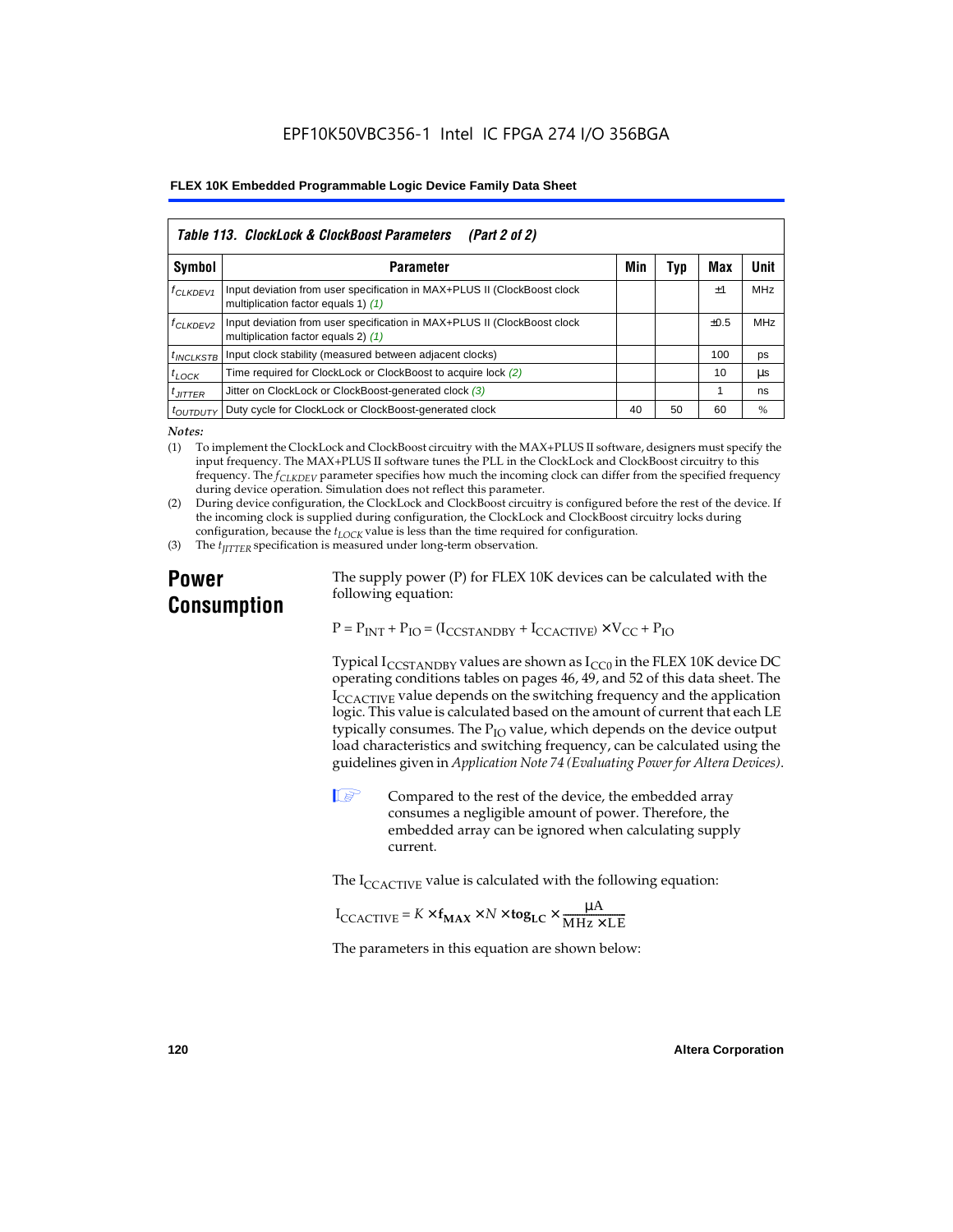| $f_{MAX}$  | $=$ | Maximum operating frequency in MHz                    |
|------------|-----|-------------------------------------------------------|
| N          |     | Total number of logic cells used in the device        |
| $log_{LC}$ | $=$ | Average percent of logic cells toggling at each clock |
|            |     | (typically 12.5%)                                     |
| K          | $=$ | Constant, shown in Tables 114 and 115                 |

| Table 114. FLEX 10K K Constant Values |                |  |  |  |  |
|---------------------------------------|----------------|--|--|--|--|
| <b>Device</b>                         | <b>K</b> Value |  |  |  |  |
| EPF10K10                              | 82             |  |  |  |  |
| EPF10K20                              | 89             |  |  |  |  |
| EPF10K30                              | 88             |  |  |  |  |
| EPF10K40                              | 92             |  |  |  |  |
| EPF10K50                              | 95             |  |  |  |  |
| EPF10K70                              | 85             |  |  |  |  |
| EPF10K100                             | 88             |  |  |  |  |

| Table 115. FLEX 10KA K Constant Values |                |
|----------------------------------------|----------------|
| <b>Device</b>                          | <b>K</b> Value |
| <b>EPF10K10A</b>                       | 17             |
| EPF10K30A                              | 17             |
| EPF10K50V                              | 19             |
| EPF10K100A                             | 19             |
| EPF10K130V                             | 22             |
| EPF10K250A                             | 23             |

This calculation provides an  $I_{CC}$  estimate based on typical conditions with no output load. The actual  $I_{CC}$  should be verified during operation because this measurement is sensitive to the actual pattern in the device and the environmental operating conditions.

To better reflect actual designs, the power model (and the constant *K* in the power calculation equations) for continuous interconnect FLEX devices assumes that logic cells drive FastTrack Interconnect channels. In contrast, the power model of segmented FPGAs assumes that all logic cells drive only one short interconnect segment. This assumption may lead to inaccurate results, compared to measured power consumption for an actual design in a segmented interconnect FPGA.

Figure 32 shows the relationship between the current and operating frequency of FLEX 10K devices.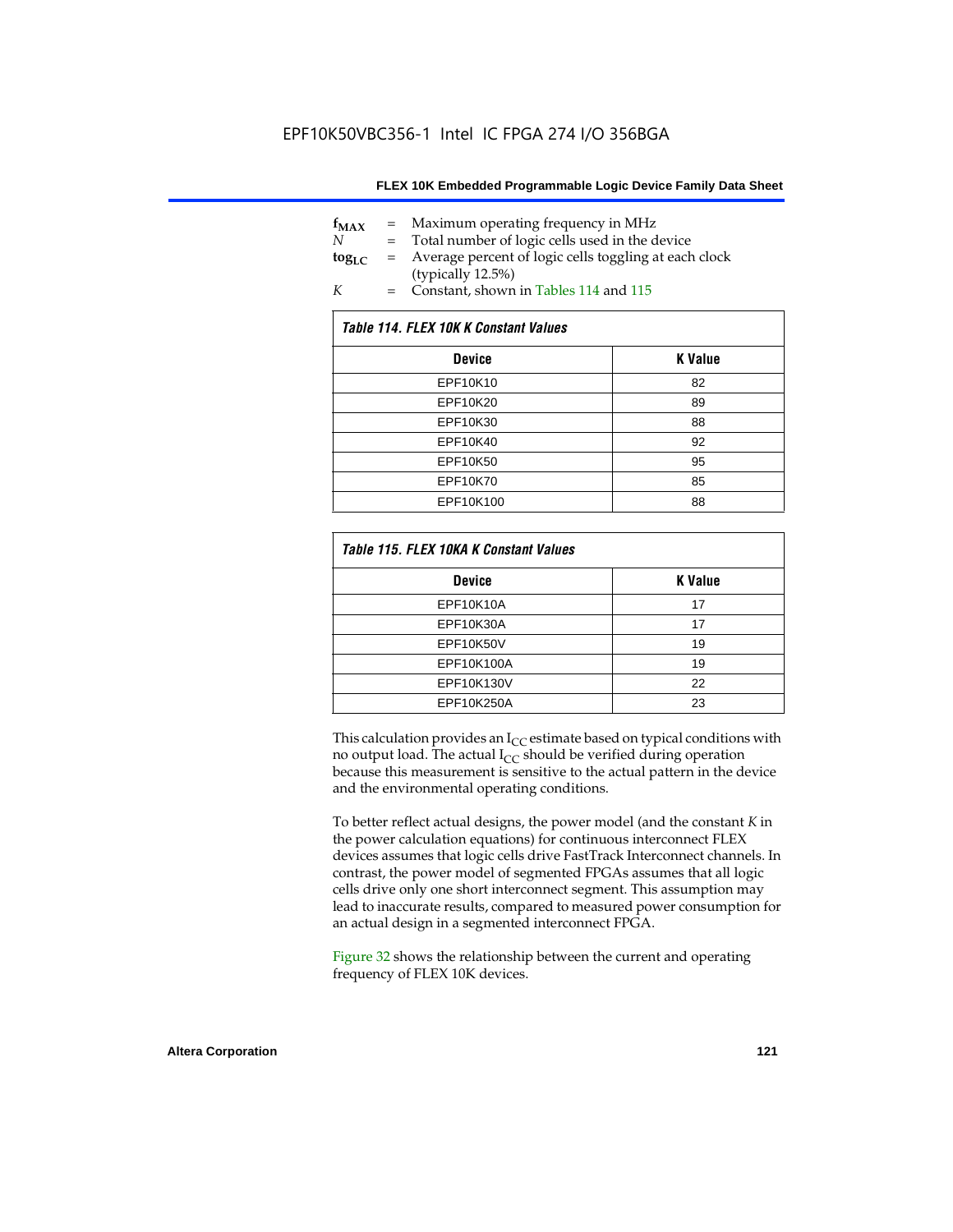# *Figure 32. ICCACTIVE vs. Operating Frequency (Part 1 of 3)*

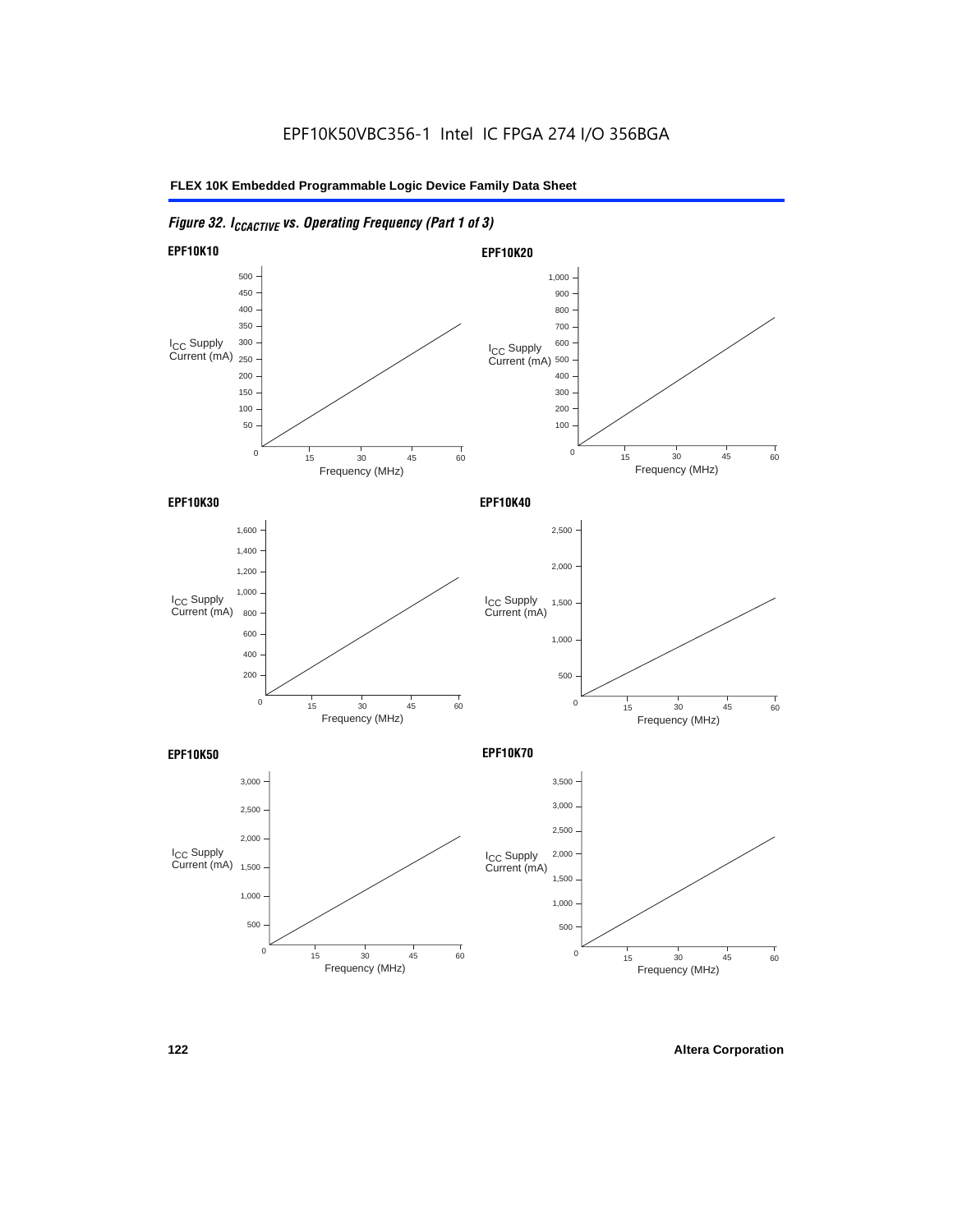

# *Figure 32. ICCACTIVE vs. Operating Frequency (Part 2 of 3)*

**Altera Corporation 123**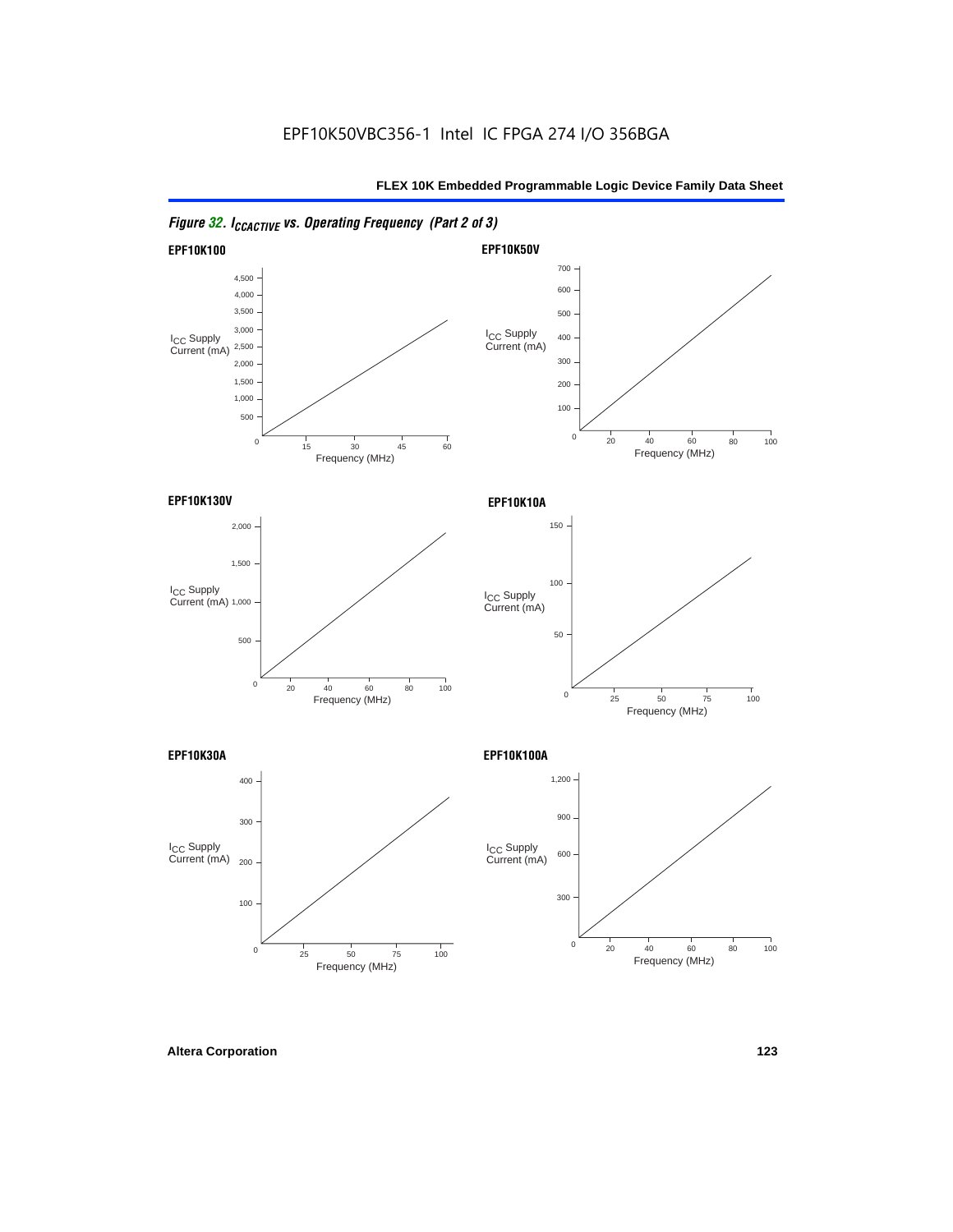

# **Configuration & Operation**

The FLEX 10K architecture supports several configuration schemes. This section summarizes the device operating modes and available device configuration schemes.

f See *Application Note 116 (Configuring APEX 20K, FLEX 10K & FLEX 6000 Devices)* for detailed descriptions of device configuration options, device configuration pins, and for information on configuring FLEX 10K devices, including sample schematics, timing diagrams, and configuration parameters.

# **Operating Modes**

The FLEX 10K architecture uses SRAM configuration elements that require configuration data to be loaded every time the circuit powers up. The process of physically loading the SRAM data into the device is called *configuration*. Before configuration, as VCC rises, the device initiates a Power-On Reset (POR). This POR event clears the device and prepares it for configuration. The FLEX 10K POR time does not exceed 50 µs.

During initialization, which occurs immediately after configuration, the device resets registers, enables I/O pins, and begins to operate as a logic device. The I/O pins are tri-stated during power-up, and before and during configuration. Together, the configuration and initialization processes are called *command mode*; normal device operation is called *user mode*.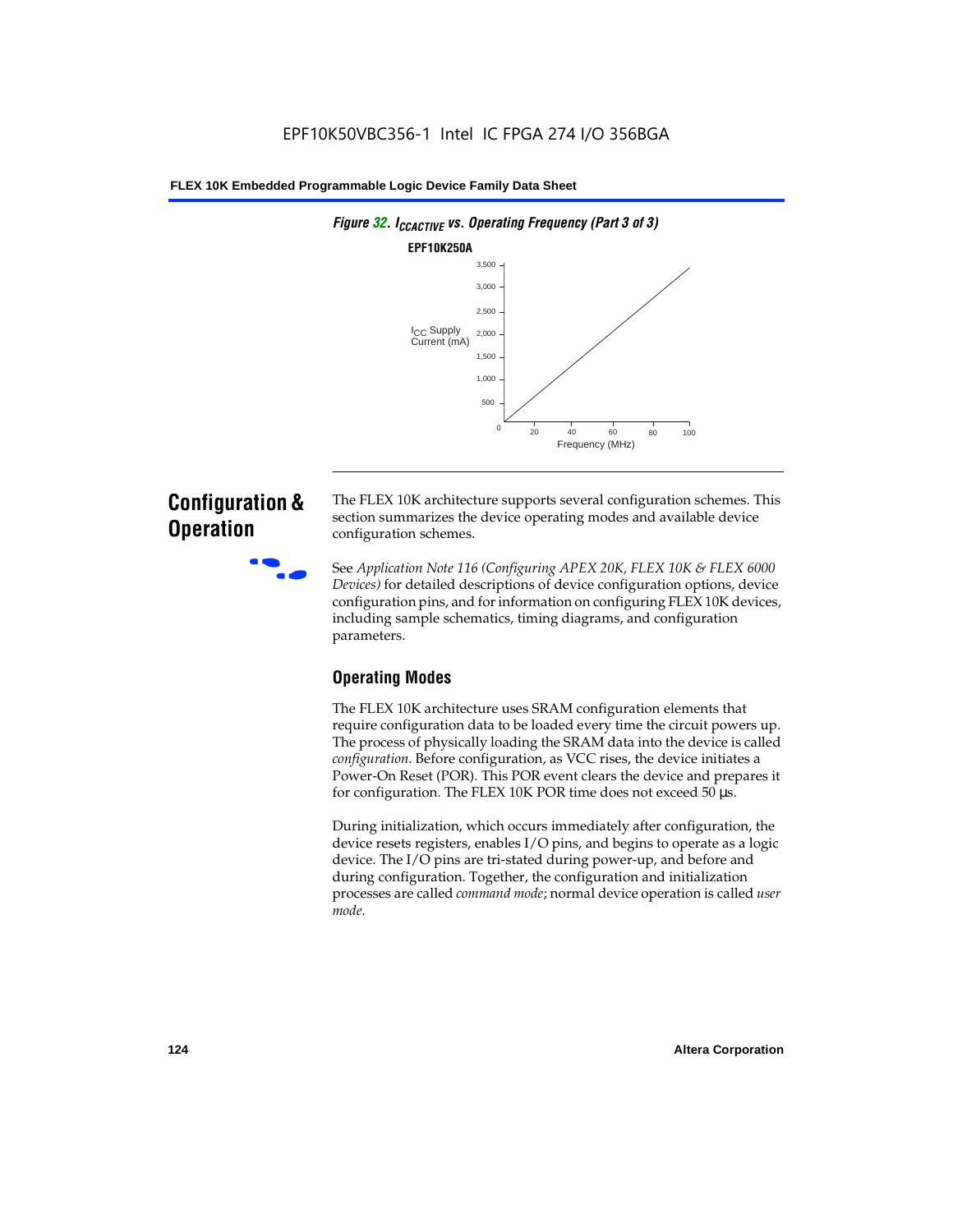SRAM configuration elements allow FLEX 10K devices to be reconfigured in-circuit by loading new configuration data into the device. Real-time reconfiguration is performed by forcing the device into command mode with a device pin, loading different configuration data, reinitializing the device, and resuming user-mode operation.

The entire reconfiguration process may be completed in less than 320 ms using an EPF10K250A device with a DCLK frequency of 10 MHz. This process can be used to reconfigure an entire system dynamically. In-field upgrades can be performed by distributing new configuration files.

 $\Box$  Refer to the configuration device data sheet to obtain the POR delay when using a configuration device method.

## **Programming Files**

Despite being function- and pin-compatible, FLEX 10KA and FLEX 10KE devices are not programming- or configuration-file compatible with FLEX 10K devices. A design should be recompiled before it is transferred from a FLEX 10K device to an equivalent FLEX 10KA or FLEX 10KE device. This recompilation should be performed to create a new programming or configuration file and to check design timing on the faster FLEX 10KA or FLEX 10KE device. The programming or configuration files for EPF10K50 devices can program or configure an EPF10K50V device. However, Altera recommends recompiling a design for the EPF10K50V device when transferring it from the EPF10K50 device.

### **Configuration Schemes**

The configuration data for a FLEX 10K device can be loaded with one of five configuration schemes (see Table 116), chosen on the basis of the target application. An EPC1, EPC2, EPC16, or EPC1441 configuration device, intelligent controller, or the JTAG port can be used to control the configuration of a FLEX 10K device, allowing automatic configuration on system power-up.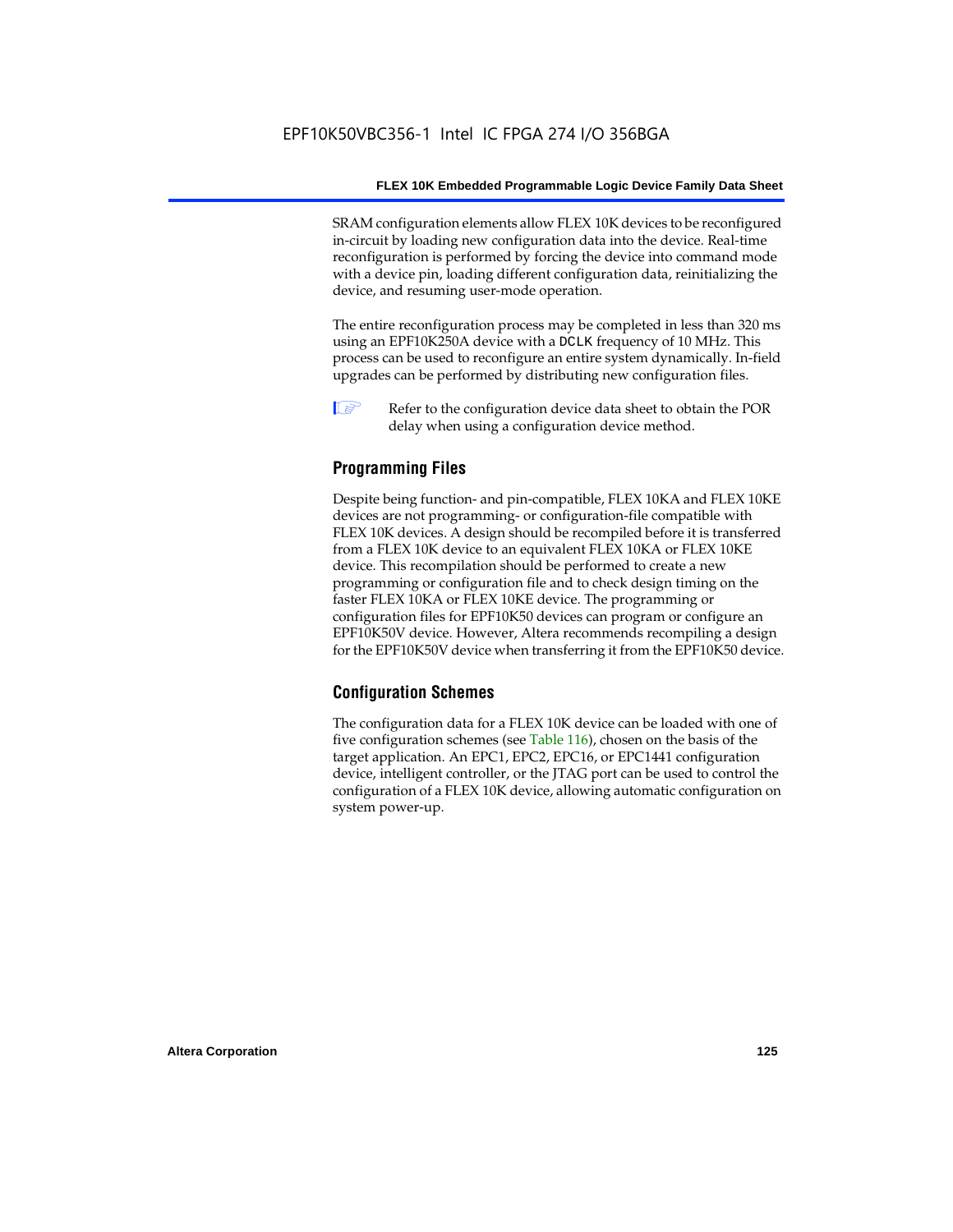Multiple FLEX 10K devices can be configured in any of the five configuration schemes by connecting the configuration enable (nCE) and configuration enable output (nCEO) pins on each device.

| <b>Table 116. Data Sources for Configuration</b> |                                                                                                                            |  |
|--------------------------------------------------|----------------------------------------------------------------------------------------------------------------------------|--|
| <b>Configuration Scheme</b>                      | Data Source                                                                                                                |  |
| Configuration device                             | EPC1, EPC2, EPC16, or EPC1441 configuration device                                                                         |  |
| Passive serial (PS)                              | BitBlaster, MasterBlaster, or ByteBlasterMV download cable, or<br>serial data source                                       |  |
| Passive parallel asynchronous (PPA)              | Parallel data source                                                                                                       |  |
| Passive parallel synchronous (PPS)               | Parallel data source                                                                                                       |  |
| <b>JTAG</b>                                      | BitBlaster, MasterBlaster, or ByteBlasterMV download cable, or<br>microprocessor with Jam STAPL file or Jam Byte-Code file |  |

# **Device Pin-Outs**

# **Revision History**

The information contained in the *FLEX 10K Embedded Programmable Logic Device Family Data Sheet* version 4.2 supersedes information published in

See the Altera web site (**http://www.altera.com**) or the Altera Digital

# **Version 4.2 Changes**

previous versions.

Library for pin-out information.

The following change was made to version 4.2 of the *FLEX 10K Embedded Programmable Logic Device Family Data Sheet*: updated Figure 13.

# **Version 4.1 Changes**

The following changes were made to version 4.1 of the *FLEX 10K Embedded Programmable Logic Device Family Data Sheet*.

- Updated General Description section
- Updated I/O Element section
- Updated SameFrame Pin-Outs section
- Updated Figure 16
- Updated Tables 13 and 116
- Added Note 9 to Table 19
- Added Note 10 to Table 24
- Added Note 10 to Table 28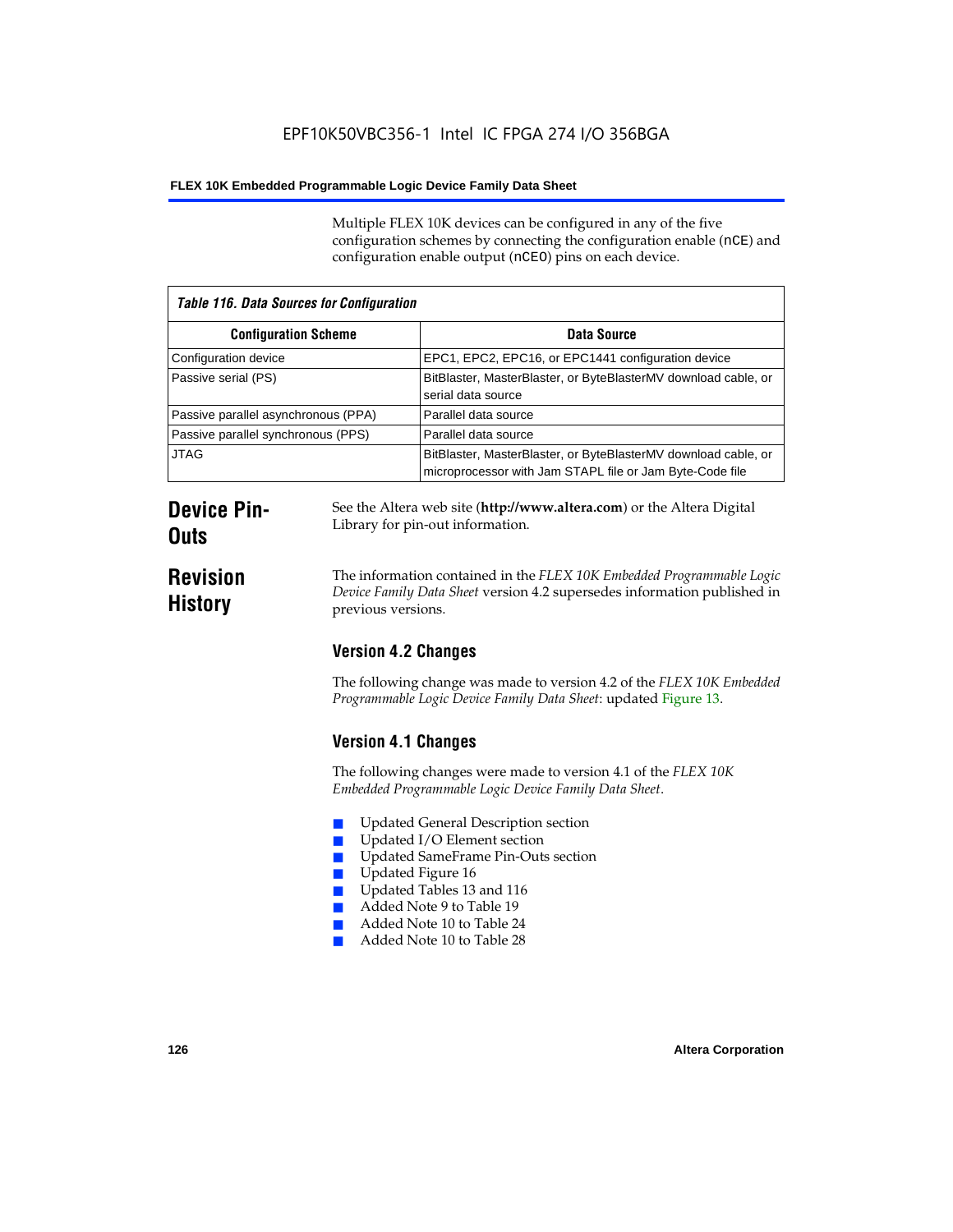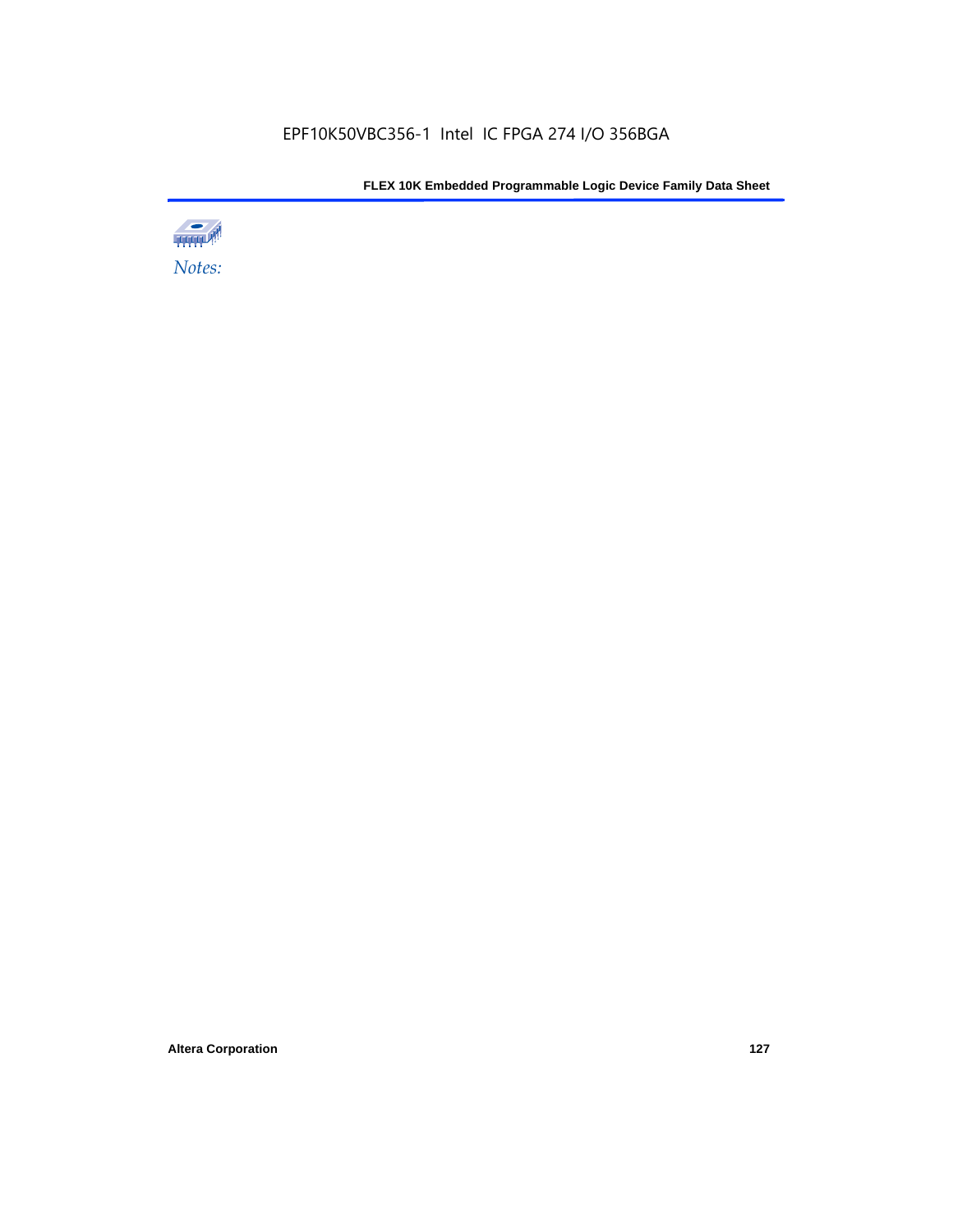

101 Innovation Drive San Jose, CA 95134 (408) 544-7000 http://www.altera.com Applications Hotline: (800) 800-EPLD Customer Marketing: (408) 544-7104 Literature Services: lit\_req@altera.com

Copyright © 2003 Altera Corporation. All rights reserved. Altera, The Programmable Solutions Company, the stylized Altera logo, specific device designations, and all other words and logos that are identified as trademarks and/or service marks are, unless noted otherwise, the trademarks and service marks of Altera Corporation in the U.S. and other countries. All other product or service names are the property of their respective holders. Altera products are protected under numerous U.S. and foreign patents and pending applications, maskwork rights, and copyrights. Altera warrants performance of its semiconductor products to

current specifications in accordance with Altera's standard warranty, but reserves the right to make changes to any products and services at any time without notice. Altera assumes no responsibility or liability arising out of the application or use of any information, product, or service described herein except as expressly agreed to in writing by Altera Corporation. Altera customers are advised to obtain the latest version of device specifications before relying on any published information and before placing orders for products or services.



**128 Altera Corporation**